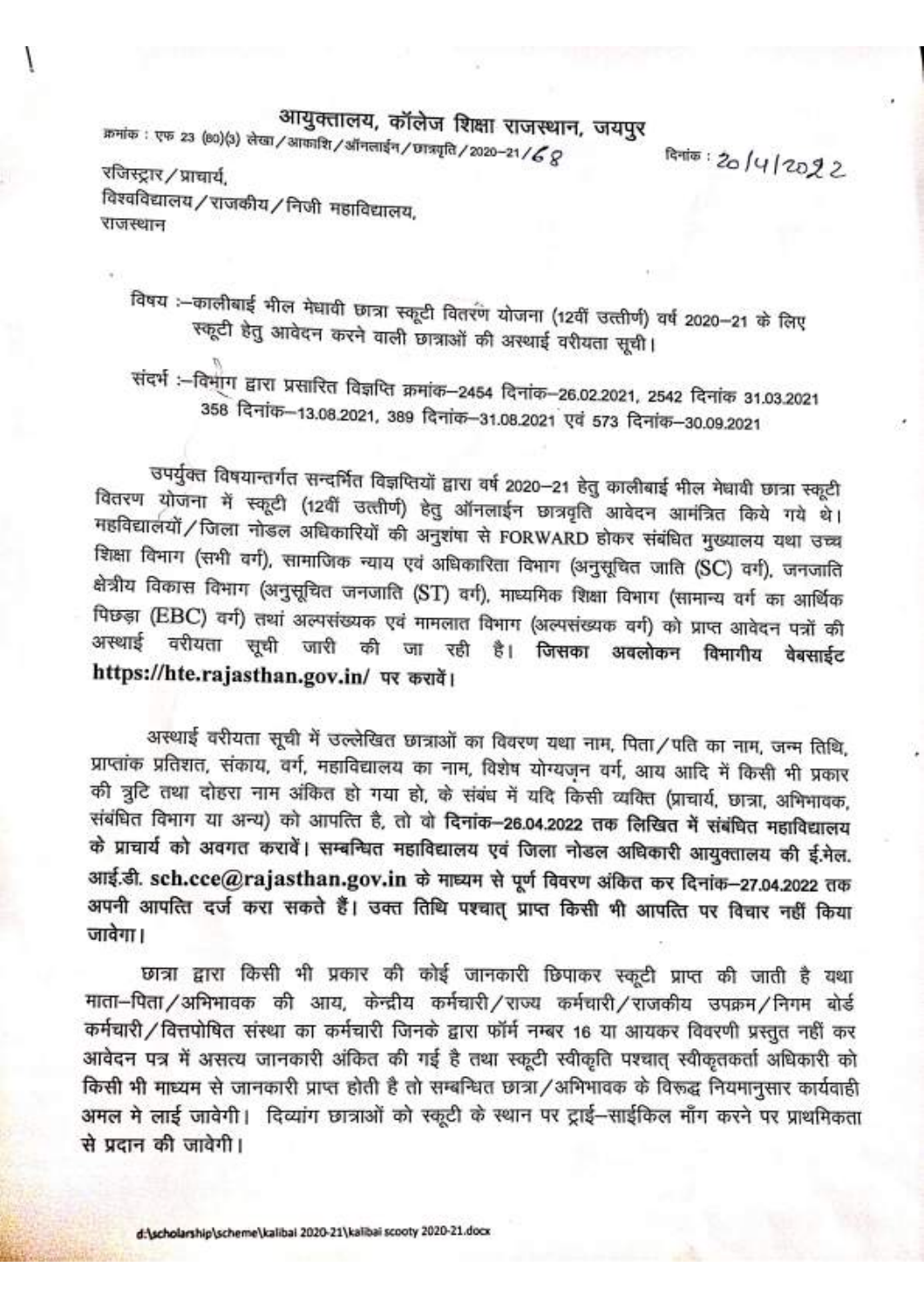यदि अस्थाई वरीयता सूची में उल्लेखित छात्रा द्वारा परीक्षा आवेदन पत्र नहीं भरा गया है/छात्रा की निर्धारित उपस्थिति पूरी नहीं है/किन्हीं कारणों से छात्रा का नाम महाविद्यालय से पृथक कर दिया गया हैं, तो ऐसी छात्राओं की सूची संबंधित प्राचार्य दिनांक-27.04.2022 तक उक्त ईमेल आईडी पर आयुक्तालय को प्रस्तुत करें। उक्त तिथि तक प्राप्त आपत्तियों के निराकरण पश्चात पात्र छात्राओं को स्कूटी स्वीकृति की सूची जारी कर दी जावेगी। निर्धारित तिथि पश्चात् प्राप्त आपत्तियों पर कोई विचार नहीं किया जावेगा।

संलग्न:-

- 1. उच्च शिक्षा विभाग (सभी वर्ग) की छात्राओं की अस्थाई वरीयता सूची। (परिशिष्ट-अ)
- 2. सामाजिक न्याय एवं अधिकारिता विभाग (अनुसूचित जाति (SC) वर्ग) की छात्राओं की अस्थाई वरीयता सूची। (परिशिष्ट-ब)
- 3. जनजाति क्षेत्रीय विकास विभाग (अनुसूचित जनजाति (ST) वर्ग) की छात्राओं की अस्थाई वरीयता सूची। (परिशिष्ट–स)
- 4. माध्यमिक शिक्षा विभाग (सामान्य वर्ग का आर्थिक पिछड़ा (EBC) वर्ग) की छात्राओं की अस्थाई वरीयता सूची। (परिशिष्ट-द)
- 5. अल्पसंख्यक एवं मामलात विभाग (अल्पसंख्यक वर्ग) की छात्राओं की अस्थाई वरीयता सूची की छात्राओं की अस्थाई वरीयता सची। (परिशिष्ट-य)

कॉलेज शिक्षा राजस्थान, जयपुर दिनांक: 20 | 4 | 20 2 2 क्रमांक : एफ 23 (80) (3) लेखा / आकाशि / ऑनलाईन / छात्रवृति / 2020-21 /  $G - 73$ प्रतिलिपि::--निम्नलिखित को सूचनार्थ एवं आवश्यक कार्यवाही हेतु प्रेषित है :--

- 1. आयुक्त, जनजाति क्षेत्रीय विकास विभाग, राजस्थान, उदयपुर।
- 2. निदेशक, सामाजिक न्याय एवं अधिकारिता विभाग, राजस्थान, जयपुर।
- 3. निदेशक, माध्यमिक शिक्षा विभाग, राजस्थान, जयपुर।
- 4. निदेशक, अल्पसंख्यक एवं मामलात विभाग, राजस्थान, जयपुर।

5. प्रभारी, वेबसाइट को विभागीय वेबसाइट पर अपलोड हेत्।

कॉलेज शिक्षा राजस्थ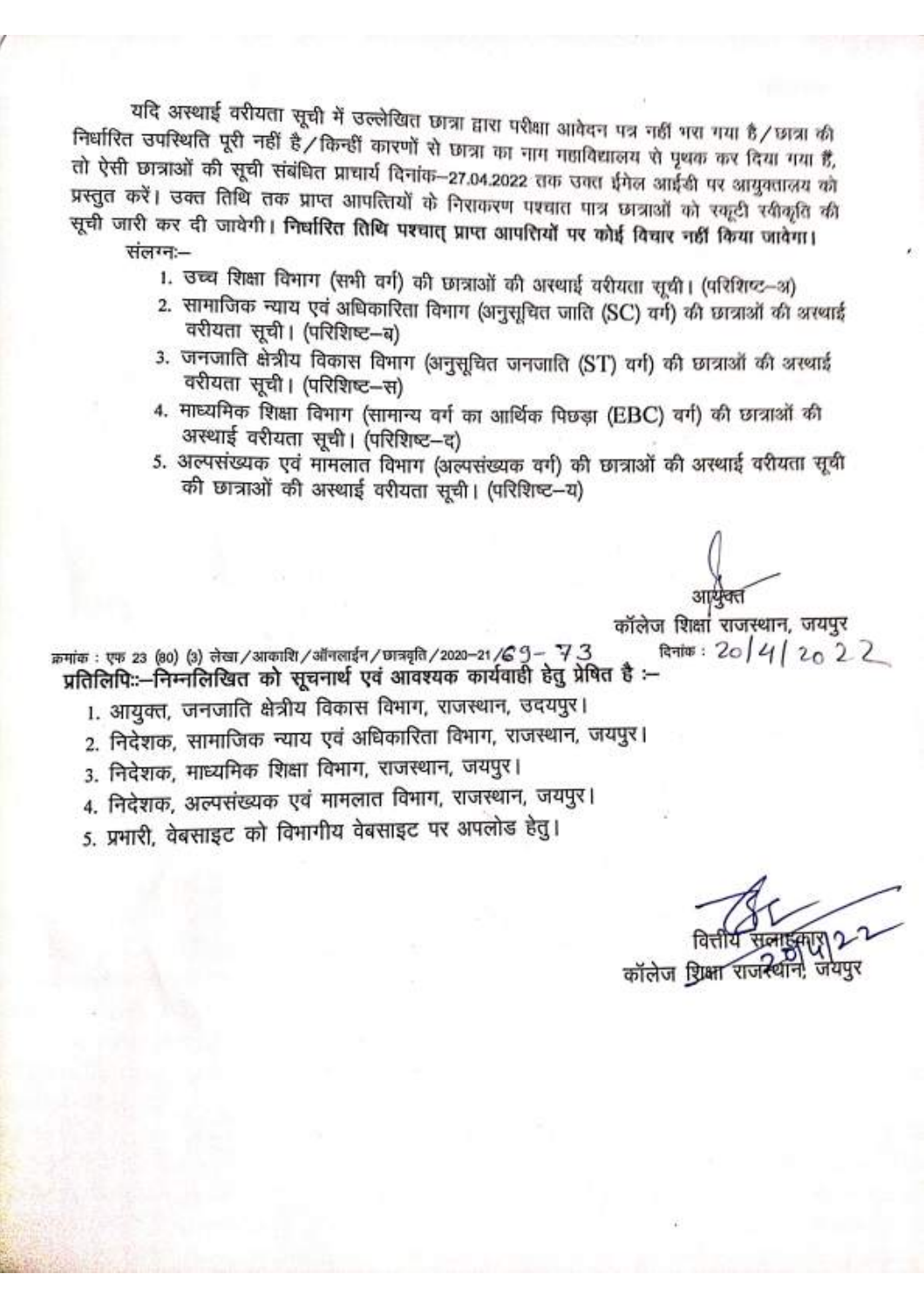## आयुक्तालय कॉलेज शिक्षा राजस्थान, जयपुर काटकाली काटकाली काट्यालय करते हैं। संस्थापित काट्यालय कॉलेज शिक्षान्ट—य

कालीबाई भील मेधावी छात्रा स्कूटी वितरण योजना अस्थाई वरीयता सूची वर्ष 2020—21 (अल्पसंख्यक मामलात् विभाग) (अल्पसंख्यक वर्ग की छात्राओं हेतु)

| S.No.          | APPLICATI<br><b>ONID</b> | Merit<br>No.(DIST<br>RICT/FAC<br>ULTY/SC<br><b>HOOL</b><br><b>TYPE</b> | NSTITUTE NAME                                                                  | <b>DISTRICT</b><br>(INSTITUTE) | <b>STUDENT NAME</b>                | Father's/Guardian's<br>Name      | <b>LAST YEAR</b><br><b>Faculty/STR</b><br>EAM | LAST YEAR IS SPECI<br>School<br>Type (G/P) | LLY ABL<br>ED. | <b>LAST</b><br><b>YEAR</b><br><b>SCHOOL</b><br><b>RBSE/CB</b><br>SE) | <b>COURSE</b>          | <b>DOB</b> | <b>LAST</b><br><b>YEAR</b><br>$\%$ |
|----------------|--------------------------|------------------------------------------------------------------------|--------------------------------------------------------------------------------|--------------------------------|------------------------------------|----------------------------------|-----------------------------------------------|--------------------------------------------|----------------|----------------------------------------------------------------------|------------------------|------------|------------------------------------|
| 1              | 3450409                  | 1                                                                      | <b>GOVT GIRLS COLLEGE AJMER</b>                                                | <b>AJMER</b>                   | RESHMA BANO                        | HASAM ALI                        | Arts                                          | G                                          | <b>NO</b>      | $\mathsf{R}$                                                         | <b>B.A.</b>            | 12-09-2001 | 90.20                              |
| $\overline{2}$ | 3464990                  | 2                                                                      | SAMRAT PRIRHVIRAJ CHAUHAN GOVERNMENT COLLEGE, AJMER                            | <b>AJMER</b>                   | <b>SAMEEN BANO</b>                 | MOHAMMAD HANIF                   | Arts                                          | G                                          | NO             | R                                                                    | <b>B.A.</b>            | 03-08-2002 | 90.00                              |
| 3              | 3452014                  | 3                                                                      | GOVERNMENT COLLEGE, KEKRI                                                      | <b>AJMER</b>                   | ALVINA RANGREJ                     | ILYAS MOHAMMAD<br><b>RANGREJ</b> | Arts                                          | G                                          | NO             | R                                                                    | <b>B.A.</b>            | 29-08-2002 | 85.40                              |
| $\overline{4}$ | 3472994                  | $\overline{4}$                                                         | GOVERNMENT COLLEGE, KEKRI                                                      | <b>AJMER</b>                   | <b>SHABA PARVIN</b>                | SALIM                            | Arts                                          | G                                          | <b>NO</b>      | $\mathsf{R}$                                                         | B.A.                   | 01-07-2002 | 83.60                              |
| 5              | 3456807                  | -5                                                                     | <b>GOVT GIRLS COLLEGE AJMER</b>                                                | <b>AJMER</b>                   | MEHAR BANO                         | <b>MAMUDIN</b>                   | Arts                                          | G                                          | NO.            | R                                                                    | <b>B.A.</b>            | 02-10-2001 | 83.40                              |
| 6              | 3482122                  |                                                                        | SHRI RATAN LAL KANWAR LAL PATNI GOVERNMENT P.G.<br>COLLEGE,KISHANGARH (AJMER)  | AJMER                          | <b>SHOHIM BANO</b>                 | <b>SARFUDIN BHATI</b>            | Arts                                          | G                                          | <b>NO</b>      | R                                                                    | <b>B.A.</b>            | 01-01-2003 | 83.20                              |
| $\overline{7}$ | 3459624                  | $\overline{7}$                                                         | <b>GOVT GIRLS COLLEGE AJMER</b>                                                | <b>AJMER</b>                   | AFSANA BANO                        | MUENUDDIN                        | Arts                                          | G                                          | NO             | R                                                                    | B.A.                   | 03-01-2002 | 82.80                              |
| 8              | 3467271                  | 8                                                                      | <b>GOVERNMENT COLLEGE, KEKRI</b>                                               | <b>AJMER</b>                   | SHIVANI JAIN                       | PARAS MAL JAIN                   | Arts                                          | G                                          | <b>NO</b>      | $\mathsf{R}$                                                         | B.A.                   | 18-08-2003 | 81.80                              |
| 9              | 3467736                  | 9                                                                      | SANATAN DHARAM GOVT. COLLEGE BEAWAR                                            | <b>AJMER</b>                   | <b>SHABNAM BANO</b>                | <b>SULTAN MOHAMMAD</b>           | Arts                                          | G                                          | <b>NO</b>      | $\mathsf{R}$                                                         | B.A.                   | 17-02-2002 | 80.40                              |
| 10             | 3471767                  | 10                                                                     | SHRI MISHRI LAL DUBEY GIRLS TT COLLEGE KEKRI                                   | <b>AJMER</b>                   | SHAHISTA MANSURI                   | MOHAMMAD SALIM                   | Arts                                          | G                                          | NO             | R                                                                    | B.A- B.ED.(B.A- B.ED.) | 22-01-2003 | 79.80                              |
| 11             | 3482711                  | 11                                                                     | <b>GOVT GIRLS COLLEGE AJMER</b>                                                | <b>AJMER</b>                   | KAREENA                            | IJRAIL KHAN                      | Arts                                          | G                                          | NO             | $\mathsf{R}$                                                         | <b>B.A.</b>            | 15-08-2001 | 77.80                              |
| 12             | 3482724                  | 12                                                                     | <b>GOVT GIRLS COLLEGE AJMER</b>                                                | <b>AJMER</b>                   | PRIYANKA                           | <b>JRAIL KHAN</b>                | Arts                                          | G                                          | NO             | R                                                                    | <b>B.A.</b>            | 01-07-2002 | 77.20                              |
| 13             | 3474090                  | 13                                                                     | SAMRAT PRIRHVIRAJ CHAUHAN GOVERNMENT COLLEGE, AJMER                            | <b>AJMER</b>                   | TAMANNA NAZ                        | <b>SHAUKAT ALI</b>               | Arts                                          | G                                          | NO             | R                                                                    | <b>B.A.</b>            | 04-05-2002 | 76.20                              |
| 14             | 3469641                  | 14                                                                     | SANATAN DHARAM GOVT. COLLEGE BEAWAR                                            | AJMER                          | <b>FARHANA BANO</b>                | LIYAKAT ALI                      | Arts                                          | G                                          | <b>NO</b>      | $\mathsf{R}$                                                         | <b>B.A.</b>            | 28-11-2001 | 73.40                              |
| 15             | 3480019                  | 15                                                                     | GOVT. COLLEGE MASUDA                                                           | <b>AJMER</b>                   | AKANKSHA                           | JITENDAR KUMAR                   | Arts                                          | G                                          | NO.            | R                                                                    | <b>B.A.</b>            | 01-10-2003 | 70.40                              |
| 16             | 3483685                  | 16                                                                     | SAMRAT PRIRHVIRAJ CHAUHAN GOVERNMENT COLLEGE, AJMER                            | AJMER                          | <b>FIRDOS</b>                      | <b>MEHBOOB KHAN</b>              | Arts                                          | G                                          | NO.            | R                                                                    | <b>B.A.</b>            | 01-12-2001 | 69.00                              |
| 17             | 3483731                  | 17                                                                     | SAMRAT PRIRHVIRAJ CHAUHAN GOVERNMENT COLLEGE, AJMER                            | <b>AJMER</b>                   | SAJIYA                             | MOHD SALIM                       | Arts                                          | G                                          | <b>NO</b>      | R                                                                    | <b>B.A.</b>            | 07-11-2001 | 66.80                              |
| 18             | 3473096                  | 1                                                                      | SHRI RATAN LAL KANWAR LAL PATNI GOVERNMENT P.G.<br>COLLEGE, KISHANGARH (AJMER) | <b>AJMER</b>                   | RIJVANA BANO                       | <b>SHABUDDIN TAK</b>             | Arts                                          | P                                          | NO             | R                                                                    | B.A.                   | 10-06-2003 | 85.60                              |
| 19             | 3466739                  | 1                                                                      | <b>GOVERNMENT COLLEGE, KEKRI</b>                                               | <b>AJMER</b>                   | ICHCHA JAIN                        | PRAKASH JAIN                     | Commerce                                      | G                                          | NO             | R                                                                    | <b>BCOM</b>            | 15-12-2003 | 87.00                              |
| 20             | 3454154                  | 2                                                                      | GOVERNMENT COLLEGE, KEKRI                                                      | <b>AJMER</b>                   | RAJUL KUMARI JAIN                  | DINESH KUMAR JAIN                | Commerce                                      | G                                          | NO             | R                                                                    | <b>BCOM</b>            | 25-01-2003 | 86.40                              |
| 21             | 3465670                  | $\overline{3}$                                                         | <b>GOVERNMENT COLLEGE, KEKRI</b>                                               | <b>AJMER</b>                   | <b>DEEPIKA</b>                     | <b>SURESH CHAND</b>              | Commerce                                      | G                                          | <b>NO</b>      | R                                                                    | <b>BCOM</b>            | 01-01-2003 | 86.20                              |
| 22             | 3464202                  |                                                                        | <b>GOVERNMENT COLLEGE, KEKRI</b>                                               | <b>AJMER</b>                   | RONAK                              | <b>VINOD JAIN</b>                | Commerce                                      | G                                          | NO.            | R                                                                    | <b>BCOM</b>            | 06-11-2002 | 85.60                              |
| 23             | 3473262                  | -5                                                                     | SHRI ONKAR SINGH MEMORIAL WOMEN T T COLLEGE                                    | <b>AJMER</b>                   | ALISHA KHAN                        | ABDUL WAHID KHAN                 | Commerce                                      | G                                          | NO.            | R                                                                    | B.A- B.ED.(B.A- B.ED.) | 21-03-2002 | 83.20                              |
| 24             | 3483394                  | -1                                                                     | DAYANAND ARYA BALIKA MAHAVIDYALAYA BEAWAR                                      | <b>AJMER</b>                   | ANSHIKA JAIN                       | <b>SUNIL JAIN</b>                | Commerce                                      | P                                          | NO.            | R                                                                    | <b>BCOM</b>            | 06-09-2003 | 97.80                              |
| 25             | 3465436                  | 1                                                                      | SANATAN DHARAM GOVT. COLLEGE BEAWAR                                            | <b>AJMER</b>                   | PRACHI JAIN                        | UTTAM CHAND JAIN                 | Commerce                                      | G/P                                        | NO.            | C                                                                    | <b>BCOM</b>            | 13-08-2002 | 95.60                              |
| 26             | 3479630                  | $\overline{2}$                                                         | SHRI RATANLAL KANWARLAL PATNI GIRLS COLLEGE                                    | <b>AJMER</b>                   | KUMKUM JAIN                        | IITENDRA KUMAR JAIN              | Commerce                                      | G/P                                        | <b>NO</b>      | C                                                                    | <b>B.A.</b>            | 04-01-2003 | 84.33                              |
| 27             | 3470566                  | $\mathbf{1}$                                                           | GOVERNMENT COLLEGE, KEKRI                                                      | AJMER                          | KHUSHNOOR JAHAN GOURI SHARAFAT ALI |                                  | Science                                       | G                                          | NO.            | R                                                                    | B.SC.                  | 31-08-2005 | 86.00                              |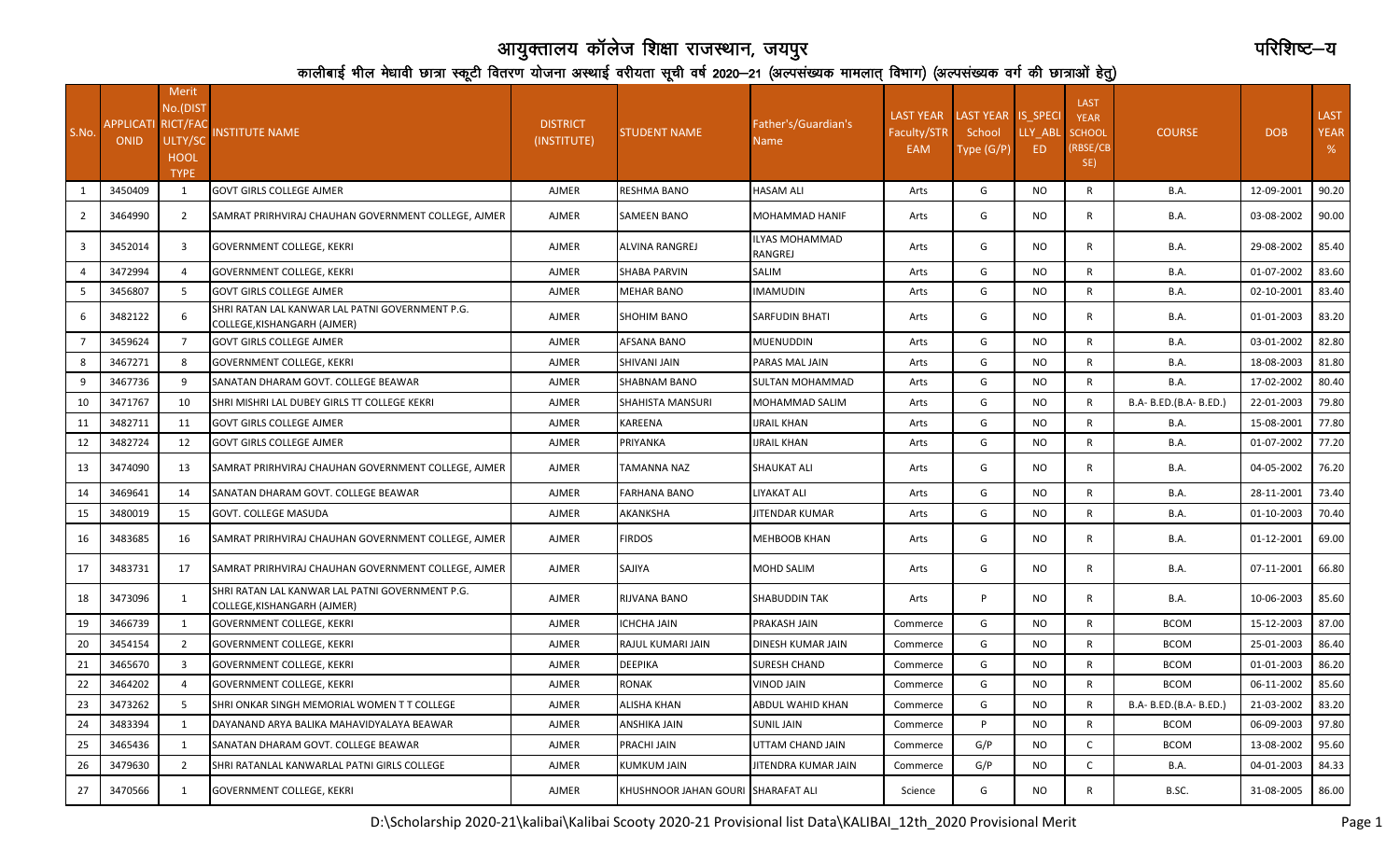| S.No. | <b>APPLICATI RICT/FAC</b><br><b>ONID</b> | Merit<br>No.(DIST<br>ULTY/SC<br><b>HOOL</b><br><b>TYPE</b> | <b>NSTITUTE NAME</b>                                                           | <b>DISTRICT</b><br>(INSTITUTE) | <b>STUDENT NAME</b> | Father's/Guardian's<br>Name | <b>LAST YEAR</b><br>Faculty/STR<br>EAM | LAST YEAR IS SPECI<br>School<br>Type (G/P) | LLY ABL<br>ED. | <b>LAST</b><br><b>YEAR</b><br><b>SCHOOL</b><br>(RBSE/CB<br>SE) | <b>COURSE</b>                      | <b>DOB</b> | <b>LAST</b><br><b>YEAR</b><br>% |
|-------|------------------------------------------|------------------------------------------------------------|--------------------------------------------------------------------------------|--------------------------------|---------------------|-----------------------------|----------------------------------------|--------------------------------------------|----------------|----------------------------------------------------------------|------------------------------------|------------|---------------------------------|
| 28    | 3463530                                  | $\overline{2}$                                             | SHRI RATAN LAL KANWAR LAL PATNI GOVERNMENT P.G.<br>COLLEGE, KISHANGARH (AJMER) | AJMER                          | MALIKA              | FAJALUDDIN                  | Science                                | G                                          | <b>NO</b>      | $\mathsf{R}$                                                   | B.SC.                              | 09-11-2003 | 85.60                           |
| 29    | 3471691                                  | $\overline{3}$                                             | SANJEEVANI MAHAVIDYALYA, BIJAINAGAR                                            | AJMER                          | NEHA BANU           | UMARAV ALI                  | Science                                | G                                          | <b>NO</b>      | $\mathsf{R}$                                                   | B.SC.                              | 05-10-2002 | 84.80                           |
| 30    | 3480421                                  | $\overline{4}$                                             | <b>GOVT GIRLS COLLEGE AJMER</b>                                                | AJMER                          | ZEENAT BANO         | IAKIR HUSSAIN               | Science                                | G                                          | <b>NO</b>      | R                                                              | B.SC.                              | 27-09-2002 | 83.00                           |
| 31    | 3470302                                  | 5                                                          | SHRI RATAN LAL KANWAR LAL PATNI GOVERNMENT P.G.<br>COLLEGE, KISHANGARH (AJMER) | AJMER                          | JOYA                | NASIR HUSSAIN               | Science                                | G                                          | NO.            | R                                                              | B.SC.                              | 17-09-2003 | 83.00                           |
| 32    | 3471968                                  | 6                                                          | SHRI RATANLAL KANWARLAL PATNI GIRLS COLLEGE                                    | AJMER                          | FIJA BHUTTA         | ASIN MOHAMMED               | Science                                | G                                          | <b>NO</b>      | R                                                              | B.SC.- B.ED.(B.SC.- B.ED.)         | 27-06-2002 | 81.20                           |
| 33    | 3466981                                  | $\overline{7}$                                             | <b>GOVT GIRLS COLLEGE AJMER</b>                                                | AJMER                          | AKSA FIRDOS         | AASHIQ AHMED                | Science                                | G                                          | <b>NO</b>      | $\mathsf{R}$                                                   | B.SC.                              | 25-10-2004 | 68.60                           |
| 34    | 3480621                                  | 1                                                          | SAMRAT PRIRHVIRAJ CHAUHAN GOVERNMENT COLLEGE, AJMER                            | AJMER                          | NAJMEEN BANO        | KHURSHEED AHMAD             | Science                                | P                                          | <b>NO</b>      | $\mathsf{R}$                                                   | B.SC.                              | 16-08-2002 | 87.00                           |
| 35    | 3472201                                  | $\overline{2}$                                             | SHRI RATAN LAL KANWAR LAL PATNI GOVERNMENT P.G.<br>COLLEGE, KISHANGARH (AJMER) | AJMER                          | ALISHA BANO         | SADDIK MOHAMD               | Science                                | P                                          | <b>NO</b>      | R                                                              | B.SC.                              | 20-03-2004 | 84.20                           |
| 36    | 3482781                                  | 3                                                          | BHAGWANT UNIVERSITY AJMER                                                      | AJMER                          | NAAZ WARSI          | MOHAMMAD AMEEN              | Science                                | P                                          | NO             | R                                                              | <b>BACHELOR</b><br>(PHYSIOTHERAPY) | 02-03-2002 | 76.00                           |
| 37    | 3474053                                  | 1                                                          | SAMRAT PRIRHVIRAJ CHAUHAN GOVERNMENT COLLEGE, AJMER                            | AJMER                          | PINAL JAIN          | SANJAY JAIN                 | Science                                | G/P                                        | NO             | C                                                              | B.SC.                              | 02-09-2002 | 91.00                           |
| 38    | 3467226                                  |                                                            | GRAMOTTHAN VIDHYAPEETH PG MAHILA COLLEGE<br>LAXMANGARH ALWAR                   | ALWAR                          | RASHI JAIN          | BHIKAM CHAND JAIN           | Arts                                   | G                                          | NO             | R                                                              | <b>B.A.</b>                        | 21-06-2003 | 86.60                           |
| 39    | 3465453                                  | $\overline{2}$                                             | GOVT. COLLEGE RAMGARH (ALWAR)                                                  | ALWAR                          | SAHILA KHAN         | ILIYAS KHAN                 | Arts                                   | G                                          | <b>NO</b>      | $\mathsf{R}$                                                   | <b>B.A.</b>                        | 19-01-2002 | 86.00                           |
| 40    | 3471834                                  | $\overline{\mathbf{3}}$                                    | <b>G.D. GOVT. COLLEGE FOR WOMEN ALWAR</b>                                      | ALWAR                          | SUNITA KAUR         | DEVENDER SINGH              | Arts                                   | G                                          | <b>NO</b>      | R                                                              | B.A.                               | 09-07-2002 | 85.80                           |
| 41    | 3466536                                  |                                                            | <b>G.D. GOVT. COLLEGE FOR WOMEN ALWAR</b>                                      | ALWAR                          | ASMEENA BANO        | BADLU KHAN                  | Arts                                   | G                                          | <b>NO</b>      | $\mathsf{R}$                                                   | <b>B.A.</b>                        | 20-07-2002 | 85.40                           |
| 42    | 3464894                                  | 5                                                          | G.D. GOVT. COLLEGE FOR WOMEN ALWAR                                             | ALWAR                          | SABAANA             | SHAHJAD                     | Arts                                   | G                                          | <b>NO</b>      | $\mathsf{R}$                                                   | <b>B.A.</b>                        | 01-01-2005 | 84.80                           |
| 43    | 3466822                                  | 6                                                          | BABU SHOBHA RAM GOVT. ARTS COLLEGE ALWAR                                       | ALWAR                          | MANISHA             | FAKARUDEEN                  | Arts                                   | G                                          | <b>NO</b>      | $\mathsf{R}$                                                   | B.A.                               | 01-01-2003 | 84.60                           |
| 44    | 3452609                                  | 7                                                          | G.D. GOVT. COLLEGE FOR WOMEN ALWAR                                             | ALWAR                          | MALKEET KAUR        | SUCCHA SINGH                | Arts                                   | G                                          | <b>NO</b>      | $\mathsf{R}$                                                   | <b>B.A.</b>                        | 15-08-2003 | 84.20                           |
| 45    | 3451929                                  | 8                                                          | G.D. GOVT. COLLEGE FOR WOMEN ALWAR                                             | ALWAR                          | MUSKANA KHAN        | TAIYAB HUSAIN               | Arts                                   | G                                          | <b>NO</b>      | $\mathsf{R}$                                                   | B.A.                               | 20-03-2004 | 83.00                           |
| 46    | 3462458                                  | 9                                                          | <b>G.D. GOVT. COLLEGE FOR WOMEN ALWAR</b>                                      | ALWAR                          | NASIM               | HAKAM DEEN KHAN             | Arts                                   | G                                          | <b>NO</b>      | $\mathsf{R}$                                                   | <b>B.A.</b>                        | 01-02-2003 | 82.60                           |
| 47    | 3469219                                  | 10                                                         | BHARTIYA COLLEGE KISHANGARH - BAS                                              | ALWAR                          | ARSEEDA             | <b>ILYAS</b>                | Arts                                   | G                                          | <b>NO</b>      | $\mathsf{R}$                                                   | <b>B.A.</b>                        | 01-01-2000 | 81.80                           |
| 48    | 3462051                                  | 11                                                         | G.D. GOVT. COLLEGE FOR WOMEN ALWAR                                             | ALWAR                          | ILSANA              | GAFUR                       | Arts                                   | G                                          | <b>NO</b>      | $\mathsf{R}$                                                   | <b>B.A.</b>                        | 01-01-2002 | 81.60                           |
| 49    | 3463313                                  | 12                                                         | G.D. GOVT. COLLEGE FOR WOMEN ALWAR                                             | ALWAR                          | ANJUBA MUMTAJ       | IBRAHIM                     | Arts                                   | G                                          | <b>NO</b>      | R                                                              | <b>B.A.</b>                        | 01-01-2003 | 81.60                           |
| 50    | 3465863                                  | 13                                                         | <b>G.D. GOVT. COLLEGE FOR WOMEN ALWAR</b>                                      | ALWAR                          | SABILA BANO         | UJAGAR KHAN                 | Arts                                   | G                                          | <b>NO</b>      | $\mathsf{R}$                                                   | B.A.                               | 01-01-2001 | 81.20                           |
| 51    | 3449638                                  | 14                                                         | <b>G.D. GOVT. COLLEGE FOR WOMEN ALWAR</b>                                      | ALWAR                          | BUSRAT              | UNNAS KHAN                  | Arts                                   | G                                          | <b>NO</b>      | R                                                              | B.A.                               | 06-05-2005 | 81.20                           |
| 52    | 3467058                                  | 15                                                         | G.D. GOVT. COLLEGE FOR WOMEN ALWAR                                             | ALWAR                          | VASAMINA            | LIYAKAT                     | Arts                                   | G                                          | <b>NO</b>      | R                                                              | <b>B.A.</b>                        | 12-09-2003 | 80.40                           |
| 53    | 3463100                                  | 16                                                         | BABU SHOBHA RAM GOVT. ARTS COLLEGE ALWAR                                       | ALWAR                          | MUNFIDA KHAN        | HAKAM KHAN                  | Arts                                   | G                                          | <b>NO</b>      | $\mathsf{R}$                                                   | <b>B.A.</b>                        | 23-08-2001 | 79.80                           |
| 54    | 3457282                                  | 17                                                         | <b>GOVERNMENT COLLEGE BANSUR</b>                                               | ALWAR                          | AFSANA BANO         | SAFI MOHAMAD                | Arts                                   | G                                          | <b>NO</b>      | $\mathsf{R}$                                                   | <b>B.A.</b>                        | 01-01-2003 | 79.60                           |
| 55    | 3453671                                  | 18                                                         | <b>GOVERNMENT COLLEGE TIJARA, ALWAR</b>                                        | ALWAR                          | PARVEEDA            | TAHEER KHAN                 | Arts                                   | G                                          | <b>NO</b>      | $\mathsf{R}$                                                   | <b>B.A.</b>                        | 15-07-2003 | 79.20                           |
| 56    | 3480792                                  | 19                                                         | GRAMOTTHAN VIDHYAPEETH PG MAHILA COLLEGE<br>LAXMANGARH ALWAR                   | ALWAR                          | NEHA JAIN           | SHIV KUMAR JAIN             | Arts                                   | G                                          | NO.            | R                                                              | B.A.                               | 19-11-2003 | 78.20                           |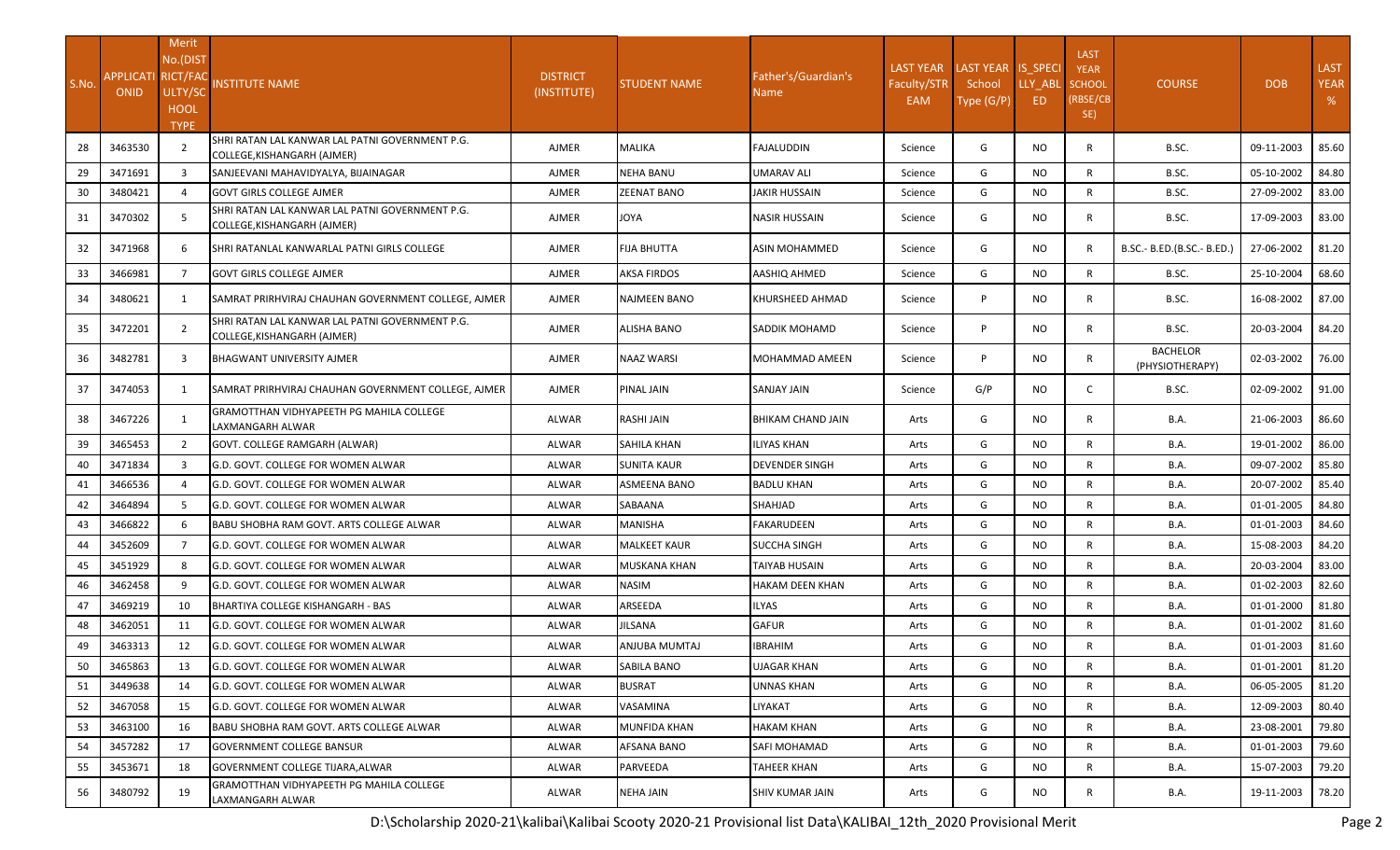|       |                                   | Merit          |                                                                |                                |                     |                             |                  |                    |            |                            |                        |            |             |
|-------|-----------------------------------|----------------|----------------------------------------------------------------|--------------------------------|---------------------|-----------------------------|------------------|--------------------|------------|----------------------------|------------------------|------------|-------------|
|       |                                   | No.(DIST       |                                                                |                                |                     |                             | <b>LAST YEAR</b> | LAST YEAR IS SPECI |            | <b>LAST</b><br><b>YEAR</b> |                        |            | <b>LAST</b> |
| S.No. | APPLICATI RICT/FAC<br><b>ONID</b> | ULTY/SC        | <b>NSTITUTE NAME</b>                                           | <b>DISTRICT</b><br>(INSTITUTE) | STUDENT NAME        | Father's/Guardian's<br>Name | Faculty/STR      | School             | LLY ABL    | <b>SCHOOL</b>              | <b>COURSE</b>          | <b>DOB</b> | <b>YEAR</b> |
|       |                                   | HOOL           |                                                                |                                |                     |                             | EAM              | Type (G/P)         | ED         | (RBSE/CB                   |                        |            | %           |
|       |                                   | <b>TYPE</b>    |                                                                |                                |                     |                             |                  |                    |            | SE)                        |                        |            |             |
| 57    | 3469363                           | 20             | G.D. GOVT. COLLEGE FOR WOMEN ALWAR                             | ALWAR                          | SHAHANAJ BONO       | <b>RAMJAN KHAN</b>          | Arts             | G                  | <b>YES</b> | R                          | B.A.                   | 22-11-2002 | 77.60       |
| 58    | 3462945                           | 21             | G.D. GOVT. COLLEGE FOR WOMEN ALWAR                             | ALWAR                          | JILSANA             | ALI MOHAMMAD                | Arts             | G                  | NO.        | R                          | B.A.                   | 10-06-2004 | 77.40       |
| 59    | 3470109                           | 22             | GOVT. COLLEGE GOVINDGARH (ALWAR)                               | ALWAR                          | ANISHA BANO         | <b>TAIYAB KHAN</b>          | Arts             | G                  | NO.        | R                          | <b>B.A.</b>            | 07-07-2002 | 76.60       |
| 60    | 3468436                           | 23             | G.D. GOVT. COLLEGE FOR WOMEN ALWAR                             | ALWAR                          | SAYANA              | KAMAR KHA                   | Arts             | G                  | NO.        | R                          | <b>B.A.</b>            | 15-05-2003 | 75.40       |
| 61    | 3473099                           | 24             | <b>GOVT. COLLEGE RAMGARH (ALWAR)</b>                           | ALWAR                          | <b>MUSKAN BANO</b>  | AKABAR KHAN                 | Arts             | G                  | NO.        | R                          | <b>B.A.</b>            | 30-06-2003 | 75.20       |
| 62    | 3470024                           | 25             | G.D. GOVT. COLLEGE FOR WOMEN ALWAR                             | ALWAR                          | VARISA KHAN         | LAVARAN KHAN                | Arts             | G                  | NO.        | R                          | <b>B.A.</b>            | 01-01-2002 | 73.60       |
| 63    | 3464977                           | 26             | G.D. GOVT. COLLEGE FOR WOMEN ALWAR                             | ALWAR                          | SAINA               | ABDULLA                     | Arts             | G                  | NO.        | R                          | B.A.                   | 01-01-2002 | 73.60       |
| 64    | 3452062                           | 27             | G.D. GOVT. COLLEGE FOR WOMEN ALWAR                             | ALWAR                          | <b>ANJUM</b>        | <b>FAJRU</b>                | Arts             | G                  | NO.        | R                          | <b>B.A.</b>            | 21-02-2002 | 72.00       |
| 65    | 3470105                           | 28             | G.D. GOVT. COLLEGE FOR WOMEN ALWAR                             | ALWAR                          | <b>BUSARA</b>       | <b>ASHARAF ALI</b>          | Arts             | G                  | <b>NO</b>  | R                          | <b>B.A.</b>            | 05-01-2003 | 69.40       |
| 66    | 3473481                           | 1              | <b>IG.D. GOVT. COLLEGE FOR WOMEN ALWAR</b>                     | ALWAR                          | SHAKEELA KHAN       | <b>SHAKUR KHAN</b>          | Arts             | P                  | NO.        | R                          | <b>B.A.</b>            | 10-06-2004 | 95.40       |
| 67    | 3472101                           | 2              | SHREE MAA MAHAVIDHALYA                                         | ALWAR                          | SAYNA BANO          | MOHAMMAD SHAHID             | Arts             | P                  | NO.        | R                          | <b>B.A.</b>            | 05-07-2003 | 90.60       |
| 68    | 3466298                           | 3              | AGRSEN MAHILA MAHAVIDHYALAYA                                   | ALWAR                          | <b>MUSKAN JAIN</b>  | SHEETAL                     | Arts             | P                  | NO         | $\mathsf{R}$               | <b>B.A.</b>            | 24-05-2004 | 88.20       |
| 69    | 3465735                           | 4              | G.D. GOVT. COLLEGE FOR WOMEN ALWAR                             | ALWAR                          | RIJWANA             | RAJJAK MOHAMMAD KHAN        | Arts             | P                  | NO.        | R                          | <b>B.A.</b>            | 10-05-2002 | 86.00       |
| 70    | 3466196                           | -5             | G.D. GOVT. COLLEGE FOR WOMEN ALWAR                             | <b>ALWAR</b>                   | AFSEENA             | <b>HASAN KHAN</b>           | Arts             | P                  | NO         | R                          | <b>B.A.</b>            | 17-04-2003 | 85.80       |
| 71    | 3463634                           | -6             | G.D. GOVT. COLLEGE FOR WOMEN ALWAR                             | ALWAR                          | RAHINA BANO         | ASAR KHAN                   | Arts             | P                  | NO.        | R                          | <b>B.A.</b>            | 07-05-2005 | 84.00       |
| 72    | 3477966                           | $\overline{7}$ | G.D. GOVT. COLLEGE FOR WOMEN ALWAR                             | ALWAR                          | MANISHA             | <b>ASIN KHAN</b>            | Arts             | P                  | NO         | R                          | B.A.                   | 07-07-2002 | 82.60       |
| 73    | 3482081                           | 8              | G.D. GOVT. COLLEGE FOR WOMEN ALWAR                             | ALWAR                          | VAKEELA             | <b>DEENMOHAMMAD</b>         | Arts             | P                  | <b>NO</b>  | $\mathsf{R}$               | <b>B.A.</b>            | 10-04-2003 | 80.60       |
| 74    | 3482951                           | $\mathsf{q}$   | G.D. GOVT. COLLEGE FOR WOMEN ALWAR                             | ALWAR                          | <b>MATINA BANO</b>  | <b>IBRAHIM</b>              | Arts             | P                  | NO.        | R                          | B.A.                   | 10-06-2004 | 80.60       |
| 75    | 3464039                           | 10             | KISHANGARH P.G COLLEGE KISHANGARH BAS                          | ALWAR                          | TASLIMA BANO        | SHERMOHAMMADHU              | Arts             | P                  | NO.        | R                          | <b>B.A.</b>            | 15-04-2002 | 80.20       |
| 76    | 3472901                           | 11             | G.D. GOVT. COLLEGE FOR WOMEN ALWAR                             | ALWAR                          | SHANICHA KHAN       | SARASADEEN                  | Arts             | P                  | NO         | R                          | <b>B.A.</b>            | 18-07-2003 | 78.20       |
| 77    | 3468470                           | 12             | G.D. GOVT. COLLEGE FOR WOMEN ALWAR                             | <b>ALWAR</b>                   | LAXMI KAUR          | <b>JAGMOHAN SINGH</b>       | Arts             | P                  | NO         | R                          | B.A.                   | 01-01-2002 | 77.80       |
| 78    | 3480720                           | 13             | DEV INTERNATIONAL COLLEGE. ALWAR                               | ALWAR                          | NASRIN JAHA SHEKH   | NAZIR MOHAMMAD              | Arts             | P                  | <b>YES</b> | R                          | B.A.                   | 12-07-1995 | 77.60       |
| 79    | 3481835                           | 14             | BABU SHOBHA RAM GOVT. ARTS COLLEGE ALWAR                       | ALWAR                          | SHABANA             | <b>JUMMA KHAN</b>           | Arts             | P                  | <b>NO</b>  | R                          | <b>B.A.</b>            | 10-07-2003 | 74.00       |
| 80    | 3469345                           | 15             | G.D. GOVT. COLLEGE FOR WOMEN ALWAR                             | ALWAR                          | <b>FARJANA BANO</b> | <b>NAZAR KHAN</b>           | Arts             | P                  | NO         | R                          | <b>B.A.</b>            | 16-02-2004 | 71.80       |
| 81    | 3469483                           | 16             | G.D. GOVT. COLLEGE FOR WOMEN ALWAR                             | ALWAR                          | IMRANA              | RAJJAK MOHAMMAD KHAN        | Arts             | P                  | NO.        | R                          | <b>B.A.</b>            | 02-10-2000 | 67.40       |
| 82    | 3473407                           | 17             | SHARMA MODERN MAHILA TEACHER'S TRAINING COLLEGE-<br>PATAN AHIR | ALWAR                          | ARSIDA              | <b>ILIYAS</b>               | Arts             | P                  | NO.        | R                          | B.A- B.ED.(B.A- B.ED.) | 12-05-2003 | 65.00       |
| 83    | 3465006                           | 1              | R R COLLEGE ALWAR                                              | ALWAR                          | ANJU KOUR           | <b>SHER SINGH</b>           | Science          | G                  | <b>NO</b>  | R                          | B.SC.                  | 11-12-2002 | 76.20       |
| 84    | 3447815                           |                | SHRI VINAYAK COLLEGE NATHUSAR ROAD THANAGAZI                   | ALWAR                          | <b>GUNGUN JAIN</b>  | <b>ASHOK KUMAR JAIN</b>     | Science          | P                  | NO.        | $\mathsf{R}$               | B.SC.                  | 10-09-2003 | 88.80       |
| 85    | 3472936                           | $\overline{2}$ | R R COLLEGE ALWAR                                              | ALWAR                          | <b>GULSHAN BANO</b> | <b>SUBE KHAN</b>            | Science          | P                  | NO         | R                          | B.SC.                  | 15-08-2003 | 86.20       |
| 86    | 3465716                           | 3              | G.D. GOVT. COLLEGE FOR WOMEN ALWAR                             | ALWAR                          | MANISHA             | <b>SARDAR KHAN</b>          | Science          | P                  | NO         | $\mathsf{R}$               | B.SC.                  | 06-03-2000 | 84.60       |
| 87    | 3465859                           |                | DEV INTERNATIONAL COLLEGE, ALWAR                               | ALWAR                          | DAMANPREET KAUR     | <b>DEVENDAR SINGH</b>       | Science          | P                  | NO         | $\mathsf{R}$               | B.SC.                  | 01-01-2002 | 78.60       |
| 88    | 3467040                           | -5             | RAATH MAHILA PG MAHAVIDHYALAYA                                 | ALWAR                          | ANNU                | <b>SULTAN SINGH</b>         | Science          | P                  | NO.        | R                          | <b>B.A.</b>            | 09-07-2003 | 75.60       |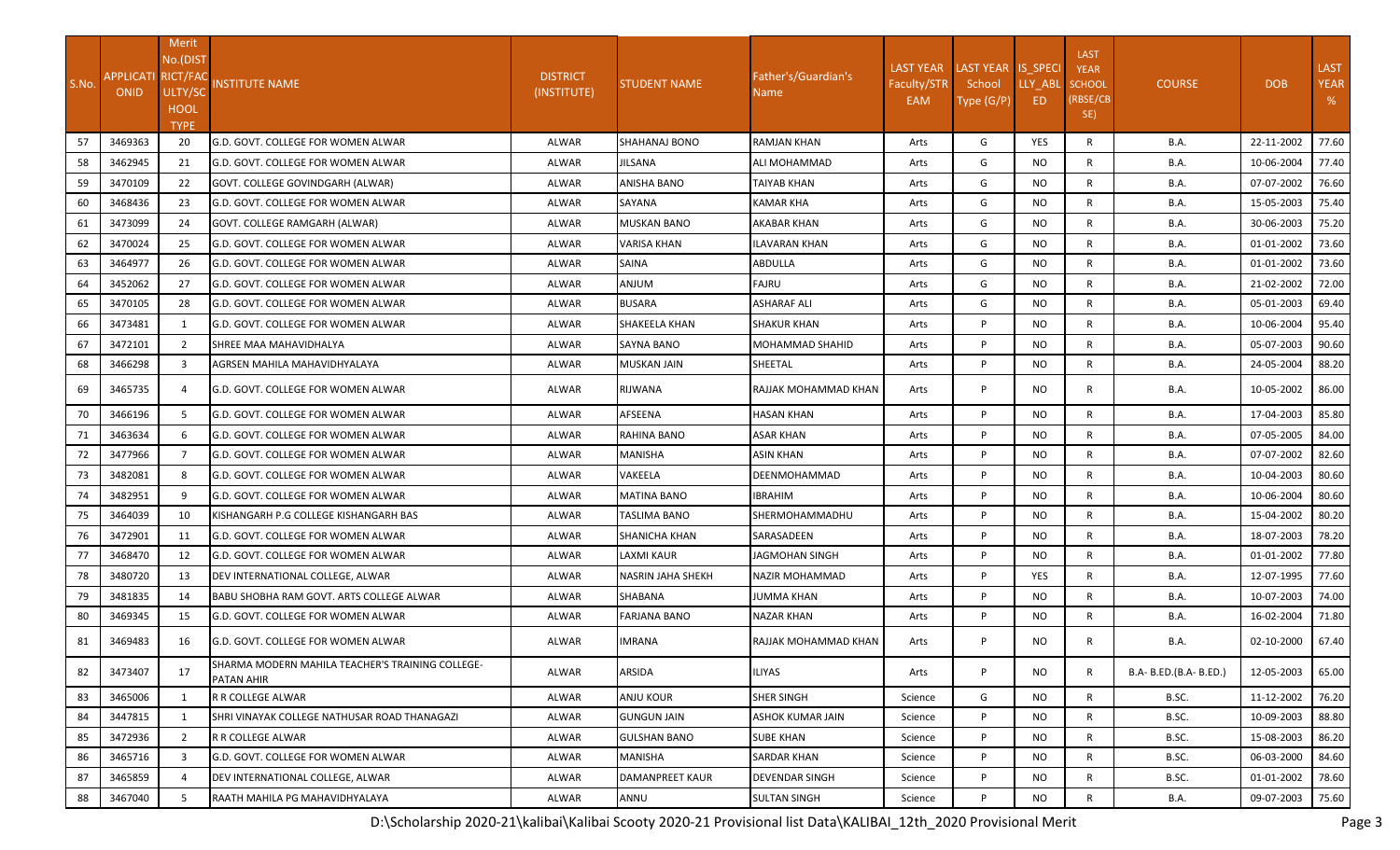| S.No. | <b>APPLICATI RICT/FAC</b><br><b>ONID</b> | Merit<br>No.(DIST<br>ULTY/SC<br><b>HOOL</b><br><b>TYPE</b> | <b>NSTITUTE NAME</b>                             | <b>DISTRICT</b><br>(INSTITUTE) | <b>STUDENT NAME</b> | Father's/Guardian's<br>Name | <b>LAST YEAR</b><br>Faculty/STR<br>EAM | LAST YEAR IS_SPECI<br>School<br>Type (G/P) | LLY ABL<br>ED. | <b>LAST</b><br><b>YEAR</b><br><b>SCHOOL</b><br>(RBSE/CB<br>SE) | <b>COURSE</b>              | <b>DOB</b> | <b>LAST</b><br><b>YEAR</b><br>% |
|-------|------------------------------------------|------------------------------------------------------------|--------------------------------------------------|--------------------------------|---------------------|-----------------------------|----------------------------------------|--------------------------------------------|----------------|----------------------------------------------------------------|----------------------------|------------|---------------------------------|
| 89    | 3473906                                  | 6                                                          | MODERN INSTITUTE OF TECHNOLOGY & RESEARCH CENTRE | ALWAR                          | <b>MUNFIDA</b>      | SAMSU                       | Science                                | P                                          | NO.            | R                                                              | <b>B.TECH</b>              | 02-07-2002 | 74.60                           |
| 90    | 3449901                                  | 1                                                          | SHRI GOVIND GURU GOVERNMENT COLLEGE, BANSWARA    | BANSWARA                       | SOFIYA MANSURI      | MUSTAK AHMED MANSURI        | Arts                                   | G                                          | NO.            | R                                                              | <b>B.A.</b>                | 05-06-2002 | 91.80                           |
| 91    | 3465035                                  | $\overline{2}$                                             | VIVEKANAND COLLEGE, ANJANA                       | <b>BANSWARA</b>                | TARANNUM BANU       | YUNUS MOHAMMED              | Arts                                   | G                                          | <b>NO</b>      | R                                                              | B.A.                       | 05-06-2003 | 87.60                           |
| 92    | 3454495                                  | $\overline{3}$                                             | NEW LOOK GIRL'S PG COLLEGE                       | <b>BANSWARA</b>                | SHAMSHAD BEGAM      | FARUKH AHEMAD               | Arts                                   | G                                          | <b>NO</b>      | $\mathsf{R}$                                                   | B.A- B.ED.(B.A- B.ED.)     | 26-04-2003 | 85.20                           |
| 93    | 3471471                                  | Δ                                                          | MAHATMA GANDHI GROUP OF INSTITUTION              | <b>BANSWARA</b>                | RISHITA JAIN        | VIPIN KUMAR JAIN            | Arts                                   | G                                          | NO.            | $\mathsf{R}$                                                   | B.A- B.ED.(B.A- B.ED.)     | 01-12-2002 | 85.00                           |
| 94    | 3470925                                  | 5                                                          | HARIDEV JOSHI GOVT GIRLS COLLEGE BANSWARA        | BANSWARA                       | ALIFIYAH            | FIROZ ALI                   | Arts                                   | G                                          | <b>NO</b>      | $\mathsf{R}$                                                   | B.A.                       | 01-01-2001 | 83.60                           |
| 95    | 3473374                                  | 6                                                          | NEW LOOK GIRLS PG COLLEGE                        | BANSWARA                       | MANTASHA            | MOHAMMAD SHAHID             | Arts                                   | G                                          | <b>NO</b>      | $\mathsf{R}$                                                   | B.A- B.ED.(B.A- B.ED.)     | 03-07-2003 | 82.20                           |
| 96    | 3467898                                  | $\overline{7}$                                             | JAMBUKHAND COLLEGE KALINJARA                     | <b>BANSWARA</b>                | SEJAL JAIN          | RAKESH KUMAR JAIN           | Arts                                   | G                                          | <b>NO</b>      | $\mathsf{R}$                                                   | <b>B.A.</b>                | 20-03-2003 | 75.40                           |
| 97    | 3465575                                  | 1                                                          | PSP COLLEGE OF EDUCATION                         | BANSWARA                       | TANVI JAIN          | BHARAT KUMAR SHAH           | Science                                | G                                          | <b>NO</b>      | R                                                              | B.SC.- B.ED.(B.SC.- B.ED.) | 09-07-2003 | 92.20                           |
| 98    | 3460729                                  | $\overline{2}$                                             | MAA BHARTI COLLEGE KUSHALGARH                    | BANSWARA                       | SHAMA KHAN          | SARFARAZ KHAN               | Science                                | G                                          | NO.            | R                                                              | B.SC.- B.ED.(B.SC.- B.ED.) | 13-03-2003 | 86.60                           |
| 99    | 3468969                                  | 3                                                          | NEW LOOK GIRLS PG COLLEGE                        | BANSWARA                       | SAMREEN KHAN        | MAKSUD KHAN                 | Science                                | G                                          | NO.            | R                                                              | B.SC.- B.ED.(B.SC.- B.ED.) | 23-03-2005 | 81.00                           |
| 100   | 3462377                                  | 4                                                          | <b>PSP COLLEGE OF EDUCATION</b>                  | BANSWARA                       | MITALI              | MAHIPAL                     | Science                                | G                                          | NO.            | R                                                              | B.SC.- B.ED.(B.SC.- B.ED.) | 16-12-2004 | 79.20                           |
| 101   | 3471707                                  | 5                                                          | JAMBUKHAND COLLEGE KALINJARA                     | <b>BANSWARA</b>                | FARASHA KHAN        | AMAJADKHAN                  | Science                                | G                                          | NO.            | R                                                              | B.SC.                      | 08-08-2003 | 67.80                           |
| 102   | 3477871                                  | 1                                                          | NEW LOOK GIRLS PG COLLEGE                        | BANSWARA                       | NIRBHI JAIN         | MANISHA JAIN                | Science                                | P                                          | <b>NO</b>      | R                                                              | B.SC.- B.ED.(B.SC.- B.ED.) | 25-08-2002 | 86.80                           |
| 103   | 3480719                                  | $\overline{2}$                                             | MAHATMA GANDHI GROUP OF INSTITUTION              | BANSWARA                       | HITANSHI JAIN       | VIDYUT JAIN                 | Science                                | P                                          | <b>NO</b>      | R                                                              | B.SC.- B.ED.(B.SC.- B.ED.) | 02-07-2003 | 83.40                           |
| 104   | 3467720                                  | $\overline{3}$                                             | SARASWATI COLLEGE                                | BANSWARA                       | <b>SHRUTI DOSI</b>  | GIRISH KUMAR DOSHI          | Science                                | P                                          | <b>NO</b>      | $\mathsf{R}$                                                   | B.SC.                      | 05-08-2002 | 71.60                           |
| 105   | 3461896                                  | 1                                                          | GOVT. COLLEGE BARAN (RAJ.)                       | BARAN                          | FARHEEN             | MOHAMMAD HUSAIN             | Arts                                   | G                                          | <b>NO</b>      | $\mathsf{R}$                                                   | <b>B.A.</b>                | 14-05-2001 | 90.00                           |
| 106   | 3466502                                  | $\overline{2}$                                             | GOVT. COLLEGE BARAN (RAJ.)                       | <b>BARAN</b>                   | SHEENAM PARVEEN     | SHABBIR AHMED               | Arts                                   | G                                          | <b>NO</b>      | R                                                              | B.A.                       | 04-03-2002 | 87.60                           |
| 107   | 3449883                                  | 3                                                          | GOVERMENT COLLEGE SHAHBAD (BARAN)                | <b>BARAN</b>                   | ALISHA KHAN         | JALEEL KHAN                 | Arts                                   | G                                          | <b>NO</b>      | R                                                              | B.A.                       | 30-04-2004 | 86.80                           |
| 108   | 3471517                                  | 4                                                          | GOVT. COLLEGE BARAN (RAJ.)                       | <b>BARAN</b>                   | NAJMEEN             | KHWAJ MOHMAD                | Arts                                   | G                                          | <b>NO</b>      | $\mathsf{R}$                                                   | <b>B.A.</b>                | 01-01-2003 | 82.40                           |
| 109   | 3454169                                  | 5                                                          | GOVERNMENT COLLEGE ANTA (DISTRICT BARAN)         | <b>BARAN</b>                   | RABIYA KHAN         | <b>IRFAN</b>                | Arts                                   | G                                          | <b>NO</b>      | $\mathsf{R}$                                                   | <b>B.A.</b>                | 01-01-2001 | 81.60                           |
| 110   | 3466489                                  | 6                                                          | GOVT. COLLEGE BARAN (RAJ.)                       | <b>BARAN</b>                   | AFREEN PARVEEN      | TAHIR HUSAIN                | Arts                                   | G                                          | <b>NO</b>      | $\mathsf{R}$                                                   | <b>B.A.</b>                | 10-11-2003 | 81.40                           |
| 111   | 3470466                                  |                                                            | <b>GOVERNMENT COLLEGE CHHABRA</b>                | <b>BARAN</b>                   | <b>MUSKAN</b>       | <b>RAHIM KHAN</b>           | Arts                                   | G                                          | <b>NO</b>      | $\mathsf{R}$                                                   | B.A.                       | 02-07-2002 | 81.20                           |
| 112   | 3451569                                  | 8                                                          | <b>GOVERNMENT COLLEGE ANTA (DISTRICT BARAN)</b>  | <b>BARAN</b>                   | SOFIYA              | MAZID MOHAMMAD              | Arts                                   | G                                          | NO.            | R                                                              | <b>B.A.</b>                | 28-07-2002 | 80.20                           |
| 113   | 3456795                                  | 9                                                          | <b>GOVERNMENT COLLEGE ANTA (DISTRICT BARAN)</b>  | BARAN                          | NAZMEEN BANO        | USMAN ALI                   | Arts                                   | G                                          | <b>NO</b>      | $\mathsf{R}$                                                   | <b>B.A.</b>                | 11-02-2003 | 78.80                           |
| 114   | 3450078                                  | 10                                                         | <b>GOVT. COLLEGE ATRU</b>                        | BARAN                          | PAWAN PREET KAUR    | RAJENDRA SINGH              | Arts                                   | G                                          | <b>NO</b>      | $\mathsf{R}$                                                   | <b>B.A.</b>                | 27-06-2003 | 78.80                           |
| 115   | 3483159                                  | 11                                                         | GOVT. GIRLS COLLEGE BARAN                        | BARAN                          | <b>SALMA BI</b>     | ABDUL SAMAD                 | Arts                                   | G                                          | <b>NO</b>      | $\mathsf{R}$                                                   | <b>B.A.</b>                | 01-01-2000 | 78.20                           |
| 116   | 3466522                                  | 12                                                         | GOVT. COLLEGE BARAN (RAJ.)                       | BARAN                          | AARJZU PARVEEN      | MOHAMAD HANIF               | Arts                                   | G                                          | <b>NO</b>      | $\mathsf{R}$                                                   | <b>B.A.</b>                | 16-08-2002 | 77.80                           |
| 117   | 3454256                                  | 13                                                         | <b>GOVERNMENT COLLEGE ANTA (DISTRICT BARAN)</b>  | BARAN                          | FIZA                | IKRAM                       | Arts                                   | G                                          | <b>NO</b>      | $\mathsf{R}$                                                   | <b>B.A.</b>                | 01-01-2000 | 75.60                           |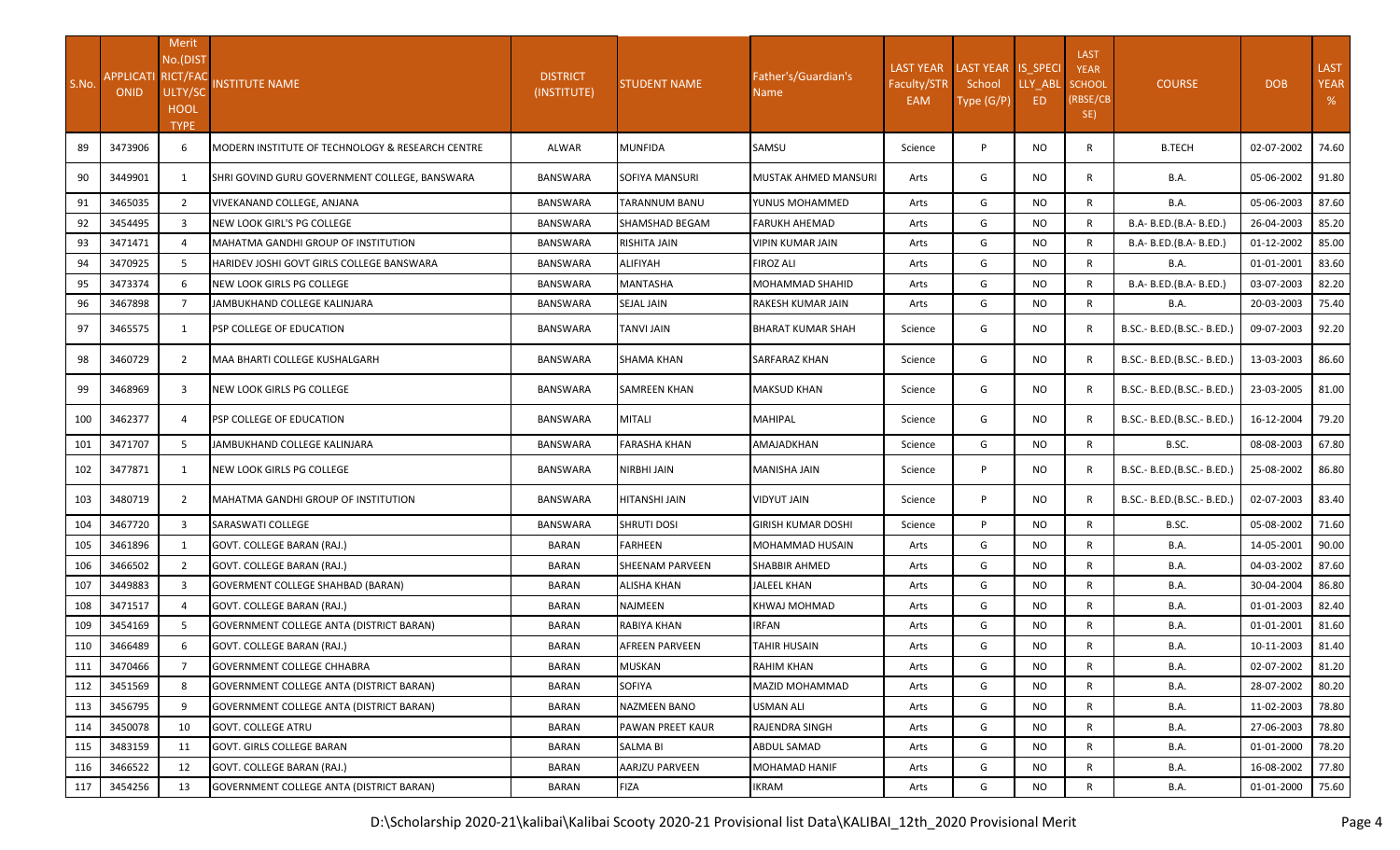|       |                                   | Merit          |                                                                                      |                 |                       |                        |                  |                    |           |                            |               |            |             |
|-------|-----------------------------------|----------------|--------------------------------------------------------------------------------------|-----------------|-----------------------|------------------------|------------------|--------------------|-----------|----------------------------|---------------|------------|-------------|
|       |                                   | No.(DIST       |                                                                                      |                 |                       |                        | <b>LAST YEAR</b> | LAST YEAR IS SPECI |           | <b>LAST</b><br><b>YEAR</b> |               |            | <b>LAST</b> |
| S.No. | APPLICATI RICT/FAC<br><b>ONID</b> | ULTY/SC        | <b>NSTITUTE NAME</b>                                                                 | <b>DISTRICT</b> | <b>STUDENT NAME</b>   | Father's/Guardian's    | Faculty/STR      | School             | LLY_ABL   | <b>SCHOOL</b>              | <b>COURSE</b> | <b>DOB</b> | <b>YEAR</b> |
|       |                                   | HOOL           |                                                                                      | (INSTITUTE)     |                       | Name                   | EAM              | Type (G/P)         | ED.       | (RBSE/CB                   |               |            | %           |
|       |                                   | <b>TYPE</b>    |                                                                                      |                 |                       |                        |                  |                    |           | SE)                        |               |            |             |
| 118   | 3448987                           | 14             | GOVT. COLLEGE BARAN (RAJ.)                                                           | <b>BARAN</b>    | SHAHNAJ BANO          | RAISH MOHAMMAD         | Arts             | G                  | NO        | R                          | B.A.          | 19-03-2000 | 75.60       |
| 119   | 3474122                           | 15             | GOVT. GIRLS COLLEGE BARAN                                                            | BARAN           | RIJWANA BEE           | RASHID AHMAD           | Arts             | G                  | NO        | R                          | B.A.          | 01-01-2000 | 74.20       |
| 120   | 3477161                           | 16             | <b>GOVERNMENT COLLEGE ANTA (DISTRICT BARAN)</b>                                      | <b>BARAN</b>    | MUSKAN JAHAN          | <b>MASUM ALI</b>       | Arts             | G                  | NO        | R                          | B.A.          | 05-07-2002 | 74.20       |
| 121   | 3482025                           | 17             | GOVT. COLLEGE BARAN (RAJ.)                                                           | BARAN           | NAGINA                | LATIF MOHMMAD          | Arts             | G                  | NO.       | R                          | <b>B.A.</b>   | 01-01-1999 | 72.40       |
| 122   | 3477786                           | 18             | AMAR CHAND RAJKUMARI BARDIA JAIN VISHWA BHARTI P.G.<br>COLLEGE, CHHABRA DISTT. BARAN | <b>BARAN</b>    | KUSHNUMA              | <b>AHASAN BHAI</b>     | Arts             | G                  | NO.       | R                          | <b>B.A.</b>   | 18-03-2002 | 71.00       |
| 123   | 3473021                           | -1             | GOVT. COLLEGE BARAN (RAJ.)                                                           | BARAN           | SHOFIYA               | <b>ABDUL RAISH</b>     | Arts             | P                  | <b>NO</b> | R                          | <b>B.A.</b>   | 01-01-2003 | 85.80       |
| 124   | 3448175                           | 2              | GOVT. COLLEGE BARAN (RAJ.)                                                           | <b>BARAN</b>    | <b>AYSHA PARVEEN</b>  | SIDDIQUE ALI           | Arts             | P                  | NO.       | R                          | <b>B.A.</b>   | 14-01-2004 | 83.00       |
| 125   | 3460663                           | 3              | <b>GOVT. COLLEGE ATRU</b>                                                            | <b>BARAN</b>    | NOORJAHA BANO         | ABDUL KAYYUM           | Arts             | P                  | NO.       | R                          | B.A.          | 30-05-2002 | 81.20       |
| 126   | 3471401                           | $\overline{4}$ | GOVT. COLLEGE BARAN (RAJ.)                                                           | <b>BARAN</b>    | SHAJIYA KHANAM        | MOHAMMAD AYYAJ         | Arts             | P                  | <b>NO</b> | $\mathsf{R}$               | <b>B.A.</b>   | 01-01-2004 | 81.20       |
| 127   | 3476994                           | -5             | <b>GOVT. COLLEGE ATRU</b>                                                            | BARAN           | ZENAB KHAN            | AMEENULLAH KHAN        | Arts             | P                  | NO.       | R                          | <b>B.A.</b>   | 04-12-2001 | 81.00       |
| 128   | 3472938                           | 6              | MAHATMA GOPALRAM COLLEGE ANTA                                                        | BARAN           | IKRA KHANAM           | MOHAMMAD AZHAR         | Arts             | P                  | <b>NO</b> | R                          | <b>B.A.</b>   | 07-04-2002 | 81.00       |
| 129   | 3458979                           | 7              | <b>GOVT. GIRLS COLLEGE BARAN</b>                                                     | <b>BARAN</b>    | SHAGUFA NAZ           | ABDUL KARIM            | Arts             | P                  | NO.       | R                          | <b>B.A.</b>   | 06-05-2002 | 81.00       |
| 130   | 3474111                           | 8              | GOVT. COLLEGE BARAN (RAJ.)                                                           | <b>BARAN</b>    | AFSHA                 | <b>RUBINA</b>          | Arts             | P                  | NO.       | R                          | <b>B.A.</b>   | 13-03-2002 | 78.40       |
| 131   | 3470805                           | 9              | <b>GOVT.COLLEGE MANGROL</b>                                                          | <b>BARAN</b>    | <b>FEMIDA RAHI</b>    | <b>JAKIR HUSAIN</b>    | Arts             | P                  | <b>NO</b> | R                          | <b>B.A.</b>   | 07-07-2002 | 78.40       |
| 132   | 3461027                           | 10             | <b>GOVT. GIRLS COLLEGE BARAN</b>                                                     | BARAN           | REHNUMA               | ABDUL KARIM            | Arts             | P                  | NO.       | $\mathsf{R}$               | <b>B.A.</b>   | 03-07-2003 | 76.00       |
| 133   | 3471784                           | 11             | MAHATMA GOPALRAM COLLEGE ANTA                                                        | BARAN           | TANISHA BANO          | <b>JAHID</b>           | Arts             | P                  | <b>NO</b> | R                          | B.A.          | 01-01-2002 | 72.80       |
| 134   | 3479341                           | 12             | <b>GOVT. GIRLS COLLEGE BARAN</b>                                                     | <b>BARAN</b>    | KHUSHI JAIN           | MAHENDRA KUMAR JAIN    | Arts             | P                  | <b>NO</b> | $\mathsf{R}$               | B.A.          | 02-04-2001 | 69.80       |
| 135   | 3463024                           | $\mathbf{1}$   | GOVT. GIRLS COLLEGE BARAN                                                            | <b>BARAN</b>    | <b>NAJIYA PARVEEN</b> | <b>SHABBIR AHAMAD</b>  | Science          | G                  | <b>NO</b> | R                          | B.SC.         | 01-01-2003 | 82.80       |
| 136   | 3464298                           | $\overline{2}$ | <b>GOVT. GIRLS COLLEGE BARAN</b>                                                     | <b>BARAN</b>    | <b>SANA KOSAR</b>     | MOHAMMAD NAEEM         | Science          | G                  | NO.       | R                          | B.SC.         | 01-01-2002 | 77.00       |
| 137   | 3470036                           | 3              | GOVT. GIRLS COLLEGE BARAN                                                            | BARAN           | ASHNA PARVIN          | MOHAMMAD AMIN          | Science          | G                  | NO.       | R                          | B.SC.         | 01-01-2003 | 72.60       |
| 138   | 3471142                           |                | AMAR CHAND RAJKUMARI BARDIA JAIN VISHWA BHARTI P.G.<br>COLLEGE, CHHABRA DISTT. BARAN | BARAN           | HUMERA GORI           | <b>ABDUL AZIZ GORI</b> | Science          | G                  | NO.       | R                          | B.A.          | 01-09-2003 | 70.00       |
| 139   | 3450501                           |                | GOVERNMENT COLLEGE ANTA (DISTRICT BARAN)                                             | BARAN           | ALINA PARVEZ          | <b>ZAKIR ALI</b>       | Science          | P                  | NO.       | R                          | B.SC.         | 14-07-2004 | 91.20       |
| 140   | 3482487                           | 2              | GOVT. GIRLS COLLEGE BARAN                                                            | <b>BARAN</b>    | TANZEEM HUSSAIN       | JAHID HUSSIEN          | Science          | P                  | NO.       | R                          | B.SC.         | 09-08-2002 | 84.60       |
| 141   | 3467793                           | 3              | GOVT. COLLEGE BARAN (RAJ.)                                                           | <b>BARAN</b>    | HARPREET KOUR         | GAJENDAR SINGH         | Science          | P                  | NO.       | $\mathsf{R}$               | B.SC.         | 05-01-2003 | 79.60       |
| 142   | 3473544                           | $\overline{a}$ | GOVERNMENT COLLEGE ANTA (DISTRICT BARAN)                                             | BARAN           | SHAHISTA BANO         | <b>ABDUL JALIL</b>     | Science          | P                  | NO.       | R                          | B.SC.         | 03-06-2003 | 71.40       |
| 143   | 3470172                           |                | GOVERNMENT COLLEGE ANTA (DISTRICT BARAN)                                             | <b>BARAN</b>    | <b>ALISHA SHEKH</b>   | <b>ZAKIR HUSSAIN</b>   | Science          | G/P                | <b>NO</b> | C                          | B.SC.         | 16-12-2001 | 83.40       |
| 144   | 3477458                           | 1              | KHWAJA GARIB NAWAJ COLLEGE, KHARCHI, RAMSAR (BARMER)                                 | BARMER          | RAHISA                | <b>SAKUR KHAN</b>      | Arts             | G                  | NO.       | R                          | <b>B.A.</b>   | 07-03-2001 | 85.60       |
| 145   | 3456073                           | 2              | DRJ GOVT. GIRLS COLLEGE BALOTRA                                                      | <b>BARMER</b>   | SHALU BANO            | MUSA ALI               | Arts             | G                  | NO.       | $\mathsf{R}$               | <b>B.A.</b>   | 06-06-2002 | 85.20       |
| 146   | 3473271                           | $\overline{3}$ | MBC GOVT. GIRLS' COLLEGE BARMER                                                      | BARMER          | NIKITA KUMARI         | PRAKASH CHAND          | Arts             | G                  | NO.       | R                          | <b>B.A.</b>   | 30-08-2002 | 82.40       |
| 147   | 3454409                           | $\overline{4}$ | DRJ GOVT. GIRLS COLLEGE BALOTRA                                                      | <b>BARMER</b>   | SAINA                 | <b>SHABIR KHAN</b>     | Arts             | G                  | NO.       | $\mathsf{R}$               | B.A.          | 05-03-2001 | 80.60       |
| 148   | 3467739                           | 5              | <b>GOVT COLLEGE SHEO</b>                                                             | BARMER          | MUMAL BAI             | <b>KAMRDIN</b>         | Arts             | G                  | NO.       | R                          | <b>B.A.</b>   | 12-08-2003 | 77.60       |
| 149   | 3467812                           | 6              | <b>GOVT COLLEGE SHEO</b>                                                             | BARMER          | LEELA                 | YAKUB KHAN             | Arts             | G                  | NO        | R                          | <b>B.A.</b>   | 02-12-2000 | 72.00       |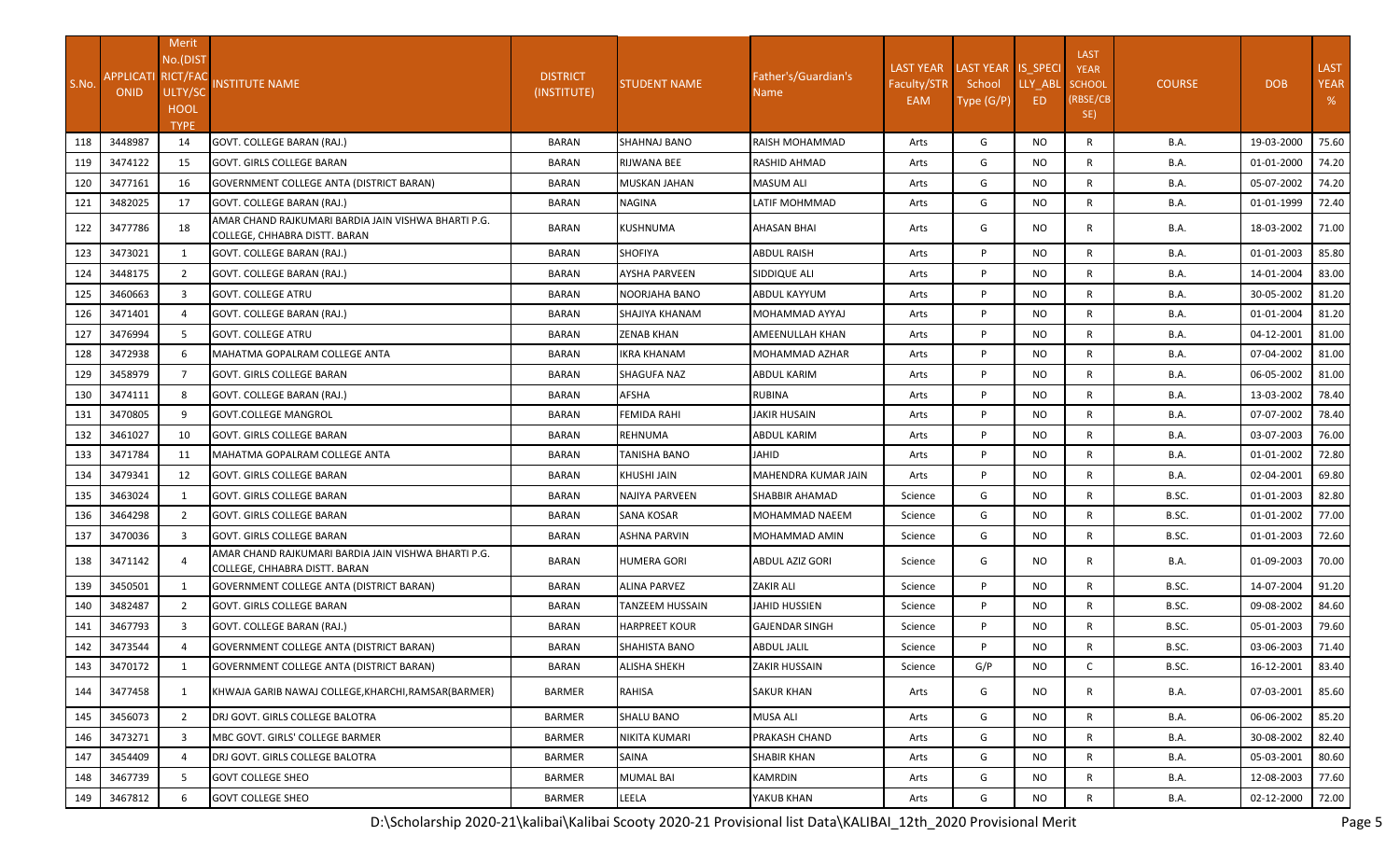| S.No. | APPLICATI RICT/FAC<br><b>ONID</b> | Merit<br>No.(DIST<br>ULTY/SC<br><b>HOOL</b><br><b>TYPE</b> | <b>NSTITUTE NAME</b>                                               | <b>DISTRICT</b><br>(INSTITUTE) | <b>STUDENT NAME</b>             | Father's/Guardian's<br>Name      | <b>LAST YEAR</b><br>Faculty/STR<br>EAM | LAST YEAR IS_SPECI<br>School<br>Type (G/P) | LLY ABL<br>ED. | <b>LAST</b><br><b>YEAR</b><br><b>SCHOOL</b><br>(RBSE/CB<br>SE) | <b>COURSE</b>          | <b>DOB</b> | <b>LAST</b><br><b>YEAR</b><br>% |
|-------|-----------------------------------|------------------------------------------------------------|--------------------------------------------------------------------|--------------------------------|---------------------------------|----------------------------------|----------------------------------------|--------------------------------------------|----------------|----------------------------------------------------------------|------------------------|------------|---------------------------------|
| 150   | 3478450                           | $\overline{7}$                                             | DRJ GOVT. GIRLS COLLEGE BALOTRA                                    | BARMER                         | MUSKAN                          | MOH AARIF                        | Arts                                   | G                                          | <b>NO</b>      | $\mathsf{R}$                                                   | <b>B.A.</b>            | 26-06-2002 | 71.80                           |
| 151   | 3465350                           | 8                                                          | MBC GOVT. GIRLS' COLLEGE BARMER                                    | BARMER                         | NAFEESA BANU                    | NEK MOHAMMAD                     | Arts                                   | G                                          | <b>NO</b>      | $\mathsf{R}$                                                   | <b>B.A.</b>            | 10-06-2002 | 68.80                           |
| 152   | 3479717                           | 1                                                          | MBC GOVT. GIRLS' COLLEGE BARMER                                    | BARMER                         | NIKITA BOHARA                   | <b>DINESH KUMAR</b>              | Commerce                               | G                                          | <b>NO</b>      | $\mathsf{R}$                                                   | <b>BCOM</b>            | 13-04-2003 | 78.60                           |
| 153   | 3477634                           | $\overline{2}$                                             | MBC GOVT. GIRLS' COLLEGE BARMER                                    | BARMER                         | POOJA NAHTA                     | MADAN LAAL                       | Commerce                               | G                                          | <b>NO</b>      | R                                                              | <b>BCOM</b>            | 17-09-2003 | 75.20                           |
| 154   | 3480050                           | 1                                                          | MBC GOVT. GIRLS' COLLEGE BARMER                                    | BARMER                         | VARSHA LALAN                    | RAMESH KUMAR                     | Science                                | G                                          | <b>NO</b>      | R                                                              | B.SC.                  | 14-05-2003 | 82.00                           |
| 155   | 3465318                           | 1                                                          | MBC GOVT. GIRLS' COLLEGE BARMER                                    | BARMER                         | PRERNA SINGHVI                  | PAWAN SINGHVI                    | Science                                | P                                          | <b>NO</b>      | $\mathsf{R}$                                                   | B.SC.                  | 16-09-2002 | 86.20                           |
| 156   | 3464441                           | $\overline{2}$                                             | DRJ GOVT. GIRLS COLLEGE BALOTRA                                    | BARMER                         | RIYA GOLECHA                    | PRITHVI RAJ                      | Science                                | P                                          | <b>NO</b>      | $\mathsf{R}$                                                   | B.SC.                  | 03-11-2002 | 81.00                           |
| 157   | 3458146                           |                                                            | MSJ GOVT. COLLEGE BHARATPUR                                        | <b>BHARATPUR</b>               | KAJAL                           | SABUDDIN                         | Arts                                   | G                                          | <b>NO</b>      | $\mathsf{R}$                                                   | <b>B.A.</b>            | 01-01-2002 | 90.60                           |
| 158   | 3448332                           | $\overline{2}$                                             | <b>GOVT COLLEGE WEIR</b>                                           | <b>BHARATPUR</b>               | PARVEENA                        | GAFUR KHAN                       | Arts                                   | G                                          | <b>NO</b>      | $\mathsf{R}$                                                   | <b>B.A.</b>            | 05-07-2003 | 88.60                           |
| 159   | 3452444                           | 3                                                          | <b>GOVERNMENT COLLEGE NAGAR,</b>                                   | <b>BHARATPUR</b>               | SABANA                          | FOURAN                           | Arts                                   | G                                          | <b>NO</b>      | $\mathsf{R}$                                                   | B.A.                   | 20-07-2001 | 85.20                           |
| 160   | 3458890                           |                                                            | <b>GOVERNMENT COLLEGE NAGAR.</b>                                   | <b>BHARATPUR</b>               | SHABNAM                         | RUSTAM                           | Arts                                   | G                                          | <b>NO</b>      | R                                                              | <b>B.A.</b>            | 15-08-2002 | 73.00                           |
| 161   | 3467440                           | 1                                                          | SHRI KRISHNA MAHAVIDHYALAYA, JALUKI                                | <b>BHARATPUR</b>               | ANUSHKA JAIN                    | MUKESH JAIN                      | Arts                                   | P                                          | <b>NO</b>      | $\mathsf{R}$                                                   | B.A.                   | 25-12-2003 | 92.40                           |
| 162   | 3479603                           | 2                                                          | <b>I</b> SHREE AGRASEN MAHILA PG COLLEGE. BHARATPUR                | <b>BHARATPUR</b>               | MANSI JAIN                      | PAWAN KUMAR JAIN                 | Arts                                   | P                                          | NO.            | $\mathsf{R}$                                                   | <b>B.A.</b>            | 20-05-2002 | 71.40                           |
| 163   | 3483634                           | 3                                                          | RAMESHWARI DEVI GOVERNMENT GIRLS PG COLLEGE,<br><b>BHARATPUR</b>   | BHARATPUR                      | TAYYABA KHAN                    | IRFAN KHAN                       | Arts                                   | P                                          | NO.            | R                                                              | <b>B.A.</b>            | 13-08-2002 | 70.80                           |
| 164   | 3453584                           | 1                                                          | RAMESHWARI DEVI GOVERNMENT GIRLS PG COLLEGE,<br><b>BHARATPUR</b>   | BHARATPUR                      | AMRIT KAUR                      | GOPAL SINGH                      | Commerce                               | G                                          | NO.            | R                                                              | <b>BCOM</b>            | 25-05-2002 | 81.20                           |
| 165   | 3481427                           | 1                                                          | DEVNARAYAN GOVT. GIRLS COLLEGE BAYANA                              | <b>BHARATPUR</b>               | HARSHITA JAIN                   | SANJEEV KUMAR JAIN               | Science                                | G                                          | <b>NO</b>      | R                                                              | <b>B.A.</b>            | 14-03-2003 | 82.00                           |
| 166   | 3469399                           | 1                                                          | M A J GOVT COLLEGE DEEG (BHARATPUR) RAJ                            | <b>BHARATPUR</b>               | SONALI JAIN                     | MUKESH CHAND JAIN                | Science                                | P                                          | <b>NO</b>      | R                                                              | B.SC.                  | 03-06-2003 | 89.00                           |
| 167   | 3471025                           | 2                                                          | M A J GOVT COLLEGE DEEG (BHARATPUR) RAJ                            | <b>BHARATPUR</b>               | TANU JAIN                       | LOKENDRA KUMAR JAIN              | Science                                | P                                          | <b>NO</b>      | R                                                              | B.SC.                  | 23-01-2003 | 86.00                           |
| 168   | 3471953                           | 1                                                          | SMT. NARAYANI DEVI VERMA WOMEN TEACHERS TRAINING<br><b>COLLEGE</b> | <b>BHILWARA</b>                | SANA AKHTAR QURESHI             | ANEES MOHAMMAD<br><b>QURESHI</b> | Arts                                   | G                                          | <b>NO</b>      | R                                                              | B.A- B.ED.(B.A- B.ED.) | 13-01-2002 | 91.40                           |
| 169   | 3464405                           | 2                                                          | <b>GOVERMENT COLLEGE ASIND BHILWARA</b>                            | <b>BHILWARA</b>                | TINISHA JAIN                    | MANAK CHAND RANKA                | Arts                                   | G                                          | <b>NO</b>      | R                                                              | <b>B.A.</b>            | 21-01-2002 | 90.60                           |
| 170   | 3472477                           | 3                                                          | SETH MURLIDHAR MANSINGHKA GOVT. GIRLS COLLEGE<br><b>BHILWARA</b>   | BHILWARA                       | NAJIYA ASNARI                   | JAKIR HUSSAIN ANSARI             | Arts                                   | G                                          | NO.            | R                                                              | <b>B.A.</b>            | 01-01-2003 | 88.60                           |
| 171   | 3477926                           | $\overline{4}$                                             | ACHARYA SHRI MAHAPRAGYA INSTITUTE OF EXCELLENCE                    | <b>BHILWARA</b>                | NAGMA BANU                      | IAKIR HUSSAIN                    | Arts                                   | G                                          | <b>NO</b>      | $\mathsf{R}$                                                   | B.A- B.ED.(B.A- B.ED.) | 14-11-2004 | 88.00                           |
| 172   | 3470725                           | 5                                                          | SETH MURLIDHAR MANSINGHKA GOVT. GIRLS COLLEGE<br>BHILWARA          | BHILWARA                       | SAYNA BANU                      | MOHMMAD RAFIK                    | Arts                                   | G                                          | NO.            | R                                                              | <b>B.A.</b>            | 01-01-2001 | 87.20                           |
| 173   | 3471878                           | 6                                                          | RUPI DEVI GIRLS COLLEGE OF EDUCATION (B.A.B.ED.)                   | BHILWARA                       | ROSHAN AARA                     | LATEEF MOHAMMAD                  | Arts                                   | G                                          | <b>NO</b>      | R                                                              | B.A- B.ED.(B.A- B.ED.) | 26-09-2004 | 84.80                           |
| 174   | 3463553                           | $\overline{7}$                                             | ISETH MURLIDHAR MANSINGHKA GOVT. GIRLS COLLEGE<br>BHILWARA         | BHILWARA                       | NAJMIN BANU NILGAR              | YUNUSH MOMHAMMD                  | Arts                                   | G                                          | <b>NO</b>      | R                                                              | <b>B.A.</b>            | 01-05-2002 | 84.40                           |
| 175   | 3469088                           | 8                                                          | SMT. NARAYANI DEVI VERMA WOMEN TEACHERS TRAINING<br><b>COLLEGE</b> | BHILWARA                       | FIRDOSH BANU JAIPURIYA<br>LUHAR | MOHMMAD YUNUS LUHAR              | Arts                                   | G                                          | <b>NO</b>      | R                                                              | B.A- B.ED.(B.A- B.ED.) | 10-12-2001 | 84.00                           |
| 176   | 3469766                           | 9                                                          | SETH MURLIDHAR MANSINGHKA GOVT. GIRLS COLLEGE<br>BHILWARA          | BHILWARA                       | SHIRIN                          | MOHAMMAD SALEEM                  | Arts                                   | G                                          | <b>NO</b>      | R                                                              | B.A.                   | 23-03-2002 | 83.20                           |
| 177   | 3469851                           | 10                                                         | SETH MURLIDHAR MANSINGHKA GOVT. GIRLS COLLEGE<br>BHILWARA          | BHILWARA                       | FIZA                            | <b>MAHABUB ALI</b>               | Arts                                   | G                                          | <b>NO</b>      | R                                                              | B.A.                   | 09-01-2002 | 82.80                           |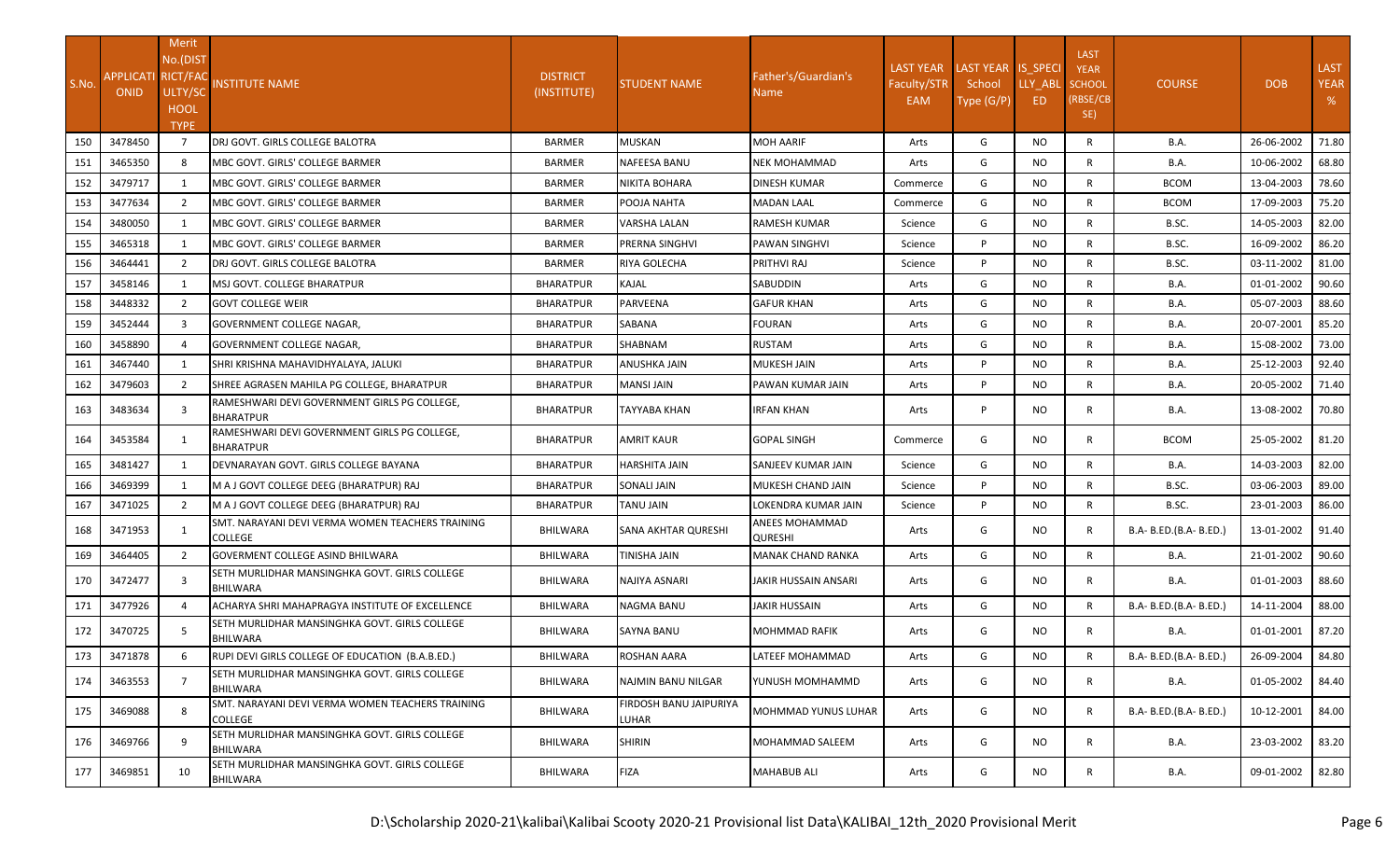| S.No. | APPLICATI RICT/FAC<br><b>ONID</b> | Merit<br>No.(DIST<br>ULTY/SC<br><b>HOOL</b><br><b>TYPE</b> | <b>INSTITUTE NAME</b>                                                | <b>DISTRICT</b><br>(INSTITUTE) | <b>STUDENT NAME</b> | Father's/Guardian's<br>Name | <b>LAST YEAR</b><br>Faculty/STR<br><b>EAM</b> | LAST YEAR IS SPECI<br>School<br>Type (G/P) | LLY ABL<br>ED. | <b>LAST</b><br><b>YEAR</b><br>SCHOOL<br>RBSE/CB<br>SE) | <b>COURSE</b> | <b>DOB</b> | <b>LAST</b><br><b>YEAR</b><br>% |
|-------|-----------------------------------|------------------------------------------------------------|----------------------------------------------------------------------|--------------------------------|---------------------|-----------------------------|-----------------------------------------------|--------------------------------------------|----------------|--------------------------------------------------------|---------------|------------|---------------------------------|
| 178   | 3472882                           | 11                                                         | SETH MURLIDHAR MANSINGHKA GOVT. GIRLS COLLEGE<br><b>BHILWARA</b>     | BHILWARA                       | DILKHUSH SALAWAT    | NASIYAT ALI                 | Arts                                          | G                                          | NO.            | R                                                      | <b>B.A.</b>   | 25-05-2002 | 82.40                           |
| 179   | 3470665                           | 12                                                         | SETH MURLIDHAR MANSINGHKA GOVT. GIRLS COLLEGE<br><b>BHILWARA</b>     | BHILWARA                       | SUJAN BISAYATI      | MOHAMMED HUSSAIN            | Arts                                          | G                                          | NO.            | R                                                      | <b>B.A.</b>   | 22-06-2001 | 81.00                           |
| 180   | 3470361                           | 13                                                         | SETH MURLIDHAR MANSINGHKA GOVT. GIRLS COLLEGE<br><b>BHILWARA</b>     | BHILWARA                       | IRAM FATIMA         | SHAKIL AHAMED SHEKH         | Arts                                          | G                                          | NO.            | R                                                      | B.SC.         | 20-04-2004 | 80.00                           |
| 181   | 3448082                           | 14                                                         | <b>GOVT COLLEGE KAREDA, BHILWARA</b>                                 | <b>BHILWARA</b>                | SHABANA BANU        | SALIM MOHAMMAD              | Arts                                          | G                                          | <b>NO</b>      | $\mathsf{R}$                                           | <b>B.A.</b>   | 01-01-2004 | 79.00                           |
| 182   | 3473486                           | 15                                                         | SETH MURLIDHAR MANSINGHKA GOVT. GIRLS COLLEGE<br>BHILWARA            | BHILWARA                       | JAKIYA ANJUM        | ABDUL SALAM                 | Arts                                          | G                                          | NO.            | R                                                      | <b>B.A.</b>   | 20-10-2001 | 78.80                           |
| 183   | 3470209                           | 16                                                         | SETH MURLIDHAR MANSINGHKA GOVT. GIRLS COLLEGE<br><b>BHILWARA</b>     | <b>BHILWARA</b>                | GULNAR QURASHI      | AABID HUSAIN                | Arts                                          | G                                          | <b>NO</b>      | R                                                      | <b>B.A.</b>   | 11-05-2002 | 78.60                           |
| 184   | 3477104                           | 17                                                         | <b>GOVERNMENT COLLEGE RAIPUR</b>                                     | <b>BHILWARA</b>                | SIMRAN MANSURI      | СННОТИ                      | Arts                                          | G                                          | <b>NO</b>      | $\mathsf{R}$                                           | <b>B.A.</b>   | 06-11-2001 | 77.20                           |
| 185   | 3481432                           | 18                                                         | <b>GOVERNMENT COLLEGE RAIPUR</b>                                     | <b>BHILWARA</b>                | SABNAM MANSURI      | KBAL MOHAMMAD               | Arts                                          | G                                          | <b>NO</b>      | $\mathsf{R}$                                           | <b>B.A.</b>   | 01-01-2003 | 76.80                           |
| 186   | 3472233                           | 19                                                         | <b>GOVERNMENT COLLEGE RAIPUR</b>                                     | <b>BHILWARA</b>                | GULSHAN BANU MANSUR | CHAND MOHAMMAD<br>MANSURI   | Arts                                          | G                                          | NO.            | R                                                      | <b>B.A.</b>   | 09-07-2002 | 75.00                           |
| 187   | 3472214                           | 20                                                         | SETH MURLIDHAR MANSINGHKA GOVT. GIRLS COLLEGE<br><b>BHILWARA</b>     | BHILWARA                       | ASHFA PARVEEN LOHAR | MOHAMMAD ASLAM<br>LOUHAR    | Arts                                          | G                                          | NO.            | R                                                      | B.SC.         | 02-10-2002 | 74.20                           |
| 188   | 3482670                           | 21                                                         | <b>GOVT COLLEGE KAREDA, BHILWARA</b>                                 | <b>BHILWARA</b>                | MUSKAN BANU         | KUTUBUDEEN RANGREJ          | Arts                                          | G                                          | <b>NO</b>      | $\mathsf{R}$                                           | <b>B.A.</b>   | 20-05-2003 | 73.60                           |
| 189   | 3457924                           | 22                                                         | SHRI MANIKYA LAL VERMA GOVT. COLLEGE BHILWARA                        | <b>BHILWARA</b>                | RESHAMA BANU        | RUSTAM MOHAMMMAD            | Arts                                          | G                                          | <b>NO</b>      | $\mathsf{R}$                                           | <b>B.A.</b>   | 20-01-2003 | 73.20                           |
| 190   | 3473322                           | 23                                                         | SETH MURLIDHAR MANSINGHKA GOVT. GIRLS COLLEGE<br><b>BHILWARA</b>     | BHILWARA                       | BUSRA ANSARI        | SHARAFAT ANSARI             | Arts                                          | G                                          | NO.            | R                                                      | <b>B.A.</b>   | 06-06-2002 | 69.00                           |
| 191   | 3451822                           | 1                                                          | SETH MURLIDHAR MANSINGHKA GOVT. GIRLS COLLEGE<br><b>BHILWARA</b>     | BHILWARA                       | INTISHA             | ABDUL VAHID                 | Commerce                                      | G                                          | NO.            | R                                                      | <b>BCOM</b>   | 13-08-2003 | 93.80                           |
| 192   | 3463455                           | 2                                                          | SETH MURLIDHAR MANSINGHKA GOVT. GIRLS COLLEGE<br>BHILWARA            | BHILWARA                       | AFSANA BANU         | MOHAMMAD HUSSAIN            | Commerce                                      | G                                          | NO.            | R                                                      | <b>BCOM</b>   | 28-12-2004 | 81.00                           |
| 193   | 3479439                           | 1                                                          | MANIKYALAL VERMA TEXTILE AND ENGINEERING COLLEGE,<br><b>BHILWARA</b> | BHILWARA                       | GARIMA JAIN         | DHANRAJ JAIN                | Science                                       | G                                          | NO.            | R                                                      | <b>B.TECH</b> | 28-04-2003 | 87.00                           |
| 194   | 3449787                           | 2                                                          | SETH MURLIDHAR MANSINGHKA GOVT. GIRLS COLLEGE<br><b>BHILWARA</b>     | BHILWARA                       | ZEENAT MANSURI      | ANWAR HUSAIN MANSURI        | Science                                       | G                                          | <b>NO</b>      | R                                                      | B.SC.         | 26-09-2002 | 86.20                           |
| 195   | 3478803                           | $\overline{3}$                                             | SETH MURLIDHAR MANSINGHKA GOVT. GIRLS COLLEGE<br><b>BHILWARA</b>     | <b>BHILWARA</b>                | SHABNAM MEHRAT      | TAYUB                       | Science                                       | G                                          | NO.            | R                                                      | B.SC.         | 17-03-2003 | 82.00                           |
| 196   | 3470257                           |                                                            | SETH MURLIDHAR MANSINGHKA GOVT. GIRLS COLLEGE<br>BHILWARA            | BHILWARA                       | SIFA SHAKE          | SABIR                       | Science                                       | G                                          | NO.            | R                                                      | B.SC.         | 26-04-2002 | 75.60                           |
| 197   | 3483768                           | 1                                                          | <b>ISETH MURLIDHAR MANSINGHKA GOVT. GIRLS COLLEGE</b><br>BHILWARA    | <b>BHILWARA</b>                | TAMNNA BANO         | JAKIR                       | Science                                       | P                                          | <b>NO</b>      | R                                                      | <b>B.A.</b>   | 08-09-2001 | 81.60                           |
| 198   | 3450761                           | 1                                                          | <b>SRI DUNGARGARH MAHAVIDYALAYA</b>                                  | BIKANER                        | HEMLATA SURANA      | BHAIRUDAN                   | Arts                                          | G                                          | <b>NO</b>      | $\mathsf{R}$                                           | <b>B.A.</b>   | 15-11-2003 | 89.40                           |
| 199   | 3483216                           | 2                                                          | GOVT. M.S. GIRLS COLLEGE BIKANER                                     | BIKANER                        | TAHIRA BANO         | MAINUDEEN                   | Arts                                          | G                                          | <b>NO</b>      | $\mathsf{R}$                                           | B.A.          | 21-09-2002 | 89.00                           |
| 200   | 3472735                           | $\overline{\mathbf{3}}$                                    | <b>GOVERNMENT DUNGAR COLLEGE</b>                                     | BIKANER                        | PARINAAJ BANO       | MAKBOOL AHMAD               | Arts                                          | G                                          | <b>NO</b>      | R                                                      | <b>B.A.</b>   | 27-08-2003 | 88.40                           |
| 201   | 3463444                           | $\overline{4}$                                             | GOVT. M.S. GIRLS COLLEGE BIKANER                                     | BIKANER                        | RUKHASAR            | MO YUSUF                    | Arts                                          | G                                          | <b>NO</b>      | R                                                      | <b>B.A.</b>   | 14-04-2002 | 88.00                           |
| 202   | 3481064                           | 5                                                          | GOVT. M.S. GIRLS COLLEGE BIKANER                                     | BIKANER                        | SAFAK               | IAMSHED AHMAD               | Arts                                          | G                                          | <b>NO</b>      | R                                                      | <b>B.A.</b>   | 05-06-2004 | 87.60                           |
| 203   | 3448716                           | 6                                                          | <b>GOVERNMENT COLLEGE DESHNOK</b>                                    | BIKANER                        | TAHIRA NAJ          | MOHAMMD FANUS               | Arts                                          | G                                          | <b>NO</b>      | $\mathsf{R}$                                           | <b>B.A.</b>   | 13-12-2003 | 86.80                           |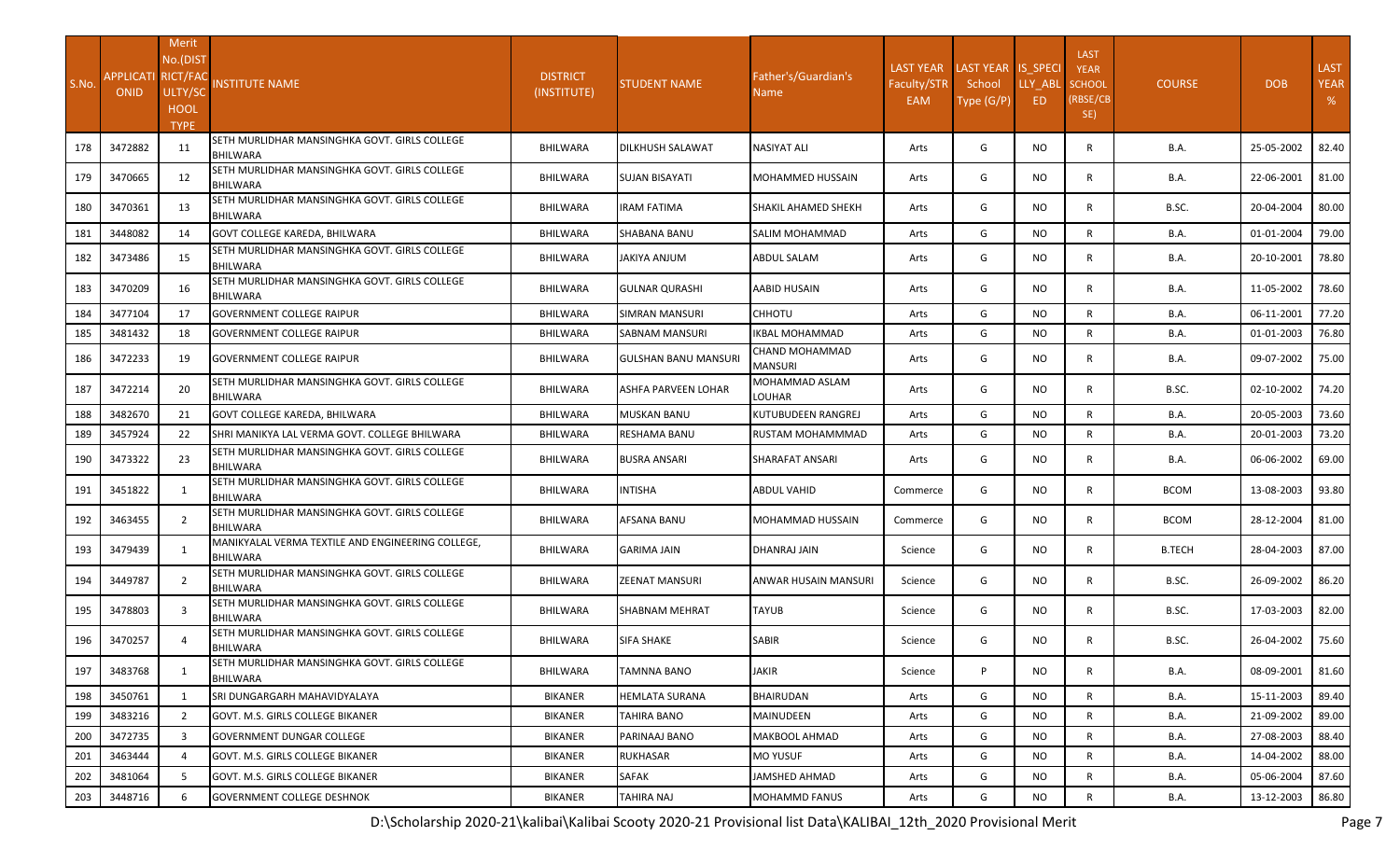| S.No.      | APPLICATI RICT/FAC<br>ONID | Merit<br>No.(DIST<br>ULTY/SC<br><b>HOOL</b><br><b>TYPE</b> | <b>NSTITUTE NAME</b>                                                        | <b>DISTRICT</b><br>(INSTITUTE)   | STUDENT NAME                   | Father's/Guardian's<br>Name | <b>LAST YEAR</b><br>Faculty/STR<br>EAM | LAST YEAR IS SPECI<br>School<br>Type (G/P) | LLY_ABL<br>ED.   | <b>LAST</b><br><b>YEAR</b><br><b>SCHOOL</b><br>(RBSE/CB<br>SE) | <b>COURSE</b>       | <b>DOB</b>               | <b>LAST</b><br><b>YEAR</b><br>% |
|------------|----------------------------|------------------------------------------------------------|-----------------------------------------------------------------------------|----------------------------------|--------------------------------|-----------------------------|----------------------------------------|--------------------------------------------|------------------|----------------------------------------------------------------|---------------------|--------------------------|---------------------------------|
| 204        | 3467348                    | $\overline{7}$                                             | <b>GOVERNMENT DUNGAR COLLEGE</b>                                            | <b>BIKANER</b>                   | AFSANA BANO                    | IDU KHAN                    | Arts                                   | G                                          | <b>NO</b>        | $\mathsf{R}$                                                   | B.A.                | 16-03-2003               | 84.60                           |
| 205<br>206 | 3473883<br>3463451         | 8<br>9                                                     | GOVT. M.L.B. (P.G.) COLLEGE, NOKHA (BIKANER)<br><b>SESOMU GIRLS COLLEGE</b> | <b>BIKANER</b><br><b>BIKANER</b> | TARANA<br><b>BUSHRA KHATUN</b> | MANJUR ALI                  | Arts                                   | G<br>G                                     | NO.<br><b>NO</b> | $\mathsf{R}$<br>$\mathsf{R}$                                   | B.A.<br><b>B.A.</b> | 11-07-2003<br>02-08-2003 | 84.20                           |
| 207        | 3479157                    | 10                                                         | GOVERNMENT COLLEGE LUNKARANSAR                                              | <b>BIKANER</b>                   | SAMIMA                         | MUSTAQ ALI TELI<br>ALLADITA | Arts<br>Arts                           | G                                          | <b>NO</b>        | R                                                              | <b>B.A.</b>         | 17-05-2002               | 81.80<br>80.00                  |
| 208        | 3481567                    | 11                                                         | GOVT. M.S. GIRLS COLLEGE BIKANER                                            | <b>BIKANER</b>                   | CHAMAN                         | SHER MO                     | Arts                                   | G                                          | <b>NO</b>        | R                                                              | B.A.                | 10-06-2001               | 79.60                           |
| 209        | 3480897                    | 12                                                         | <b>GOVERNMENT DUNGAR COLLEGE</b>                                            | <b>BIKANER</b>                   | RUBINA BANO                    | HANSRAJ                     | Arts                                   | G                                          | NO.              | $\mathsf{R}$                                                   | B.A.                | 03-06-2000               | 76.20                           |
| 210        | 3481300                    | 13                                                         | <b>GOVT. M.S. GIRLS COLLEGE BIKANER</b>                                     | <b>BIKANER</b>                   | NASIM BANO                     | MOHMMAD SHARIF              | Arts                                   | G                                          | NO.              | $\mathsf{R}$                                                   | <b>B.A.</b>         | 09-08-2001               | 73.60                           |
| 211        | 3480728                    | 14                                                         | GOVT. M.S. GIRLS COLLEGE BIKANER                                            | <b>BIKANER</b>                   | <b>FALAK</b>                   | <b>NURUDIN</b>              | Arts                                   | G                                          | <b>NO</b>        | $\mathsf{R}$                                                   | B.A.                | 16-11-2001               | 73.60                           |
| 212        | 3476914                    | 15                                                         | <b>B.J.S. RAMPURIA JAIN COLLEGE, BIKANER</b>                                | <b>BIKANER</b>                   | JAINAB QUADRI                  | SHARIF AHMAD                | Arts                                   | G                                          | <b>NO</b>        | $\mathsf{R}$                                                   | <b>B.A.</b>         | 04-08-2001               | 71.20                           |
| 213        | 3480705                    | 1                                                          | MAHARAJA GANGA SINGH UNIVERSITY INSTITUTE                                   | <b>BIKANER</b>                   | <b>MANTSHA BANO</b>            | <b>KUTUBUDIN</b>            | Arts                                   | P                                          | <b>NO</b>        | R                                                              | B.A.                | 11-09-2002               | 83.80                           |
| 214        | 3468310                    | $\overline{2}$                                             | <b>GOVERNMENT COLLEGE KHAJUWALA BIKANER</b>                                 | <b>BIKANER</b>                   | FARJANA                        | ASAKAR KHAN                 | Arts                                   | P                                          | NO.              | R                                                              | <b>B.A.</b>         | 02-03-2002               | 79.80                           |
| 215        | 3480202                    | 1                                                          | GOVT. M.L.B. (P.G.) COLLEGE, NOKHA (BIKANER)                                | <b>BIKANER</b>                   | PRACHI BOTHRA                  | TARA CHAND BOTHRA           | Commerce                               | G                                          | NO               | $\mathsf{R}$                                                   | <b>BCOM</b>         | 29-12-2002               | 89.60                           |
| 216        | 3482254                    | 2                                                          | <b>GOVT. M.S. GIRLS COLLEGE BIKANER</b>                                     | <b>BIKANER</b>                   | JAYA SURANA                    | <b>JEETMAL SURANA</b>       | Commerce                               | G                                          | NO               | $\mathsf{R}$                                                   | <b>BCOM</b>         | 09-03-2002               | 72.40                           |
| 217        | 3479384                    | 1                                                          | <b>GOVERNMENT DUNGAR COLLEGE</b>                                            | <b>BIKANER</b>                   | YASMIN                         | ZAKIR HUSSAIN               | Science                                | G                                          | <b>NO</b>        | R                                                              | B.SC.               | 01-01-2003               | 81.40                           |
| 218        | 3473565                    | $\overline{2}$                                             | GOVT. M.S. GIRLS COLLEGE BIKANER                                            | <b>BIKANER</b>                   | SHAHISTA PARVEEN               | <b>GULAM SAEED</b>          | Science                                | G                                          | NO               | R                                                              | B.SC.               | 27-04-2004               | 79.60                           |
| 219        | 3473718                    | 1                                                          | <b>GOVERNMENT DUNGAR COLLEGE</b>                                            | BIKANER                          | ARSHI                          | MOHAMMAD AYUB<br>CHANGAL    | Science                                | P                                          | NO.              | R                                                              | B.SC.               | 13-10-2003               | 93.60                           |
| 220        | 3476944                    | $\overline{2}$                                             | GOVT. M.L.B. (P.G.) COLLEGE, NOKHA (BIKANER)                                | <b>BIKANER</b>                   | RUBI TABBASUM                  | HAZI GULAM RASOOL           | Science                                | P                                          | <b>NO</b>        | R                                                              | B.SC.               | 20-10-2001               | 85.80                           |
| 221        | 3453240                    | 1                                                          | <b>GOVT.COLLEGE .BUNDI</b>                                                  | <b>BUNDI</b>                     | NILOFAR BANO                   | YUSUF ALI                   | Arts                                   | G                                          | <b>NO</b>        | $\mathsf{R}$                                                   | B.A.                | 15-08-2002               | 94.20                           |
| 222        | 3451301                    | 2                                                          | <b>GOVT.COLLEGE .BUNDI</b>                                                  | <b>BUNDI</b>                     | VIBHANSHI JAIN                 | <b>RAKESH JAIN</b>          | Arts                                   | G                                          | <b>NO</b>        | $\mathsf{R}$                                                   | <b>B.A.</b>         | 30-09-2002               | 91.80                           |
| 223        | 3452841                    | $\overline{\mathbf{3}}$                                    | <b>GOVT.COLLEGE .BUNDI</b>                                                  | <b>BUNDI</b>                     | PALAK JAIN                     | NEMICHAND JAIN              | Arts                                   | G                                          | NO               | R                                                              | <b>B.A.</b>         | 06-07-2003               | 90.20                           |
| 224        | 3452372                    | $\overline{4}$                                             | <b>GOVT.COLLEGE .BUNDI</b>                                                  | <b>BUNDI</b>                     | TAMANNA BANO                   | MUSTAK ALI                  | Arts                                   | G                                          | NO               | R                                                              | B.A.                | 02-04-2002               | 90.00                           |
| 225        | 3454131                    | -5                                                         | <b>GOVT.COLLEGE .BUNDI</b>                                                  | <b>BUNDI</b>                     | <b>TASLEEM BANO</b>            | ZAKIR                       | Arts                                   | G                                          | NO               | $\mathsf{R}$                                                   | B.A.                | 15-05-2003               | 89.80                           |
| 226        | 3454682                    | 6                                                          | <b>GOVT.COLLEGE .BUNDI</b>                                                  | <b>BUNDI</b>                     | KHUSHBU NISHA                  | MOHAMMAD YUNUS              | Arts                                   | G                                          | <b>NO</b>        | $\mathsf{R}$                                                   | <b>B.A.</b>         | 19-10-2002               | 88.40                           |
| 227        | 3454100                    | $\overline{7}$                                             | GOVT.COLLEGE .BUNDI                                                         | <b>BUNDI</b>                     | NISHA PARVEEN                  | NIJAMUDEEN                  | Arts                                   | G                                          | <b>NO</b>        | $\mathsf{R}$                                                   | <b>B.A.</b>         | 05-03-2002               | 86.80                           |
| 228        | 3472287                    | 8                                                          | <b>GOVT.COLLEGE .BUNDI</b>                                                  | <b>BUNDI</b>                     | SHIVANI GARG                   | NANDKISHOR GARG             | Arts                                   | G                                          | NO               | R                                                              | B.A.                | 20-10-2000               | 86.60                           |
| 229        | 3463373                    | 9                                                          | GOVT.COLLEGE .BUNDI                                                         | <b>BUNDI</b>                     | <b>KHUSHI JAIN</b>             | PAWAN JAIN                  | Arts                                   | G                                          | <b>NO</b>        | $\mathsf{R}$                                                   | <b>B.A.</b>         | 03-10-2003               | 86.20                           |
| 230        | 3463206                    | 10                                                         | GOVT.COLLEGE .BUNDI                                                         | <b>BUNDI</b>                     | SEJAL BANO                     | MUSTAK ALI                  | Arts                                   | G                                          | NO               | R                                                              | <b>B.A.</b>         | 25-05-2002               | 85.40                           |
| 231        | 3451796                    | 11                                                         | <b>GOVT.COLLEGE .BUNDI</b>                                                  | <b>BUNDI</b>                     | NAZIYA                         | MOHAMMAD USMAN              | Arts                                   | G                                          | NO.              | R                                                              | <b>B.A.</b>         | 30-03-2002               | 84.80                           |
| 232        | 3466563                    | 12                                                         | GOVT.COLLEGE .BUNDI                                                         | <b>BUNDI</b>                     | SHAHNAJ BANO                   | MOHAMMAD GULSHER            | Arts                                   | G                                          | NO.              | R                                                              | <b>B.A.</b>         | 01-01-2003               | 84.20                           |
| 233        | 3461232                    | 13                                                         | BHAGWAN ADI NATH JAI-RAJ MARWARA COLLEGE NAINWAN                            | <b>BUNDI</b>                     | GUDDI                          | SHAKUR                      | Arts                                   | G                                          | NO.              | R                                                              | <b>B.A.</b>         | 01-01-2005               | 83.40                           |
| 234        | 3469762                    | 14                                                         | <b>GOVT.COLLEGE .BUNDI</b>                                                  | <b>BUNDI</b>                     | MUSKAN BANO                    | MUSTAK ALI                  | Arts                                   | G                                          | NO.              | R                                                              | <b>B.A.</b>         | 04-03-2001               | 82.40                           |
| 235        | 3458728                    | 15                                                         | GOVT.COLLEGE .BUNDI                                                         | <b>BUNDI</b>                     | SIMARAN BANO                   | NASARU DDIN                 | Arts                                   | G                                          | <b>NO</b>        | $\mathsf{R}$                                                   | <b>B.A.</b>         | 08-07-2001               | 81.40                           |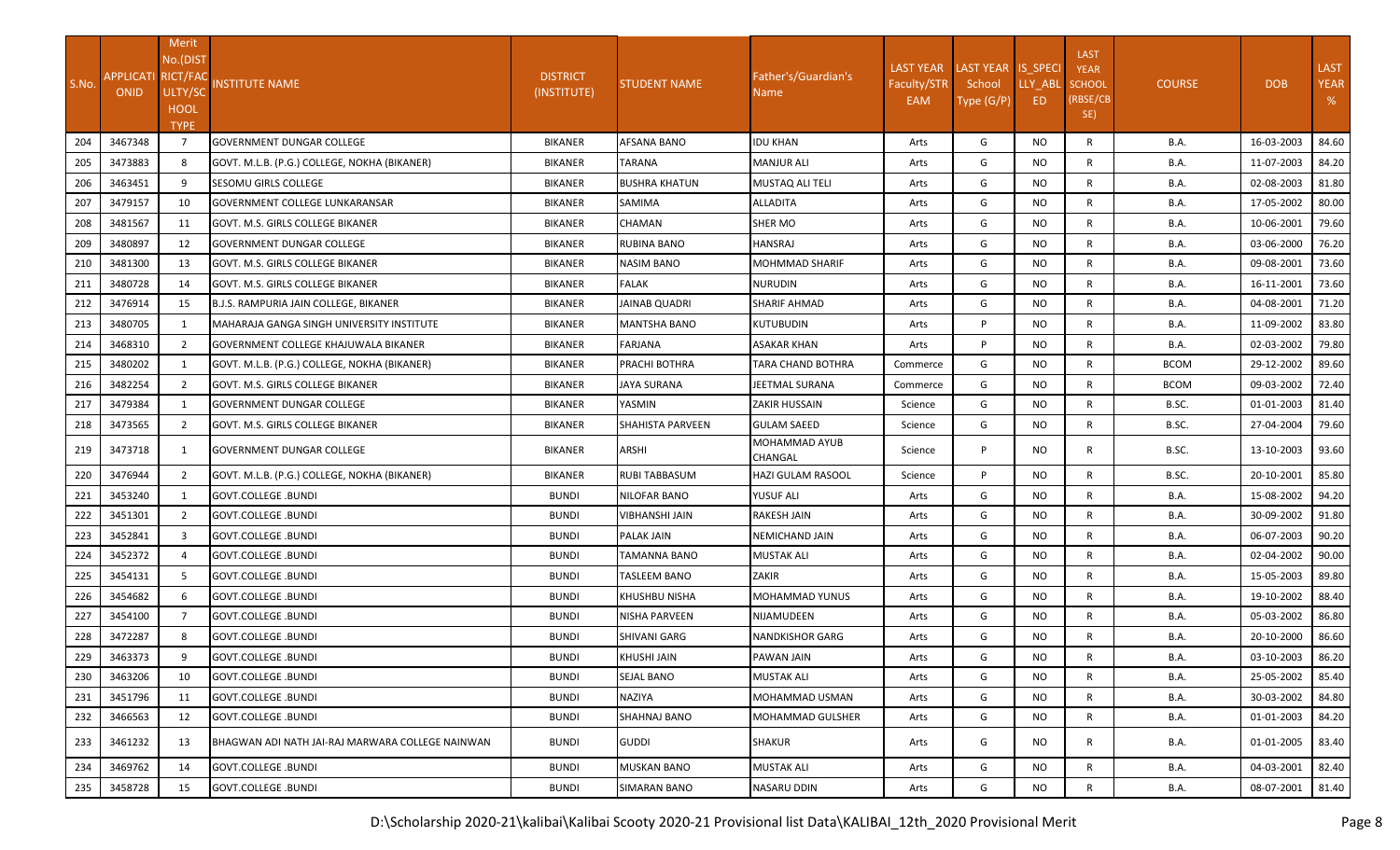| S.No. | <b>APPLICATI</b><br><b>ONID</b> | Merit<br>No.(DIST<br><b>RICT/FAC</b><br>ULTY/SC<br>HOOL<br><b>TYPE</b> | <b>INSTITUTE NAME</b>                            | <b>DISTRICT</b><br>(INSTITUTE) | STUDENT NAME          | Father's/Guardian's<br>Name I | <b>LAST YEAR</b><br>Faculty/STR<br>EAM | LAST YEAR IS SPECI<br>School<br>Type (G/P) | LLY_ABL<br>ED. | <b>LAST</b><br><b>YEAR</b><br><b>SCHOOL</b><br>(RBSE/CB<br>SE) | <b>COURSE</b>              | <b>DOB</b>       | <b>LAST</b><br><b>YEAR</b><br>% |
|-------|---------------------------------|------------------------------------------------------------------------|--------------------------------------------------|--------------------------------|-----------------------|-------------------------------|----------------------------------------|--------------------------------------------|----------------|----------------------------------------------------------------|----------------------------|------------------|---------------------------------|
| 236   | 3480850                         | 16                                                                     | BHAGWAN ADI NATH JAI-RAJ MARWARA COLLEGE NAINWAN | <b>BUNDI</b>                   | <b>REKHA JAIN</b>     | PARAS JAIN                    | Arts                                   | G                                          | NO.            | R                                                              | B.A.                       | 24-02-2002       | 80.80                           |
| 237   | 3469499                         | 17                                                                     | <b>GOVT.COLLEGE .BUNDI</b>                       | <b>BUNDI</b>                   | <b>AZMA BHUTTU</b>    | MOHMMAD AKHLAK                | Arts                                   | G                                          | NO             | $\mathsf{R}$                                                   | B.A.                       | 01-01-2002       | 80.60                           |
| 238   | 3451348                         | 18                                                                     | <b>GOVT.COLLEGE .BUNDI</b>                       | <b>BUNDI</b>                   | RAHAT                 | MOHAMMED ISLAM                | Arts                                   | G                                          | NO             | R                                                              | B.A.                       | 01-01-2001       | 80.20                           |
| 239   | 3477540                         | 19                                                                     | <b>GOVT.COLLEGE .BUNDI</b>                       | <b>BUNDI</b>                   | ZEENAT                | <b>ABDUL HAFIJ</b>            | Arts                                   | G                                          | NO             | R                                                              | <b>B.A.</b>                | 21-10-2003       | 79.40                           |
| 240   | 3458586                         | 20                                                                     | <b>GOVT.COLLEGE .BUNDI</b>                       | <b>BUNDI</b>                   | MARJINA BANO          | SADDIK MOHAMMAD               | Arts                                   | G                                          | NO             | R                                                              | <b>B.A.</b>                | 01-05-1999       | 79.20                           |
| 241   | 3461318                         | 21                                                                     | <b>GOVT.COLLEGE .BUNDI</b>                       | <b>BUNDI</b>                   | <b>GULNAZ PARVEEN</b> | TAYYAB ALI                    | Arts                                   | G                                          | <b>NO</b>      | R                                                              | <b>B.A.</b>                | 01-01-2002       | 78.60                           |
| 242   | 3465241                         | 22                                                                     | <b>GOVT.COLLEGE .BUNDI</b>                       | <b>BUNDI</b>                   | DIVYA JAIN            | <b>RISHABH JAIN</b>           | Arts                                   | G                                          | NO             | R                                                              | <b>B.A.</b>                | 18-01-2003       | 78.60                           |
| 243   | 3482479                         | 23                                                                     | <b>GOVT.COLLEGE .BUNDI</b>                       | <b>BUNDI</b>                   | NAGEENA BANO          | SALIM MOHAMMAD                | Arts                                   | G                                          | NO             | R                                                              | B.A.                       | 13-08-2003       | 78.40                           |
| 244   | 3454207                         | 24                                                                     | <b>GOVT.COLLEGE .BUNDI</b>                       | <b>BUNDI</b>                   | RANU BANO             | SALIM MOHAMMAD                | Arts                                   | G                                          | <b>NO</b>      | $\mathsf{R}$                                                   | <b>B.A.</b>                | 17-08-2003       | 75.60                           |
| 245   | 3455205                         | 25                                                                     | EKLAVYA COLLEGE BUNDI                            | <b>BUNDI</b>                   | MUSKAN                | JAMIL AHAMAD                  | Arts                                   | G                                          | NO             | $\mathsf{R}$                                                   | <b>B.A.</b>                | 01-01-2003       | 75.40                           |
| 246   | 3453060                         | 26                                                                     | <b>GOVT.COLLEGE .BUNDI</b>                       | <b>BUNDI</b>                   | AKSA GOURI            | IRSHAD ALI                    | Arts                                   | G                                          | <b>NO</b>      | R                                                              | <b>B.A.</b>                | 14-04-2002       | 74.00                           |
| 247   | 3463738                         | 27                                                                     | <b>GOVT GIRLS COLLEGE BUNDI</b>                  | <b>BUNDI</b>                   | KARINA BAANO          | ABDUL RAHEEM                  | Arts                                   | G                                          | NO             | R                                                              | <b>B.A.</b>                | 12-08-2002       | 71.00                           |
| 248   | 3472964                         | 28                                                                     | KIRTI MAHAVIDYALAYA NAINWA                       | <b>BUNDI</b>                   | JENAB BANO            | RAJAK                         | Arts                                   | G                                          | <b>NO</b>      | R                                                              | <b>B.A.</b>                | 05-07-1999       | 70.00                           |
| 249   | 3456264                         | 29                                                                     | PATAN GIRLS COLLEGE, KESHAVRAI PATAN             | <b>BUNDI</b>                   | <b>NAJIYA</b>         | ABDUL HAMID                   | Arts                                   | G                                          | NO             | R                                                              | <b>B.A.</b>                | 26-08-2003       | 69.60                           |
| 250   | 3455435                         | 30                                                                     | <b>GOVT.COLLEGE .BUNDI</b>                       | <b>BUNDI</b>                   | RONAK BANO            | MOHAMMAD RAFIK                | Arts                                   | G                                          | NO             | $\mathsf{R}$                                                   | <b>B.A.</b>                | 04-09-2000       | 68.80                           |
| 251   | 3480981                         | 31                                                                     | <b>GOVT.COLLEGE .BUNDI</b>                       | <b>BUNDI</b>                   | NEHA JAIN             | VIMAL KUMAR JAIN              | Arts                                   | G                                          | <b>NO</b>      | R                                                              | B.A.                       | 12-07-2003       | 67.20                           |
| 252   | 3470580                         | 32                                                                     | <b>GOVT.COLLEGE .BUNDI</b>                       | <b>BUNDI</b>                   | KHUSHNUMA FAREEN      | <b>JAKIR HUSSAIN</b>          | Arts                                   | G                                          | <b>NO</b>      | $\mathsf{R}$                                                   | B.A.                       | 16-05-2002       | 66.60                           |
| 253   | 3455102                         | 33                                                                     | PATAN GIRLS COLLEGE, KESHAVRAI PATAN             | <b>BUNDI</b>                   | <b>GULFASHA BANO</b>  | ABDUL REHMAN                  | Arts                                   | G                                          | <b>NO</b>      | R                                                              | B.A.                       | 01-01-2003       | 66.00                           |
| 254   | 3467443                         | 1                                                                      | <b>GOVT.COLLEGE .BUNDI</b>                       | <b>BUNDI</b>                   | <b>FIZA</b>           | <b>NASIR HUSSAIN</b>          | Arts                                   | P                                          | <b>NO</b>      | R                                                              | B.A.                       | 09-02-2002       | 95.00                           |
| 255   | 3474096                         | 2                                                                      | <b>GOVT.COLLEGE .BUNDI</b>                       | <b>BUNDI</b>                   | ATIKA KHANAM          | MANZOOR AHAMED                | Arts                                   | P                                          | NO             | R                                                              | <b>B.A.</b>                | 04-05-2002       | 92.40                           |
| 256   | 3449564                         | 3                                                                      | <b>GOVT.COLLEGE .BUNDI</b>                       | <b>BUNDI</b>                   | ALISHA ANSARI         | MOHAMMAD ASFAKH               | Arts                                   | P                                          | NO             | $\mathsf{R}$                                                   | B.A.                       | 01-01-2002       | 90.60                           |
| 257   | 3473652                         | $\overline{a}$                                                         | GOVT.COLLEGE .BUNDI                              | <b>BUNDI</b>                   | NAGMA NAZ             | MOINUDDIN ANSARI              | Arts                                   | P                                          | NO             | R                                                              | B.A.                       | 05-07-2003       | 87.60                           |
| 258   | 3458029                         | $\overline{5}$                                                         | <b>GOVT GIRLS COLLEGE BUNDI</b>                  | <b>BUNDI</b>                   | LUBNA KADIR           | KADIR MOHAMMED                | Arts                                   | P                                          | <b>NO</b>      | R                                                              | B.A.                       | 04-03-2002       | 85.00                           |
| 259   | 3471421                         | -6                                                                     | <b>GOVT.COLLEGE .BUNDI</b>                       | <b>BUNDI</b>                   | SAHIBA KHANAM         | <b>ABDUL SALIM KHAN</b>       | Arts                                   | P                                          | <b>NO</b>      | R                                                              | <b>B.A.</b>                | 29-05-2002       | 84.80                           |
| 260   | 3471625                         |                                                                        | <b>GOVT.COLLEGE .BUNDI</b>                       | <b>BUNDI</b>                   | KHUSHI JAIN           | VIKAS JAIN                    | Arts                                   | P                                          | NO             | R                                                              | B.A.                       | 17-08-2002       | 83.60                           |
|       | 261 3469519                     | 8                                                                      | GOVT.COLLEGE .BUNDI                              | <b>BUNDI</b>                   | RAHNUMA LUHAR         | EIJAJ AHMAD                   | Arts                                   | P                                          | <b>NO</b>      | R                                                              | <b>B.A.</b>                | 12-07-2002 79.80 |                                 |
| 262   | 3455283                         | 9                                                                      | <b>GOVT.COLLEGE .BUNDI</b>                       | <b>BUNDI</b>                   | RIJVANA               | <b>NAIEM</b>                  | Arts                                   | P                                          | NO             | R                                                              | <b>B.A.</b>                | 13-01-2002       | 74.80                           |
| 263   | 3472411                         | 10                                                                     | <b>GOVT.COLLEGE .BUNDI</b>                       | <b>BUNDI</b>                   | SHAHID REHMAN         | ZAHEDUR RAHMAN                | Arts                                   | P                                          | NO.            | $\mathsf{R}$                                                   | <b>B.A.</b>                | 01-01-2004       | 74.60                           |
| 264   | 3454667                         | 11                                                                     | <b>GOVT.COLLEGE .BUNDI</b>                       | <b>BUNDI</b>                   | <b>RUKHSAR</b>        | <b>MEHBUB</b>                 | Arts                                   | P                                          | NO.            | R                                                              | <b>B.A.</b>                | 10-08-2001       | 67.40                           |
| 265   | 3462556                         | -1                                                                     | GOVT.COLLEGE .BUNDI                              | <b>BUNDI</b>                   | AMRIN                 | KALU MOHAMMAD                 | Commerce                               | G                                          | NO.            | R                                                              | <b>BCOM</b>                | 06-06-2001       | 77.00                           |
| 266   | 3466352                         | 1                                                                      | GOVT.COLLEGE .BUNDI                              | <b>BUNDI</b>                   | MUSKAN BAANO          | <b>SABIR HUSSAIN</b>          | Science                                | G                                          | NO.            | $\mathsf{R}$                                                   | B.SC.                      | 30-08-2001       | 80.20                           |
| 267   | 3466732                         | $\overline{2}$                                                         | SARVODAYA TEACHER TRAINING COLLEGE               | <b>BUNDI</b>                   | ASHIYANA MUGAL        | MOHAMMAD SADDIK               | Science                                | G                                          | NO.            | R                                                              | B.SC.- B.ED.(B.SC.- B.ED.) | 26-02-2003       | 78.80                           |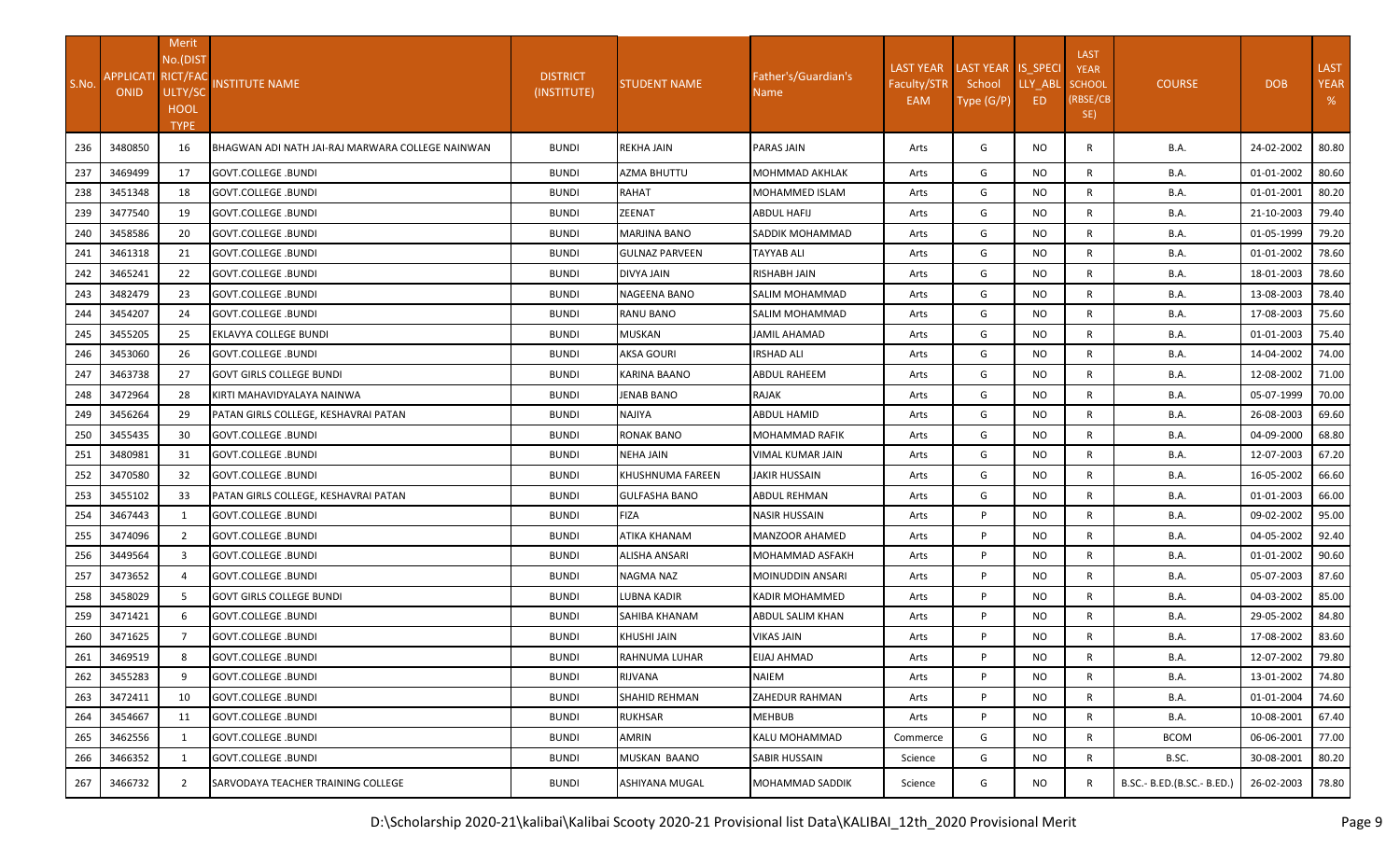| S.No. | APPLICATI RICT/FAC<br><b>ONID</b> | Merit<br>No.(DIST<br>ULTY/SC<br><b>HOOL</b><br><b>TYPE</b> | <b>NSTITUTE NAME</b>                          | <b>DISTRICT</b><br>(INSTITUTE) | STUDENT NAME          | Father's/Guardian's<br>Name | <b>LAST YEAR</b><br>Faculty/STR<br>EAM | LAST YEAR IS_SPECI<br>School<br>Type (G/P) | LLY ABL<br>ED | <b>LAST</b><br><b>YEAR</b><br><b>SCHOOL</b><br>(RBSE/CB<br>SE) | <b>COURSE</b>              | <b>DOB</b> | <b>LAST</b><br><b>YEAR</b><br>% |
|-------|-----------------------------------|------------------------------------------------------------|-----------------------------------------------|--------------------------------|-----------------------|-----------------------------|----------------------------------------|--------------------------------------------|---------------|----------------------------------------------------------------|----------------------------|------------|---------------------------------|
| 268   | 3467177                           | 1                                                          | <b>GOVT.COLLEGE .BUNDI</b>                    | <b>BUNDI</b>                   | SUFIYA KHANAM         | SADIQ HUSSAIN               | Science                                | Þ                                          | NO.           | $\mathsf{R}$                                                   | B.SC.                      | 09-07-2002 | 85.40                           |
| 269   | 3483795                           | $\overline{2}$                                             | <b>GOVT.COLLEGE .BUNDI</b>                    | <b>BUNDI</b>                   | SHAHIN SHAREEN GOURI  | KADIR MOHAMMAD              | Science                                | Þ                                          | <b>NO</b>     | R                                                              | B.A.                       | 10-05-2002 | 85.00                           |
| 270   | 3465434                           | 1                                                          | SARVODAYA TEACHER TRAINING COLLEGE            | <b>BUNDI</b>                   | MUDRIKA JAIN          | ANIL KUMAR JAIN             | Science                                | G/P                                        | NO.           |                                                                | B.SC.- B.ED.(B.SC.- B.ED.) | 31-10-2002 | 83.20                           |
| 271   | 3470200                           | 1                                                          | DR. BHIMRAO AMBEDKAR GOVT. P.G. COLLEGE       | CHITTORGARH                    | <b>BUSHARA KHANAM</b> | ABDUL GAFAR                 | Arts                                   | G                                          | NO.           | $\mathsf{R}$                                                   | B.A.                       | 02-04-2002 | 89.00                           |
| 272   | 3453271                           | 2                                                          | MAHARANA PRATAP P.G. COLLEGE, CHITTORGARH     | CHITTORGARH                    | KHUSHI JAIN           | ARVIND JAIN                 | Arts                                   | G                                          | NO.           | R                                                              | <b>B.A.</b>                | 06-09-2003 | 89.00                           |
| 273   | 3470327                           | 3                                                          | DR. BHIMRAO AMBEDKAR GOVT. P.G. COLLEGE       | <b>CHITTORGARH</b>             | ZAHABIYA BOHRA        | ALI HUSSAIN                 | Arts                                   | G                                          | NO.           | R                                                              | <b>B.A.</b>                | 22-09-2001 | 85.60                           |
| 274   | 3462659                           | $\overline{4}$                                             | <b>SHRI SANWALIYAJI GOVERNMENT COLLEGE</b>    | CHITTORGARH                    | <b>MAFIYA</b>         | FARUKH MOHAMMAD             | Arts                                   | G                                          | NO.           | R                                                              | <b>B.A.</b>                | 06-02-2001 | 85.20                           |
| 275   | 3449909                           | 5                                                          | OM SHIV SANSTHAN COLLEGE MANGALWAD            | CHITTORGARH                    | IQRA BANU QURESHI     | MOHAMMED IQBAL<br>QURESHI   | Arts                                   | G                                          | NO.           | R                                                              | <b>B.A.</b>                | 10-07-2002 | 85.20                           |
| 276   | 3464251                           | 6                                                          | <b>GOVT. GIRLS COLLEGE CHITTORGARH</b>        | CHITTORGARH                    | NARGIS BANU CHUDIGAR  | ABDUL RAHIM CHUDIGAR        | Arts                                   | G                                          | NO.           | R                                                              | <b>B.A.</b>                | 09-01-2003 | 84.80                           |
| 277   | 3471943                           |                                                            | IDR. BHIMRAO AMBEDKAR GOVT. P.G. COLLEGE      | CHITTORGARH                    | DOLI CHAPLOT          | <b>ASHOK KUMAR</b>          | Arts                                   | G                                          | <b>NO</b>     | $\mathsf{R}$                                                   | B.A.                       | 04-12-2002 | 82.60                           |
| 278   | 3473873                           | 8                                                          | MAHARANA PRATAP P.G. COLLEGE.CHITTORGARH      | CHITTORGARH                    | KHUSHBOO SHEIKH       | <b>BAKHTIYAR</b>            | Arts                                   | G                                          | NO.           | $\mathsf{R}$                                                   | B.A.                       | 01-01-2002 | 81.80                           |
| 279   | 3451720                           | 9                                                          | DR. BHIMRAO AMBEDKAR GOVT. P.G. COLLEGE       | CHITTORGARH                    | NOSHIN MEW            | RAFIQ KHAN                  | Arts                                   | G                                          | NO.           | R                                                              | <b>B.A.</b>                | 27-05-2002 | 79.80                           |
| 280   | 3458517                           | 10                                                         | DR. BHIMRAO AMBEDKAR GOVT. P.G. COLLEGE       | CHITTORGARH                    | KHUSHBU MAHATMA       | ARUN MAHATMA                | Arts                                   | G                                          | NO.           | R                                                              | <b>B.A.</b>                | 29-12-2000 | 78.00                           |
| 281   | 3465301                           | 11                                                         | SHRI SANWALIYAJI GOVERNMENT COLLEGE           | CHITTORGARH                    | AMTULLA BOHRA         | HAKEEMUDEEN                 | Arts                                   | G                                          | NO.           | $\mathsf{R}$                                                   | B.A.                       | 27-12-2002 | 76.20                           |
| 282   | 3483119                           | 12                                                         | DR. BHIMRAO AMBEDKAR GOVT. P.G. COLLEGE       | CHITTORGARH                    | SIMRAN KHAN           | MOHHAMED CHAND KHAN         | Arts                                   | G                                          | NO.           | R                                                              | <b>B.A.</b>                | 01-01-2002 | 74.40                           |
| 283   | 3472213                           | 13                                                         | <b>MEWAR GIRLS COLLEGE</b>                    | CHITTORGARH                    | SANA ARSHIYA          | AABID HUSSAIN               | Arts                                   | G                                          | NO.           | R                                                              | <b>B.A.</b>                | 17-04-2002 | 70.20                           |
| 284   | 3473676                           | 14                                                         | MAHARANA PRATAP P.G. COLLEGE, CHITTORGARH     | CHITTORGARH                    | SUHALIYA BANU         | SALEEM KHAN PATHAN          | Arts                                   | G                                          | NO.           | R                                                              | <b>B.A.</b>                | 06-07-2003 | 70.20                           |
| 285   | 3450830                           |                                                            | DR. BHIMRAO AMBEDKAR GOVT. P.G. COLLEGE       | CHITTORGARH                    | SHAHINA MANSURI       | AYYUB RAJJAK                | Arts                                   | P                                          | <b>NO</b>     | $\mathsf{R}$                                                   | B.A.                       | 15-05-2004 | 76.40                           |
| 286   | 3481409                           | 2                                                          | RNT PG COLLEGE KAPASAN                        | CHITTORGARH                    | MUFIDA KHANAM         | YUNUS KHA                   | Arts                                   | P                                          | NO.           | R                                                              | <b>B.A.</b>                | 12-12-2000 | 75.80                           |
| 287   | 3457229                           |                                                            | SHAHEED ROOPA JI KRIPA JI GOVT. COLLEGE BEGUN | CHITTORGARH                    | <b>SHWETA DAK</b>     | MAHAVEER KUMAR DAK          | Commerce                               | G                                          | NO.           | R                                                              | <b>BCOM</b>                | 20-06-2003 | 81.80                           |
| 288   | 3473091                           | $\overline{2}$                                             | SHAHEED ROOPA JI KRIPA JI GOVT. COLLEGE BEGUN | CHITTORGARH                    | KIRTI                 | RAJESH                      | Commerce                               | G                                          | NO.           | R                                                              | <b>BCOM</b>                | 17-03-2003 | 78.00                           |
| 289   | 3472351                           | 3                                                          | MAHARANA PRATAP P.G. COLLEGE, CHITTORGARH     | CHITTORGARH                    | KARINA SHEIKH         | IQBAL MOHAMMAD SHEIKH       | Commerce                               | G                                          | NO.           | R                                                              | <b>BCOM</b>                | 26-09-2001 | 76.80                           |
| 290   | 3468300                           |                                                            | MAHARANA PRATAP P.G. COLLEGE.CHITTORGARH      | CHITTORGARH                    | BHUMIKA SETHIYA       | NARENDRA SETHIYA            | Commerce                               | G                                          | NO.           | R                                                              | <b>BCOM</b>                | 10-08-2002 | 70.80                           |
| 291   | 3477172                           |                                                            | MAHARANA PRATAP P.G. COLLEGE, CHITTORGARH     | CHITTORGARH                    | <b>KHUSHI KOTHARI</b> | PRAMOD KOTHARI              | Commerce                               | P                                          | <b>NO</b>     | R                                                              | <b>BCOM</b>                | 27-04-2002 | 88.60                           |
| 292   | 3470267                           | $\overline{2}$                                             | MAHARANA PRATAP P.G. COLLEGE.CHITTORGARH      | CHITTORGARH                    | NIKITA JAROLI         | AJIT KUMAR                  | Commerce                               | P                                          | NO.           | R                                                              | <b>BCOM</b>                | 12-08-2003 | 84.00                           |
| 293   | 3468767                           | $\overline{3}$                                             | MAHARANA PRATAP P.G. COLLEGE, CHITTORGARH     | CHITTORGARH                    | KUMKUM JAIN           | MAHENDRA KUMAR JAIN         | Commerce                               | Þ                                          | NO.           | R                                                              | <b>BCOM</b>                | 09-05-2003 | 79.20                           |
| 294   | 3472011                           |                                                            | DR. BHIMRAO AMBEDKAR GOVT. P.G. COLLEGE       | CHITTORGARH                    | SANA MANSURI          | NIYAJ MOHAMMAD              | Commerce                               | <b>D</b>                                   | <b>NO</b>     | $\mathsf{R}$                                                   | <b>B.A.</b>                | 21-01-2002 | 75.80                           |
| 295   | 3462902                           |                                                            | DR. BHIMRAO AMBEDKAR GOVT. P.G. COLLEGE       | CHITTORGARH                    | AISHA KHAN            | <b>MUSTAK KHAN</b>          | Commerce                               | G/P                                        | NO.           | $\mathsf{C}$                                                   | <b>BCOM</b>                | 17-09-2001 | 85.20                           |
| 296   | 3465398                           |                                                            | MAHARANA PRATAP P.G. COLLEGE, CHITTORGARH     | CHITTORGARH                    | TABASSUM MANSURI      | ABDUL HAKIM MANSURI         | Science                                | G                                          | NO.           | R                                                              | B.SC.                      | 06-10-2003 | 84.80                           |
| 297   | 3477645                           | $\overline{2}$                                             | DR. BHIMRAO AMBEDKAR GOVT. P.G. COLLEGE       | CHITTORGARH                    | NAJIYA PARVEEN        | AMJAD KHAN                  | Science                                | G                                          | NO.           | R                                                              | B.SC.                      | 04-04-2002 | 69.20                           |
| 298   | 3471330                           |                                                            | VISION COLLEGE OF COMMERCE                    | CHITTORGARH                    | DIKSHA JAIN           | <b>LALIT KUMAR</b>          | Science                                | D                                          | NO            | R                                                              | <b>BCA</b>                 | 01-01-2003 | 82.60                           |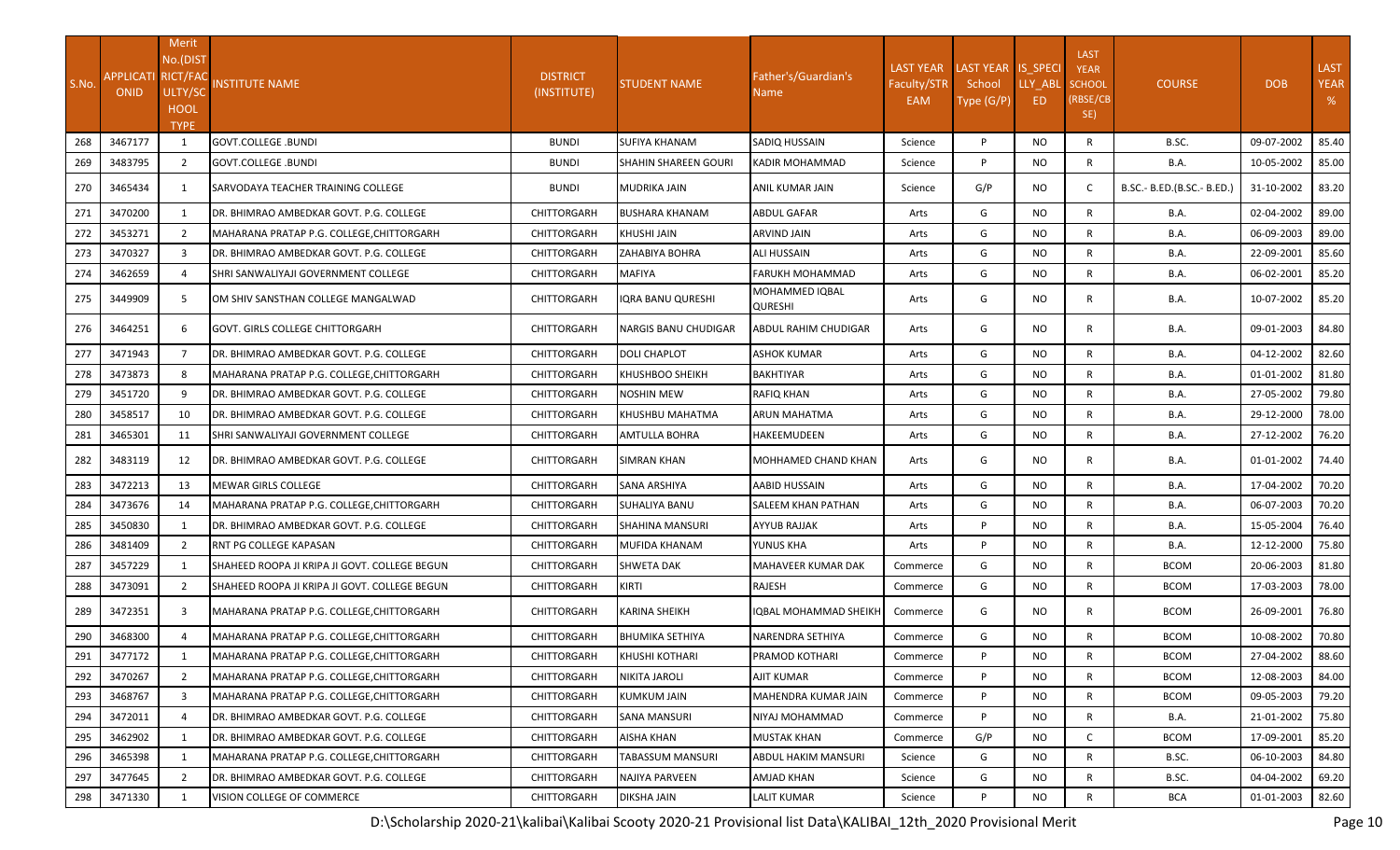| S.No. | APPLICATI RICT/FAC<br><b>ONID</b> | <b>Merit</b><br>No.(DIST<br>ULTY/SC<br><b>HOOL</b><br><b>TYPE</b> | NSTITUTE NAME                           | <b>DISTRICT</b><br>(INSTITUTE) | STUDENT NAME        | Father's/Guardian's<br>Name | <b>LAST YEAR</b><br>Faculty/STR<br>EAM | LAST YEAR IS_SPECI<br>School<br>Type (G/P) | LLY_ABL<br>ED | <b>LAST</b><br><b>YEAR</b><br><b>SCHOOL</b><br>(RBSE/CB<br>SE) | <b>COURSE</b>          | <b>DOB</b>       | <b>LAST</b><br><b>YEAR</b><br>% |
|-------|-----------------------------------|-------------------------------------------------------------------|-----------------------------------------|--------------------------------|---------------------|-----------------------------|----------------------------------------|--------------------------------------------|---------------|----------------------------------------------------------------|------------------------|------------------|---------------------------------|
| 299   | 3456064                           | 1                                                                 | GOVT. LOHIA COLLEGE, CHURU              | <b>CHURU</b>                   | RUKSAR BANO         | RAMJAN ALI                  | Arts                                   | G                                          | <b>NO</b>     | R                                                              | <b>B.A.</b>            | 03-08-2001       | 91.20                           |
| 300   | 3456376                           | $\overline{2}$                                                    | GOVT. LOHIA COLLEGE, CHURU              | <b>CHURU</b>                   | SAHINA              | NIJAMUDIN KHAN              | Arts                                   | G                                          | <b>NO</b>     | R                                                              | <b>B.A.</b>            | 01-01-2005       | 91.20                           |
| 301   | 3452273                           | $\overline{3}$                                                    | GOVT. LOHIA COLLEGE, CHURU              | <b>CHURU</b>                   | SAJIDA BANO         | JEEVAN KHAN                 | Arts                                   | G                                          | <b>NO</b>     | R                                                              | <b>B.A.</b>            | 25-11-2003       | 89.60                           |
| 302   | 3453522                           | 4                                                                 | GOVT. LOHIA COLLEGE, CHURU              | CHURU                          | MUSKAN BANO         | ARIF                        | Arts                                   | G                                          | <b>NO</b>     | R                                                              | <b>B.A.</b>            | 01-01-2002       | 89.20                           |
| 303   | 3459428                           | 5                                                                 | G.H.S. GOVT. COLLEGE, SUJANGARH (CHURU) | <b>CHURU</b>                   | <b>SARMEEN BANO</b> | FARUKH KHAN                 | Arts                                   | G                                          | <b>NO</b>     | R                                                              | <b>B.A.</b>            | 01-01-2005       | 88.40                           |
| 304   | 3451018                           | 6                                                                 | GOVT. COLLEGE, BIDASAR (CHURU)          | <b>CHURU</b>                   | SIMARAN             | NADIM                       | Arts                                   | G                                          | NO.           | R                                                              | <b>B.A.</b>            | 01-01-2000       | 88.00                           |
| 305   | 3456359                           | $\overline{7}$                                                    | GOVT. LOHIA COLLEGE, CHURU              | <b>CHURU</b>                   | NASRIN              | RAJAK KHAN                  | Arts                                   | G                                          | <b>NO</b>     | R                                                              | <b>B.A.</b>            | 01-01-2002       | 86.80                           |
| 306   | 3465167                           | 8                                                                 | GOVT. LOHIA COLLEGE, CHURU              | <b>CHURU</b>                   | <b>ALISHA</b>       | SAHABUDIN                   | Arts                                   | G                                          | <b>NO</b>     | $\mathsf{R}$                                                   | <b>B.A.</b>            | 01-01-2003       | 86.00                           |
| 307   | 3472236                           | 9                                                                 | CAREER COLLEGE CHURU                    | <b>CHURU</b>                   | ISHRAT              | USMAN                       | Arts                                   | G                                          | <b>NO</b>     | R                                                              | B.A- B.ED.(B.A- B.ED.) | 10-10-2000       | 85.00                           |
| 308   | 3462080                           | 10                                                                | GOVT. LOHIA COLLEGE, CHURU              | <b>CHURU</b>                   | MUSKAN BANO         | AKABAR KHAN                 | Arts                                   | G                                          | <b>NO</b>     | R                                                              | <b>B.A.</b>            | 28-02-2003       | 85.00                           |
| 309   | 3456346                           | 11                                                                | GOVT. LOHIA COLLEGE, CHURU              | <b>CHURU</b>                   | NISHA               | NIJAMUDIN KHAN              | Arts                                   | G                                          | <b>NO</b>     | R                                                              | <b>B.A.</b>            | 01-01-2004       | 84.80                           |
| 310   | 3478822                           | 12                                                                | GOVT. LOHIA COLLEGE, CHURU              | <b>CHURU</b>                   | AASMIN BANO         | MO RAFIK                    | Arts                                   | G                                          | <b>NO</b>     | R                                                              | <b>B.A.</b>            | 17-06-2000       | 84.20                           |
| 311   | 3483329                           | 13                                                                | CHURU BALIKA MAHAVIDYALAYA, CHURU       | <b>CHURU</b>                   | ANISHA BANO         | SALE MOHAMMED               | Arts                                   | G                                          | <b>NO</b>     | R                                                              | <b>B.A.</b>            | 01-01-2003       | 84.00                           |
| 312   | 3471309                           | 14                                                                | S.D.S . GIRLS PG COLLEGE, SUJANGARH     | <b>CHURU</b>                   | RESHMA BANO         | AKABAR                      | Arts                                   | G                                          | <b>NO</b>     | R                                                              | <b>B.A.</b>            | 14-06-2003       | 83.80                           |
| 313   | 3468896                           | 15                                                                | GOVT. LOHIA COLLEGE, CHURU              | <b>CHURU</b>                   | SUMMAIYYA BANO      | MOHAMMED ASLAM              | Arts                                   | G                                          | <b>NO</b>     | R                                                              | <b>B.A.</b>            | 07-09-2003       | 83.60                           |
| 314   | 3472330                           | 16                                                                | GOVT. LOHIA COLLEGE, CHURU              | <b>CHURU</b>                   | ARJU BANO           | IBRAHIM KHA                 | Arts                                   | G                                          | <b>NO</b>     | R                                                              | <b>B.A.</b>            | 03-07-2004       | 83.00                           |
| 315   | 3477814                           | 17                                                                | GOVT. GIRLS COLLEGE, CHURU              | <b>CHURU</b>                   | RIJVANA             | ASLAM KHAN                  | Arts                                   | G                                          | <b>NO</b>     | R                                                              | <b>B.A.</b>            | 12-12-2002       | 82.40                           |
| 316   | 3469602                           | 18                                                                | GOVT. LOHIA COLLEGE, CHURU              | <b>CHURU</b>                   | TANISHA CHAYAL      | AYOOB KHAN                  | Arts                                   | G                                          | <b>NO</b>     | R                                                              | <b>B.A.</b>            | 06-11-2004       | 81.00                           |
| 317   | 3477299                           | 19                                                                | CRC COLLEGE                             | <b>CHURU</b>                   | KAIMUNA BANO        | SHARIF KHAN GOURI           | Arts                                   | G                                          | <b>NO</b>     | R                                                              | <b>B.A.</b>            | 05-04-2003       | 79.80                           |
| 318   | 3473643                           | 20                                                                | GOVT. LOHIA COLLEGE, CHURU              | <b>CHURU</b>                   | NISHU CHIMPA        | ALISHER                     | Arts                                   | G                                          | <b>NO</b>     | $\mathsf{R}$                                                   | B.A.                   | 18-09-2003       | 78.20                           |
| 319   | 3468891                           | 21                                                                | GOVT. LOHIA COLLEGE, CHURU              | <b>CHURU</b>                   | SIMRAN BANO         | MOHAMMED YUSUF              | Arts                                   | G                                          | <b>NO</b>     | $\mathsf{R}$                                                   | <b>B.A.</b>            | 31-07-2002       | 78.00                           |
| 320   | 3463248                           | 22                                                                | GOVT. LOHIA COLLEGE, CHURU              | <b>CHURU</b>                   | MANISHA BANO        | NISAR KHAN                  | Arts                                   | G                                          | <b>NO</b>     | R                                                              | <b>B.A.</b>            | 01-01-2003       | 76.00                           |
| 321   | 3473837                           | 23                                                                | TILAK COLLEGE RAMPURA                   | CHURU                          | SABINA BANO         | SHAMSER MOHAMMAD            | Arts                                   | G                                          | <b>NO</b>     | R                                                              | <b>B.A.</b>            | 20-08-2004       | 75.40                           |
| 322   | 3459457                           | 24                                                                | G.H.S. GOVT. COLLEGE, SUJANGARH (CHURU) | <b>CHURU</b>                   | AMAREEN BANO        | MOHAMMAD YAKUB KHAN         | Arts                                   | G                                          | NO.           | R                                                              | <b>B.A.</b>            | 01-01-2004       | 75.00                           |
| 323   | 3460030                           | 25                                                                | GOVT. LOHIA COLLEGE, CHURU              | <b>CHURU</b>                   | RUKSAR              | MUJJAPHAR                   | Arts                                   | G                                          | <b>NO</b>     | R                                                              | <b>B.A.</b>            | 10-10-2003       | 70.20                           |
| 324   | 3481274                           | 26                                                                | GOVT. LOHIA COLLEGE, CHURU              | CHURU                          | MUSKAN BANO         | YUNAS KHAN                  | Arts                                   | G                                          | <b>NO</b>     | R                                                              | <b>B.A.</b>            | 05-07-2004 66.60 |                                 |
| 325   | 3472333                           | 1                                                                 | GOVT. LOHIA COLLEGE, CHURU              | <b>CHURU</b>                   | SIMRAN BANO         | SALE MOHAMMED               | Arts                                   | P                                          | NO.           | R                                                              | B.A.                   | 01-01-2001       | 90.00                           |
| 326   | 3466600                           | $2^{\circ}$                                                       | GOVT. GIRLS COLLEGE. CHURU              | <b>CHURU</b>                   | AFSHA TUGLAK        | MO ISAK TUGLAK              | Arts                                   | P                                          | <b>NO</b>     | $\mathsf{R}$                                                   | <b>B.A.</b>            | 22-12-2003       | 89.40                           |
| 327   | 3463262                           | $\overline{3}$                                                    | ADARSH MAHILA MAHAVIDHYALYA TARANAGAR   | CHURU                          | MAIMUNA BANO        | IMAMUDEEN                   | Arts                                   | P                                          | <b>NO</b>     | $\mathsf{R}$                                                   | B.A- B.ED.(B.A- B.ED.) | 10-08-2003       | 88.20                           |
| 328   | 3453780                           | Δ                                                                 | GOVT. LOHIA COLLEGE, CHURU              | <b>CHURU</b>                   | RUKSAR              | JAMIL                       | Arts                                   | P                                          | <b>NO</b>     | $\mathsf{R}$                                                   | <b>B.A.</b>            | 01-01-2004       | 87.20                           |
| 329   | 3483418                           | 5                                                                 | GOVERNMENT COLLEGE RATANGARH            | CHURU                          | ARAJU               | PHOOL MOHAMMED              | Arts                                   | P                                          | <b>NO</b>     | R                                                              | <b>B.A.</b>            | 27-11-2002       | 84.60                           |
| 330   | 3463487                           |                                                                   | GOVT. LOHIA COLLEGE, CHURU              | <b>CHURU</b>                   | TASALIM BANO        | SHOKAT CHAYAL               | Arts                                   | P                                          | <b>NO</b>     | R                                                              | B.A.                   | 14-05-2003       | 84.00                           |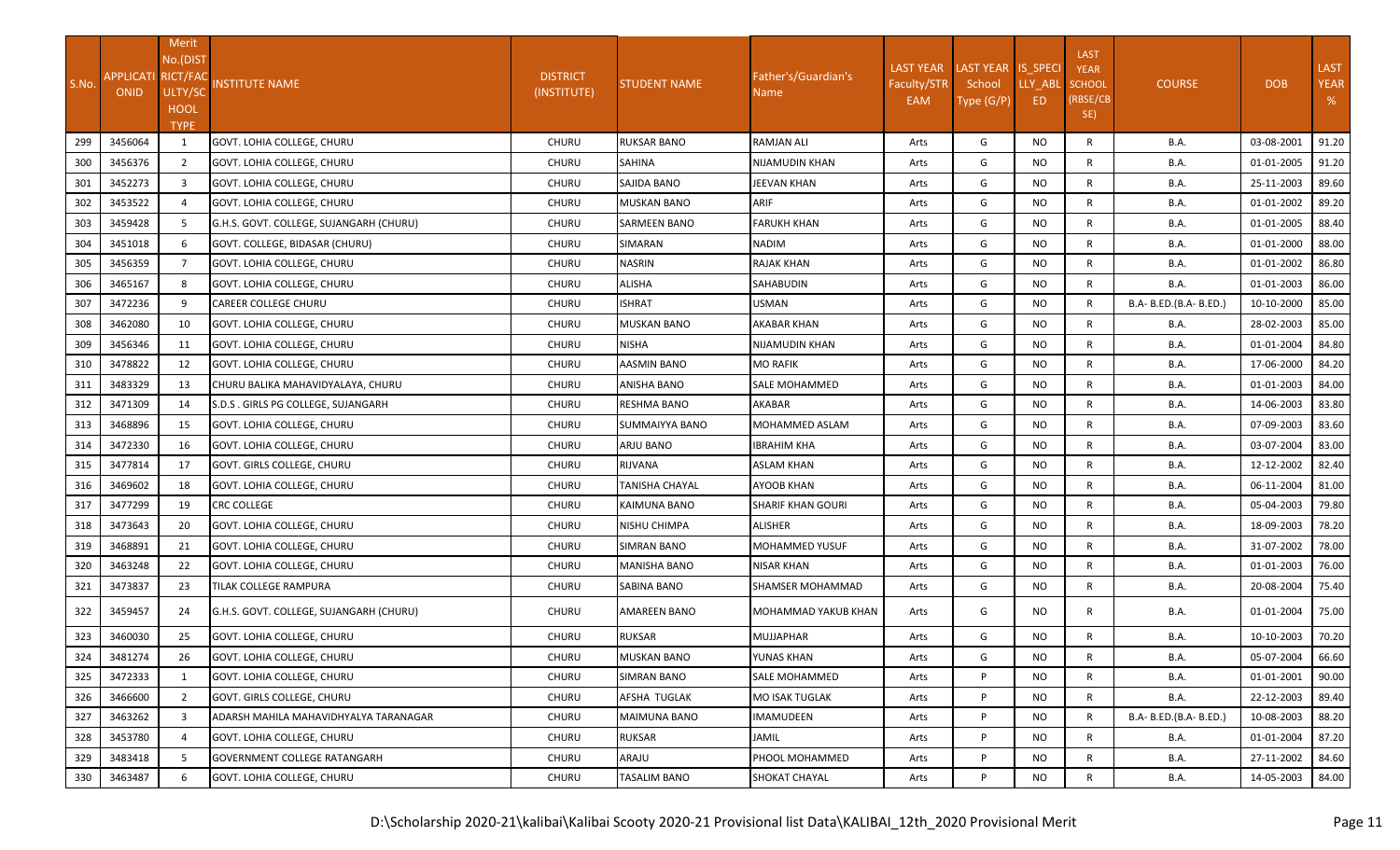| S.No. | <b>APPLICATI RICT/FAC</b><br>ONID | Merit<br>No.(DIST<br>ULTY/SC<br><b>HOOL</b><br><b>TYPE</b> | <b>NSTITUTE NAME</b>                                         | <b>DISTRICT</b><br>(INSTITUTE) | <b>STUDENT NAME</b>    | Father's/Guardian's<br>Name I         | <b>LAST YEAR</b><br><b>Faculty/STR</b><br>EAM | LAST YEAR IS SPECI<br>School<br>Type $(G/P)$ | LLY_ABL<br>ED. | LAST<br><b>YEAR</b><br><b>SCHOOL</b><br>(RBSE/CB<br>SE) | <b>COURSE</b>              | <b>DOB</b> | <b>LAST</b><br><b>YEAR</b><br>% |
|-------|-----------------------------------|------------------------------------------------------------|--------------------------------------------------------------|--------------------------------|------------------------|---------------------------------------|-----------------------------------------------|----------------------------------------------|----------------|---------------------------------------------------------|----------------------------|------------|---------------------------------|
| 331   | 3455379                           | 7                                                          | S.D.S. GIRLS PG COLLEGE, SUJANGARH                           | <b>CHURU</b>                   | <b>MUSKAN</b>          | <b>MOHMMAD FARUQ</b><br><b>PANWAR</b> | Arts                                          | P                                            | NO.            | R                                                       | B.A.                       | 01-01-2002 | 83.00                           |
| 332   | 3471863                           | 8                                                          | GOVT. LOHIA COLLEGE, CHURU                                   | <b>CHURU</b>                   | <b>MUSKAN</b>          | <b>PAPPU KHAN</b>                     | Arts                                          | P                                            | NO             | $\mathsf{R}$                                            | B.A.                       | 23-01-2002 | 82.40                           |
| 333   | 3474171                           | 9                                                          | <b>GOVT COLLEGE RAJALDESAR</b>                               | <b>CHURU</b>                   | SIMRAN NIRVAN          | <b>MANOJ KHAN NIRVAN</b>              | Arts                                          | P                                            | NO             | R                                                       | B.A.                       | 22-05-2003 | 82.40                           |
| 334   | 3451103                           | 10                                                         | GOVT. LOHIA COLLEGE, CHURU                                   | <b>CHURU</b>                   | <b>SIMRAN KHAN</b>     | <b>RIYAJ ALI</b>                      | Arts                                          | P                                            | NO             | R                                                       | <b>B.A.</b>                | 01-01-2002 | 82.20                           |
| 335   | 3467380                           | 11                                                         | GOVT. LOHIA COLLEGE, CHURU                                   | <b>CHURU</b>                   | <b>MUSKAN BANU</b>     | YUSUF KHAN                            | Arts                                          | P                                            | <b>NO</b>      | $\mathsf{R}$                                            | <b>B.A.</b>                | 01-01-2002 | 80.60                           |
| 336   | 3473076                           | 12                                                         | <b>VCI COLLEGE</b>                                           | <b>CHURU</b>                   | SAINA BANO             | <b>ARIF KHAN</b>                      | Arts                                          | P                                            | NO             | R                                                       | B.A.                       | 01-01-2003 | 77.80                           |
| 337   | 3461381                           | 13                                                         | GOVT. LOHIA COLLEGE, CHURU                                   | <b>CHURU</b>                   | <b>RUKHSAR CHAUHAN</b> | <b>MOHAMAD SHAKIR</b>                 | Arts                                          | P                                            | NO             | R                                                       | <b>B.A.</b>                | 17-04-1998 | 76.80                           |
| 338   | 3471160                           | 14                                                         | GOVT. LOHIA COLLEGE, CHURU                                   | <b>CHURU</b>                   | AABIDA                 | MO SALIM KHAN                         | Arts                                          | P                                            | NO             | $\mathsf{R}$                                            | B.A.                       | 15-04-2002 | 74.00                           |
| 339   | 3473059                           | 15                                                         | GOVT. GIRLS COLLEGE, CHURU                                   | <b>CHURU</b>                   | TABBSUM KHAN           | <b>RAMZAN KHAN</b>                    | Arts                                          | P                                            | NO             | R                                                       | <b>B.A.</b>                | 02-07-2003 | 73.80                           |
| 340   | 3470521                           | 16                                                         | GOVERNMENT GIRLS COLLEGE RAJGARH (CHURU)                     | <b>CHURU</b>                   | SABINA BANO            | <b>SALOON AHMAD</b>                   | Arts                                          | P                                            | <b>NO</b>      | $\mathsf{R}$                                            | B.A.                       | 17-02-2002 | 72.60                           |
| 341   | 3473075                           | 17                                                         | <b>VCI COLLEGE</b>                                           | <b>CHURU</b>                   | MUSKAN BANO            | <b>MOHAMMAD YUNAS</b>                 | Arts                                          | P                                            | <b>NO</b>      | R                                                       | B.A.                       | 08-08-2004 | 69.20                           |
| 342   | 3472852                           | 18                                                         | <b>VCI COLLEGE</b>                                           | <b>CHURU</b>                   | <b>SIMRAN BANO</b>     | <b>JAKIR HUSAIN</b>                   | Arts                                          | P                                            | NO.            | R                                                       | B.A.                       | 31-10-2003 | 66.00                           |
| 343   | 3472560                           | 19                                                         | <b>VCI COLLEGE</b>                                           | CHURU                          | SAIBA BANO             | JAFAR KHAN                            | Arts                                          | P                                            | NO             | R                                                       | B.A.                       | 28-12-2004 | 65.80                           |
| 344   | 3468166                           |                                                            | SBD GOVT PG COLLEGE SARDARSHAHAR                             | <b>CHURU</b>                   | SHWETA JAIN            | RAJESH JAIN                           | Commerce                                      | P                                            | NO             | $\mathsf{R}$                                            | <b>BCOM</b>                | 16-01-2003 | 71.40                           |
| 345   | 3474017                           | 1                                                          | SARASWATI SHIKSHAK PRASHIKSHAN MAHAVIDYALAYA<br>SARDARSHAHAR | <b>CHURU</b>                   | SUMAIYA AARZU          | RAJA AHMAD                            | Science                                       | G                                            | NO.            | R                                                       | B.SC.- B.ED.(B.SC.- B.ED.) | 02-12-2001 | 86.00                           |
| 346   | 3477968                           | 2                                                          | ABHILASHA COLLEGE, SANDWA                                    | <b>CHURU</b>                   | MUSKAN BHUTTA          | MOHAMMED RAFIK                        | Science                                       | G                                            | NO             | $\mathsf{R}$                                            | B.SC.                      | 17-05-2001 | 66.00                           |
| 347   | 3479830                           | 1                                                          | EKLAVYA COLLEGE RATANGARH                                    | <b>CHURU</b>                   | TARANA KHAN            | ARIF MOHAMMAD                         | Science                                       | P                                            | NO             | $\mathsf{R}$                                            | B.SC.                      | 24-11-2003 | 82.40                           |
| 348   | 3461225                           | 2                                                          | MOHTA COLLEGE, SADULPUR                                      | <b>CHURU</b>                   | <b>MUSKAN BANO</b>     | <b>GULAM MUSTFA</b>                   | Science                                       | P                                            | NO             | $\mathsf{R}$                                            | B.SC.                      | 30-07-2003 | 76.80                           |
| 349   | 3467441                           | 3                                                          | MOHTA COLLEGE, SADULPUR                                      | <b>CHURU</b>                   | SHABANA                | <b>MOH BASHIR</b>                     | Science                                       | P                                            | <b>NO</b>      | R                                                       | B.SC.                      | 26-08-2002 | 73.00                           |
| 350   | 3452598                           | $\mathbf{1}$                                               | <b>GOVT COLLEGE MAHUWA-DAUSA</b>                             | <b>DAUSA</b>                   | <b>TAMANNA BANO</b>    | <b>DAULAT KHAN</b>                    | Arts                                          | G                                            | NO             | $\mathsf{R}$                                            | B.A.                       | 05-09-2002 | 87.80                           |
| 351   | 3453643                           | 2                                                          | P.N.K.S. GOVT. PG COLLEGE DAUSA                              | <b>DAUSA</b>                   | PRACHI JAIN            | VIMAL JAIN                            | Arts                                          | G                                            | NO             | R                                                       | <b>B.A.</b>                | 26-08-2004 | 87.20                           |
| 352   | 3453634                           | 3                                                          | <b>GOVT COLLEGE MAHUWA-DAUSA</b>                             | <b>DAUSA</b>                   | RABINA BANO            | NIJAMUDDEEN KHAN                      | Arts                                          | G                                            | NO             | R                                                       | B.A.                       | 27-10-2004 | 85.80                           |
| 353   | 3461971                           | $\overline{4}$                                             | GOVT SH K.S. SANS. COLLEGE TALAWGAON                         | <b>DAUSA</b>                   | HEENA BANO             | <b>SUBRATI KHAN</b>                   | Arts                                          | G                                            | NO             | $\mathsf{R}$                                            | <b>B SANSKRIT</b>          | 16-04-2003 | 81.00                           |
| 354   | 3459452                           | 5                                                          | SRP GOVT.COLLEGE, BANDIKUI                                   | <b>DAUSA</b>                   | MUSKAN                 | JAMIL KHAN                            | Arts                                          | G                                            | NO             | $\mathsf{R}$                                            | B.A.                       | 24-12-2004 | 76.40                           |
| 355   | 3466501                           |                                                            | IMPULSE GIRLS COLLEGE, DAUSA                                 | <b>DAUSA</b>                   | <b>ANAM BANO</b>       | RAHISHUDIN                            | Arts                                          | P                                            | NO             | R                                                       | B.A.                       | 01-01-2001 | 88.20                           |
| 356   | 3473006                           | $\overline{2}$                                             | P.N.K.S. GOVT. PG COLLEGE DAUSA                              | <b>DAUSA</b>                   | <b>REHANA FIRDOS</b>   | <b>ABDUL WAHEED</b>                   | Arts                                          | P                                            | <b>NO</b>      | $\mathsf{R}$                                            | B.A.                       | 01-12-2002 | 84.40                           |
| 357   | 3470438                           | 3                                                          | P.N.K.S. GOVT. PG COLLEGE DAUSA                              | <b>DAUSA</b>                   | <b>NAJIYA BANO</b>     | <b>MUKIM KHAN</b>                     | Arts                                          | P                                            | NO             | R                                                       | B.A.                       | 15-01-2003 | 82.20                           |
| 358   | 3472694                           | $\overline{4}$                                             | SRI SANT SUNDARDAS GOVT P.G. GIRLS COLLEGE, DAUSA            | <b>DAUSA</b>                   | MEHLAKA KHAN           | <b>MOHAMMAD TAHIR</b>                 | Arts                                          | P                                            | NO.            | R                                                       | <b>B.A.</b>                | 18-02-2004 | 78.80                           |
| 359   | 3463384                           | 5                                                          | GOVT.GIRLS COLLEGE LALSOT                                    | <b>DAUSA</b>                   | JENAM BANO             | <b>FARUKHA KHAN</b>                   | Arts                                          | P                                            | NO.            | $\mathsf{R}$                                            | <b>B.A.</b>                | 15-09-2002 | 78.20                           |
| 360   | 3477137                           | 6                                                          | IMPULSE GIRLS COLLEGE, DAUSA                                 | <b>DAUSA</b>                   | <b>MENAZ BANO</b>      | MERAJUDDIN                            | Arts                                          | P                                            | <b>NO</b>      | $\mathsf{R}$                                            | <b>B.A.</b>                | 24-02-2001 | 77.00                           |
| 361   | 3464024                           | $\overline{7}$                                             | RAJESH PILOT GOVT. P.G. COLLEGE, LALSOT                      | <b>DAUSA</b>                   | SIMRAN KHAN            | <b>KALEEM KHAN</b>                    | Arts                                          | P                                            | NO.            | $\mathsf{R}$                                            | <b>B.A.</b>                | 06-07-2003 | 76.40                           |
| 362   | 3464566                           |                                                            | AAKASH MAHAVIDHALAYA, MANDAWAR                               | DAUSA                          | DIPIKA JAIN            | <b>DILIP KUMAR JAIN</b>               | Science                                       | P                                            | NO.            | $\mathsf{R}$                                            | B.SC.                      | 25-02-1988 | 89.00                           |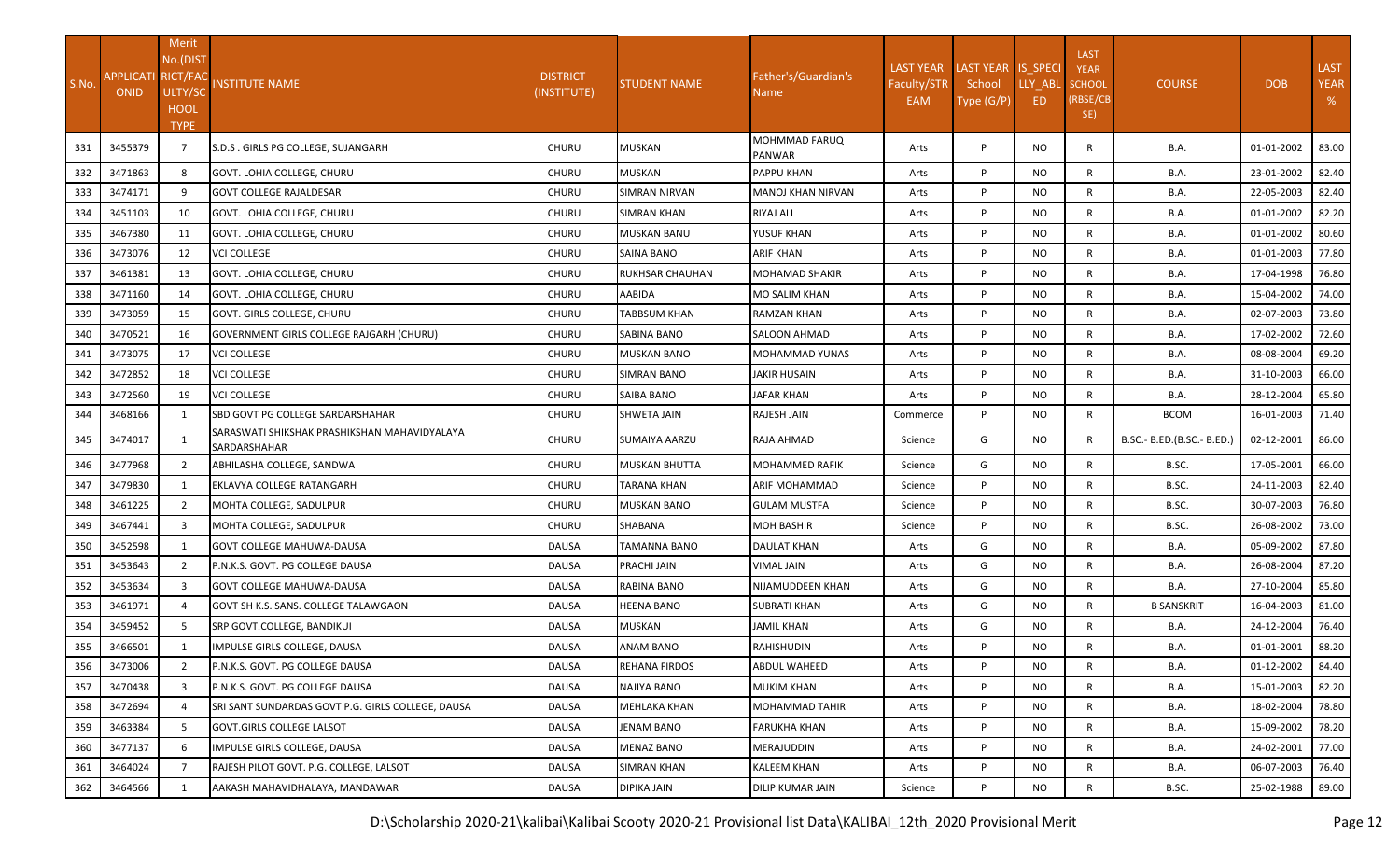|       |                    | Merit          |                                                                      |                  |                       |                             |                  |                    |           | <b>LAST</b>     |                            |            |             |
|-------|--------------------|----------------|----------------------------------------------------------------------|------------------|-----------------------|-----------------------------|------------------|--------------------|-----------|-----------------|----------------------------|------------|-------------|
|       | APPLICATI RICT/FAC | No.(DIST       |                                                                      | <b>DISTRICT</b>  |                       |                             | <b>LAST YEAR</b> | LAST YEAR IS_SPECI |           | <b>YEAR</b>     |                            |            | <b>LAST</b> |
| S.No. | <b>ONID</b>        | ULTY/SC        | <b>NSTITUTE NAME</b>                                                 | (INSTITUTE)      | <b>STUDENT NAME</b>   | Father's/Guardian's<br>Name | Faculty/STR      | School             | LLY ABL   | <b>SCHOOL</b>   | <b>COURSE</b>              | <b>DOB</b> | <b>YEAR</b> |
|       |                    | <b>HOOL</b>    |                                                                      |                  |                       |                             | <b>EAM</b>       | Type (G/P)         | ED        | (RBSE/CB<br>SE) |                            |            | %           |
|       |                    | <b>TYPE</b>    |                                                                      |                  |                       |                             |                  |                    |           |                 |                            |            |             |
| 363   | 3477912            | 2              | MAHATMA GANDHI SCIENCE COLLEGE, MANDAWAR ROAD,<br>MAHWA (DAUSA)      | <b>DAUSA</b>     | POOJA JAIN            | <b>MUKESH JAIN</b>          | Science          | D                  | NO.       | R               | B.SC.                      | 01-01-2004 | 77.80       |
| 364   | 3462481            | 1              | <b>GOVERNMENT GIRLS COLLEGE DHOLPUR</b>                              | <b>DHOLPUR</b>   | KAJAL JAIN            | RAKESH JAIN                 | Arts             | G                  | NO.       | $\mathsf{R}$    | B.A.                       | 04-02-2004 | 83.20       |
| 365   | 3448713            | $\overline{2}$ | <b>GOVERNMENT GIRLS COLLEGE DHOLPUR</b>                              | <b>DHOLPUR</b>   | <b>NARGISH KHAN</b>   | LAKKHO KHAN                 | Arts             | G                  | NO.       | $\mathsf{R}$    | B.A.                       | 20-06-2003 | 83.00       |
| 366   | 3466731            | $\overline{3}$ | <b>GOVT. COLLEGE BASERI</b>                                          | <b>DHOLPUR</b>   | NISHA BANO            | ANIS MUHAMMD                | Arts             | G                  | NO.       | $\mathsf{R}$    | <b>B.A.</b>                | 15-01-2003 | 68.20       |
| 367   | 3474145            | $\overline{4}$ | <b>GOVT COLLEGE BARI</b>                                             | <b>DHOLPUR</b>   | SHIVANEE BANO         | <b>BHOORA KHAN</b>          | Arts             | G                  | NO.       | $\mathsf{R}$    | <b>B.A.</b>                | 10-01-2002 | 67.40       |
| 368   | 3473148            | 1              | <b>GOVT COLLEGE BARI</b>                                             | <b>DHOLPUR</b>   | MONA                  | MAHABUB KHAN                | Arts             | P                  | NO.       | R               | <b>B.A.</b>                | 06-04-2003 | 88.60       |
| 369   | 3462125            | $\overline{2}$ | S.N.COLLEGE OF SCIENCE DHAULPUR                                      | <b>DHOLPUR</b>   | JAHANARA              | SHAHJAD                     | Arts             | Þ                  | NO.       | R               | <b>B.A.</b>                | 04-03-2003 | 82.80       |
| 370   | 3479976            | $\overline{3}$ | SHRI KANHAIYALAL COLLEGE OF TEACHERS EDUCATION,<br>MANIYYA (DHOLPUR) | <b>DHOLPUR</b>   | LAAYVA KHAN           | PARVESH AHMAD               | Arts             | Þ                  | NO.       | R               | B.A- B.ED.(B.A- B.ED.)     | 31-10-2005 | 82.20       |
| 371   | 3471904            | $\overline{4}$ | VIVEKANAND KANYA MAHAVIDHYALAYA                                      | <b>DHOLPUR</b>   | ARSI KHAN             | SAKHAVAT KHAN               | Arts             | D                  | NO.       | $\mathsf{R}$    | <b>B.A.</b>                | 01-01-2005 | 80.60       |
| 372   | 3457950            | 5              | <b>GOVT.COLLEGE DHOLPUR</b>                                          | <b>DHOLPUR</b>   | <b>GULBSA</b>         | SALEEM                      | Arts             | Þ                  | NO.       | R               | B.A.                       | 01-01-2002 | 79.00       |
| 373   | 3471923            | 6              | VIVEKANAND KANYA MAHAVIDHYALAYA                                      | <b>DHOLPUR</b>   | FIJA                  | ALIAHMAD                    | Arts             | D                  | NO.       | $\mathsf{R}$    | <b>B.A.</b>                | 25-02-2003 | 78.60       |
| 374   | 3471475            | $\overline{7}$ | <b>GOVT.COLLEGE DHOLPUR</b>                                          | <b>DHOLPUR</b>   | SHAIBI BANO           | HAFIJ KHAN                  | Arts             | D                  | NO.       | $\mathsf{R}$    | B.A.                       | 12-03-2002 | 69.20       |
| 375   | 3471340            | 8              | PT. UMA DUTT GIRLS (P.G.) COLLEGE DHOLPUR                            | <b>DHOLPUR</b>   | <b>NARGIS BANO</b>    | JAHANGEER                   | Arts             | Þ                  | NO.       | R               | B.A.                       | 10-03-2002 | 67.40       |
| 376   | 3481754            | 1              | SHRI KANHAIYALAL COLLEGE OF TEACHERS EDUCATION,<br>MANIYYA (DHOLPUR) | <b>DHOLPUR</b>   | EKRA                  | HAMID                       | Science          | G                  | NO.       | R               | B.SC.- B.ED.(B.SC.- B.ED.) | 11-08-2005 | 77.20       |
| 377   | 3478795            | $\overline{2}$ | VIVEKANAND KANYA MAHAVIDHYALAYA                                      | <b>DHOLPUR</b>   | AASIKA BANO           | AFASAR KHA                  | Science          | G                  | NO.       | $\mathsf{R}$    | B.SC.                      | 23-03-2003 | 66.80       |
| 378   | 3466149            | $\mathbf{1}$   | <b>GOVT.COLLEGE DHOLPUR</b>                                          | <b>DHOLPUR</b>   | KHUSHI KHAN           | GUDDU KHAN                  | Science          | D                  | NO.       | $\mathsf{R}$    | B.SC.                      | 13-12-2003 | 77.80       |
| 379   | 3472509            | $\overline{2}$ | <b>GOVT.COLLEGE DHOLPUR</b>                                          | <b>DHOLPUR</b>   | SAHIBA                | UMAR KHAN                   | Science          | Þ                  | <b>NO</b> | $\mathsf{R}$    | B.SC.                      | 15-06-2003 | 69.60       |
| 380   | 3473801            | 1              | SHREENTH COLLEGE DUNGARPUR                                           | DUNGARPUR        | YASHI MEHTA           | KEAILASH MEHTA              | Arts             | G                  | NO.       | R               | B.A- B.ED.(B.A- B.ED.)     | 21-07-2002 | 89.00       |
| 381   | 3449487            | $\overline{2}$ | <b>GURUKUL ARTS COLLEGE DUNGARPUR</b>                                | <b>DUNGARPUR</b> | FARHIN SULTANA PATHAN | MO. ABIDULLA KHA            | Arts             | G                  | NO.       | R               | B.A- B.ED.(B.A- B.ED.)     | 13-11-2002 | 86.60       |
| 382   | 3470520            | $\overline{3}$ | SWAMI VIVEKANAND COLLEGE                                             | DUNGARPUR        | HIMANSHI JAIN         | <b>MAHAVEER JAIN</b>        | Arts             | G                  | NO.       | R               | B.A.                       | 14-02-2003 | 76.00       |
| 383   | 3462824            |                | <b>GYAYAK COLLEGE SAGWARA</b>                                        | <b>DUNGARPUR</b> | SANIYA KHAN           | RASHID KHAN                 | Arts             | P                  | NO.       | R               | B.A- B.ED.(B.A- B.ED.)     | 07-07-2003 | 89.20       |
| 384   | 3478069            | 1              | SBP GOVERNMENT COLLEGE DUNGARPUR                                     | <b>DUNGARPUR</b> | <b>NARGIS BANU</b>    | MOHAMMED AHSAN              | Commerce         | G                  | NO.       | $\mathsf{R}$    | <b>BCOM</b>                | 06-08-1999 | 79.40       |
| 385   | 3456021            | $\overline{2}$ | <b>SBP GOVERNMENT COLLEGE DUNGARPUR</b>                              | <b>DUNGARPUR</b> | SAKSHI JAIN           | NARESH KUMAR                | Commerce         | G                  | NO.       | $\mathsf{R}$    | <b>BCOM</b>                | 16-10-2002 | 75.20       |
| 386   | 3453730            | 1              | SBP GOVERNMENT COLLEGE DUNGARPUR                                     | <b>DUNGARPUR</b> | FARHANA               | MOHAMMAD RAFIK              | Commerce         | G/P                | NO.       | C               | <b>BCOM</b>                | 07-09-2001 | 87.60       |
| 387   | 3468465            | $\overline{2}$ | <b>SBP GOVERNMENT COLLEGE DUNGARPUR</b>                              | <b>DUNGARPUR</b> | <b>NUREEN KHAN</b>    | <b>JAKIR HUSSAIN</b>        | Commerce         | G/P                | <b>NO</b> | C               | <b>BCOM</b>                | 14-02-2006 | 87.00       |
| 388   | 3450371            | 1              | <b>GYAYAK COLLEGE SAGWARA</b>                                        | <b>DUNGARPUR</b> | LEKHNI GODAWAT        | RAJKUMAR GODAWAT            | Science          | G                  | NO.       | R               | B.SC.- B.ED.(B.SC.- B.ED.) | 15-09-2003 | 89.60       |
| 389   | 3481312            | 2              | <b>GURUKUL ARTS COLLEGE DUNGARPUR</b>                                | <b>DUNGARPUR</b> | NOSHIN IRFAN CHOUHAN  | IRFAN AHMED CHOUHAN         | Science          | G                  | NO.       | R               | B.SC.                      | 30-11-2002 | 66.40       |
| 390   | 3463465            | 1              | <b>GOVERNMENT COLLEGE, BHADRA</b>                                    | HANUMANGARH      | <b>SUNDAR BANO</b>    | SHYAN MOHAMMAD              | Arts             | G                  | <b>NO</b> | $\mathsf{R}$    | <b>B.A.</b>                | 15-10-2002 | 91.60       |
| 391   | 3462214            | $\overline{2}$ | GOVERNMENT GIRLS COLLEGE HANUMANGARH                                 | HANUMANGARH      | <b>ITOYL</b>          | BHOLA SINGH                 | Arts             | G                  | <b>NO</b> | $\mathsf{R}$    | <b>B.A.</b>                | 01-01-2001 | 91.40       |
| 392   | 3452721            | $\mathbf{R}$   | GOVERNMENT GIRLS COLLEGE HANUMANGARH                                 | HANUMANGARH      | JASPREET KOUR         | THHANASINGH                 | Arts             | G                  | <b>NO</b> | $\mathsf{R}$    | <b>B.A.</b>                | 12-08-2003 | 90.00       |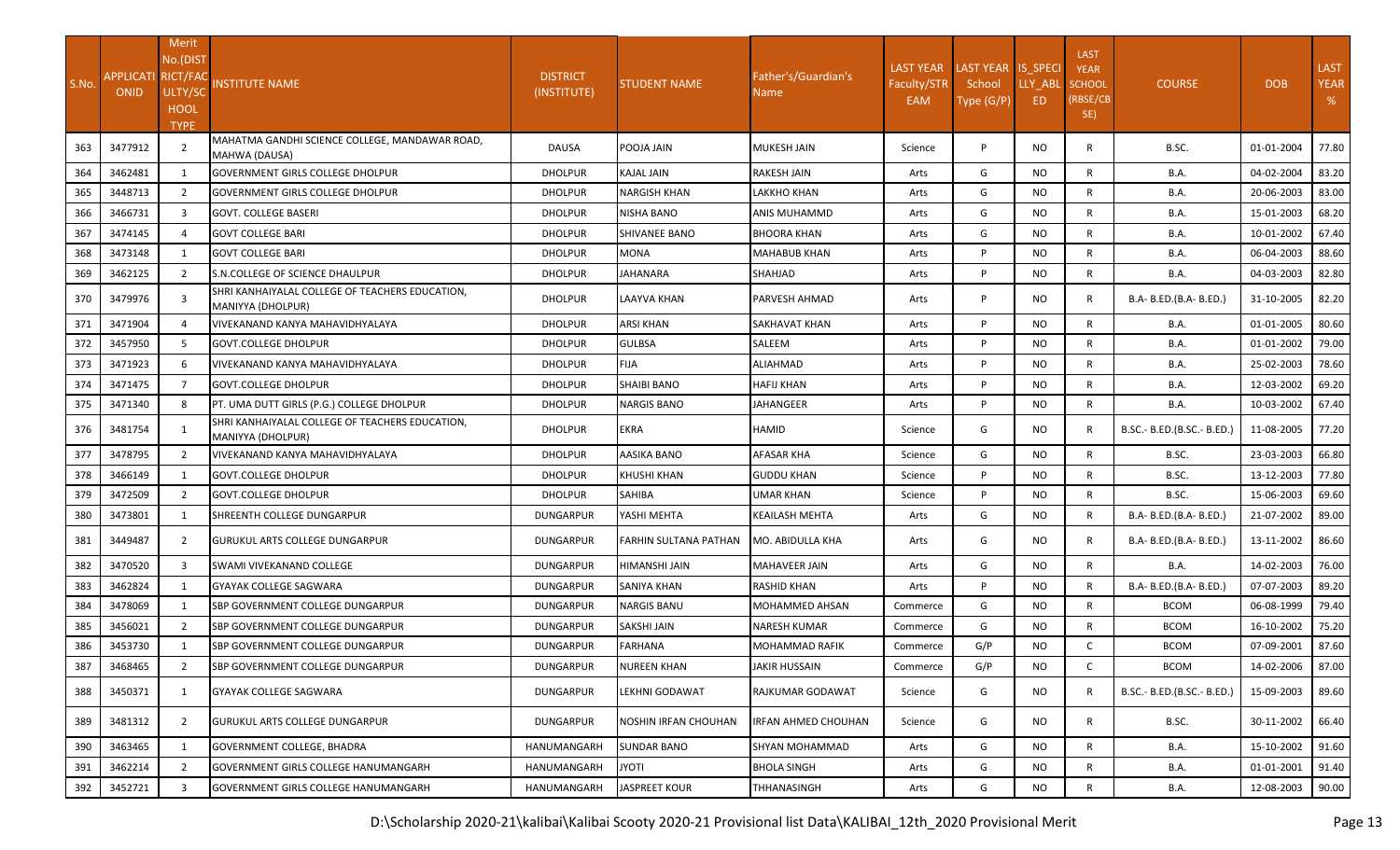|       |                           | Merit<br>No.(DIST          |                                                                                 |                 |                     |                        |                    |                              |           | <b>LAST</b>                  |                        |            |                            |
|-------|---------------------------|----------------------------|---------------------------------------------------------------------------------|-----------------|---------------------|------------------------|--------------------|------------------------------|-----------|------------------------------|------------------------|------------|----------------------------|
| S.No. | <b>APPLICATI RICT/FAC</b> |                            |                                                                                 | <b>DISTRICT</b> | STUDENT NAME        | Father's/Guardian's    | <b>LAST YEAR</b>   | LAST YEAR IS SPECI<br>School | LLY ABL   | <b>YEAR</b><br><b>SCHOOL</b> | <b>COURSE</b>          | <b>DOB</b> | <b>LAST</b><br><b>YEAR</b> |
|       | <b>ONID</b>               | ULTY/SC                    | <b>NSTITUTE NAME</b>                                                            | (INSTITUTE)     |                     | Name                   | Faculty/STR<br>EAM | Type (G/P)                   | ED.       | (RBSE/CB                     |                        |            | %                          |
|       |                           | <b>HOOL</b><br><b>TYPE</b> |                                                                                 |                 |                     |                        |                    |                              |           | SE)                          |                        |            |                            |
| 393   | 3472868                   |                            | GRAMOTTHAN VIDYAPEETH HOME SCIENCE WOMEN COLLEGE<br>,SANGARIA                   | HANUMANGARH     | MANPREET KOUR       | <b>BABU SINGH</b>      | Arts               | G                            | NO.       | R                            | B.A.                   | 18-03-2003 | 89.00                      |
| 394   | 3463134                   | 5                          | <b>GOVERNMENT COLLEGE, BHADRA</b>                                               | HANUMANGARH     | RABINA BANO         | PHULE KHAN             | Arts               | G                            | NO        | $\mathsf{R}$                 | B.A.                   | 01-01-2002 | 86.80                      |
| 395   | 3454096                   | 6                          | <b>GOVERNMENT GIRLS COLLEGE HANUMANGARH</b>                                     | HANUMANGARH     | GURAMRAT KOUR       | IASVINDER SINGH        | Arts               | G                            | NO.       | $\mathsf{R}$                 | B.A.                   | 01-01-2002 | 86.40                      |
| 396   | 3473499                   | $\overline{7}$             | GOVT. N.M. COLLEGE HANUMANGARH                                                  | HANUMANGARH     | NAVJOT KAUR         | NAJAR SINGH            | Arts               | G                            | <b>NO</b> | $\mathsf{R}$                 | B.A.                   | 09-01-2004 | 86.00                      |
| 397   | 3463496                   | 8                          | <b>BABY HAPPY MODERN P.G. COLLEGE</b>                                           | HANUMANGARH     | <b>SUMAN MIRASI</b> | MANGILAL               | Arts               | G                            | <b>NO</b> | $\mathsf{R}$                 | B.A- B.ED.(B.A- B.ED.) | 15-12-1993 | 85.80                      |
| 398   | 3450090                   | 9                          | GOVT. N.M. COLLEGE HANUMANGARH                                                  | HANUMANGARH     | <b>NAWDEEP KOUR</b> | SUKHDEV SINGH          | Arts               | G                            | <b>NO</b> | R                            | B.A.                   | 01-01-2002 | 84.40                      |
| 399   | 3461166                   | 10                         | SHRIMATI NARBADA DEVI BIHANI GOVERNMENT POST-<br><b>GRADUATE COLLEGE, NOHAR</b> | HANUMANGARH     | HASAMAT BANO        | ROSHAN KHAN            | Arts               | G                            | NO.       | R                            | B.A.                   | 10-02-2003 | 84.40                      |
| 400   | 3450338                   | 11                         | SHRIMATI NARBADA DEVI BIHANI GOVERNMENT POST-<br><b>GRADUATE COLLEGE, NOHAR</b> | HANUMANGARH     | JARINA BANO         | HAKAM ALI              | Arts               | G                            | NO.       | R                            | B.A.                   | 10-07-2001 | 84.20                      |
| 401   | 3462228                   | 12                         | GOVT. N.M. COLLEGE HANUMANGARH                                                  | HANUMANGARH     | MADEENA BANO        | BHANWAR KHAN           | Arts               | G                            | <b>NO</b> | R                            | B.A.                   | 08-05-2001 | 84.00                      |
| 402   | 3466414                   | 13                         | GOVT. N.M. COLLEGE HANUMANGARH                                                  | HANUMANGARH     | TAMANNA             | LIYAKAT ALI            | Arts               | G                            | <b>NO</b> | $\mathsf{R}$                 | B.A.                   | 29-09-2000 | 83.80                      |
| 403   | 3470460                   | 14                         | SHRI GURU NANAK KHALSA(P.G)COLLEGE,HANUMANGARH                                  | HANUMANGARH     | NISHA RANI          | <b>JAGSEER SINGH</b>   | Arts               | G                            | NO.       | R                            | B.A.                   | 22-03-2002 | 83.80                      |
| 404   | 3456688                   | 15                         | SHRIMATI NARBADA DEVI BIHANI GOVERNMENT POST-<br><b>GRADUATE COLLEGE, NOHAR</b> | HANUMANGARH     | AAMANA              | HARUN                  | Arts               | G                            | NO.       | R                            | B.A.                   | 01-01-2002 | 82.00                      |
| 405   | 3470421                   | 16                         | <b>GOVERNMENT GIRLS COLLEGE HANUMANGARH</b>                                     | HANUMANGARH     | HARMANDEEP KOUR     | <b>IAGJEET SINGH</b>   | Arts               | G                            | NO.       | R                            | B.A.                   | 17-10-2003 | 81.80                      |
| 406   | 3478722                   | 17                         | M.R.S. SHRIKRISHAN PRANAMI KANYA PG MAHAVIDHALAY<br><b>BHADRA</b>               | HANUMANGARH     | SONIKA              | AJMER KHAN             | Arts               | G                            | NO.       | R                            | B.A- B.ED.(B.A- B.ED.) | 01-12-2003 | 81.60                      |
| 407   | 3462044                   | 18                         | GARGI KANYA MAHAVIDYALAYA, NOHAR                                                | HANUMANGARH     | MOBINA BANO         | MUMTAJ KHAN            | Arts               | G                            | NO.       | R                            | B.A.                   | 07-09-2004 | 80.80                      |
| 408   | 3466437                   | 19                         | SHRIMATI NARBADA DEVI BIHANI GOVERNMENT POST-<br><b>GRADUATE COLLEGE, NOHAR</b> | HANUMANGARH     | HEENA               | AKBAL KHAN             | Arts               | G                            | NO.       | R                            | B.A.                   | 09-10-2003 | 80.20                      |
| 409   | 3466575                   | 20                         | GARGI KANYA MAHAVIDYALAYA, NOHAR                                                | HANUMANGARH     | AALIJA              | AKRAM                  | Arts               | G                            | NO.       | $\mathsf{R}$                 | B.A.                   | 01-02-2004 | 78.60                      |
| 410   | 3468802                   | 21                         | <b>CALIBER COLLEGE</b>                                                          | HANUMANGARH     | GURJYOT KAUR        | SARJEET SINGH          | Arts               | G                            | NO.       | $\mathsf{R}$                 | B.A.                   | 16-10-2002 | 77.60                      |
| 411   | 3470511                   | 22                         | SHRI GURU NANAK KHALSA(P.G)COLLEGE, HANUMANGARH                                 | HANUMANGARH     | HARMAN DEEP         | JASVEER SINGH          | Arts               | G                            | NO.       | R                            | B.A.                   | 13-04-2003 | 77.40                      |
| 412   | 3469929                   | 23                         | GOVERNMENT GIRLS COLLEGE HANUMANGARH                                            | HANUMANGARH     | CHANDANDEEP         | KARMJEET SINGH         | Arts               | G                            | NO.       | $\mathsf{R}$                 | B.A.                   | 13-12-2001 | 76.80                      |
| 413   | 3471017                   | 24                         | SHRIMATI NARBADA DEVI BIHANI GOVERNMENT POST-<br><b>GRADUATE COLLEGE, NOHAR</b> | HANUMANGARH     | RENU BANO           | KALU KHAN              | Arts               | G                            | NO.       | R                            | B.A.                   | 30-11-2003 | 75.40                      |
| 414   | 3463063                   | 25                         | GARGI KANYA MAHAVIDYALAYA, NOHAR                                                | HANUMANGARH     | <b>RUKHSAR</b>      | SALIM MOHAMMAD         | Arts               | G                            | <b>NO</b> | R                            | <b>B.A.</b>            | 12-07-2004 | 75.20                      |
| 415   | 3469548                   | 26                         | RYAN COLLEGE FOR HIGHER EDUCATION                                               | HANUMANGARH     | SUKHVEER KAUR       | <b>GULAB SINGH</b>     | Arts               | G                            | NO.       | R                            | <b>B.A.</b>            | 04-03-2002 | 75.00                      |
| 416   | 3482939                   | 27                         | GARGI KANYA MAHAVIDYALAYA, NOHAR                                                | HANUMANGARH     | SAYBA               | MOHAMMAD AARIF         | Arts               | G                            | <b>NO</b> | $\mathsf{R}$                 | B.A.                   | 02-05-2003 | 73.80                      |
| 417   | 3480466                   | 28                         | S.D.DEGREE COLLEGE, JAKHRANWALI                                                 | HANUMANGARH     | SHAHNAJ             | PATHAN KHAN            | Arts               | G                            | <b>NO</b> | $\mathsf{R}$                 | <b>B.A.</b>            | 16-02-2003 | 73.20                      |
| 418   | 3480470                   | 29                         | VYAPAR MANDAL GIRLS (PG) COLLEGE                                                | HANUMANGARH     | JASANDEEP KOUR      | SATNAM SINGH           | Arts               | G                            | <b>NO</b> | R                            | <b>B.A.</b>            | 06-07-2003 | 72.40                      |
| 419   | 3471598                   | 30                         | KASWAN KANYA (P.G.) COLLEGE, TIBBI                                              | HANUMANGARH     | <b>DEEPU KOUR</b>   | <b>MAKHAN SINGH</b>    | Arts               | G                            | <b>NO</b> | R                            | <b>B.A.</b>            | 04-04-1999 | 71.60                      |
| 420   | 3477825                   | 31                         | <b>GOVERNMENT GIRLS COLLEGE HANUMANGARH</b>                                     | HANUMANGARH     | KHUSHNUMA KAAN      | NIJAMUDIN KHAN         | Arts               | G                            | NO.       | R                            | <b>B.A.</b>            | 29-05-2002 | 71.60                      |
| 421   | 3482432                   | 32                         | GOVT. N.M. COLLEGE HANUMANGARH                                                  | HANUMANGARH     | RUPINDER KAUR       | <b>KALVINDER SINGH</b> | Arts               | G                            | <b>NO</b> | $\mathsf{R}$                 | B.A.                   | 29-05-2004 | 71.40                      |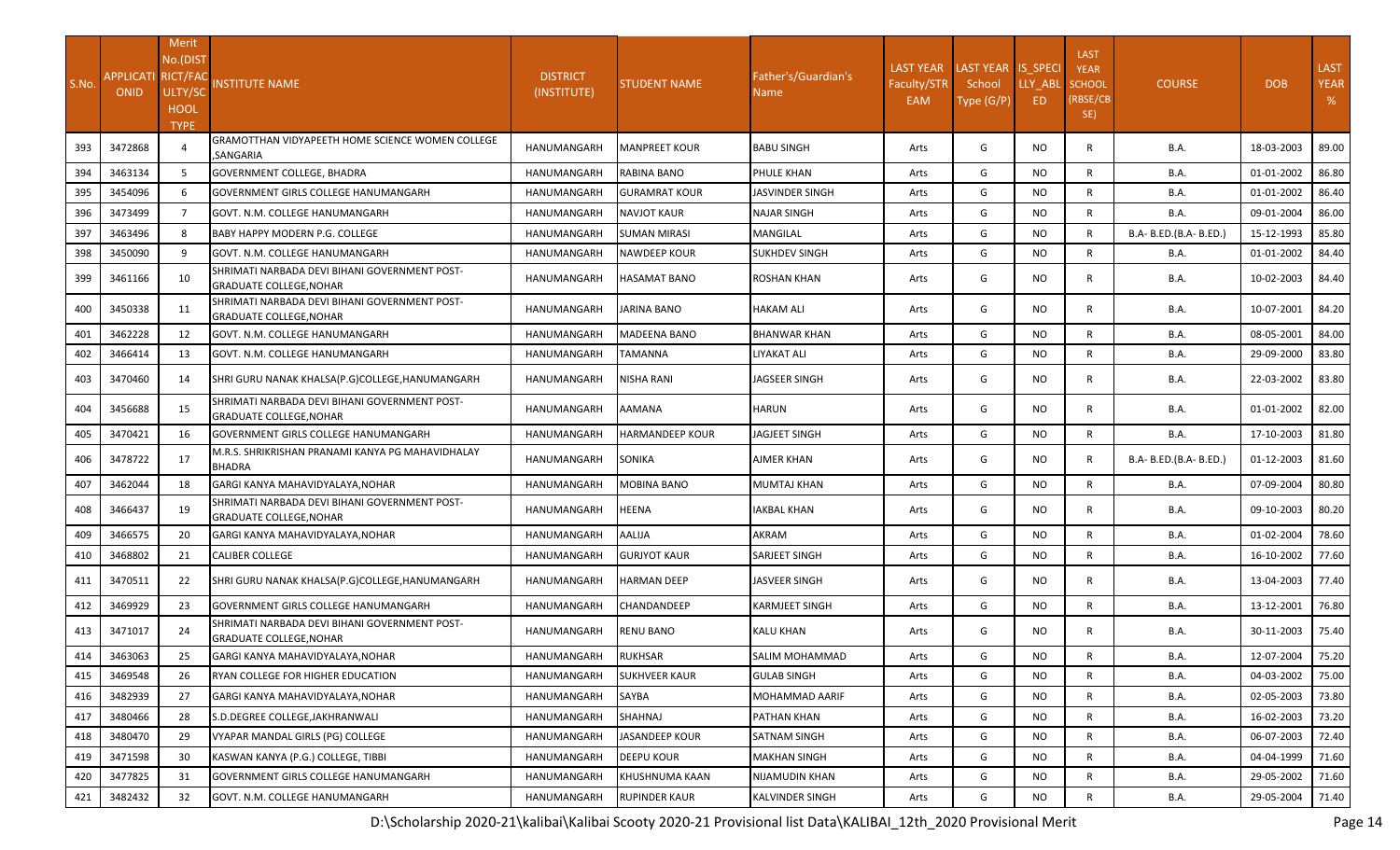| S.No. | APPLICATI RICT/FAC<br><b>ONID</b> | Merit<br>No.(DIST<br>ULTY/SC<br><b>HOOL</b><br><b>TYPE</b> | <b>NSTITUTE NAME</b>                                                            | <b>DISTRICT</b><br>(INSTITUTE) | STUDENT NAME         | Father's/Guardian's<br>Name | <b>LAST YEAR</b><br>Faculty/STR<br>EAM | LAST YEAR IS SPECI<br>School<br>Type (G/P) | LLY ABL<br>ED. | <b>LAST</b><br><b>YEAR</b><br><b>SCHOOL</b><br>(RBSE/CB<br>SE) | <b>COURSE</b>          | <b>DOB</b>       | <b>LAST</b><br><b>YEAR</b><br>% |
|-------|-----------------------------------|------------------------------------------------------------|---------------------------------------------------------------------------------|--------------------------------|----------------------|-----------------------------|----------------------------------------|--------------------------------------------|----------------|----------------------------------------------------------------|------------------------|------------------|---------------------------------|
| 422   | 3482455                           | 33                                                         | GOVT. N.M. COLLEGE HANUMANGARH                                                  | HANUMANGARH                    | KAMALDEEP KOUR       | AJAYAB SINGH                | Arts                                   | G                                          | <b>NO</b>      | $\mathsf{R}$                                                   | B.A.                   | 17-10-2001       | 70.20                           |
| 423   | 3470903                           | 34                                                         | RYAN COLLEGE FOR HIGHER EDUCATION                                               | HANUMANGARH                    | SHMINA               | MOHMMAD TUFAIL              | Arts                                   | G                                          | <b>NO</b>      | $\mathsf{R}$                                                   | B.A.                   | 01-01-2004       | 70.20                           |
| 424   | 3473189                           | 35                                                         | INDIRA GANDHI MEMORIAL PG COLLEGE PILIBANGAN                                    | HANUMANGARH                    | HARMANDEEP KAUR      | <b>GYAN SINGH</b>           | Arts                                   | G                                          | NO.            | $\mathsf{R}$                                                   | B.A.                   | 04-11-2003       | 69.20                           |
| 425   | 3481104                           | 36                                                         | KASWAN KANYA (P.G.) COLLEGE, TIBBI                                              | HANUMANGARH                    | ROSHNI               | AMARJEET SINGH              | Arts                                   | G                                          | <b>NO</b>      | R                                                              | <b>B.A.</b>            | 08-05-2003       | 67.00                           |
| 426   | 3482831                           | 37                                                         | <b>BHAWANI NIKETAN GIRLS COLLEGE</b>                                            | HANUMANGARH                    | AMEDA BIBI           | MOHAMMAD SUBHAN             | Arts                                   | G                                          | NO.            | R                                                              | B.A.                   | 01-01-2004       | 65.20                           |
| 427   | 3473702                           | 1                                                          | NDIRA GANDHI MEMORIAL PG COLLEGE PILIBANGAN                                     | HANUMANGARH                    | KIRAN DEEP           | IAGVEER SINGH               | Arts                                   | P                                          | NO.            | $\mathsf{R}$                                                   | B.A.                   | 17-08-2003       | 94.00                           |
| 428   | 3477532                           | 2                                                          | S.D.DEGREE COLLEGE, JAKHRANWALI                                                 | HANUMANGARH                    | GAGANDEEP KAUR       | SINGARA SINGH               | Arts                                   | P                                          | NO.            | $\mathsf{R}$                                                   | B.A.                   | 01-01-2003       | 90.60                           |
| 429   | 3465206                           | 3                                                          | SHRIMATI NARBADA DEVI BIHANI GOVERNMENT POST-<br><b>GRADUATE COLLEGE, NOHAR</b> | HANUMANGARH                    | RUKSAR               | LATIF                       | Arts                                   | P                                          | NO.            | R                                                              | B.A.                   | 21-06-2003       | 87.20                           |
| 430   | 3465516                           | $\overline{4}$                                             | <b>CHODHARY B. R. COLLEGE</b>                                                   | HANUMANGARH                    | AAISHA               | JUNED KHAN                  | Arts                                   | P                                          | <b>NO</b>      | $\mathsf{R}$                                                   | B.A.                   | 01-01-2002       | 86.80                           |
| 431   | 3468159                           | 5                                                          | <b>CHODHARY B. R. COLLEGE</b>                                                   | HANUMANGARH                    | KHUSHABU BANO        | MOHAMMAD MUNSHI<br>KHAN     | Arts                                   | P                                          | NO.            | R                                                              | <b>B.A.</b>            | 01-01-2000       | 86.20                           |
| 432   | 3476900                           | 6                                                          | M.R.S. SHRIKRISHAN PRANAMI KANYA PG MAHAVIDHALAY<br>BHADRA                      | HANUMANGARH                    | SHAHNAJ              | MAKSUD KHAN                 | Arts                                   | P                                          | NO.            | R                                                              | B.A- B.ED.(B.A- B.ED.) | 03-01-2004       | 86.20                           |
| 433   | 3467521                           | $\overline{7}$                                             | CHODHARY B. R. COLLEGE                                                          | HANUMANGARH                    | KALSUM               | MOHAMMAD SAMUN              | Arts                                   | P                                          | NO.            | R                                                              | B.A.                   | 15-07-2002       | 83.00                           |
| 434   | 3482371                           | 8                                                          | SHRI GURU NANAK KHALSA(P.G)COLLEGE,HANUMANGARH                                  | HANUMANGARH                    | AMANDEEP KOUR        | SANTOKH SINGH               | Arts                                   | P                                          | NO.            | R                                                              | <b>B.A.</b>            | 01-01-2003       | 82.40                           |
| 435   | 3472942                           | 9                                                          | GOVT. N.M. COLLEGE HANUMANGARH                                                  | HANUMANGARH                    | NAZIA BANO           | MOHAMMD SHARIF              | Arts                                   | P                                          | NO.            | R                                                              | <b>B.A.</b>            | 07-11-2002       | 81.60                           |
| 436   | 3473590                           | 10                                                         | <b>B.R.CHAUDHARY TT COLLEGE</b>                                                 | HANUMANGARH                    | PRABHJOT KOUR        | <b>BALVINDRA SINGH</b>      | Arts                                   | P                                          | <b>NO</b>      | R                                                              | <b>BED</b>             | 28-08-2003       | 80.80                           |
| 437   | 3468095                           | 11                                                         | VYAPAR MANDAL GIRLS (PG) COLLEGE                                                | HANUMANGARH                    | ASHIYA BANO          | ABBAS ALI                   | Arts                                   | P                                          | NO.            | $\mathsf{R}$                                                   | <b>B.A.</b>            | 30-09-2003       | 80.80                           |
| 438   | 3473548                           | 12                                                         | <b>B.R.CHAUDHARY TT COLLEGE</b>                                                 | HANUMANGARH                    | AMANDEEP KAUR        | RICHHPAL SINGH              | Arts                                   | P                                          | NO.            | $\mathsf{R}$                                                   | B.A- B.ED.(B.A- B.ED.) | 10-11-2002       | 79.80                           |
| 439   | 3470744                           | 13                                                         | BANSAL COLLEGE OF HIGHER EDUCATION                                              | HANUMANGARH                    | SUMAN DEEP           | KARTAR SINGH                | Arts                                   | P                                          | <b>NO</b>      | $\mathsf{R}$                                                   | B.SC.                  | 05-10-2001       | 78.00                           |
| 440   | 3467819                           | 14                                                         | SHRIMATI NARBADA DEVI BIHANI GOVERNMENT POST-<br><b>GRADUATE COLLEGE, NOHAR</b> | HANUMANGARH                    | FIJA MULTANI         | SHYOKAT ALI                 | Arts                                   | P                                          | NO.            | R                                                              | B.A.                   | 10-07-2000       | 75.80                           |
| 441   | 3468487                           | 15                                                         | RYAN COLLEGE FOR HIGHER EDUCATION                                               | HANUMANGARH                    | SIMARDEEP KOUR       | SHER SINGH                  | Arts                                   | P                                          | NO.            | R                                                              | B.A.                   | 02-06-2003       | 70.00                           |
| 442   | 3456753                           | 16                                                         | VYAPAR MANDAL GIRLS (PG) COLLEGE                                                | HANUMANGARH                    | KULVEER KOUR         | DEVENDER SINGH              | Arts                                   | P                                          | <b>NO</b>      | $\mathsf{R}$                                                   | B.A.                   | 27-09-2003       | 69.80                           |
| 443   | 3471972                           | 17                                                         | KASWAN KANYA (P.G.) COLLEGE, TIBBI                                              | HANUMANGARH                    | <b>JASPREET KOUR</b> | <b>GURCHARAN SINGH</b>      | Arts                                   | P                                          | <b>NO</b>      | R                                                              | <b>B.A.</b>            | 20-12-2003       | 67.00                           |
| 444   | 3468572                           | 1                                                          | RYAN COLLEGE FOR HIGHER EDUCATION                                               | HANUMANGARH                    | SHARANDEEP KAUR      | HARVINDER SINGH             | Arts                                   | G/P                                        | NO.            | C                                                              | <b>BCA</b>             | 16-03-2002       | 91.80                           |
| 445   | 3465292                           | 2                                                          | VYAPAR MANDAL GIRLS (PG) COLLEGE                                                | HANUMANGARH JASPREET KAUR      |                      | <b>SUKHMANDER SINGH</b>     | Arts                                   | G/P                                        | <b>NO</b>      |                                                                | <b>B.A.</b>            | 01-01-2002 86.00 |                                 |
| 446   | 3467969                           | $\overline{3}$                                             | RYAN COLLEGE FOR HIGHER EDUCATION                                               | HANUMANGARH                    | LOVEJEET KAUR        | GURBAKSHEESH SINGH          | Arts                                   | G/P                                        | NO.            | C                                                              | <b>B.A.</b>            | 18-04-2002       | 82.20                           |
| 447   | 3463923                           | 1                                                          | SHRIMATI NARBADA DEVI BIHANI GOVERNMENT POST-<br><b>GRADUATE COLLEGE, NOHAR</b> | HANUMANGARH                    | SIMRATDEEP KAUR      | PARAMJEET SINGH             | Science                                | G                                          | NO.            | R                                                              | B.SC.                  | 02-01-2004       | 87.60                           |
| 448   | 3464485                           | $\overline{2}$                                             | GOVT. N.M. COLLEGE HANUMANGARH                                                  | HANUMANGARH                    | KIRAN                | AMANAT ALI                  | Science                                | G                                          | NO.            | R                                                              | B.SC.                  | 01-02-2006       | 87.40                           |
| 449   | 3448135                           | $\overline{\mathbf{3}}$                                    | GOVT. N.M. COLLEGE HANUMANGARH                                                  | HANUMANGARH                    | RAMANDEEP KOUR       | SADHU SINGH                 | Science                                | G                                          | <b>NO</b>      | R                                                              | <b>B.A.</b>            | 01-01-2003       | 86.00                           |
| 450   | 3455153                           |                                                            | SHRIMATI NARBADA DEVI BIHANI GOVERNMENT POST-<br><b>GRADUATE COLLEGE, NOHAR</b> | HANUMANGARH                    | PRAVEENA BANO        | <b>BARKAT ALI</b>           | Science                                | G                                          | NO.            | R                                                              | B.SC.                  | 12-10-2003       | 84.40                           |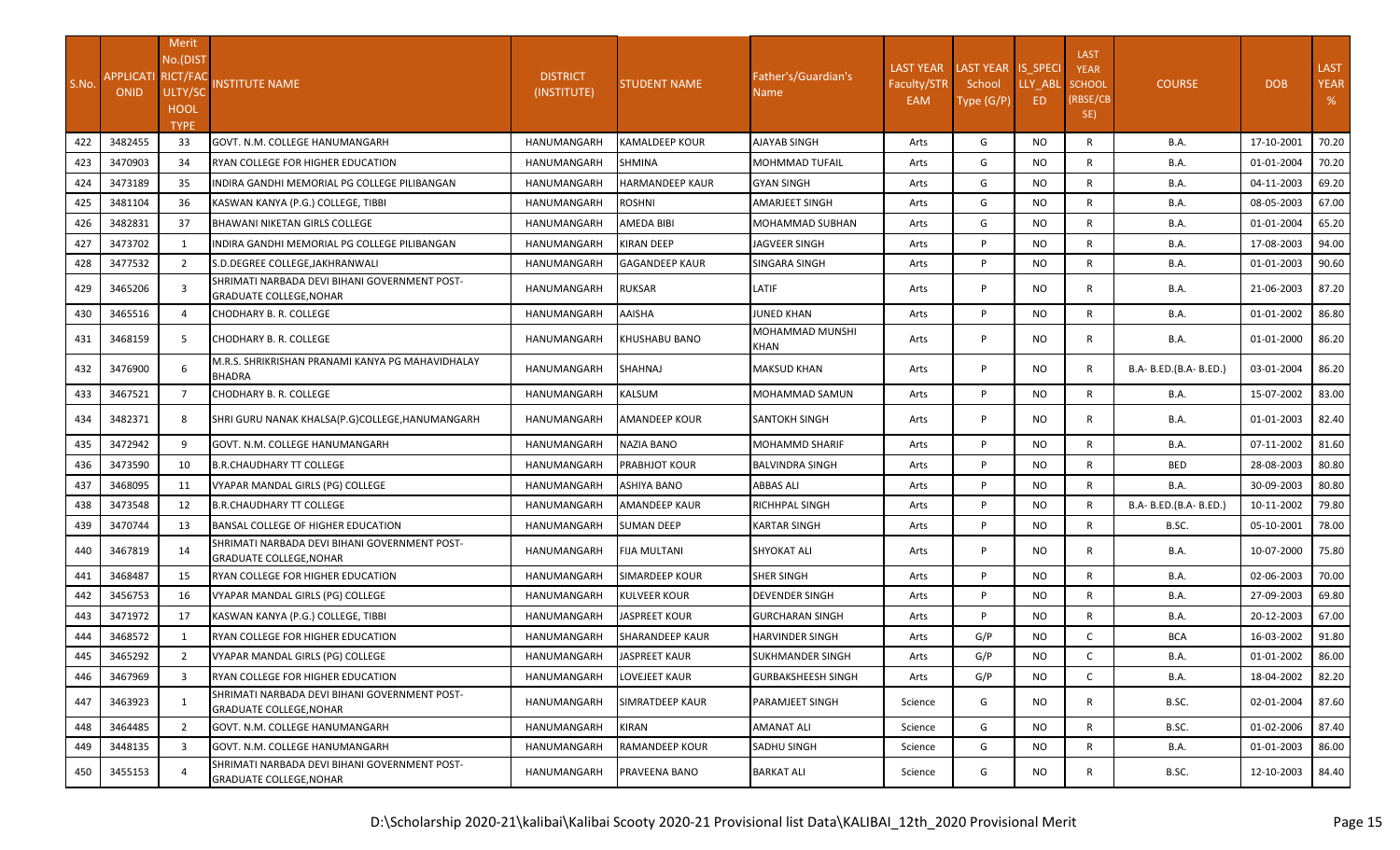|       | APPLICATI RICT/FAC | Merit<br>No.(DIST                     |                                                                                 | <b>DISTRICT</b> |                      | Father's/Guardian's  | <b>LAST YEAR</b>   | LAST YEAR IS_SPECI   |                | <b>LAST</b><br><b>YEAR</b>       |                            |            | <b>LAST</b>      |
|-------|--------------------|---------------------------------------|---------------------------------------------------------------------------------|-----------------|----------------------|----------------------|--------------------|----------------------|----------------|----------------------------------|----------------------------|------------|------------------|
| S.No. | <b>ONID</b>        | ULTY/SC<br><b>HOOL</b><br><b>TYPE</b> | INSTITUTE NAME                                                                  | (INSTITUTE)     | <b>STUDENT NAME</b>  | Name                 | Faculty/STR<br>EAM | School<br>Type (G/P) | LLY ABL<br>ED. | <b>SCHOOL</b><br>(RBSE/CB<br>SE) | <b>COURSE</b>              | <b>DOB</b> | <b>YEAR</b><br>% |
| 451   | 3464459            | -5                                    | SHRIMATI NARBADA DEVI BIHANI GOVERNMENT POST-<br><b>GRADUATE COLLEGE, NOHAR</b> | HANUMANGARH     | <b>FIRDOS</b>        | MOHAMMED YUNAS       | Science            | G                    | NO.            | R                                | B.SC.                      | 01-01-2003 | 83.60            |
| 452   | 3467208            | 6                                     | B.R. CHOUDHARY COLLEGE, GOLUWALA                                                | HANUMANGARH     | MANPREET KOUR        | SADHU SINGH          | Science            | G                    | NO.            | R                                | B.SC.- B.ED.(B.SC.- B.ED.) | 25-04-2004 | 81.60            |
| 453   | 3462914            | 7                                     | B.R. CHOUDHARY COLLEGE, GOLUWALA                                                | HANUMANGARH     | LAJWANTI             | HARDEV SINGH         | Science            | G                    | NO.            | R                                | <b>B.A.</b>                | 10-11-2002 | 79.80            |
| 454   | 3456428            |                                       | SHRIMATI NARBADA DEVI BIHANI GOVERNMENT POST-<br><b>GRADUATE COLLEGE, NOHAR</b> | HANUMANGARH     | SABINA               | RUSTAM               | Science            | G                    | NO.            | R                                | B.SC.                      | 05-11-2001 | 79.60            |
| 455   | 3481837            | $\mathbf{q}$                          | GRAMIN KANYA MAHAVIDYALAYA BHADRA                                               | HANUMANGARH     | NITU                 | RAJAK KHAN           | Science            | G                    | NO.            | R                                | B.SC.                      | 08-05-2004 | 79.00            |
| 456   | 3481138            | 1                                     | SHRI SHYAM MAHILA P.G. COLLEGE                                                  | HANUMANGARH     | MUSKAN               | AHMED ALI            | Science            | Þ                    | NO.            | R                                | B.SC.                      | 15-01-2005 | 94.20            |
| 457   | 3456473            | 2                                     | <b>BABY HAPPY MODERN P.G. COLLEGE</b>                                           | HANUMANGARH     | KOMAL                | <b>GURJANT SINGH</b> | Science            | Þ                    | NO.            | R                                | B.SC.- B.ED.(B.SC.- B.ED.) | 12-09-2002 | 86.80            |
| 458   | 3456607            | $\overline{3}$                        | <b>BABY HAPPY MODERN P.G. COLLEGE</b>                                           | HANUMANGARH     | RUKHSAR              | LALKHAN              | Science            | D                    | NO.            | R                                | B.SC.- B.ED.(B.SC.- B.ED.) | 15-05-2002 | 86.00            |
| 459   | 3471524            | 4                                     | AMBIKA COLLEGE, PALLU                                                           | HANUMANGARH     | SHAMINA BANO         | PHAKRU DIN           | Science            | P                    | NO.            | $\mathsf{R}$                     | B.SC.                      | 17-08-2003 | 85.80            |
| 460   | 3480682            |                                       | SHRIMATI NARBADA DEVI BIHANI GOVERNMENT POST-<br><b>GRADUATE COLLEGE, NOHAR</b> | HANUMANGARH     | SIMRAN               | LAL MOHAMMAD         | Science            | D                    | NO.            | R                                | B.SC.                      | 12-08-2001 | 82.20            |
| 461   | 3461974            | 6                                     | <b>SWAMI VIVEKANAND TEACHER TRANING COLLEGE</b>                                 | HANUMANGARH     | KISMAT               | MAHBOOB KHAN         | Science            | P                    | NO.            | R                                | B.SC.- B.ED.(B.SC.- B.ED.) | 04-05-2004 | 81.80            |
| 462   | 3469391            | 7                                     | BABY HAPPY MODERN P.G. COLLEGE HANUMANGARH                                      | HANUMANGARH     | JASVINDER KAUR       | SUKHVEER SINGH       | Science            | P                    | NO.            | R                                | B.SC.- B.ED.(B.SC.- B.ED.) | 05-04-2003 | 77.40            |
| 463   | 3465680            | 8                                     | SHRIMATI NARBADA DEVI BIHANI GOVERNMENT POST-<br><b>GRADUATE COLLEGE, NOHAR</b> | HANUMANGARH     | FIRDOSH BANO         | NAJIR AHAMAD         | Science            | D                    | NO.            | R                                | B.SC.                      | 08-07-2003 | 77.40            |
| 464   | 3482650            | 9                                     | APEX KRISHI MAHAVIDYALYA CHAIYA                                                 | HANUMANGARH     | SIMRAN               | MAHABUB KHAN         | Science            | D                    | NO.            | R                                | <b>B AGRICULTURE</b>       | 26-02-2002 | 76.60            |
| 465   | 3473670            | 10                                    | <b>CALIBER COLLEGE</b>                                                          | HANUMANGARH     | GAGANDEEP KAUR       | DILBAG SINGH         | Science            | D                    | NO.            | R                                | B.A.                       | 12-03-2005 | 75.20            |
| 466   | 3483823            | 11                                    | SHRI SHYAM MAHILA P.G. COLLEGE                                                  | HANUMANGARH     | SHABANAM BEHLIM      | BASHIR MOHAMMD       | Science            | P                    | NO.            | $\mathsf{R}$                     | B.SC.                      | 06-10-2002 | 72.80            |
| 467   | 3468686            | 12                                    | RYAN COLLEGE FOR HIGHER EDUCATION                                               | HANUMANGARH     | <b>HARPREET KAUR</b> | SURENDER SINGH       | Science            | D                    | <b>NO</b>      | $\mathsf{R}$                     | B.SC.                      | 22-04-2002 | 67.80            |
| 468   | 3462127            | $\mathbf{1}$                          | UNIVERSITY MAHARANI COLLEGE                                                     | <b>JAIPUR</b>   | ILMA SIDDIQUI        | SANAULLAH            | Arts               | G                    | NO.            | $\mathsf{R}$                     | B.A.                       | 02-01-2002 | 91.40            |
| 469   | 3448488            | 2                                     | UNIVERSITY MAHARANI COLLEGE                                                     | <b>JAIPUR</b>   | SUHANA               | SAEED AHMED QURESHI  | Arts               | G                    | NO.            | $\mathsf{R}$                     | <b>B.A.</b>                | 08-04-2002 | 91.20            |
| 470   | 3463183            | $\overline{3}$                        | SHRI BHAWANI NIKETAN MAHILA PG GIRLS COLLEGE                                    | <b>JAIPUR</b>   | KHUSHI JAIN          | VIJAY KUMAR JAIN     | Arts               | G                    | <b>NO</b>      | $\mathsf{R}$                     | B.A- B.ED.(B.A- B.ED.)     | 12-11-2004 | 90.20            |
| 471   | 3466649            |                                       | GOVT. ARTS COLLEGE CHIMANPURA                                                   | <b>JAIPUR</b>   | SHABANA BANO         | CHHITAR MAL DHADI    | Arts               | G                    | NO.            | $\mathsf{R}$                     | B.A.                       | 15-07-2002 | 88.80            |
| 472   | 3459978            | 5                                     | UNIVERSITY MAHARANI COLLEGE                                                     | <b>JAIPUR</b>   | RESHMA BANO          | ABDUL KADEEER        | Arts               | G                    | <b>NO</b>      | <b>R</b>                         | <b>B.A.</b>                | 02-01-2001 | 88.40            |
| 473   | 3464636            | 6                                     | UNIVERSITY MAHARANI COLLEGE                                                     | <b>JAIPUR</b>   | AMREEN JAHAN         | ABDUL HAKEEM         | Arts               | G                    | NO.            | $\mathsf{R}$                     | <b>B.A.</b>                | 16-07-2007 | 88.20            |
| 474   | 3464436            | $\overline{7}$                        | GURUKUL MAHAVIDYALAYA MAUZMABAD JAIPUR                                          | <b>JAIPUR</b>   | MARIYA BANO          | ABDUL SHAKUR         | Arts               | G                    | <b>NO</b>      | $\mathsf{R}$                     | <b>B.A.</b>                | 01-12-2002 | 87.20            |
| 475   | 3459983            | 8                                     | UNIVERSITY MAHARANI COLLEGE                                                     | JAIPUR          | NAGAMA               | MOHAMMED ZAMEER ALI  | Arts               | G                    | NO.            | R                                | B.A.                       | 04-03-2004 | 87.00            |
| 476   | 3456458            | 9                                     | GOVERNMENT GIRLS COLLEGE CHOMU, JAIPUR                                          | <b>JAIPUR</b>   | YASMIN BANO          | <b>BABULAL TELI</b>  | Arts               | G                    | NO.            | $\mathsf{R}$                     | <b>B.A.</b>                | 04-05-1999 | 86.80            |
| 477   | 3457130            | 10                                    | UNIVERSITY MAHARANI COLLEGE                                                     | <b>JAIPUR</b>   | KAHKASHA BANO        | ABDUL RAUF           | Arts               | G                    | NO.            | $\mathsf{R}$                     | <b>B.A.</b>                | 01-01-2002 | 86.60            |
| 478   | 3447973            | 11                                    | MANAV PG MAHAVIDHYALAYA CHAKSU                                                  | <b>JAIPUR</b>   | AYUSHI JAIN          | ASHOK KUMAR JAIN     | Arts               | G                    | NO.            | $\mathsf{R}$                     | B.A- B.ED.(B.A- B.ED.)     | 11-01-2004 | 86.60            |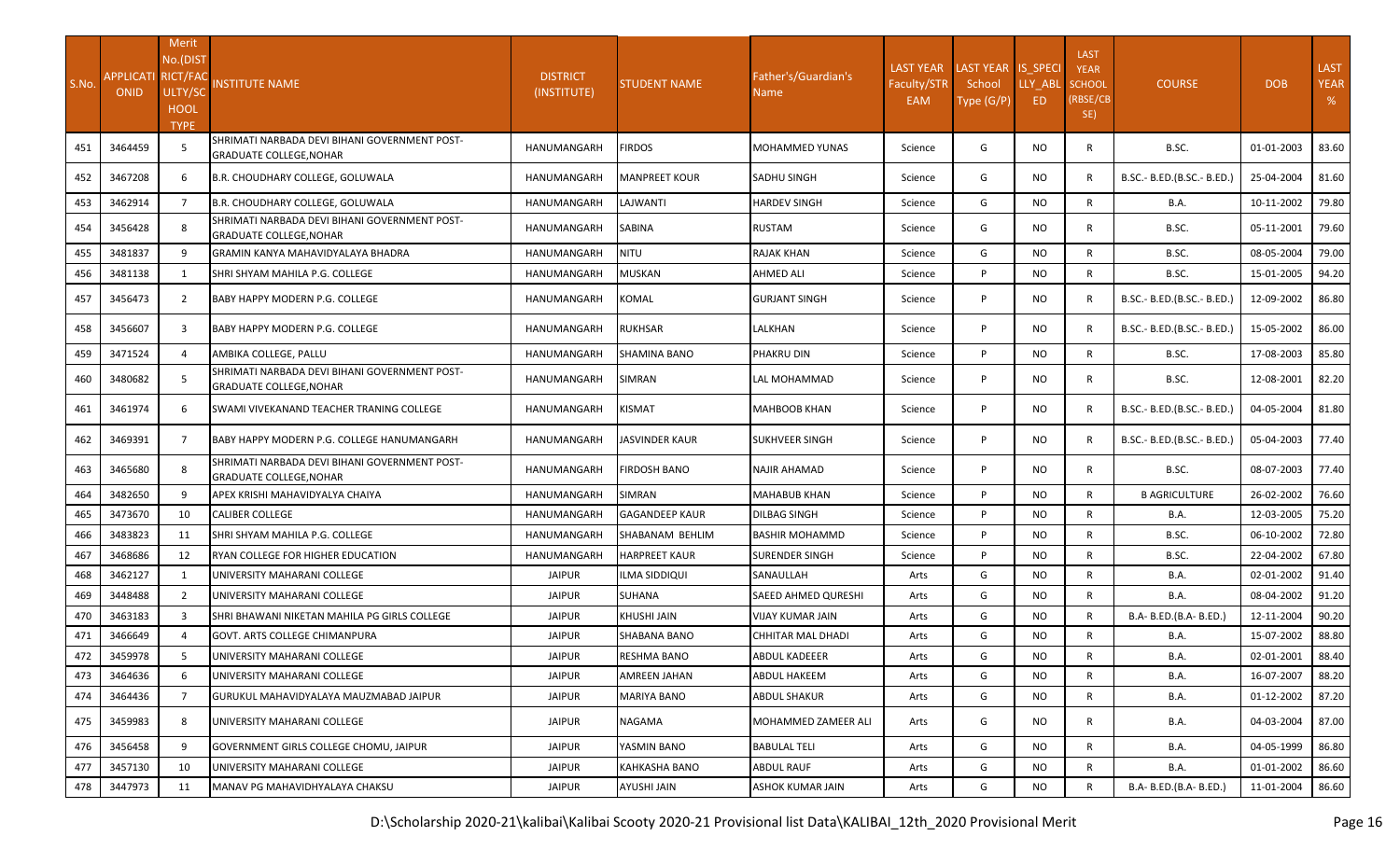| S.No. | APPLICATI RICT/FAC<br><b>ONID</b> | Merit<br>No.(DIST<br>ULTY/SC<br><b>HOOL</b><br><b>TYPE</b> | <b>NSTITUTE NAME</b>                                          | <b>DISTRICT</b><br>(INSTITUTE) | STUDENT NAME         | Father's/Guardian's<br>Name. | <b>LAST YEAR</b><br>Faculty/STR<br>EAM | LAST YEAR IS SPECI<br>School<br>Type (G/P) | LLY ABL<br>ED | <b>LAST</b><br><b>YEAR</b><br><b>SCHOOL</b><br>(RBSE/CB<br>SE) | <b>COURSE</b>          | <b>DOB</b> | <b>LAST</b><br><b>YEAR</b><br>% |
|-------|-----------------------------------|------------------------------------------------------------|---------------------------------------------------------------|--------------------------------|----------------------|------------------------------|----------------------------------------|--------------------------------------------|---------------|----------------------------------------------------------------|------------------------|------------|---------------------------------|
| 479   | 3462226                           | 12                                                         | BABA GANGADAS GOVT, GIRLS COLLEGE SHAHPURA, JAIPUR            | <b>JAIPUR</b>                  | AFREEN BANO          | <b>KALLU KHAN</b>            | Arts                                   | G                                          | NO.           | $\mathsf{R}$                                                   | B.A.                   | 20-06-2003 | 86.40                           |
| 480   | 3468413                           | 13                                                         | UNIVERSITY MAHARANI COLLEGE                                   | <b>JAIPUR</b>                  | MUSKAN               | ABDUL JABBAR                 | Arts                                   | G                                          | NO.           | $\mathsf{R}$                                                   | <b>B.A.</b>            | 03-07-2002 | 86.20                           |
| 481   | 3477499                           | 14                                                         | UNIVERSITY MAHARANI COLLEGE                                   | <b>JAIPUR</b>                  | ALFISHA              | AARIF AHMAD                  | Arts                                   | G                                          | NO.           | $\mathsf{R}$                                                   | B.A.                   | 11-07-2003 | 85.20                           |
| 482   | 3448350                           | 15                                                         | S.S. JAIN SUBODH P G MAHILA MAHAVIDYALAYA                     | <b>JAIPUR</b>                  | MUMTAZ JAHAN         | AHMED KHAN                   | Arts                                   | G                                          | NO.           | $\mathsf{R}$                                                   | <b>B.A.</b>            | 17-07-2003 | 84.20                           |
| 483   | 3473474                           | 16                                                         | SAINT SOLDIER COLLEGE FOR GIRLS                               | <b>JAIPUR</b>                  | RAFIYA BANO          | MAKSOOD AHMED                | Arts                                   | G                                          | NO.           | R                                                              | B.A.                   | 29-04-2004 | 82.60                           |
| 484   | 3450678                           | 17                                                         | <b>GOVERNMENT COLLEGE PHAGI JAIPUR</b>                        | <b>JAIPUR</b>                  | NARGIS BANO          | JUMMA KHAN DESHWALI          | Arts                                   | G                                          | NO.           | R                                                              | B.A.                   | 06-11-2002 | 82.20                           |
| 485   | 3474087                           | 18                                                         | UNIVERSITY MAHARANI COLLEGE                                   | <b>JAIPUR</b>                  | AAYASHAA KHANAM      | ANEES AHAMED                 | Arts                                   | G                                          | NO.           | R                                                              | B.A.                   | 11-03-2002 | 81.60                           |
| 486   | 3469967                           | 19                                                         | S.S. JAIN SUBODH MAHILA SHIKSHAK PRASHIKSHAN<br>MAHAVIDYALAYA | <b>JAIPUR</b>                  | KAIKSHA BANO         | ABDUL GAFFAR                 | Arts                                   | G                                          | NO.           | R                                                              | B.A- B.ED.(B.A- B.ED.) | 10-10-2002 | 80.20                           |
| 487   | 3472219                           | 20                                                         | BAGRU MAHILA MAHAVIDHLAY BAGRU                                | <b>JAIPUR</b>                  | ISRAT BANO           | RAFIK MOHMMAD                | Arts                                   | G                                          | NO.           | R                                                              | B.A.                   | 03-01-2003 | 79.80                           |
| 488   | 3483491                           | 21                                                         | GURUKUL MAHAVIDYALAYA MAUZMABAD JAIPUR                        | <b>JAIPUR</b>                  | MARIYAM BANO         | SANAWAR                      | Arts                                   | G                                          | <b>NO</b>     | $\mathsf{R}$                                                   | B.A.                   | 15-07-2002 | 79.60                           |
| 489   | 3476851                           | 22                                                         | UNIVERSITY MAHARANI COLLEGE                                   | <b>JAIPUR</b>                  | <b>JANAB</b>         | <b>MOHAMMAD YUNUS</b>        | Arts                                   | G                                          | NO.           | R                                                              | B.A.                   | 18-01-2004 | 77.40                           |
| 490   | 3471696                           | 23                                                         | <b>GOVERNMENT GIRLS COLLEGE KISHANPOLE JAIPUR</b>             | <b>JAIPUR</b>                  | MAHIM KHAN           | <b>MO RAFIK</b>              | Arts                                   | G                                          | NO.           | R                                                              | <b>B.A.</b>            | 22-06-2003 | 76.80                           |
| 491   | 3461749                           | 24                                                         | GOVERNMENT COLLEGE SANGANER (JAIPUR)                          | <b>JAIPUR</b>                  | <b>GULNAJ LAHORI</b> | <b>KARIM LAHORI</b>          | Arts                                   | G                                          | NO.           | R                                                              | <b>B.A.</b>            | 10-03-2002 | 75.20                           |
| 492   | 3481547                           | 25                                                         | GURUKUL MAHAVIDYALAYA MAUZMABAD JAIPUR                        | <b>JAIPUR</b>                  | FARMAN BANO          | SARDAR                       | Arts                                   | G                                          | NO.           | $\mathsf{R}$                                                   | B.A.                   | 15-07-2002 | 75.20                           |
| 493   | 3472949                           | 26                                                         | SHIVAM MAHILA MAHAVIDHYALAYA ASALPUR JOBNER JAIPUR            | <b>JAIPUR</b>                  | BILKESH MANSOORI     | SHAMSUDDIN MANSOORI          | Arts                                   | G                                          | NO.           | R                                                              | B.A.                   | 13-02-2003 | 74.60                           |
| 494   | 3478256                           | 27                                                         | UNIVERSITY MAHARANI COLLEGE                                   | <b>JAIPUR</b>                  | ALIMA                | JAVED                        | Arts                                   | G                                          | NO            | $\mathsf{R}$                                                   | B.A.                   | 12-06-2002 | 73.80                           |
| 495   | 3472944                           | 28                                                         | <b>GOVERNMENT GIRLS COLLEGE KISHANPOLE JAIPUR</b>             | <b>JAIPUR</b>                  | SHAHREEN PARVEEN     | MO AIZAZ                     | Arts                                   | G                                          | <b>NO</b>     | $\mathsf{R}$                                                   | B.A.                   | 10-05-2002 | 72.00                           |
| 496   | 3472598                           | 29                                                         | UNIVERSITY MAHARANI COLLEGE                                   | <b>JAIPUR</b>                  | SHABNAM              | <b>MO RAFIK</b>              | Arts                                   | G                                          | NO            | R                                                              | B.A.                   | 07-10-2004 | 71.40                           |
| 497   | 3471511                           | 30                                                         | <b>GOVERNMENT GIRLS COLLEGE KISHANPOLE JAIPUR</b>             | <b>JAIPUR</b>                  | TARNNUM              | <b>NOSHAD ALI</b>            | Arts                                   | G                                          | <b>NO</b>     | R                                                              | B.A.                   | 01-01-2002 | 68.20                           |
| 498   | 3483349                           | 31                                                         | UNIVERSITY MAHARANI COLLEGE                                   | <b>JAIPUR</b>                  | UZMA KHAN            | <b>AKIIL AHMED</b>           | Arts                                   | G                                          | NO            | $\mathsf{R}$                                                   | B.A.                   | 14-01-2003 | 65.40                           |
| 499   | 3472482                           | 32                                                         | MUSLIM BALIKA MAHAVIDYALYA                                    | <b>JAIPUR</b>                  | SANA BANO            | <b>RAHIS</b>                 | Arts                                   | G                                          | NO.           | R                                                              | <b>B.A.</b>            | 01-01-2000 | 65.20                           |
| 500   | 3459040                           | 1                                                          | <b>JUNIVERSITY MAHARANI COLLEGE</b>                           | <b>JAIPUR</b>                  | NAJIYA BANO          | RAFIK MOHAMMD                | Arts                                   | P                                          | NO            | $\mathsf{R}$                                                   | B.A.                   | 01-08-2002 | 95.40                           |
| 501   | 3472828                           | 2                                                          | UNIVERSITY MAHARANI COLLEGE                                   | <b>JAIPUR</b>                  | HUMERA KHATOON       | MOHAMMAD RAIS KHAN           | Arts                                   | P                                          | NO            | $\mathsf{R}$                                                   | B.A.                   | 14-07-2001 | 92.00                           |
| 502   | 3469531                           | 3                                                          | UNIVERSITY MAHARANI COLLEGE                                   | <b>JAIPUR</b>                  | SANIYA BANO          | LATEEF KHAN                  | Arts                                   | P                                          | NO            | R                                                              | B.A.                   | 24-10-2003 | 91.20                           |
| 503   | 3452705                           |                                                            | <b>VIVEK PG MAHAVIDHYALYA</b>                                 | <b>JAIPUR</b>                  | <b>TANU BANO</b>     | RAFIF MOHMMAD                | Arts                                   | P                                          | NO.           | $\mathsf{R}$                                                   | <b>B.A.</b>            | 04-07-2001 | 91.00                           |
| 504   | 3470301                           | 5                                                          | MUSLIM BALIKA MAHAVIDYALYA                                    | <b>JAIPUR</b>                  | ANIDA KOUSAR         | IKBAL AHMAD                  | Arts                                   | P                                          | NO            | R                                                              | B.A.                   | 09-09-2003 | 89.60                           |
| 505   | 3482143                           | 6                                                          | AKASHDEEP PG GIRLS COLLEGE                                    | <b>JAIPUR</b>                  | VARSHA JAIN          | VINOD KUMAR JAIN             | Arts                                   | P                                          | NO            | R                                                              | B.A- B.ED.(B.A- B.ED.) | 13-07-2003 | 83.00                           |
| 506   | 3471610                           | 7                                                          | UNIVERSITY MAHARANI COLLEGE                                   | <b>JAIPUR</b>                  | NOOR SABA AZIZ       | AZIZ AHMED                   | Arts                                   | P                                          | NO.           | R                                                              | <b>B.A.</b>            | 26-07-2001 | 82.80                           |
| 507   | 3473063                           | 8                                                          | <b>IGNOU JAIPUR RC</b>                                        | <b>JAIPUR</b>                  | SIMARANJEET KAUR     | SATNAM SINGH                 | Arts                                   | P                                          | NO.           | $\mathsf{R}$                                                   | <b>B.A.</b>            | 07-07-2004 | 82.80                           |
| 508   | 3477426                           | 9                                                          | SRI SATHYA SAI P.G. COLLEGE FOR WOMEN JAIPUR                  | <b>JAIPUR</b>                  | MUSKAN               | AHASAAN                      | Arts                                   | P                                          | NO.           | $\mathsf{R}$                                                   | <b>B.A.</b>            | 01-01-1999 | 80.80                           |
| 509   | 3462335                           | 10                                                         | R.K. VIGYAN P.G. MAHAVIDHYALAYA                               | <b>JAIPUR</b>                  | TOSHIFA NAAZ         | MAKASUD AHEMAD               | Arts                                   | P                                          | <b>NO</b>     | $\mathsf{R}$                                                   | <b>B.A.</b>            | 16-06-2003 | 80.00                           |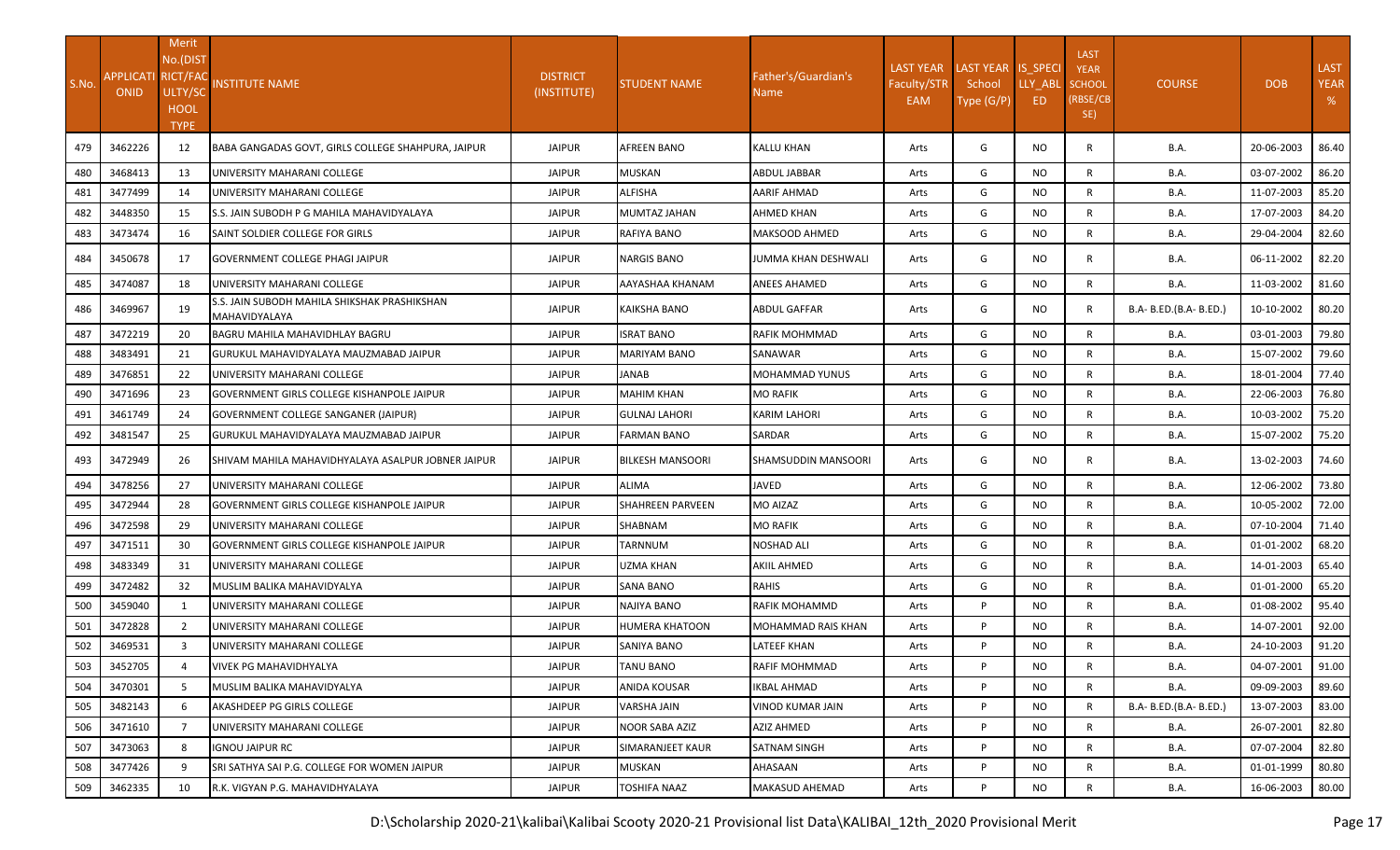|       |                                          | Merit          |                                                               |                                |                      |                             |                    |                    |           | <b>LAST</b>   |                                             |            |             |
|-------|------------------------------------------|----------------|---------------------------------------------------------------|--------------------------------|----------------------|-----------------------------|--------------------|--------------------|-----------|---------------|---------------------------------------------|------------|-------------|
|       |                                          | No.(DIST       |                                                               |                                |                      |                             | <b>LAST YEAR</b>   | LAST YEAR IS SPECI |           | <b>YEAR</b>   |                                             |            | <b>LAST</b> |
| S.No. | <b>APPLICATI RICT/FAC</b><br><b>ONID</b> | ULTY/SC        | <b>NSTITUTE NAME</b>                                          | <b>DISTRICT</b><br>(INSTITUTE) | <b>STUDENT NAME</b>  | Father's/Guardian's<br>Name | <b>Faculty/STR</b> | School             | LLY_ABL   | <b>SCHOOL</b> | <b>COURSE</b>                               | <b>DOB</b> | <b>YEAR</b> |
|       |                                          | HOOL           |                                                               |                                |                      |                             | EAM                | Type (G/P)         | ED.       | (RBSE/CB      |                                             |            | %           |
|       |                                          | <b>TYPE</b>    |                                                               |                                |                      |                             |                    |                    |           | SE)           |                                             |            |             |
| 510   | 3472975                                  | 11             | UNIVERSITY MAHARANI COLLEGE                                   | <b>JAIPUR</b>                  | <b>NAJIYA SHEKH</b>  | ANWAR KHAN                  | Arts               | P                  | NO        | R             | B.A.                                        | 21-07-2004 | 79.40       |
| 511   | 3476798                                  | 12             | GOVT SHAKAMBHAR P.G. COLLEGE, SAMBHAR LAKE                    | <b>JAIPUR</b>                  | NISHA BANO           | ABDUL KARIM                 | Arts               | P                  | NO        | R             | B.A.                                        | 25-03-2002 | 78.00       |
| 512   | 3477121                                  | 13             | BABA NARAYAN DAS P.G. COLLEGE                                 | <b>JAIPUR</b>                  | AASMA                | <b>KARIM KURESHI</b>        | Arts               | P                  | NO        | R             | B.A.                                        | 08-07-2001 | 77.80       |
| 513   | 3468918                                  | 14             | MUSLIM BALIKA MAHAVIDYALYA                                    | <b>JAIPUR</b>                  | ARIBA                | MOHD HANEEF                 | Arts               | P                  | NO.       | R             | B.A.                                        | 01-01-2005 | 77.20       |
| 514   | 3456950                                  | 15             | AGRAWAL EVENING COLLEGE                                       | <b>JAIPUR</b>                  | <b>GULAFASHA</b>     | MOHAMMED IKLAK SHAH         | Arts               | P                  | NO.       | R             | B.A.                                        | 01-01-2001 | 76.20       |
| 515   | 3483104                                  | 16             | UNIVERSITY MAHARANI COLLEGE                                   | <b>JAIPUR</b>                  | KHUSHNUMA            | MOHAMMAD HANEEF             | Arts               | P                  | <b>NO</b> | R             | B.A.                                        | 02-10-2002 | 75.60       |
| 516   | 3482725                                  | 17             | J.V.M GIRLS COLLEGE                                           | <b>JAIPUR</b>                  | AFRIN BANO           | JABBAR KHAN                 | Arts               | P                  | NO.       | R             | <b>B.A.</b>                                 | 09-01-2003 | 75.40       |
| 517   | 3480965                                  | 18             | R.K. VIGYAN P.G. MAHAVIDHYALAYA                               | <b>JAIPUR</b>                  | SHABNAM BANO         | IBRAHIM KHAN                | Arts               | P                  | NO        | R             | B.A.                                        | 26-12-2003 | 74.80       |
| 518   | 3473829                                  | 19             | MAHARISHI VASHISTHA MAHAVIDYALAYA                             | <b>JAIPUR</b>                  | RUBEENA BANO         | <b>RAHMAN KHAN</b>          | Arts               | P                  | <b>NO</b> | $\mathsf{R}$  | B.A.                                        | 20-08-2002 | 74.40       |
| 519   | 3470005                                  | 20             | GOVERNMENT GIRLS COLLEGE CHOMU, JAIPUR                        | <b>JAIPUR</b>                  | GULNAJ BANO          | SIRAJUDDIN                  | Arts               | P                  | NO        | R             | B.A.                                        | 15-11-2001 | 72.80       |
| 520   | 3482716                                  | 21             | J.V.M GIRLS COLLEGE                                           | <b>JAIPUR</b>                  | <b>FIRDOSH BANO</b>  | JABBAR KHAN                 | Arts               | P                  | <b>NO</b> | R             | B.A.                                        | 01-01-2002 | 72.40       |
| 521   | 3467222                                  | 22             | ANURADHA MAHILA SHIKSHAK PRASHIKSHAN<br>MAHAVIDHYALAYA        | <b>JAIPUR</b>                  | IRTIQA KHAN          | <b>ABDUL MATEEN</b>         | Arts               | P                  | NO.       | R             | B.A- B.ED.(B.A- B.ED.)                      | 15-11-2002 | 71.80       |
| 522   | 3481747                                  | 23             | UNIVERSITY MAHARANI COLLEGE                                   | <b>JAIPUR</b>                  | SHAHNAZ BANO         | <b>NAZEER AHMAD</b>         | Arts               | P                  | <b>NO</b> | R             | <b>B.A.</b>                                 | 05-07-2000 | 71.00       |
| 523   | 3480640                                  | 24             | UNIVERSITY MAHARANI COLLEGE                                   | <b>JAIPUR</b>                  | RAIMA                | YUNUS KHAN                  | Arts               | P                  | <b>NO</b> | R             | B.A.                                        | 18-11-2002 | 69.60       |
| 524   | 3482018                                  | $\mathbf{1}$   | UNIVERSITY MAHARANI COLLEGE                                   | <b>JAIPUR</b>                  | PRIYANSHI JAIN       | <b>ASHOK JAIN</b>           | Arts               | G/P                | <b>NO</b> | C             | B.A.                                        | 20-07-2002 | 93.40       |
| 525   | 3477075                                  | 2              | <b>MANIPAL UNIVERSITY PROGRAME</b>                            | <b>JAIPUR</b>                  | KHUSHI JAIN          | SUNIL KUMAR                 | Arts               | G/P                | NO        | C             | BA(FINE ARTS)                               | 01-01-2005 | 91.40       |
| 526   | 3473254                                  |                | UNIVERSITY MAHARANI COLLEGE                                   | <b>JAIPUR</b>                  | NAYAB                | MOHAMMAD RAFIQUE            | Commerce           | G                  | NO        | $\mathsf{R}$  | <b>BCOM</b>                                 | 19-04-2004 | 81.40       |
| 527   | 3447919                                  | -1             | UNIVERSITY MAHARANI COLLEGE                                   | <b>JAIPUR</b>                  | PRIYAM JAIN          | MANOJ KUMAR JAIN            | Commerce           | P                  | NO        | $\mathsf{R}$  | <b>BCOM</b>                                 | 12-08-2002 | 97.40       |
| 528   | 3468298                                  | 2              | UNIVERSITY MAHARANI COLLEGE                                   | <b>JAIPUR</b>                  | ALFISHA PARVEEN      | <b>ABDUL RAJAK</b>          | Commerce           | P                  | NO        | R             | <b>BCOM</b>                                 | 06-03-2003 | 88.00       |
| 529   | 3473639                                  |                | UNIVERSITY MAHARANI COLLEGE                                   | <b>JAIPUR</b>                  | <b>GUNAKSHI JAIN</b> | RAKESH KUMAR JAIN           | Commerce           | G/P                | NO        | C             | <b>BCOM</b>                                 | 09-12-2002 | 93.40       |
| 530   | 3477386                                  | 2              | UNIVERSITY MAHARANI COLLEGE                                   | <b>JAIPUR</b>                  | ARYAA JAIN           | <b>ATUL MUNOT</b>           | Commerce           | G/P                | NO        | C             | <b>BCOM</b>                                 | 14-03-2002 | 77.80       |
| 531   | 3473600                                  | 3              | S.S. JAIN SUBODH P G MAHILA MAHAVIDYALAYA                     | <b>JAIPUR</b>                  | SAMAREEN BANO        | MUNNAVAR AHAMAD             | Commerce           | G/P                | NO.       | C             | B.A.                                        | 30-06-2003 | 76.66       |
| 532   | 3452524                                  | -1             | S.S.JAIN SUBODH P.G. (AUTONOMOUS)COLLEGE, JAIPUR              | <b>JAIPUR</b>                  | ALISHA               | HAMIDA                      | Science            | G                  | NO.       | R             | B.SC.                                       | 05-11-2001 | 91.80       |
| 533   | 3469426                                  | $\overline{2}$ | GURUKUL MAHAVIDYALAYA MAUZMABAD JAIPUR                        | <b>JAIPUR</b>                  | AASHIYA BANO         | RANJAN DESHWALI             | Science            | G                  | NO        | R             | B.A.                                        | 17-07-2000 | 87.60       |
| 534   | 3477317                                  | -3             | S.S. JAIN SUBODH MAHILA SHIKSHAK PRASHIKSHAN<br>MAHAVIDYALAYA | <b>JAIPUR</b>                  | NEHAL JAIN           | YASHVANT JAIN               | Science            | G                  | NO.       | R             | B.SC.- B.ED.(B.SC.- B.ED.) 17-08-2002 83.20 |            |             |
| 535   | 3467673                                  | $\Delta$       | LAL BAHADUR SHASTRI COLLEGE OF PHARMACY                       | <b>JAIPUR</b>                  | <b>AZEEN</b>         | ABDUL KALAM                 | Science            | G                  | NO        | $\mathsf{R}$  | <b>B.PHARMA</b>                             | 15-02-2003 | 82.20       |
| 536   | 3459904                                  | 1              | UNIVERSITY MAHARANI COLLEGE                                   | <b>JAIPUR</b>                  | <b>BHUMIKA</b>       | RISHABH JAIN                | Science            | P                  | <b>NO</b> | $\mathsf{R}$  | B.SC.                                       | 25-03-2003 | 96.40       |
| 537   | 3473061                                  | 2              | UNIVERSITY MAHARANI COLLEGE                                   | <b>JAIPUR</b>                  | ARPITA               | NEMI CHAND JAIN             | Science            | P                  | NO.       | $\mathsf{R}$  | B.SC.                                       | 01-01-2002 | 96.00       |
| 538   | 3454368                                  | $\mathbf{R}$   | UNIVERSITY MAHARANI COLLEGE                                   | <b>JAIPUR</b>                  | MUSKAN SILAWAT       | MO ASGER                    | Science            | P                  | NO        | R             | <b>B.A.</b>                                 | 02-01-2002 | 95.40       |
| 539   | 3472338                                  | $\overline{4}$ | UNIVERSITY MAHARANI COLLEGE                                   | <b>JAIPUR</b>                  | <b>SAYANA BANO</b>   | MOHAMMED ABBAS              | Science            | P                  | NO        | $\mathsf{R}$  | B.SC.                                       | 14-08-1997 | 92.20       |
| 540   | 3448396                                  | 5              | BIYANI GIRLS B.ED. COLLEGE (B.SC.-B.ED.)                      | JAIPUR                         | <b>ADEENA ALI</b>    | MUNAWWAR ALI                | Science            | P                  | NO.       | R             | B.SC.- B.ED.(B.SC.- B.ED.)                  | 04-06-2003 | 88.20       |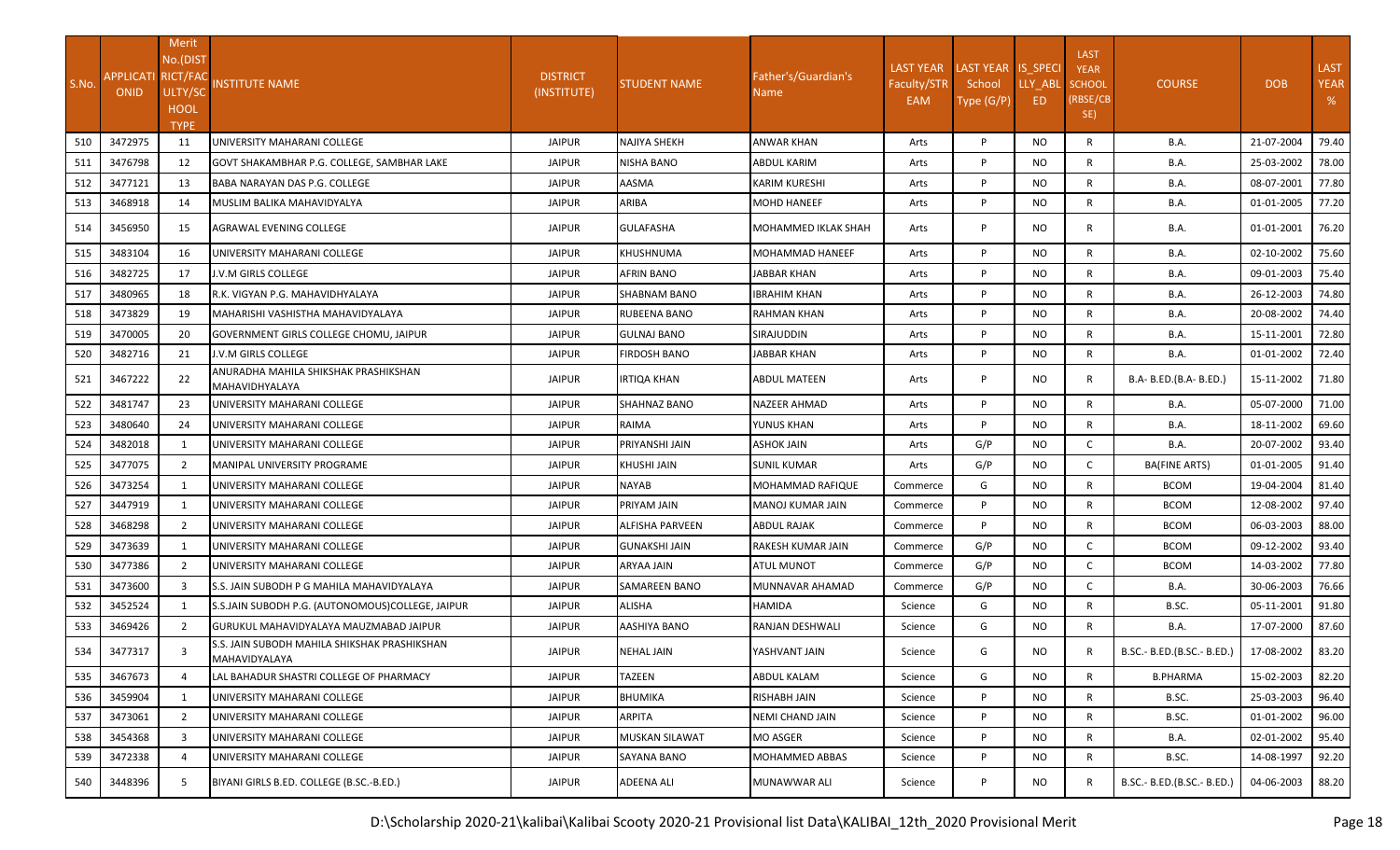|       |                  | <b>Merit</b>                |                                                               |                  |                       |                           |                  |                    |           | <b>LAST</b>     |                            |            |             |
|-------|------------------|-----------------------------|---------------------------------------------------------------|------------------|-----------------------|---------------------------|------------------|--------------------|-----------|-----------------|----------------------------|------------|-------------|
|       | <b>APPLICATI</b> | No.(DIST<br><b>RICT/FAC</b> |                                                               | <b>DISTRICT</b>  |                       | Father's/Guardian's       | <b>LAST YEAR</b> | LAST YEAR IS_SPECI |           | <b>YEAR</b>     |                            |            | LAST        |
| S.No. | <b>ONID</b>      | ULTY/SC                     | <u>NSTITUTE NAME</u>                                          | (INSTITUTE)      | STUDENT NAME          | Name                      | Faculty/STR      | School             | LLY_ABL   | <b>SCHOOL</b>   | <b>COURSE</b>              | DOB        | <b>YEAR</b> |
|       |                  | <b>HOOL</b>                 |                                                               |                  |                       |                           | EAM              | Type (G/P)         | ED.       | (RBSE/CB<br>SE) |                            |            | %           |
|       |                  | <b>TYPE</b>                 |                                                               |                  |                       |                           |                  |                    |           |                 |                            |            |             |
| 541   | 3481169          |                             | S.S. JAIN SUBODH MAHILA SHIKSHAK PRASHIKSHAN<br>MAHAVIDYALAYA | <b>JAIPUR</b>    | <b>GUNGUN JAIN</b>    | <b>GYAN CHAND JAIN</b>    | Science          | P                  | NO.       | R               | B.SC.- B.ED.(B.SC.- B.ED.) | 08-06-2003 | 85.80       |
| 542   | 3473502          | $\overline{7}$              | AAYOJAN SCHOOL OF ARCHITECTURE                                | <b>JAIPUR</b>    | PREKSHA JAIN          | PANKAJ KUMAR JAIN         | Science          | P                  | NO.       | R               | <b>B.ARCH</b>              | 02-05-2003 | 82.60       |
| 543   | 3469195          | 8                           | JAIPUR ENGINEERING COLLEGE AND RESEARCH CENTRE, JAIPUR        | JAIPUR           | RISHIKA JAIN          | <b>TEJKARAN JAIN</b>      | Science          | P                  | NO.       | $\mathsf{R}$    | <b>B.TECH</b>              | 10-05-2002 | 81.00       |
| 544   | 3483314          | 9                           | REGIONAL COLLEGE OF PHARMACY, SITAPURA                        | <b>JAIPUR</b>    | <b>KANISHA JAIN</b>   | VIMAL KUMAR AGARWAL       | Science          | P                  | NO.       | $\mathsf{R}$    | <b>B.PHARMA</b>            | 21-08-2002 | 77.00       |
| 545   | 3473869          | 10                          | <b>S.S. JAIN SUBODH P G MAHILA MAHAVIDYALAYA</b>              | <b>JAIPUR</b>    | ALMAS BANO            | SHAFIQ AHMED              | Science          | P                  | NO.       | $\mathsf{R}$    | B.SC.                      | 18-05-2001 | 76.00       |
| 546   | 3481114          | 11                          | ISUPREME MAHAVIDAYALAYA HINGONIYA DOONGARI JAIPUR.            | <b>JAIPUR</b>    | MUSKAN BANO           | AAMIN KHAN                | Science          | P                  | NO.       | R               | B.SC.                      | 05-03-2003 | 75.60       |
| 547   | 3478481          | 12                          | S.S. JAIN SUBODH MAHILA SHIKSHAK PRASHIKSHAN<br>MAHAVIDYALAYA | <b>JAIPUR</b>    | ANJLI KUMAR JAIN      | PAWAN KUMAR JAIN          | Science          | P                  | NO.       | R               | B.SC.- B.ED.(B.SC.- B.ED.) | 19-12-2003 | 74.20       |
| 548   | 3470110          | 13                          | S.S. JAIN SUBODH MAHILA SHIKSHAK PRASHIKSHAN<br>MAHAVIDYALAYA | <b>JAIPUR</b>    | <b>MUSKAN JAIN</b>    | ASHOK KUMAR JAIN          | Science          | P                  | NO.       | R               | B.SC.- B.ED.(B.SC.- B.ED.) | 21-04-2005 | 74.20       |
| 549   | 3472474          | 14                          | NIMT COLLEGE OF NURSING, JAIPUR                               | <b>JAIPUR</b>    | SHAMA BANO            | <b>GAFFAR ALI BHISHTI</b> | Science          | P                  | NO.       | R               | B.SC.                      | 23-01-2003 | 73.80       |
| 550   | 3468280          |                             | <b>SBK GOVT PG COLLEGE JAISALMER</b>                          | <b>JAISALMER</b> | LALITA                | SAWAI LA                  | Arts             | G                  | NO.       | $\mathsf{R}$    | B.A.                       | 30-03-2003 | 85.80       |
| 551   | 3466396          | $\overline{2}$              | SBK GOVT PG COLLEGE JAISALMER                                 | <b>JAISALMER</b> | ABHINA                | НАВЕЕВ КНА                | Arts             | G                  | NO.       | $\mathsf{R}$    | B.A.                       | 19-01-2000 | 82.20       |
| 552   | 3461589          | $\mathbf{3}$                | <b>SBK GOVT PG COLLEGE JAISALMER</b>                          | <b>JAISALMER</b> | <b>AMINA</b>          | <b>JAMAL KHAN</b>         | Arts             | G                  | NO        | $\mathsf{R}$    | B.A.                       | 12-11-2002 | 81.60       |
| 553   | 3468024          |                             | SBK GOVT PG COLLEGE JAISALMER                                 | <b>JAISALMER</b> | IRSADI                | BHAG ALI                  | Arts             | G                  | NO.       | $\mathsf{R}$    | B.A.                       | 01-01-2002 | 79.00       |
| 554   | 3461474          |                             | <b>GOVERNMENT COLLEGE BHANIYANA</b>                           | JAISALMER        | <b>HASEENA KHATUN</b> | USMAN KHAN                | Arts             | G                  | NO.       | $\mathsf{R}$    | <b>B.A.</b>                | 03-09-2004 | 79.00       |
| 555   | 3458620          |                             | SBK GOVT PG COLLEGE JAISALMER                                 | <b>JAISALMER</b> | SALIMAT               | JAKUB KHAN                | Arts             | G                  | NO.       | $\mathsf{R}$    | B.A.                       | 28-05-2002 | 73.20       |
| 556   | 3457655          |                             | MISHRI LAL SANWAL GOVT. GIRLS COLLEGE JAISALMER               | <b>JAISALMER</b> | HURAMAT               | KASAM KHAN                | Arts             | G                  | NO.       | $\mathsf{R}$    | B.A.                       | 12-12-2002 | 72.20       |
| 557   | 3465968          | 8                           | MISHRI LAL SANWAL GOVT. GIRLS COLLEGE JAISALMER               | <b>JAISALMER</b> | KHERA                 | MERADEEN                  | Arts             | G                  | NO.       | $\mathsf{R}$    | B.A.                       | 01-01-2000 | 67.80       |
| 558   | 3459917          |                             | <b>GOVT. COLLEGE POKARAN</b>                                  | <b>JAISALMER</b> | MADINA                | BARAKATULLA               | Arts             | P                  | NO.       | $\mathsf{R}$    | B.A.                       | 24-12-2001 | 76.40       |
| 559   | 3465941          | $\mathbf{1}$                | SHRI GANESH MAHAVIDYALAYA DEORA                               | <b>JALORE</b>    | <b>RUBINA BANU</b>    | <b>RAMESH KHAN</b>        | Arts             | G                  | NO.       | $\mathsf{R}$    | B.A.                       | 01-01-2002 | 87.80       |
| 560   | 3476853          |                             | G K GOWANI GOVERMENT PG COLLEGE BHINMAL                       | JALORE           | HASINA BANU           | ANWAR KHAN                | Science          | G                  | NO.       | $\mathsf{R}$    | B.SC.                      | 02-05-2002 | 69.60       |
| 561   | 3478081          | $\overline{2}$              | G K GOWANI GOVERMENT PG COLLEGE BHINMAL                       | <b>JALORE</b>    | SOFIYA                | PAHLVAN SHAH              | Science          | G                  | NO.       | $\mathsf{R}$    | B.SC.                      | 17-11-2000 | 65.40       |
| 562   | 3449365          | -1                          | <b>GOVERNMENT COLLEGE PIRAWA</b>                              | <b>JHALAWAR</b>  | SURAYYA KHAN          | AABID MOHAMMAD            | Arts             | G                  | NO.       | R               | B.A.                       | 01-10-2004 | 98.80       |
| 563   | 3461869          | 2                           | GOVT.GIRLS P.G.COLLEGE JHALAWAR                               | <b>JHALAWAR</b>  | NOSHIN BEE            | SARAFARAJ MOHAMMAD        | Arts             | G                  | NO.       | R               | <b>B.A.</b>                | 07-01-2003 | 94.80       |
| 564   | 3468182          | 3                           | <b>GOVT PG COLLEGE JHALAWAR</b>                               | <b>JHALAWAR</b>  | ALISHA SAIYAD         | HAMID HUSSAIN             | Arts             | G                  | <b>NO</b> | $\mathsf{R}$    | B.A.                       | 16-10-2002 | 93.20       |
| 565   | 3467209          |                             | GOVT.GIRLS P.G.COLLEGE JHALAWAR                               | <b>JHALAWAR</b>  | ARSHINA BEE           | JAKIR HUSAIN              | Arts             | G                  | NO.       | R               | <b>B.A.</b>                | 01-07-2003 | 93.00       |
| 566   | 3455047          | .5                          | <b>GOVT COLLEGE MANOHAR THANA</b>                             | <b>JHALAWAR</b>  | <b>FARJANA BAI</b>    | HANIF KHAN                | Arts             | G                  | <b>NO</b> | $\mathsf{R}$    | <b>B.A.</b>                | 20-04-2001 | 91.80       |
| 567   | 3456574          |                             | <b>GOVERNMENT COLLEGE PIRAWA</b>                              | <b>JHALAWAR</b>  | SUHANI JAIN           | PARAS JAIN                | Arts             | G                  | NO.       | R               | <b>B.A.</b>                | 13-10-2003 | 90.60       |
| 568   | 3465813          | $\overline{7}$              | <b>IGOVERNMENT COLLEGE PIRAWA</b>                             | JHALAWAR         | <b>SRASHTI JAIN</b>   | ASHISH KUMAR JAIN         | Arts             | G                  | NO.       | $\mathsf{R}$    | B.A.                       | 18-08-2004 | 90.60       |
| 569   | 3462361          |                             | <b>GOVT COLLEGE MANOHAR THANA</b>                             | JHALAWAR         | NAJIYA BI             | MURAD KHAN                | Arts             | G                  | NO        | R               | <b>B.A.</b>                | 01-01-2003 | 90.00       |
| 570   | 3450187          | 9                           | <b>GOVERNMENT COLLEGE KHANPUR</b>                             | <b>JHALAWAR</b>  | MUSKAN BEGUM          | SUBARAATI                 | Arts             | G                  | <b>NO</b> | $\mathsf{R}$    | <b>B.A.</b>                | 22-07-2003 | 89.20       |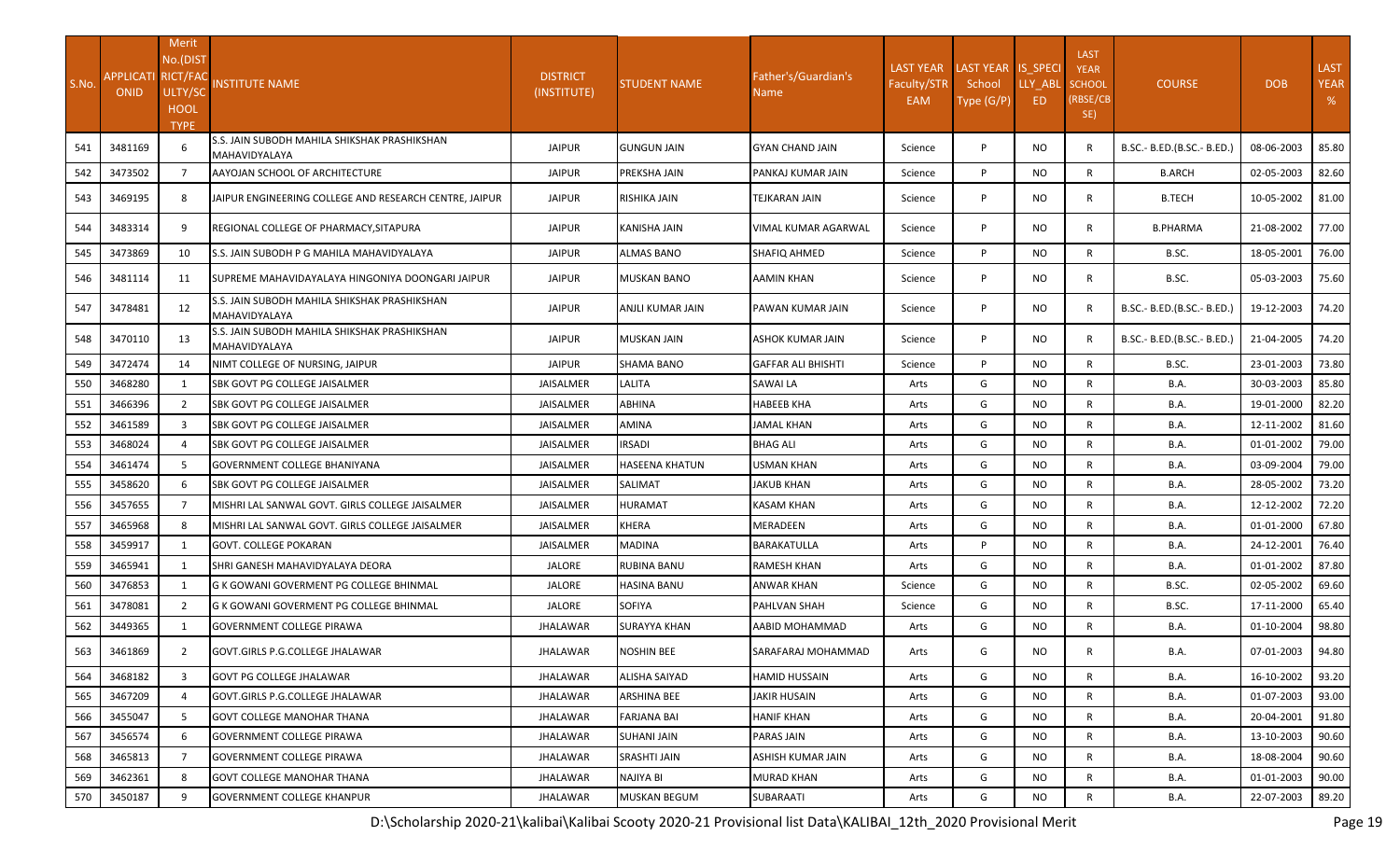|       |                                 | Merit                      |                                                 |                                |                      |                               |                  |                    |           |                            |               |            |             |
|-------|---------------------------------|----------------------------|-------------------------------------------------|--------------------------------|----------------------|-------------------------------|------------------|--------------------|-----------|----------------------------|---------------|------------|-------------|
|       |                                 | No.(DIST                   |                                                 |                                |                      |                               | <b>LAST YEAR</b> | LAST YEAR IS_SPECI |           | <b>LAST</b><br><b>YEAR</b> |               |            | <b>LAST</b> |
| S.No. | <b>APPLICATI</b><br><b>ONID</b> | <b>RICT/FAC</b><br>ULTY/SC | <b>NSTITUTE NAME</b>                            | <b>DISTRICT</b><br>(INSTITUTE) | <b>STUDENT NAME</b>  | Father's/Guardian's<br>Name I | Faculty/STR      | School             | LLY_ABL   | <b>SCHOOL</b>              | <b>COURSE</b> | <b>DOB</b> | <b>YEAR</b> |
|       |                                 | HOOL                       |                                                 |                                |                      |                               | EAM              | Type (G/P)         | ED        | (RBSE/CB                   |               |            | %           |
|       |                                 | <b>TYPE</b>                |                                                 |                                |                      |                               |                  |                    |           | SE)                        |               |            |             |
| 571   | 3457928                         | 10                         | <b>GOVERNMENT COLLEGE PIRAWA</b>                | <b>JHALAWAR</b>                | TAKSHAL JAIN         | VIRENDRA KUMAR JAIN           | Arts             | G                  | <b>NO</b> | $\mathsf{R}$               | B.A.          | 06-09-2003 | 89.00       |
| 572   | 3467236                         | 11                         | GOVT.GIRLS P.G.COLLEGE JHALAWAR                 | <b>JHALAWAR</b>                | <b>MUSKAN BEE</b>    | HUSAIN MOHAMMAD               | Arts             | G                  | NO.       | R                          | B.A.          | 05-04-2003 | 88.20       |
| 573   | 3465608                         | 12                         | GOVT PG COLLEGE JHALAWAR                        | JHALAWAR                       | SIMRAN               | SHARIF MOHAMMAD               | Arts             | G                  | NO.       | R                          | B.A.          | 21-03-2003 | 87.40       |
| 574   | 3452379                         | 13                         | GOVERNMENT BIRLA COLLEGE BHAWANI MANDI JHALAWAR | JHALAWAR                       | NAJIYA BEE           | <b>RAES KHAN</b>              | Arts             | G                  | NO.       | R                          | B.A.          | 01-01-2003 | 86.20       |
| 575   | 3467038                         | 14                         | GOVT. COLLEGE CHAUMAHALA (JHALAWAR)             | <b>JHALAWAR</b>                | RIHANA               | <b>REHMAT ALI</b>             | Arts             | G                  | <b>NO</b> | $\mathsf{R}$               | B.A.          | 01-01-2001 | 85.80       |
| 576   | 3462581                         | 15                         | GOVERNMENT BIRLA COLLEGE BHAWANI MANDI JHALAWAR | JHALAWAR                       | SADIYA KHANAM        | MOHAMMAD IMRAN                | Arts             | G                  | NO.       | R                          | B.A.          | 16-05-2003 | 85.20       |
| 577   | 3466252                         | 16                         | GOVT.GIRLS P.G.COLLEGE JHALAWAR                 | <b>JHALAWAR</b>                | SHEERIN ANSARI       | SADIK ANSARI                  | Arts             | G                  | NO.       | R                          | B.A.          | 26-06-2002 | 84.80       |
| 578   | 3449073                         | 17                         | <b>GOVT PG COLLEGE JHALAWAR</b>                 | <b>JHALAWAR</b>                | AFROZA               | <b>SHARIF MOHAMMAD</b>        | Arts             | G                  | <b>NO</b> | R                          | B.A.          | 16-10-2002 | 84.80       |
| 579   | 3462241                         | 18                         | <b>GOVT PG COLLEGE JHALAWAR</b>                 | <b>JHALAWAR</b>                | SUHANA CHOUDHARY     | <b>PARWAZ ALAM</b>            | Arts             | G                  | NO.       | R                          | B.A.          | 08-12-2001 | 83.80       |
| 580   | 3467134                         | 19                         | <b>GOVT PG COLLEGE JHALAWAR</b>                 | <b>JHALAWAR</b>                | TANIYA BI            | MOHAMMAD RAIS                 | Arts             | G                  | NO.       | R                          | B.A.          | 17-03-2002 | 83.80       |
| 581   | 3459056                         | 20                         | <b>GOVT PG COLLEGE JHALAWAR</b>                 | <b>JHALAWAR</b>                | SHABA BEE            | CHHUTTAN                      | Arts             | G                  | NO.       | R                          | B.A.          | 01-01-2002 | 83.20       |
| 582   | 3447897                         | 21                         | GOVT PG COLLEGE JHALAWAR                        | JHALAWAR                       | ISHA                 | ABDUL RAIS                    | Arts             | G                  | NO.       | $\mathsf{R}$               | B.A.          | 28-05-2002 | 83.20       |
| 583   | 3449436                         | 22                         | <b>GOVT PG COLLEGE JHALAWAR</b>                 | <b>JHALAWAR</b>                | <b>RUBINA ANSARI</b> | JAHID ALI                     | Arts             | G                  | NO.       | R                          | B.A.          | 12-07-2002 | 83.20       |
| 584   | 3463620                         | 23                         | GOVERNMENT BIRLA COLLEGE BHAWANI MANDI JHALAWAR | JHALAWAR                       | TAMANNA BEE          | <b>MEHMUD MANSURI</b>         | Arts             | G                  | NO.       | R                          | <b>B.A.</b>   | 11-10-2002 | 82.00       |
| 585   | 3449069                         | 24                         | <b>GOVT PG COLLEGE JHALAWAR</b>                 | <b>JHALAWAR</b>                | NILOFAR MANSURI      | UMARDHARAJ                    | Arts             | G                  | <b>NO</b> | $\mathsf{R}$               | B.A.          | 04-03-2002 | 81.80       |
| 586   | 3474137                         | 25                         | <b>GOVT PG COLLEGE JHALAWAR</b>                 | <b>JHALAWAR</b>                | NOOR E SHABA         | SABIR AHMED                   | Arts             | G                  | NO.       | R                          | B.A.          | 10-10-2002 | 81.60       |
| 587   | 3459970                         | 26                         | GOVT. COLLEGE CHAUMAHALA (JHALAWAR)             | JHALAWAR                       | AABIDA BEE           | MOHOMMAD SHAAHID              | Arts             | G                  | <b>NO</b> | R                          | B.A.          | 28-02-2002 | 80.80       |
| 588   | 3470191                         | 27                         | GOVERNMENT BIRLA COLLEGE BHAWANI MANDI JHALAWAR | JHALAWAR                       | SHELU NISHA KHANAM   | MOHAMMAD ABID KHAN            | Arts             | G                  | NO.       | R                          | B.A.          | 18-03-2002 | 78.40       |
| 589   | 3472528                         | 28                         | GOVERNMENT BIRLA COLLEGE BHAWANI MANDI JHALAWAR | JHALAWAR                       | <b>NIKHAT PARVIN</b> | <b>MUMTAJ ALI</b>             | Arts             | G                  | NO.       | R                          | B.A.          | 01-01-2003 | 78.20       |
| 590   | 3461818                         | 29                         | <b>GOVT PG COLLEGE JHALAWAR</b>                 | <b>JHALAWAR</b>                | RANI BEE             | SADDAM SHAH                   | Arts             | G                  | NO.       | R                          | B.A.          | 01-01-2000 | 78.00       |
| 591   | 3467342                         | 30                         | <b>GOVT PG COLLEGE JHALAWAR</b>                 | <b>JHALAWAR</b>                | ALFIYA KHANAM        | <b>ABDUL RASHID</b>           | Arts             | G                  | <b>NO</b> | R                          | B.A.          | 07-09-2004 | 78.00       |
| 592   | 3448966                         | 31                         | <b>GOVT PG COLLEGE JHALAWAR</b>                 | <b>JHALAWAR</b>                | TASKIN BI            | RAJU MOHAMMAD                 | Arts             | G                  | <b>NO</b> | $\mathsf{R}$               | B.A.          | 23-09-2004 | 78.00       |
| 593   | 3477531                         | 32                         | GOVT. COLLEGE CHAUMAHALA (JHALAWAR)             | <b>JHALAWAR</b>                | AFRIN JAHAN MANSURI  | RIYAZUDDIN MANSURI            | Arts             | G                  | NO.       | R                          | <b>B.A.</b>   | 25-12-2003 | 76.80       |
| 594   | 3473127                         | 33                         | <b>GOVT PG COLLEGE JHALAWAR</b>                 | <b>JHALAWAR</b>                | KASHMIRA             | NISAR MOHMMAD                 | Arts             | G                  | <b>NO</b> | R                          | <b>B.A.</b>   | 22-09-2002 | 75.20       |
| 595   | 3471700                         | 34                         | <b>GOVT PG COLLEGE JHALAWAR</b>                 | JHALAWAR                       | FARHA BEE            | <b>MANJU KHAN</b>             | Arts             | G                  | NO        | R                          | <b>B.A.</b>   | 01-01-2002 | 73.20       |
| 596   | 3449098                         | 1                          | <b>GOVT PG COLLEGE JHALAWAR</b>                 | <b>JHALAWAR</b>                | <b>MUSKAN BEE</b>    | <b>ANWAR KHAN</b>             | Arts             | P                  | NO.       | R                          | <b>B.A.</b>   | 04-08-2003 | 94.80       |
| 597   | 3482611                         | 2                          | <b>GOVT PG COLLEGE JHALAWAR</b>                 | JHALAWAR                       | TOSHIBA AHMAD        | <b>MEHBUB HUSSAIN</b>         | Arts             | P                  | NO.       | R                          | <b>B.A.</b>   | 01-01-2003 | 86.40       |
| 598   | 3469052                         | 3                          | <b>GOVERNMENT COLLEGE KHANPUR</b>               | JHALAWAR                       | ALISHA               | <b>JUMMA KHAN</b>             | Arts             | P                  | NO        | R                          | <b>B.A.</b>   | 20-11-2003 | 83.40       |
| 599   | 3461477                         | $\overline{4}$             | <b>GOVT PG COLLEGE JHALAWAR</b>                 | JHALAWAR                       | ALINA KHANAM         | <b>RAIS KHAN</b>              | Arts             | P                  | NO.       | $\mathsf{R}$               | <b>B.A.</b>   | 31-08-2003 | 81.40       |
| 600   | 3472850                         |                            | <b>GOVT PG COLLEGE JHALAWAR</b>                 | <b>JHALAWAR</b>                | ASHRA KHANAM         | SHAKIR ULLAH                  | Arts             | P                  | <b>NO</b> | R                          | <b>B.A.</b>   | 27-05-2002 | 77.40       |
| 601   | 3471919                         | 6                          | <b>GOVT PG COLLEGE JHALAWAR</b>                 | <b>JHALAWAR</b>                | <b>SANA KHANAM</b>   | <b>AHSAN KHAN</b>             | Arts             | P                  | NO.       | R                          | <b>B.A.</b>   | 05-03-2003 | 76.80       |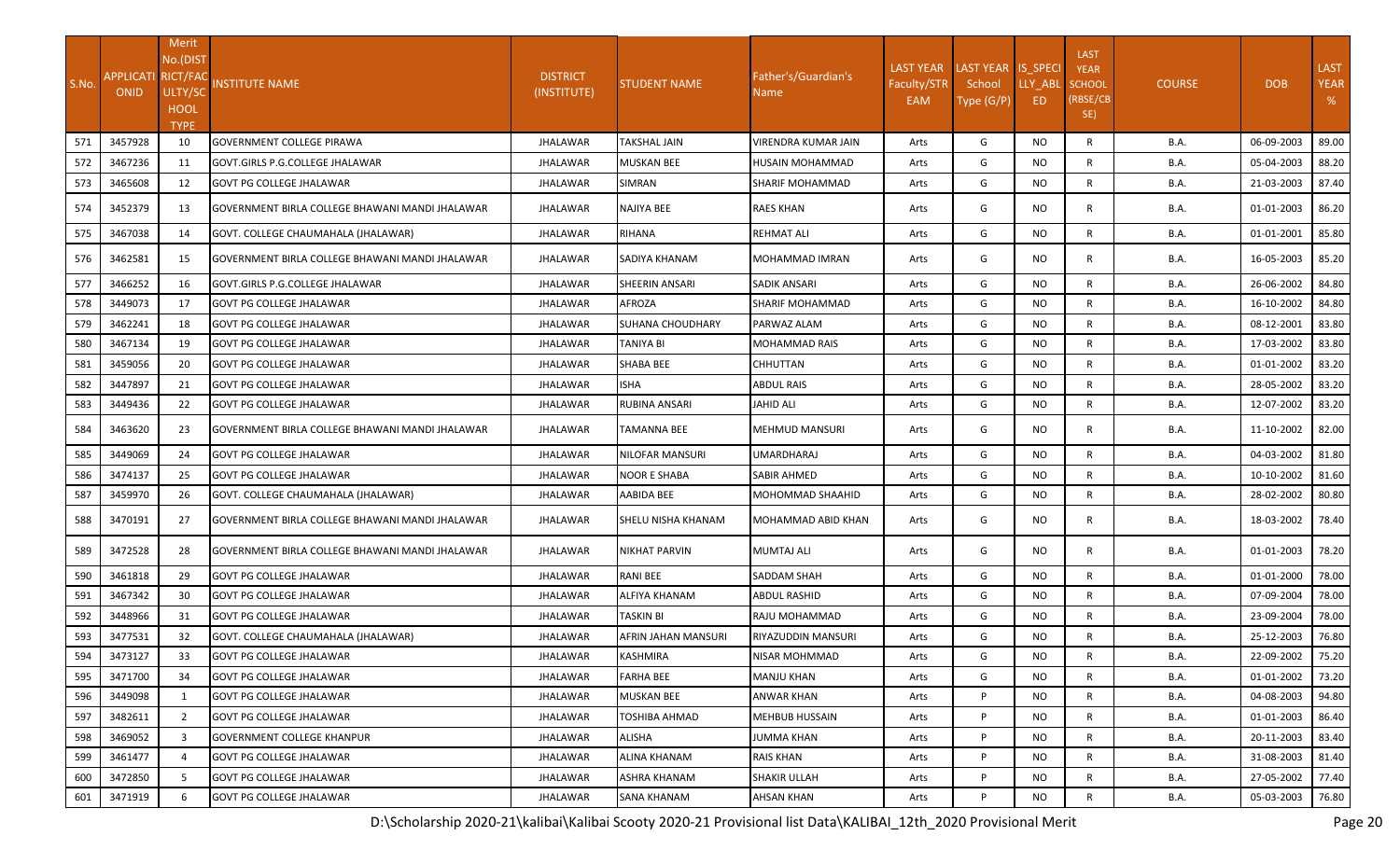| S.No. | APPLICATI RICT/FAC<br><b>ONID</b> | Merit<br>No.(DIST<br>ULTY/SC<br><b>HOOL</b><br><b>TYPE</b> | <b>NSTITUTE NAME</b>                                    | <b>DISTRICT</b><br>(INSTITUTE) | STUDENT NAME       | Father's/Guardian's<br>Name | <b>LAST YEAR</b><br><b>Faculty/STR</b><br>EAM | LAST YEAR IS SPECI<br>School<br>Type (G/P) | LLY_ABL<br>ED | <b>LAST</b><br><b>YEAR</b><br><b>SCHOOL</b><br>(RBSE/CB<br>SE) | <b>COURSE</b> | <b>DOB</b> | <b>LAST</b><br><b>YEAR</b><br>% |
|-------|-----------------------------------|------------------------------------------------------------|---------------------------------------------------------|--------------------------------|--------------------|-----------------------------|-----------------------------------------------|--------------------------------------------|---------------|----------------------------------------------------------------|---------------|------------|---------------------------------|
| 602   | 3463360                           | $7\overline{ }$                                            | <b>GOVT PG COLLEGE JHALAWAR</b>                         | <b>JHALAWAR</b>                | JAYA JAIN          | PRAMOD                      | Arts                                          | P                                          | <b>NO</b>     | $\mathsf{R}$                                                   | B.A.          | 04-01-2002 | 75.60                           |
| 603   | 3463537                           | 1                                                          | GOVERNMENT BIRLA COLLEGE BHAWANI MANDI JHALAWAR         | JHALAWAR                       | SIMRAN MANSURI     | SHAKIL MOHAMMAD             | Commerce                                      | G                                          | NO.           | R                                                              | <b>BCOM</b>   | 19-09-2002 | 79.60                           |
| 604   | 3468366                           | 2                                                          | <b>IGOVERNMENT BIRLA COLLEGE BHAWANI MANDI JHALAWAR</b> | JHALAWAR                       | DARSHNA JAIN       | SUDARSHAN JAIN              | Commerce                                      | G                                          | NO.           | R                                                              | <b>BCOM</b>   | 11-10-2003 | 78.80                           |
| 605   | 3478278                           | $\mathbf{1}$                                               | <b>GOVT PG COLLEGE JHALAWAR</b>                         | JHALAWAR                       | RONAK SHAH         | MOHAMMAD RASHID SHAH        | Commerce                                      | P                                          | NO            | R                                                              | <b>BCOM</b>   | 08-03-2003 | 65.60                           |
| 606   | 3466363                           | 1                                                          | <b>GOVT PG COLLEGE JHALAWAR</b>                         | <b>JHALAWAR</b>                | SHIFA SARWAR       | SARWAR ALI                  | Science                                       | G                                          | <b>NO</b>     | R                                                              | B.SC.         | 08-12-2004 | 87.80                           |
| 607   | 3473375                           | 2                                                          | <b>GOVT PG COLLEGE JHALAWAR</b>                         | JHALAWAR                       | ALFISHA KHAN       | <b>ABDUL MAZEED</b>         | Science                                       | G                                          | <b>NO</b>     | $\mathsf{R}$                                                   | B.SC.         | 26-12-2002 | 86.40                           |
| 608   | 3451157                           | $\overline{3}$                                             | JHALAWAR NURSING COLLEGE                                | <b>JHALAWAR</b>                | SABA KHANAM        | ASHFAQ KHAN                 | Science                                       | G                                          | NO            | $\mathsf{R}$                                                   | B.SC.         | 29-06-2003 | 85.80                           |
| 609   | 3451630                           | 4                                                          | JHALAWAR NURSING COLLEGE                                | <b>JHALAWAR</b>                | SANIA MIRZA        | NAEEM BEG                   | Science                                       | G                                          | <b>NO</b>     | $\mathsf{R}$                                                   | B.SC.         | 28-08-2003 | 83.00                           |
| 610   | 3462234                           | 5                                                          | IGOVERNMENT BIRLA COLLEGE BHAWANI MANDI JHALAWAR        | <b>JHALAWAR</b>                | FARAHA KHAN        | FIROJ KHAN                  | Science                                       | G                                          | NO.           | R                                                              | B.SC.         | 01-05-2003 | 80.40                           |
| 611   | 3467976                           | 6                                                          | GOVERNMENT BIRLA COLLEGE BHAWANI MANDI JHALAWAR         | JHALAWAR                       | KHUSHNUMA          | ABDUL KAREEM                | Science                                       | G                                          | NO.           | R                                                              | B.SC.         | 13-11-2002 | 77.20                           |
| 612   | 3477420                           | $\overline{7}$                                             | GOVERNMENT BIRLA COLLEGE BHAWANI MANDI JHALAWAR         | JHALAWAR                       | ISHARAT KURESHI    | IRAFAN HUSAIN               | Science                                       | G                                          | <b>NO</b>     | R                                                              | B.SC.         | 07-11-2002 | 75.20                           |
| 613   | 3473338                           | 8                                                          | <b>IGOVT PG COLLEGE JHALAWAR</b>                        | <b>JHALAWAR</b>                | SUHANA PARVEEN     | RAISUDDIN                   | Science                                       | G                                          | NO            | $\mathsf{R}$                                                   | B.SC.         | 22-10-2002 | 74.80                           |
| 614   | 3477864                           | 9                                                          | GOVERNMENT BIRLA COLLEGE BHAWANI MANDI JHALAWAR         | <b>JHALAWAR</b>                | REHNUMA BEE        | AZAD MOHMMAD                | Science                                       | G                                          | NO.           | R                                                              | B.SC.         | 20-06-2001 | 68.60                           |
| 615   | 3466041                           | 1                                                          | <b>GOVERNMENT COLLEGE, GUDHA GORJI</b>                  | <b>JHUNJHUNU</b>               | AFASANA            | <b>SADIK TELI</b>           | Arts                                          | G                                          | <b>NO</b>     | $\mathsf{R}$                                                   | B.A.          | 08-06-2001 | 92.20                           |
| 616   | 3461907                           | $\overline{2}$                                             | BHALIYA DEVI BALIKA P.G MAHAVIDYALAYA, BUHANA           | <b>JHUNJHUNU</b>               | RINKU              | SATYVEER SINGH              | Arts                                          | G                                          | <b>NO</b>     | $\mathsf{R}$                                                   | <b>B.A.</b>   | 27-12-2003 | 87.80                           |
| 617   | 3467128                           | $\overline{\mathbf{3}}$                                    | GOVERNMENT COLLEGE, GUDHA GORJI                         | <b>JHUNJHUNU</b>               | SHAHANAJ BANO      | <b>MAHABOOB</b>             | Arts                                          | G                                          | NO            | R                                                              | <b>B.A.</b>   | 14-11-2003 | 87.60                           |
| 618   | 3457583                           |                                                            | <b>GOVERNMENT COLLEGE MALSISAR</b>                      | <b>JHUNJHUNU</b>               | AFSANA             | birju din                   | Arts                                          | G                                          | NO            | $\mathsf{R}$                                                   | B.A.          | 08-07-2003 | 84.00                           |
| 619   | 3473788                           | 5                                                          | R.P DULAR BALIKA MAHAVIDYALYA                           | <b>JHUNJHUNU</b>               | AFASANA BANO       | ALADIN KHAN                 | Arts                                          | G                                          | <b>NO</b>     | $\mathsf{R}$                                                   | B.A.          | 09-05-2001 | 83.20                           |
| 620   | 3468111                           | 6                                                          | <b>GOVERNMENT COLLEGE MALSISAR</b>                      | <b>JHUNJHUNU</b>               | <b>HINA BANO</b>   | AMIN KHAN                   | Arts                                          | G                                          | NO            | $\mathsf{R}$                                                   | B.A.          | 04-06-2004 | 83.00                           |
| 621   | 3469322                           | 7                                                          | ISETH NETRAM MAGHRAJ GOVT GIRLS COLLEGE JHUNJHUNU       | <b>JHUNJHUNU</b>               | SABIRA BANO        | PARVEJ ALI                  | Arts                                          | G                                          | NO.           | R                                                              | B.A.          | 14-10-2001 | 82.00                           |
| 622   | 3472304                           | 8                                                          | DR.MOHANLAL PIRAMAL GIRLS COLLEGE BAGAR                 | <b>JHUNJHUNU</b>               | SAKINA BANO        | MOTI KHAN                   | Arts                                          | G                                          | NO            | $\mathsf{R}$                                                   | B.A.          | 03-04-2002 | 81.40                           |
| 623   | 3480703                           | 9                                                          | NEW RAJASTHAN BALIKA PG MAHAVIDYALAYA                   | <b>JHUNJHUNU</b>               | NAZMEEN BANO       | KHALID HUSSAIN              | Arts                                          | G                                          | NO            | R                                                              | B.A.          | 28-10-2002 | 81.40                           |
| 624   | 3472140                           | 10                                                         | MAHARANI BALIKA MAHAVIDHYALAYA                          | <b>JHUNJHUNU</b>               | <b>ABIDA BANO</b>  | <b>JAKIR KHAN</b>           | Arts                                          | G                                          | <b>NO</b>     | $\mathsf{R}$                                                   | B.A.          | 10-05-2000 | 80.80                           |
| 625   | 3470991                           | 11                                                         | <b>GOVERNMENT COLLEGE CHIRAWA</b>                       | JHUNJHUNU                      | SAMRIN             | ASLAM                       | Arts                                          | G                                          | NO            | R                                                              | <b>B.A.</b>   | 15-07-2005 | 78.40                           |
| 626   | 3451558                           | 12                                                         | GOVT GIRLS COLLEGE HETAMSAR, JHUNJHUNU                  | JHUNJHUNU                      | AILIFA BANO        | ARSHAD ALI                  | Arts                                          | G                                          | NO.           | R                                                              | <b>B.A.</b>   | 04-07-2004 | 76.80                           |
| 627   | 3473861                           | 13                                                         | R.P DULAR BALIKA MAHAVIDYALYA                           | <b>JHUNJHUNU</b>               | SANA BANO          | MOHD SHAREEF                | Arts                                          | G                                          | NO            | $\mathsf{R}$                                                   | <b>B.A.</b>   | 10-05-2003 | 76.00                           |
| 628   | 3474040                           | 14                                                         | RAMA DEVI MAHILA P.G. MAHAVIDYALAYA                     | <b>JHUNJHUNU</b>               | MAHAPARA KHAN      | IRSHAD AHMAD                | Arts                                          | G                                          | NO            | $\mathsf{R}$                                                   | <b>B.A.</b>   | 01-01-2004 | 73.60                           |
| 629   | 3469324                           | 15                                                         | <b>GOVT GIRLS COLLEGE HETAMSAR, JHUNJHUNU</b>           | <b>JHUNJHUNU</b>               | SABANA             | TAYUB ALI                   | Arts                                          | G                                          | NO.           | $\mathsf{R}$                                                   | <b>B.A.</b>   | 20-12-2002 | 72.20                           |
| 630   | 3478189                           | 16                                                         | SHRI SHRADDHANATH PG COLLAGE                            | <b>JHUNJHUNU</b>               | <b>MUSKAN BANO</b> | <b>USMAN GANI</b>           | Arts                                          | G                                          | NO.           | $\mathsf{R}$                                                   | <b>B.A.</b>   | 18-10-2003 | 68.80                           |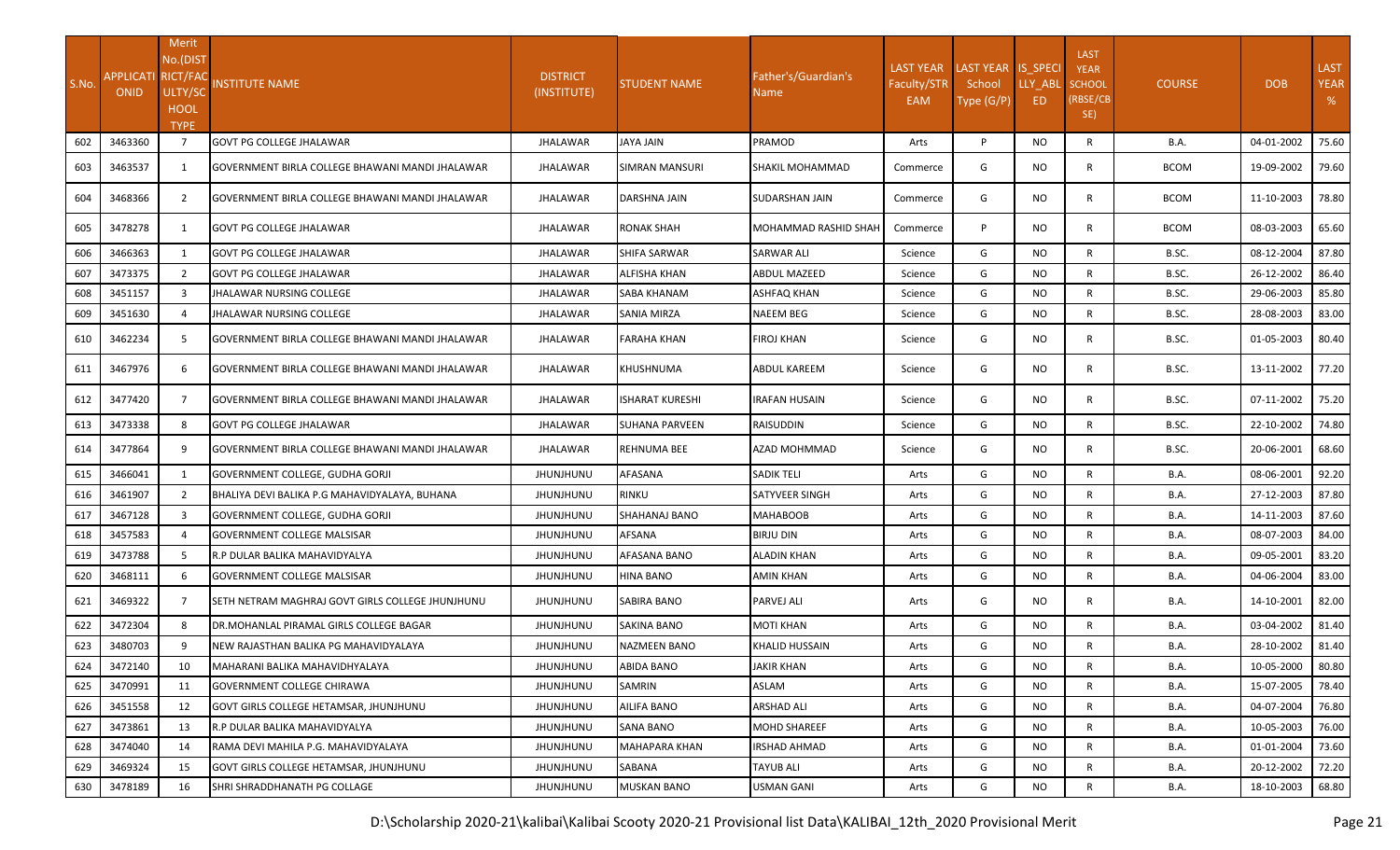| S.No. | APPLICATI RICT/FAC<br><b>ONID</b> | Merit<br>No.(DIST<br>ULTY/SC<br><b>HOOL</b><br><b>TYPE</b> | <b>NSTITUTE NAME</b>                                        | <b>DISTRICT</b><br>(INSTITUTE) | <b>STUDENT NAME</b> | Father's/Guardian's<br>Name | <b>LAST YEAR</b><br>Faculty/STR<br>EAM | LAST YEAR IS SPECI<br>School<br>Type (G/P) | LLY ABL<br>ED. | LAST<br><b>YEAR</b><br><b>SCHOOL</b><br>(RBSE/CB<br>SE) | <b>COURSE</b>              | <b>DOB</b> | <b>LAST</b><br><b>YEAR</b><br>% |
|-------|-----------------------------------|------------------------------------------------------------|-------------------------------------------------------------|--------------------------------|---------------------|-----------------------------|----------------------------------------|--------------------------------------------|----------------|---------------------------------------------------------|----------------------------|------------|---------------------------------|
| 631   | 3471959                           | $\mathbf{1}$                                               | MAHARANI BALIKA MAHAVIDHYALAYA                              | <b>JHUNJHUNU</b>               | <b>SIMRAN</b>       | <b>BHANWAR ALI</b>          | Arts                                   | P                                          | <b>NO</b>      | R                                                       | B.A.                       | 11-07-2002 | 90.40                           |
| 632   | 3473557                           | $\overline{2}$                                             | J.B.SHAH GIRLS PG COLLEGE JHUNJHUNU                         | <b>JHUNJHUNU</b>               | SHAHANAJ FARUKI     | ISTEKHAAR ALI               | Arts                                   | P                                          | NO             | R                                                       | B.A.                       | 04-08-2002 | 86.20                           |
| 633   | 3472821                           | 3                                                          | R.P DULAR BALIKA MAHAVIDYALYA                               | JHUNJHUNU                      | TABASSUM BANO       | <b>ASLAM KHAN</b>           | Arts                                   | P                                          | <b>NO</b>      | R                                                       | <b>B.A.</b>                | 18-05-2001 | 85.20                           |
| 634   | 3467378                           |                                                            | GOVERNMENT COLLEGE, GUDHA GORJI                             | JHUNJHUNU                      | ANISHA BANO         | MOHAMMAD YAKUB              | Arts                                   | P                                          | NO             | R                                                       | <b>B.A.</b>                | 05-05-2002 | 84.80                           |
| 635   | 3452073                           | 5                                                          | GOVERNMENT COLLEGE MALSISAR                                 | <b>JHUNJHUNU</b>               | ASMA BANO           | <b>FARUK ALI KHAN</b>       | Arts                                   | P                                          | NO             | R                                                       | B.A.                       | 11-05-2004 | 84.40                           |
| 636   | 3472019                           | 6                                                          | J.B.SHAH GIRLS PG COLLEGE JHUNJHUNU                         | <b>JHUNJHUNU</b>               | <b>ASMIN RAIN</b>   | MUNSHI RAIN                 | Arts                                   | P                                          | NO.            | $\mathsf{R}$                                            | B.A.                       | 15-06-2001 | 83.60                           |
| 637   | 3474048                           | $\overline{7}$                                             | GOVERNMENT COLLEGE MALSISAR                                 | <b>JHUNJHUNU</b>               | <b>SHOFIYA BANO</b> | MOHAMMED ALADIN KHAN        | Arts                                   | P                                          | NO.            | R                                                       | B.A.                       | 09-11-2003 | 81.00                           |
| 638   | 3473734                           | 8                                                          | MAHARANI BALIKA MAHAVIDHYALAYA                              | <b>JHUNJHUNU</b>               | ASAMA BANO          | <b>MO PHARUK</b>            | Arts                                   | P                                          | <b>NO</b>      | R                                                       | B.A.                       | 01-01-2004 | 78.60                           |
| 639   | 3472479                           | q                                                          | R.P DULAR BALIKA MAHAVIDYALYA                               | <b>JHUNJHUNU</b>               | <b>SIMRAN BANO</b>  | <b>JAVED KHAN</b>           | Arts                                   | P                                          | NO             | R                                                       | <b>B.A.</b>                | 10-06-2003 | 77.60                           |
| 640   | 3478982                           | 10                                                         | <b>GOVERNMENT COLLEGE MALSISAR</b>                          | JHUNJHUNU                      | TISHA GORI          | <b>JAKIR HUSEIN</b>         | Arts                                   | P                                          | <b>NO</b>      | $\mathsf{R}$                                            | B.A.                       | 20-10-2004 | 76.20                           |
| 641   | 3473537                           | 11                                                         | J.B.SHAH GIRLS PG COLLEGE JHUNJHUNU                         | <b>JHUNJHUNU</b>               | MUSKAN BANO         | <b>MO ARIF</b>              | Arts                                   | P                                          | <b>NO</b>      | R                                                       | B.A.                       | 11-10-2001 | 71.40                           |
| 642   | 3477503                           | 12                                                         | R.P DULAR BALIKA MAHAVIDYALYA                               | JHUNJHUNU                      | AMRIN               | MOHAMMED ARIF QURESHI       | Arts                                   | P                                          | NO.            | R                                                       | B.A.                       | 01-01-2004 | 68.20                           |
| 643   | 3480732                           |                                                            | MRS.HELENA KAUSHIK WOMEN'S P.G COLLEGE.MALSISAR             | <b>JHUNJHUNU</b>               | SAHIBA              | <b>ANWAR AHMED</b>          | Commerce                               | G                                          | NO             | R                                                       | <b>BCOM</b>                | 06-08-2003 | 79.00                           |
| 644   | 3473588                           | 1                                                          | TAGORE P.G. MAHAVIDYALAYA, GUDHA GORJI                      | <b>JHUNJHUNU</b>               | AAYASHA BANO        | <b>SHOKAT ALI</b>           | Commerce                               | P                                          | NO.            | R                                                       | <b>BCOM</b>                | 06-04-2003 | 80.60                           |
| 645   | 3473660                           |                                                            | RAKESH P.G. COLLEGE PILANI                                  | JHUNJHUNU                      | SALMA BHATTI        | MUMTAJ ALI                  | Commerce                               | G/P                                        | NO.            | C                                                       | <b>BCOM</b>                | 02-07-2002 | 80.20                           |
| 646   | 3453513                           |                                                            | R.P DULAR BALIKA MAHAVIDYALYA                               | JHUNJHUNU                      | <b>SIMRAN BANO</b>  | <b>SALIM KHAN</b>           | Science                                | G                                          | NO             | R                                                       | B.SC.                      | 20-09-2001 | 92.60                           |
| 647   | 3451650                           | 2                                                          | RAJASTHAN TT COLLEGE, BISSAU, JHUNJHUNU                     | JHUNJHUNU                      | JASANDEEP KAUR      | KULDEEP SINGH               | Science                                | G                                          | NO             | $\mathsf{R}$                                            | <b>BED</b>                 | 15-06-2003 | 86.20                           |
| 648   | 3480316                           | 3                                                          | RAVINDRA ACADEMY P.G. GIRLS COLLEGE, CHIRAWA                | <b>JHUNJHUNU</b>               | YASAMIN BANO        | <b>TOFIK KHAN</b>           | Science                                | G                                          | NO             | R                                                       | B.SC.                      | 10-03-2004 | 71.80                           |
| 649   | 3472318                           | $\Delta$                                                   | J.B.SHAH GIRLS PG COLLEGE JHUNJHUNU                         | JHUNJHUNU                      | SANNA BANO          | <b>FIROJ KHAN</b>           | Science                                | G                                          | <b>NO</b>      | R                                                       | B.SC.                      | 10-02-2004 | 68.20                           |
| 650   | 3473613                           |                                                            | SMT. RAMKUMARI PG MAHILA MAHAVIDYALAYA                      | <b>JHUNJHUNU</b>               | SHAINA QURESHI      | RAMJAN QURESHI              | Science                                | P                                          | NO             | R                                                       | B.SC.                      | 24-02-2001 | 91.80                           |
| 651   | 3464017                           | $\overline{2}$                                             | J.B.SHAH GIRLS PG COLLEGE JHUNJHUNU                         | JHUNJHUNU                      | <b>FATAMA</b>       | <b>ABDUL JABBAR</b>         | Science                                | P                                          | NO             | R                                                       | B.SC.                      | 28-10-2001 | 89.40                           |
| 652   | 3473449                           | 3                                                          | MAHARSHI DAYANAND BALIKA VIGYAN MAHAVIDYALAYA,<br>JHUNJHUNU | <b>JHUNJHUNU</b>               | <b>ALISH KHANAM</b> | ALISHER                     | Science                                | P                                          | NO.            | R                                                       | B.SC.                      | 04-07-2003 | 87.40                           |
| 653   | 3481912                           | $\Delta$                                                   | MRS.HELENA KAUSHIK WOMEN'S P.G COLLEGE, MALSISAR            | <b>JHUNJHUNU</b>               | <b>SIMRAN KHAN</b>  | <b>BHAWRU KHAN</b>          | Science                                | P                                          | NO.            | R                                                       | B.SC.                      | 20-08-2002 | 85.80                           |
| 654   | 3469707                           |                                                            | DR.MOHANLAL PIRAMAL GIRLS COLLEGE BAGAR                     | <b>JHUNJHUNU</b>               | NAJRANA BANO        | PIRDEEN                     | Science                                | P                                          | NO.            | R                                                       | B.SC.                      | 01-01-2003 | 83.00                           |
|       | 655 3477873                       | 6                                                          | SHREE RAMPRASAD BOHARA PG COLLEGE BUHANA                    | JHUNJHUNU                      | SIMRAN              | SAFI MOHAMAD                | Science                                | P                                          | <b>NO</b>      | $\mathsf{R}$                                            | B.SC.                      | 15-07-2004 | 81.40                           |
| 656   | 3473027                           | $\overline{7}$                                             | KANORIA COLLEGE, MUKUNDGARH                                 | JHUNJHUNU                      | RIJWAN BHATI        | MUJIBAR RAHAAMAN<br>BHATI   | Science                                | P                                          | <b>NO</b>      | R                                                       | B.SC.                      | 26-08-2001 | 80.60                           |
| 657   | 3473412                           | 8                                                          | RAMA DEVI MAHILA TEACHERS TRAINING COLLEGE                  | <b>JHUNJHUNU</b>               | SANA AMEER          | SARFRAZ AHMED KHAN          | Science                                | P                                          | NO             | R                                                       | B.SC.- B.ED.(B.SC.- B.ED.) | 01-01-2002 | 78.80                           |
| 658   | 3481665                           | 9                                                          | TAGORE P.G. MAHAVIDYALAYA, GUDHA GORJI                      | <b>JHUNJHUNU</b>               | SIMRAN BANO         | <b>AJAD NAVI</b>            | Science                                | P                                          | NO             | R                                                       | B.SC.                      | 15-07-2004 | 78.60                           |
| 659   | 3473146                           | 10                                                         | R.P DULAR BALIKA MAHAVIDYALYA                               | JHUNJHUNU                      | <b>GULSHAN BANO</b> | <b>MOHIDEEN KHAN</b>        | Science                                | P                                          | NO             | R                                                       | B.SC.                      | 20-07-2003 | 78.40                           |
| 660   | 3472021                           | 11                                                         | MAHARANI BALIKA MAHAVIDHYALAYA                              | JHUNJHUNU                      | <b>FIRDOSH BANO</b> | SALIM                       | Science                                | P                                          | NO             | $\mathsf{R}$                                            | B.SC.                      | 12-10-2002 | 77.60                           |
| 661   | 3473992                           | 12                                                         | JAGADGURU KRIPALU MAHAVIDHYALAYA JASRAPUR                   | <b>JHUNJHUNU</b>               | POONAM              | <b>BULLA KHAN</b>           | Science                                | P                                          | <b>NO</b>      | R                                                       | B.SC.                      | 10-01-2004 | 77.40                           |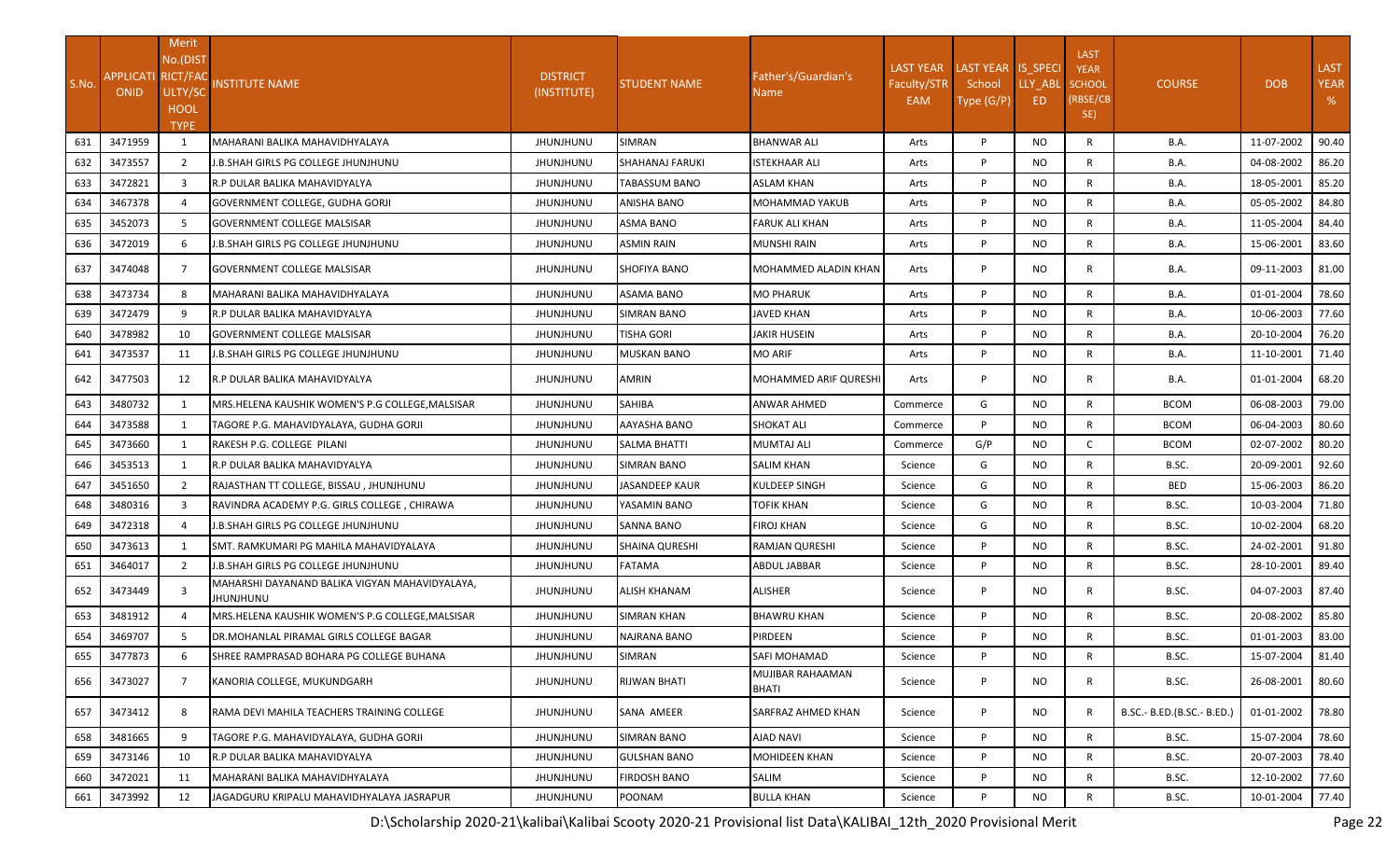| S.No.      | APPLICATI RICT/FAC<br><b>ONID</b> | Merit<br>No.(DIST<br>ULTY/SC<br><b>HOOL</b><br><b>TYPE</b> | <b>NSTITUTE NAME</b>                                                                | <b>DISTRICT</b><br>(INSTITUTE)     | STUDENT NAME                 | Father's/Guardian's<br>Name         | <b>LAST YEAR</b><br>Faculty/STR<br>EAM | LAST YEAR IS SPECI<br>School<br>Type (G/P) | LLY ABL<br>ED | <b>LAST</b><br><b>YEAR</b><br><b>SCHOOL</b><br>(RBSE/CB<br>SE) | <b>COURSE</b>              | <b>DOB</b>               | <b>LAST</b><br><b>YEAR</b><br>% |
|------------|-----------------------------------|------------------------------------------------------------|-------------------------------------------------------------------------------------|------------------------------------|------------------------------|-------------------------------------|----------------------------------------|--------------------------------------------|---------------|----------------------------------------------------------------|----------------------------|--------------------------|---------------------------------|
| 662        | 3476880                           | 13                                                         | R.P DULAR BALIKA MAHAVIDYALYA                                                       | <b>JHUNJHUNU</b>                   | RUKHSANA BANO                | SALEMUDEEN KHAN                     | Science                                | P                                          | <b>NO</b>     | R                                                              | B.SC.                      | 01-01-2001               | 76.00                           |
| 663        | 3480318                           | 14                                                         | R.P DULAR BALIKA MAHAVIDYALYA                                                       | <b>JHUNJHUNU</b>                   | SOFIA KHAN                   | IRSHAD KHAN                         | Science                                | P<br>P                                     | NO            | R<br>R                                                         | B.SC.                      | 20-07-2003               | 74.40                           |
| 664<br>665 | 3473049<br>3464823                | 15<br>$\mathbf{1}$                                         | DR.MOHANLAL PIRAMAL GIRLS COLLEGE BAGAR<br>KNCW JAI NARAIN VYAS UNIVERSITY, JODHPUR | <b>JHUNJHUNU</b><br><b>JODHPUR</b> | <b>MUSKAN</b><br>SAKSHI JAIN | <b>JAKIR HUSAIN</b><br>RAMESH KUMAR | Science<br>Arts                        | G                                          | NO.<br>NO     | R                                                              | B.SC.<br><b>B.A.</b>       | 28-01-2002<br>17-07-2003 | 71.80<br>92.00                  |
| 666        | 3483196                           | 2                                                          | SPM GOVT.COLLEGE BHOPALGARH JODHPUR                                                 | <b>JODHPUR</b>                     | PARVEENA BANO                | <b>MAHBUB</b>                       | Arts                                   | G                                          | NO            | R                                                              | <b>B.A.</b>                | 04-05-2002               | 78.20                           |
| 667        | 3480480                           | $\overline{3}$                                             | IVIDHYASHRAM INSTITUTE OF TEACHERS' TRAINING                                        | <b>JODHPUR</b>                     | RUKSHANA                     | HAJI MOHMMAD                        | Arts                                   | G                                          | NO.           | $\mathsf{R}$                                                   | B.A- B.ED.(B.A- B.ED.)     | 01-01-2002               | 71.60                           |
| 668        | 3453675                           | 1                                                          | <b>SSDCLB GOVT. GIRLS COLLEGE PIPAR CITY</b>                                        | <b>JODHPUR</b>                     | SABINA                       | SAMSU KHAN                          | Arts                                   | P                                          | <b>NO</b>     | R                                                              | <b>B.A.</b>                | 10-10-2002               | 95.20                           |
| 669        | 3453658                           | $\overline{2}$                                             | ADARSH COLLEGE DECHU                                                                | <b>JODHPUR</b>                     | PAYAL DUGGAR                 | <b>JETHMAL</b>                      | Arts                                   | P                                          | NO            | $\mathsf{R}$                                                   | <b>B.A.</b>                | 23-09-2004               | 95.00                           |
| 670        | 3472221                           | 3                                                          | MAULANA AZAD UNIVERSITY                                                             | <b>JODHPUR</b>                     | AYASHA                       | <b>RAHAMAT TULLA</b>                | Arts                                   | P                                          | <b>NO</b>     | $\mathsf{R}$                                                   | B.A.                       | 14-08-2002               | 90.60                           |
| 671        | 3471883                           | 4                                                          | <b>IMAULANA AZAD UNIVERSITY</b>                                                     | <b>JODHPUR</b>                     | <b>LIZAM</b>                 | <b>FIROZ KHAN</b>                   | Arts                                   | P                                          | NO.           | R                                                              | B.A- B.ED.(B.A- B.ED.)     | 01-01-2006               | 74.00                           |
| 672        | 3483187                           | 1                                                          | SHRI MAHALAXMI GIRLS COLLEGE                                                        | <b>JODHPUR</b>                     | SHAHISTA PARVEEN             | <b>MO SAJID</b>                     | Commerce                               | P                                          | NO.           | R                                                              | <b>BCOM</b>                | 08-12-2002               | 87.20                           |
| 673        | 3481122                           | $\overline{2}$                                             | KNCW JAI NARAIN VYAS UNIVERSITY, JODHPUR                                            | <b>JODHPUR</b>                     | KOMAL                        | <b>SARDAR MAL</b>                   | Commerce                               | P                                          | NO            | $\mathsf{R}$                                                   | <b>BCOM</b>                | 14-08-2002               | 85.80                           |
| 674        | 3471719                           | 3                                                          | MAULANA AZAD UNIVERSITY                                                             | <b>JODHPUR</b>                     | SHAGUFTA                     | GOUSH MOHAMMED                      | Commerce                               | P                                          | NO            | $\mathsf{R}$                                                   | <b>BCOM</b>                | 09-10-2002               | 72.60                           |
| 675        | 3472480                           |                                                            | MAULANA AZAD UNIVERSITY                                                             | <b>JODHPUR</b>                     | SARIN GOURI                  | ABDUL SHAHID GOURI                  | Commerce                               | P                                          | <b>NO</b>     | R                                                              | <b>BCOM</b>                | 30-04-2002               | 68.40                           |
| 676        | 3467481                           | 1                                                          | MAULANA AZAD UNIVERSITY                                                             | <b>JODHPUR</b>                     | ADIBA                        | HAQEEQTULLAH                        | Science                                | P                                          | NO            | R                                                              | B.SC.                      | 16-11-2002               | 88.20                           |
| 677        | 3470294                           | 2                                                          | MAULANA AZAD UNIVERSITY                                                             | <b>JODHPUR</b>                     | IQRA KHILJI                  | ABDUL HAMEED KHILJI                 | Science                                | P                                          | NO.           | R                                                              | B.SC.- B.ED.(B.SC.- B.ED.) | 01-08-2002               | 85.40                           |
| 678        | 3472280                           | $\overline{3}$                                             | KNCW JAI NARAIN VYAS UNIVERSITY, JODHPUR                                            | <b>JODHPUR</b>                     | SANIYA                       | CHAND MOHAMMAD                      | Science                                | P                                          | NO            | R                                                              | B.SC.                      | 20-03-2006               | 83.40                           |
| 679        | 3482356                           | $\overline{a}$                                             | SPM GOVT.COLLEGE BHOPALGARH JODHPUR                                                 | <b>JODHPUR</b>                     | NAZMA BANO                   | TAJ MOHAMMAD                        | Science                                | P                                          | <b>NO</b>     | R                                                              | B.SC.                      | 15-08-2004               | 74.40                           |
| 680        | 3471558                           | 5                                                          | MAHILA P.G. MAHAVIDYALAYA, JODHPUR                                                  | <b>JODHPUR</b>                     | SANA                         | <b>ZAKIR ALI</b>                    | Science                                | P                                          | NO            | R                                                              | B.SC.                      | 17-12-2002               | 73.80                           |
| 681        | 3471753                           | 6                                                          | FACULTY OF SCIENCE, NEW CAMPUS, JAI NARAIN VYAS<br>UNIVERSITY, JODHPUR              | <b>JODHPUR</b>                     | SUMAIYYA BANO                | <b>MO HANIF</b>                     | Science                                | P                                          | NO.           | R                                                              | B.SC.                      | 11-12-2003               | 72.00                           |
| 682        | 3471956                           | $\overline{7}$                                             | MAULANA AZAD UNIVERSITY                                                             | <b>JODHPUR</b>                     | SHEHZEEN                     | <b>JANU KHAN</b>                    | Science                                | P                                          | NO            | R                                                              | B.A- B.ED.(B.A- B.ED.)     | 24-05-2002               | 71.20                           |
| 683        | 3472408                           | 8                                                          | K.S. MEMORIAL COLLEGE OF NURSING JODHPUR                                            | <b>JODHPUR</b>                     | JANNATUL FIRDAUS             | MOHAMMAD IMRAN                      | Science                                | P                                          | NO.           | R                                                              | B.SC.                      | 07-08-2002               | 69.00                           |
| 684        | 3477219                           | 1                                                          | ISMT. INDIRA PRIYADARSHANI MAHILA MAHAVIDHALAYA                                     | KARAULI                            | SAYABA BANO                  | KALLU KHAN                          | Arts                                   | G                                          | NO.           | R                                                              | <b>B.A.</b>                | 11-07-2003               | 84.20                           |
| 685        | 3453510                           | $\overline{2}$                                             | <b>GOVT PG COLLEGE HINDAUN CITY</b>                                                 | KARAULI                            | ANJUM BANO                   | ABDUL SATTAR                        | Arts                                   | G                                          | NO            | $\mathsf{R}$                                                   | <b>B.A.</b>                | 08-10-2002               | 82.00                           |
| 686        | 3448902                           | 3                                                          | GOVTGIRLSCOLLEGEKARAULI                                                             | KARAULI                            | FATMA RAIN                   | PAPPU RAIN                          | Arts                                   | G                                          | NO            | R                                                              | B.A.                       | 10-03-2002               | 80.40                           |
| 687        | 3472448                           |                                                            | <b>GOVT PG COLLEGE HINDAUN CITY</b>                                                 | KARAULI                            | SAHISTA                      | RAMJAN                              | Arts                                   | G                                          | NO.           | R                                                              | <b>B.A.</b>                | 12-01-2003               | 79.20                           |
| 688        | 3473421                           | 5                                                          | SHRI AGRASEN GIRLS PG COLLEGE, HINDAUN CITY                                         | KARAULI                            | <b>MAHAK BANO</b>            | <b>ARIF KHAN</b>                    | Arts                                   | G                                          | NO            | $\mathsf{R}$                                                   | <b>B.A.</b>                | 24-07-2003               | 73.20                           |
| 689        | 3452192                           | 6                                                          | <b>SATYA SADHNA COLLEGE</b>                                                         | KARAULI                            | FARBEENA BANO                | <b>MUNNA SAI</b>                    | Arts                                   | G                                          | NO            | R                                                              | B.A- B.ED.(B.A- B.ED.)     | 02-02-2002               | 68.00                           |
| 690        | 3465448                           | $\overline{7}$                                             | SHRI AGRASEN GIRLS PG COLLEGE, HINDAUN CITY                                         | KARAULI                            | NAJIYA                       | GAFFRA                              | Arts                                   | G                                          | <b>NO</b>     | R                                                              | <b>B.A.</b>                | 22-07-2001               | 65.20                           |
| 691        | 3469937                           | 1                                                          | GOVTGIRLSCOLLEGEKARAULI                                                             | KARAULI                            | SABA                         | MOHAMMAD ANIS                       | Arts                                   | P                                          | NO            | $\mathsf{R}$                                                   | <b>B.A.</b>                | 12-09-2000               | 80.80                           |
| 692        | 3478413                           | $\overline{2}$                                             | NIRMAL TEACHER TRAINING COLLEGE HINDAUN CITY                                        | KARAULI                            | HARSHITA JAIN                | TRILOK JAIN                         | Arts                                   | P                                          | NO.           | $\mathsf{R}$                                                   | B.A- B.ED.(B.A- B.ED.)     | 01-01-2002               | 80.20                           |
| 693        | 3469893                           | $\overline{3}$                                             | <b>GOVTGIRLSCOLLEGEKARAULI</b>                                                      | KARAULI                            | NIDA BANO                    | SHAKIL AHMAD                        | Arts                                   | P                                          | <b>NO</b>     | R                                                              | <b>B.A.</b>                | 19-04-1999               | 78.40                           |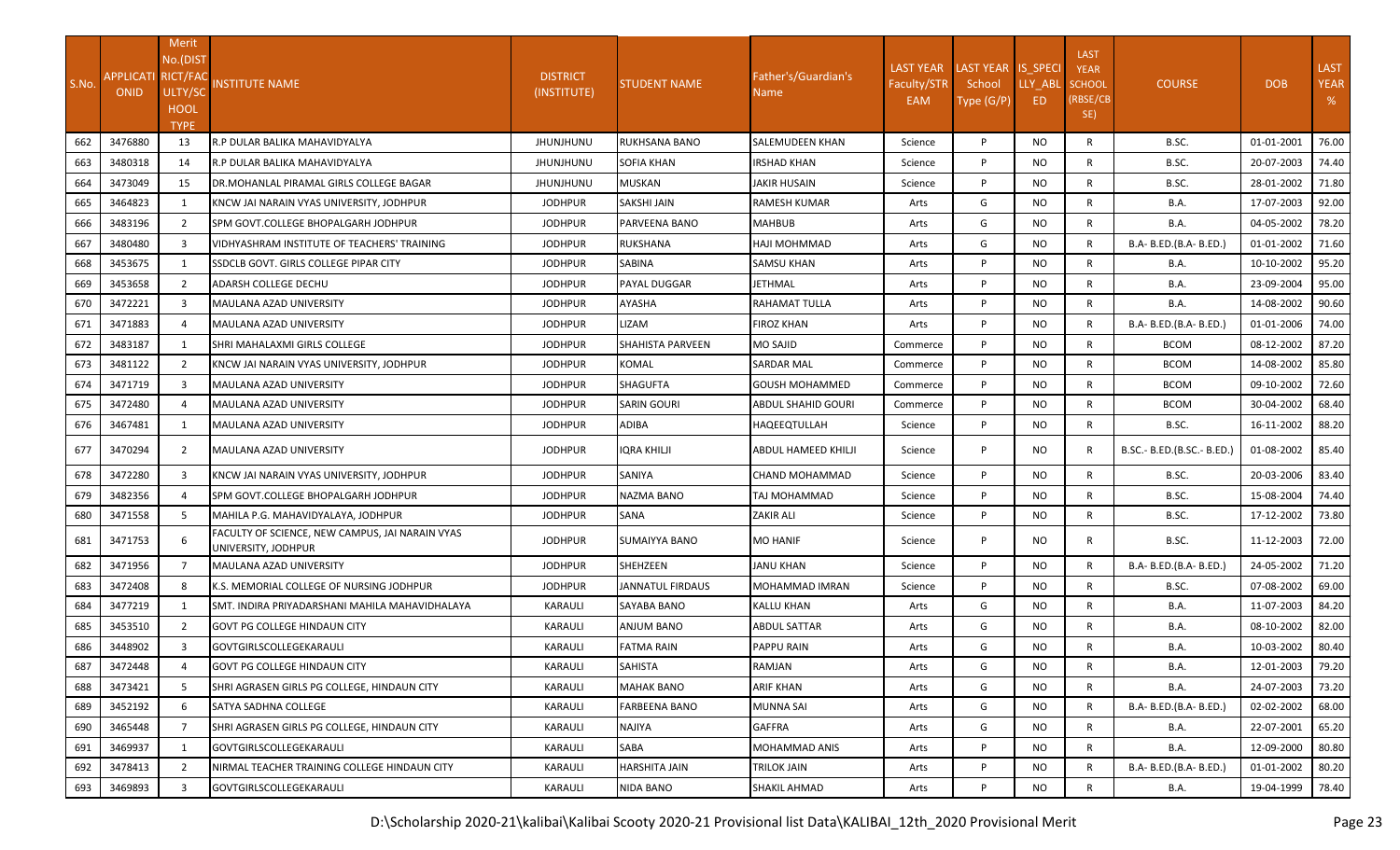|       |                                   | Merit                    |                                                |                                |                        |                               |                  |                    |           |                            |                            |            |             |
|-------|-----------------------------------|--------------------------|------------------------------------------------|--------------------------------|------------------------|-------------------------------|------------------|--------------------|-----------|----------------------------|----------------------------|------------|-------------|
|       |                                   | No.(DIST                 |                                                |                                |                        |                               | <b>LAST YEAR</b> | LAST YEAR IS_SPECI |           | <b>LAST</b><br><b>YEAR</b> |                            |            | <b>LAST</b> |
| S.No. | APPLICATI RICT/FAC<br><b>ONID</b> | ULTY/SC                  | NSTITUTE NAME                                  | <b>DISTRICT</b><br>(INSTITUTE) | <b>STUDENT NAME</b>    | Father's/Guardian's<br>Name I | Faculty/STR      | School             | LLY_ABL   | <b>SCHOOL</b>              | <b>COURSE</b>              | <b>DOB</b> | <b>YEAR</b> |
|       |                                   | HOOL                     |                                                |                                |                        |                               | EAM              | Type (G/P)         | ED        | (RBSE/CB                   |                            |            | %           |
|       |                                   | <b>TYPE</b>              |                                                |                                |                        |                               |                  |                    |           | SE)                        |                            |            |             |
| 694   | 3470386                           | $\overline{a}$           | NIRMAL COLLEGE, HINDAUN CITY                   | <b>KARAULI</b>                 | ANSHIKA                | PRADEEP KUMAR JAIN            | Arts             | P                  | <b>NO</b> | $\mathsf{R}$               | B.A.                       | 09-01-2003 | 76.60       |
| 695   | 3476818                           | -5                       | VIJAY SINGH PATHIK COLLGE, SHRI MAHAVEER JI    | <b>KARAULI</b>                 | KIRTI JAIN             | <b>PAVAN</b>                  | Arts             | P                  | NO        | R                          | <b>B.A.</b>                | 15-12-2004 | 76.40       |
| 696   | 3482838                           | 6                        | SHRI AGRASEN GIRLS PG COLLEGE, HINDAUN CITY    | KARAULI                        | TABASSUM BANO          | <b>JAMIL KHAN</b>             | Arts             | P                  | <b>NO</b> | R                          | <b>B.A.</b>                | 10-01-2004 | 72.00       |
| 697   | 3470025                           | 7                        | GOVTGIRLSCOLLEGEKARAULI                        | <b>KARAULI</b>                 | <b>MEHAZABEEN BANO</b> | <b>FARUKH AHMAD</b>           | Arts             | P                  | <b>NO</b> | R                          | <b>B.A.</b>                | 11-02-2002 | 68.60       |
| 698   | 3479260                           | 8                        | SMT. INDIRA PRIYADARSHANI MAHILA MAHAVIDHALAYA | KARAULI                        | IRAM                   | <b>NISAR AHMAD</b>            | Arts             | P                  | NO        | R                          | B.A.                       | 15-03-2000 | 65.80       |
| 699   | 3473181                           | 1                        | MOTHER TERESA TEACHER TRAINING COLLAGE         | <b>KARAULI</b>                 | <b>JOYA MAHAK</b>      | <b>ABUL KAVI</b>              | Science          | G                  | NO.       | R.                         | B.SC.- B.ED.(B.SC.- B.ED.) | 29-09-2005 | 74.20       |
| 700   | 3470148                           | 1                        | NIRMAL COLLEGE, HINDAUN CITY                   | <b>KARAULI</b>                 | PALLAVI JAIN           | RAJESH JAIN                   | Science          | P                  | <b>NO</b> | R                          | B.SC.                      | 21-11-2003 | 77.60       |
| 701   | 3471237                           | 2                        | SATYA SADHNA COLLEGE                           | <b>KARAULI</b>                 | FIZA KHAN              | ABDUL KADIR                   | Science          | P                  | <b>NO</b> | R                          | B.A.                       | 14-10-2003 | 71.80       |
| 702   | 3468992                           |                          | <b>GOVERNMENT ARTS GIRLS COLLEGE KOTA</b>      | KOTA                           | <b>ISHIKA MANSURI</b>  | <b>SHARIF MANSURI</b>         | Arts             | G                  | NO        | R                          | <b>B.A.</b>                | 05-01-2002 | 89.00       |
| 703   | 3449429                           | $\overline{\phantom{a}}$ | <b>GOVERNMENT ARTS GIRLS COLLEGE KOTA</b>      | <b>KOTA</b>                    | MAGFIRAT BANO          | MOHAMMAD RAFIQ                | Arts             | G                  | NO        | $\mathsf{R}$               | <b>B.A.</b>                | 21-04-2003 | 87.60       |
| 704   | 3464674                           | $\mathbf{3}$             | <b>GOVERNMENT ARTS GIRLS COLLEGE KOTA</b>      | <b>KOTA</b>                    | <b>MEVISH</b>          | <b>ABDUL RAEES</b>            | Arts             | G                  | NO        | R                          | B.A.                       | 02-05-2003 | 87.20       |
| 705   | 3461351                           | $\Delta$                 | <b>GOVERNMENT ARTS GIRLS COLLEGE KOTA</b>      | <b>KOTA</b>                    | AISHA PARVEEN          | MOHD SADIK                    | Arts             | G                  | <b>NO</b> | R                          | B.A.                       | 18-10-2003 | 87.00       |
| 706   | 3450156                           | -5                       | <b>GOVERNMENT ARTS GIRLS COLLEGE KOTA</b>      | <b>KOTA</b>                    | SADAF NOOR             | <b>ABDUL MATIN</b>            | Arts             | G                  | NO        | R                          | <b>B.A.</b>                | 12-11-2002 | 85.80       |
| 707   | 3451601                           | 6                        | <b>GOVERNMENT ARTS GIRLS COLLEGE KOTA</b>      | KOTA                           | SHUMALI NAZ            | <b>MEHBOOB HUSSAIN</b>        | Arts             | G                  | NO        | R                          | <b>B.A.</b>                | 24-12-2002 | 85.60       |
| 708   | 3479420                           |                          | GOVERNMENT ARTS GIRLS COLLEGE KOTA             | <b>KOTA</b>                    | ROSHAN PARVEEN         | MOHAMMAD RAIS KHAN            | Arts             | G                  | NO        | R                          | B.A.                       | 11-11-2001 | 84.80       |
| 709   | 3452929                           | 8                        | <b>GOVERNMENT ARTS GIRLS COLLEGE KOTA</b>      | KOTA                           | SHAHIN BANO            | MOHAMMAD SHAHID               | Arts             | G                  | <b>NO</b> | R                          | <b>B.A.</b>                | 24-11-2001 | 83.60       |
| 710   | 3455032                           | 9                        | <b>GOVERNMENT ARTS GIRLS COLLEGE KOTA</b>      | <b>KOTA</b>                    | NAJIYA KHAN            | ABDUL WAHID                   | Arts             | G                  | NO        | R                          | B.A.                       | 04-07-2002 | 83.40       |
| 711   | 3455540                           | 10                       | <b>GOVERNMENT ARTS GIRLS COLLEGE KOTA</b>      | <b>KOTA</b>                    | <b>MUSKAN BANO</b>     | ABID HUSAIN                   | Arts             | G                  | <b>NO</b> | R                          | <b>B.A.</b>                | 10-06-2002 | 83.00       |
| 712   | 3458595                           | 11                       | <b>GOVERNMENT ARTS GIRLS COLLEGE KOTA</b>      | <b>KOTA</b>                    | <b>FIRDOS</b>          | <b>MOINUDDIN</b>              | Arts             | G                  | NO        | R                          | <b>B.A.</b>                | 01-01-1999 | 82.80       |
| 713   | 3454442                           | 12                       | <b>GOVERNMENT ARTS GIRLS COLLEGE KOTA</b>      | KOTA                           | SHADMA SHAIKH          | ABDUL KADIR SHAIKH            | Arts             | G                  | <b>NO</b> | R                          | <b>B.A.</b>                | 26-04-2002 | 82.80       |
| 714   | 3457545                           | 13                       | <b>GOVERNMENT ARTS GIRLS COLLEGE KOTA</b>      | KOTA                           | <b>GULAFSA</b>         | ABDUL HAMID                   | Arts             | G                  | NO        | R                          | <b>B.A.</b>                | 01-11-2002 | 82.00       |
| 715   | 3452453                           | 14                       | <b>GOVERNMENT ARTS COLLEGE KOTA</b>            | KOTA                           | SAYABA BANO            | SHOKAT MANSOORI               | Arts             | G                  | <b>NO</b> | R                          | <b>B.A.</b>                | 08-07-2003 | 82.00       |
| 716   | 3476784                           | 15                       | <b>GOVERNMENT ARTS GIRLS COLLEGE KOTA</b>      | KOTA                           | AIMAN                  | <b>BASRUDDIN</b>              | Arts             | G                  | NO        | R                          | <b>B.A.</b>                | 23-07-2002 | 81.60       |
| 717   | 3461450                           | 16                       | <b>GOVERNMENT ARTS GIRLS COLLEGE KOTA</b>      | KOTA                           | KEHKSHA                | <b>MOHAMMAD WASI</b>          | Arts             | G                  | NO        | R                          | B.A.                       | 23-02-2003 | 81.40       |
| 718   | 3453998                           | 17                       | GOVERNMENT ARTS GIRLS COLLEGE KOTA             | KOTA                           | <b>FIZA</b>            | NASRUDDIN                     | Arts             | G                  | NO        | R                          | <b>B.A.</b>                | 08-11-2001 | 80.20       |
| 719   | 3453039                           | 18                       | <b>SKTT COLLEGE</b>                            | KOTA                           | <b>ALFIYA IRAM</b>     | MOHAMMAD FARUKH               | Arts             | G                  | <b>NO</b> | R                          | B.A- B.ED.(B.A- B.ED.)     | 19-08-2002 | 80.00       |
| 720   | 3457087                           | 19                       | <b>GOVERNMENT ARTS GIRLS COLLEGE KOTA</b>      | KOTA                           | WASIM BANO             | USMAN ALI                     | Arts             | G                  | NO.       | R                          | <b>B.A.</b>                | 27-07-2003 | 80.00       |
| 721   | 3467864                           | 20                       | GOVERNMENT ARTS GIRLS COLLEGE KOTA             | KOTA                           | TANISHA KHANAM         | ASHIK HUSSAIN                 | Arts             | G                  | NO        | R                          | B.A.                       | 30-09-2002 | 79.80       |
| 722   | 3455556                           | 21                       | GOVERNMENT ARTS GIRLS COLLEGE KOTA             | KOTA                           | FARZANA BANO           | <b>ASFAK ALI</b>              | Arts             | G                  | NO.       | $\mathsf{R}$               | <b>B.A.</b>                | 01-01-2001 | 79.60       |
| 723   | 3454393                           | 22                       | GOVERNMENT ARTS GIRLS COLLEGE KOTA             | KOTA                           | <b>FARHEEN BANO</b>    | <b>MOHAMMAD AKHLAK</b>        | Arts             | G                  | <b>NO</b> | $\mathsf{R}$               | <b>B.A.</b>                | 22-05-2001 | 78.80       |
| 724   | 3470561                           | 23                       | <b>GOVERNMENT ARTS GIRLS COLLEGE KOTA</b>      | KOTA                           | TOSHIBA                | SAKHAVAT HUSSAIN              | Arts             | G                  | NO        | R                          | <b>B.A.</b>                | 29-08-2002 | 78.60       |
| 725   | 3468619                           | 24                       | <b>GOVERNMENT ARTS GIRLS COLLEGE KOTA</b>      | KOTA                           | KHUSHI JAIN            | <b>MUKESH JAIN</b>            | Arts             | G                  | <b>NO</b> | R                          | <b>B.A.</b>                | 03-04-2003 | 78.60       |
| 726   | 3471352                           | 25                       | <b>GOVERNMENT ARTS GIRLS COLLEGE KOTA</b>      | KOTA                           | ALFISHA AHMED          | <b>NAJEEB AHMED</b>           | Arts             | G                  | NO.       | R                          | <b>B.A.</b>                | 29-11-2004 | 78.60       |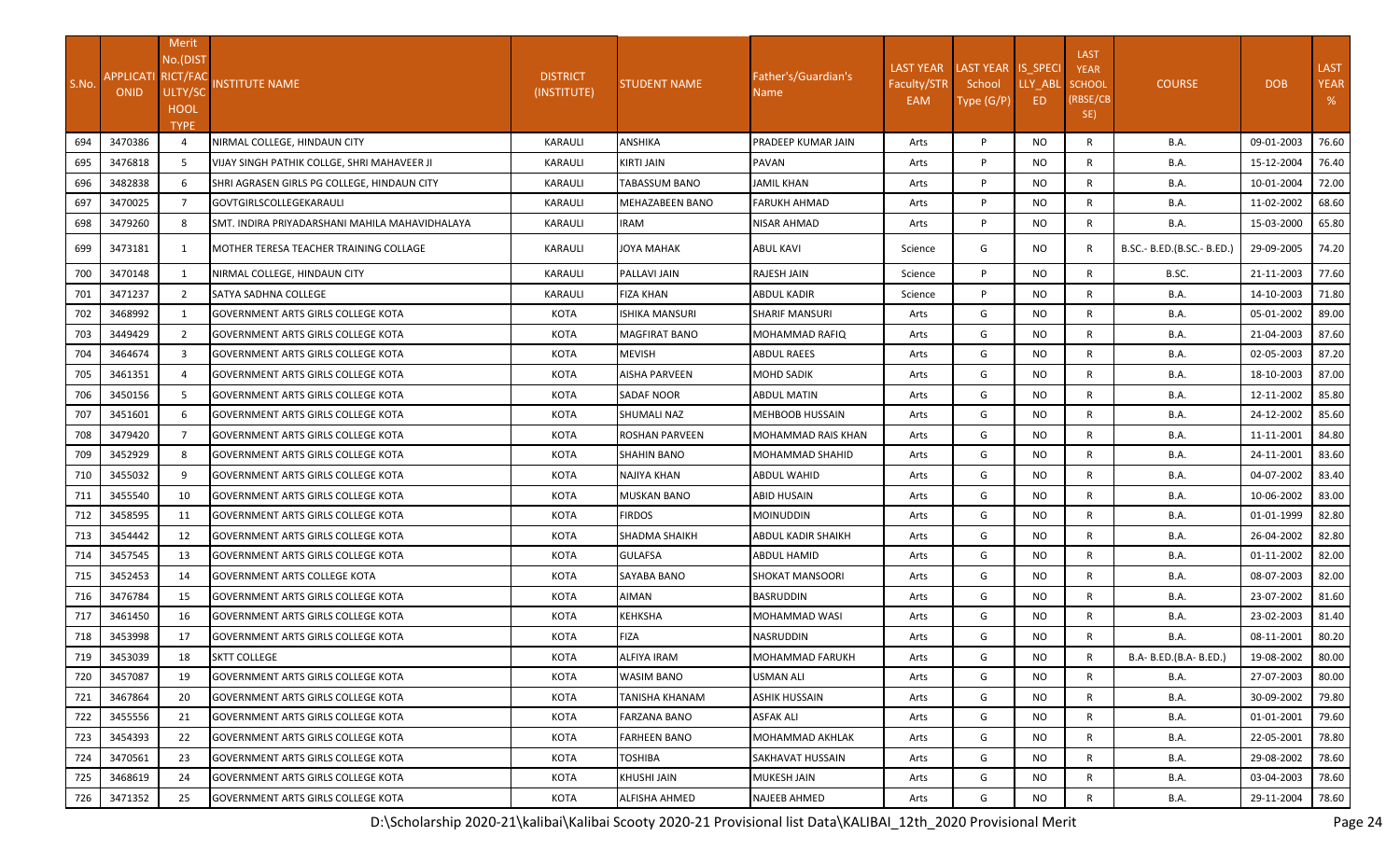|       |                                   | Merit          |                                           |                                |                       |                                  |                    |                    |           |                            |                        |            |             |
|-------|-----------------------------------|----------------|-------------------------------------------|--------------------------------|-----------------------|----------------------------------|--------------------|--------------------|-----------|----------------------------|------------------------|------------|-------------|
|       |                                   | No.(DIST       |                                           |                                |                       |                                  | <b>LAST YEAR</b>   | LAST YEAR IS SPECI |           | <b>LAST</b><br><b>YEAR</b> |                        |            | <b>LAST</b> |
| S.No. | APPLICATI RICT/FAC<br><b>ONID</b> | ULTY/SC        | <b>NSTITUTE NAME</b>                      | <b>DISTRICT</b><br>(INSTITUTE) | STUDENT NAME          | Father's/Guardian's<br>Name I    | <b>Faculty/STR</b> | School             | LLY_ABL   | <b>SCHOOL</b>              | <b>COURSE</b>          | <b>DOB</b> | <b>YEAR</b> |
|       |                                   | <b>HOOL</b>    |                                           |                                |                       |                                  | EAM                | Type (G/P)         | ED.       | (RBSE/CB                   |                        |            | %           |
|       |                                   | <b>TYPE</b>    |                                           |                                |                       |                                  |                    |                    |           | SE)                        |                        |            |             |
| 727   | 3458656                           | 26             | <b>GOVERNMENT ARTS GIRLS COLLEGE KOTA</b> | KOTA                           | ALKAMA                | <b>ABDUL NAEEM</b>               | Arts               | G                  | NO        | R                          | B.A.                   | 28-06-2003 | 78.00       |
| 728   | 3449321                           | 27             | ASTHA MAHAVIDHYALAYA ITAWA                | <b>KOTA</b>                    | ANJUM PARVEEN         | <b>CHOTU KHAN</b>                | Arts               | G                  | NO        | R                          | <b>B.A.</b>            | 15-04-2002 | 77.80       |
| 729   | 3460718                           | 28             | <b>GOVERNMENT ARTS GIRLS COLLEGE KOTA</b> | <b>KOTA</b>                    | <b>FERIJ KURESHI</b>  | <b>FIROZ QURESHI</b>             | Arts               | G                  | NO        | R                          | <b>B.A.</b>            | 01-01-2001 | 77.60       |
| 730   | 3460605                           | 29             | <b>GOVERNMENT ARTS GIRLS COLLEGE KOTA</b> | KOTA                           | RIMSHA QURESHI        | <b>SAJID AHMED</b>               | Arts               | G                  | NO.       | R                          | <b>B.A.</b>            | 03-01-2002 | 77.60       |
| 731   | 3461384                           | 30             | <b>GOVERNMENT ARTS GIRLS COLLEGE KOTA</b> | KOTA                           | AMREEN ANSARI         | MUHAMMAD SALEEM<br>SHAHJADA      | Arts               | G                  | NO.       | R                          | <b>B.A.</b>            | 01-04-2002 | 77.40       |
| 732   | 3450289                           | 31             | <b>GOVERNMENT ARTS GIRLS COLLEGE KOTA</b> | KOTA                           | ANAM                  | <b>MAJRUL HAQ</b>                | Arts               | G                  | <b>NO</b> | R                          | <b>B.A.</b>            | 07-08-2002 | 77.20       |
| 733   | 3478045                           | 32             | <b>GOVERNMENT COLLEGE SANGOD</b>          | KOTA                           | MUSKHAN BANO          | ASLAM                            | Arts               | G                  | NO.       | R                          | <b>B.A.</b>            | 01-01-2002 | 77.00       |
| 734   | 3470560                           | 33             | GOVERNMENT ARTS GIRLS COLLEGE KOTA        | <b>KOTA</b>                    | NAJIDA BEGAM          | JAKIR HUSSAIN                    | Arts               | G                  | NO.       | R                          | <b>B.A.</b>            | 03-02-2003 | 76.60       |
| 735   | 3460631                           | 34             | <b>GOVERNMENT ARTS GIRLS COLLEGE KOTA</b> | KOTA                           | SIDRA ANSARI          | MOHAMMAD AKIL                    | Arts               | G                  | <b>NO</b> | $\mathsf{R}$               | <b>B.A.</b>            | 01-01-2002 | 76.40       |
| 736   | 3456168                           | 35             | <b>GOVERNMENT ARTS GIRLS COLLEGE KOTA</b> | KOTA                           | MUSKAN BANO           | HASAN ALI                        | Arts               | G                  | NO.       | R                          | <b>B.A.</b>            | 01-01-2002 | 75.80       |
| 737   | 3454542                           | 36             | <b>GOVERNMENT ARTS GIRLS COLLEGE KOTA</b> | KOTA                           | KUSHNUMA BANO         | <b>ABDUL KHALIK</b>              | Arts               | G                  | <b>NO</b> | R                          | <b>B.A.</b>            | 02-03-2002 | 75.40       |
| 738   | 3471515                           | 37             | <b>GOVERNMENT ARTS GIRLS COLLEGE KOTA</b> | KOTA                           | NAAZ                  | MOHAMMAD SALIM<br><b>QURESHI</b> | Arts               | G                  | NO.       | R                          | B.A.                   | 12-03-2001 | 75.20       |
| 739   | 3449068                           | 38             | GOVERNMENT ARTS GIRLS COLLEGE KOTA        | <b>KOTA</b>                    | <b>KRITIKA BANSAL</b> | RADHESHYAM BANSAL                | Arts               | G                  | NO.       | R                          | B.A.                   | 21-01-2003 | 75.00       |
| 740   | 3455609                           | 39             | <b>GOVERNMENT ARTS GIRLS COLLEGE KOTA</b> | <b>KOTA</b>                    | <b>MUSKAN BANO</b>    | <b>MUSTKEEM</b>                  | Arts               | G                  | NO.       | R                          | B.A.                   | 03-12-2002 | 74.20       |
| 741   | 3466261                           | 40             | <b>GOVERNMENT ARTS GIRLS COLLEGE KOTA</b> | KOTA                           | <b>HASNA ANSARI</b>   | AHAMAD NOOR ANSARI               | Arts               | G                  | <b>NO</b> | R                          | <b>B.A.</b>            | 08-07-2002 | 73.40       |
| 742   | 3448199                           | 41             | <b>GOVERNMENT ARTS GIRLS COLLEGE KOTA</b> | KOTA                           | SANOVER BANO          | <b>SHAKEEL MOHAMMED</b>          | Arts               | G                  | NO.       | R                          | <b>B.A.</b>            | 02-12-2002 | 72.60       |
| 743   | 3468738                           | 42             | <b>GOVERNMENT ARTS GIRLS COLLEGE KOTA</b> | <b>KOTA</b>                    | SHIBA                 | AABID HUSAIN                     | Arts               | G                  | NO.       | $\mathsf{R}$               | <b>B.A.</b>            | 01-01-2001 | 72.40       |
| 744   | 3461001                           | 43             | <b>GOVERNMENT ARTS GIRLS COLLEGE KOTA</b> | <b>KOTA</b>                    | TOSHIBA               | <b>MOHAMMAD SHARIF</b>           | Arts               | G                  | NO.       | $\mathsf{R}$               | B.A.                   | 01-01-2000 | 71.40       |
| 745   | 3452901                           | 44             | <b>GOVERNMENT ARTS GIRLS COLLEGE KOTA</b> | <b>KOTA</b>                    | MUSKAN BANO           | <b>MO YUSUF</b>                  | Arts               | G                  | NO.       | R                          | B.A.                   | 01-01-2002 | 71.40       |
| 746   | 3460954                           | 45             | <b>GOVERNMENT ARTS GIRLS COLLEGE KOTA</b> | KOTA                           | <b>SAJAL PARVEEN</b>  | <b>ABDUL HAFIZ</b>               | Arts               | G                  | NO.       | R                          | <b>B.A.</b>            | 14-09-2001 | 70.60       |
| 747   | 3461559                           | 46             | <b>GOVERNMENT ARTS GIRLS COLLEGE KOTA</b> | <b>KOTA</b>                    | <b>SIMRAN</b>         | SADIK HUSAIN                     | Arts               | G                  | NO.       | R                          | <b>B.A.</b>            | 21-10-1999 | 70.40       |
| 748   | 3456952                           |                | GOVERNMENT COLLEGE KANWAS                 | KOTA                           | KEHKASHA              | <b>JALIL ANSARI</b>              | Arts               | P                  | NO.       | R                          | <b>B.A.</b>            | 01-01-2003 | 91.60       |
| 749   | 3471573                           | 2              | <b>GOVERNMENT ARTS GIRLS COLLEGE KOTA</b> | KOTA                           | MUSHIRA ZENAB         | MOHAMMAD ILIYAS                  | Arts               | P                  | NO.       | R                          | <b>B.A.</b>            | 07-08-2003 | 91.60       |
| 750   | 3469594                           | 3              | GOVERNMENT ARTS GIRLS COLLEGE KOTA        | <b>KOTA</b>                    | NAJMEEN BANO          | ASHIQ HUSSAIN                    | Arts               | P                  | NO.       | $\mathsf{R}$               | <b>B.A.</b>            | 10-04-2002 | 90.00       |
| 751   | 3457261                           | $\overline{a}$ | GOVERNMENT ARTS GIRLS COLLEGE KOTA        | <b>KOTA</b>                    | TALHAT                | <b>JAKIR HUSSAIN</b>             | Arts               | P                  | NO.       | R                          | <b>B.A.</b>            | 21-10-2002 | 89.00       |
| 752   | 3471366                           |                | <b>GOVERNMENT ARTS GIRLS COLLEGE KOTA</b> | KOTA                           | <b>ASMA PARVEZ</b>    | IRFAN MOHAMMAD                   | Arts               | P                  | NO.       | R                          | <b>B.A.</b>            | 28-06-2002 | 88.80       |
| 753   | 3453018                           | 6              | GOVERNMENT ARTS GIRLS COLLEGE KOTA        | KOTA                           | <b>ALISHA HUSSAIN</b> | <b>ZAKIR HUSSAIN ANSARI</b>      | Arts               | P                  | NO.       | R                          | <b>B.A.</b>            | 17-09-2001 | 88.60       |
| 754   | 3469046                           | $\overline{7}$ | <b>GOVERNMENT ARTS GIRLS COLLEGE KOTA</b> | KOTA                           | <b>FIZA KHAN</b>      | MUJAMMIL KHAN                    | Arts               | P                  | <b>NO</b> | $\mathsf{R}$               | B.A.                   | 09-07-2002 | 86.60       |
| 755   | 3461542                           | 8              | GOVERNMENT ARTS GIRLS COLLEGE KOTA        | KOTA                           | SHAHINA               | RASHID                           | Arts               | P                  | <b>NO</b> | R                          | <b>B.A.</b>            | 01-01-2002 | 86.00       |
| 756   | 3448165                           | 9              | GOVERNMENT ARTS GIRLS COLLEGE KOTA        | KOTA                           | ANAM KHAN             | ZAFARUDDIN                       | Arts               | P                  | NO.       | $\mathsf{R}$               | <b>B.A.</b>            | 10-10-2004 | 85.60       |
| 757   | 3469807                           | 10             | GOVERNMENT ARTS GIRLS COLLEGE KOTA        | KOTA                           | SHAHIN BANO           | ABDUL SALAM                      | Arts               | P                  | NO.       | $\mathsf{R}$               | <b>B.A.</b>            | 04-10-2002 | 85.20       |
| 758   | 3473239                           | 11             | JAWAHAR LAL NEHRU DEGREE COLLEGE SANGOD   | KOTA                           | <b>IKRA SABA</b>      | AMJAD HUSAIN                     | Arts               | P                  | <b>NO</b> | $\mathsf{R}$               | B.A- B.ED.(B.A- B.ED.) | 01-01-2002 | 84.40       |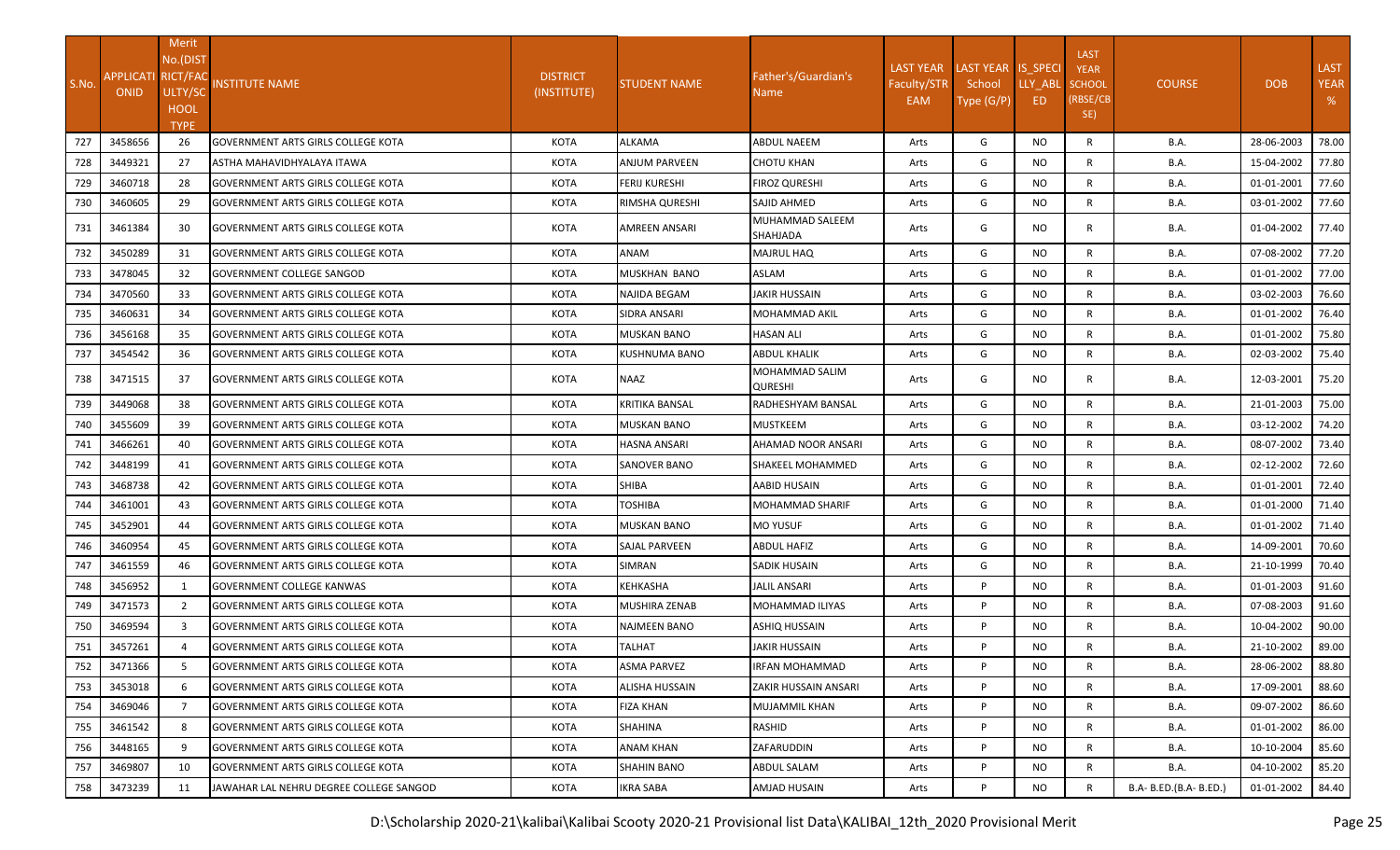|       |                                   | Merit          |                                            |                 |                      |                        |                    |                    |           |                            |                        |            |             |
|-------|-----------------------------------|----------------|--------------------------------------------|-----------------|----------------------|------------------------|--------------------|--------------------|-----------|----------------------------|------------------------|------------|-------------|
|       |                                   | No.(DIST       |                                            |                 |                      |                        | <b>LAST YEAR</b>   | LAST YEAR IS SPECI |           | <b>LAST</b><br><b>YEAR</b> |                        |            | <b>LAST</b> |
| S.No. | APPLICATI RICT/FAC<br><b>ONID</b> | ULTY/SC        | NSTITUTE NAME                              | <b>DISTRICT</b> | <b>STUDENT NAME</b>  | Father's/Guardian's    | <b>Faculty/STR</b> | School             | LLY_ABL   | <b>SCHOOL</b>              | <b>COURSE</b>          | <b>DOB</b> | <b>YEAR</b> |
|       |                                   | <b>HOOL</b>    |                                            | (INSTITUTE)     |                      | Name i                 | EAM                | Type (G/P)         | ED        | (RBSE/CB                   |                        |            | %           |
|       |                                   | <b>TYPE</b>    |                                            |                 |                      |                        |                    |                    |           | SE)                        |                        |            |             |
| 759   | 3452063                           | 12             | <b>GOVERNMENT ARTS GIRLS COLLEGE KOTA</b>  | KOTA            | NIKITA JAIN          | <b>MAHESH JAIN</b>     | Arts               | P                  | NO.       | R                          | B.A.                   | 27-08-2002 | 84.20       |
| 760   | 3452024                           | 13             | <b>GOVERNMENT ARTS GIRLS COLLEGE KOTA</b>  | <b>KOTA</b>     | MEHANDI KHANM        | ABDUL MAJID            | Arts               | P                  | NO        | R                          | <b>B.A.</b>            | 29-07-2004 | 83.60       |
| 761   | 3451617                           | 14             | <b>GOVERNMENT ARTS GIRLS COLLEGE KOTA</b>  | <b>KOTA</b>     | MUNEERA ANSARI       | JAKIR HUSSAIN          | Arts               | P                  | NO        | R                          | <b>B.A.</b>            | 18-01-2002 | 83.40       |
| 762   | 3471637                           | 15             | MAA BHARTI PG COLLEGE                      | KOTA            | CHANCHAL JAIN        | RAJENDRA KUMAR JAIN    | Arts               | P                  | NO.       | R                          | B.A- B.ED.(B.A- B.ED.) | 13-09-2003 | 82.80       |
| 763   | 3472361                           | 16             | <b>GOVERNMENT COLLEGE SANGOD</b>           | KOTA            | ILMA KHANAM          | ABDUL FARID            | Arts               | P                  | NO        | R                          | <b>B.A.</b>            | 01-01-2003 | 82.60       |
| 764   | 3458805                           | 17             | <b>GOVERNMENT ARTS GIRLS COLLEGE KOTA</b>  | KOTA            | MUSKAN MIRZA         | VASIM BEG              | Arts               | P                  | NO.       | R                          | <b>B.A.</b>            | 03-01-2003 | 82.60       |
| 765   | 3473230                           | 18             | <b>GOVERNMENT ARTS GIRLS COLLEGE KOTA</b>  | KOTA            | SONIYA AFREEN        | <b>ASHRAF HUSSAIN</b>  | Arts               | P                  | NO        | R                          | B.A.                   | 02-08-2001 | 82.20       |
| 766   | 3471427                           | 19             | GOVERNMENT ARTS GIRLS COLLEGE KOTA         | KOTA            | MUSKAN KAUR          | JAWAHAR SINGH          | Arts               | P                  | <b>NO</b> | $\mathsf{R}$               | B.A.                   | 02-12-2002 | 82.00       |
| 767   | 3455672                           | 20             | <b>GOVERNMENT ARTS GIRLS COLLEGE KOTA</b>  | KOTA            | ASHFIN HUSSAIN       | <b>AARIF HUSSAIN</b>   | Arts               | P                  | <b>NO</b> | $\mathsf{R}$               | B.A.                   | 27-08-2001 | 81.80       |
| 768   | 3450731                           | 21             | SARVODAYA TEACHER TRAINING COLLEGE         | <b>KOTA</b>     | <b>SANA KHANAM</b>   | YASIN ALI              | Arts               | P                  | NO        | R                          | B.A- B.ED.(B.A- B.ED.) | 07-04-2003 | 81.80       |
| 769   | 3455291                           | 22             | <b>GOVERNMENT ARTS GIRLS COLLEGE KOTA</b>  | KOTA            | SARRAH KHUZEMA ALI   | KHUZEMA ALI            | Arts               | P                  | NO.       | R                          | B.A.                   | 28-03-2002 | 81.40       |
| 770   | 3466829                           | 23             | <b>GOVERNMENT ARTS GIRLS COLLEGE KOTA</b>  | KOTA            | SEENAM KHANAM        | ABDUL VAHID            | Arts               | P                  | NO        | $\mathsf{R}$               | B.A.                   | 24-11-2001 | 79.60       |
| 771   | 3481868                           | 24             | <b>GOVERNMENT ARTS GIRLS COLLEGE KOTA</b>  | <b>KOTA</b>     | <b>GULREJ</b>        | MUNAVVAR               | Arts               | P                  | NO        | $\mathsf{R}$               | B.A.                   | 02-02-2005 | 79.20       |
| 772   | 3472393                           | 25             | <b>GOVERNMENT COLLEGE SANGOD</b>           | <b>KOTA</b>     | MUSKAN MIRZA         | MIRZA SHARIF AHAMAD    | Arts               | P                  | NO        | R                          | B.A.                   | 01-01-2003 | 78.60       |
| 773   | 3450853                           | 26             | <b>GOVERNMENT ARTS GIRLS COLLEGE KOTA</b>  | <b>KOTA</b>     | AQSA FATIMA          | <b>ZAKI AHMED</b>      | Arts               | P                  | NO        | R                          | B.A.                   | 05-09-2001 | 78.40       |
| 774   | 3461549                           | 27             | <b>GOVERNMENT ARTS GIRLS COLLEGE KOTA</b>  | KOTA            | NAJIYA PERVEEN       | <b>IRSHAD ALI</b>      | Arts               | P                  | <b>NO</b> | R                          | B.A.                   | 15-08-2004 | 78.40       |
| 775   | 3453984                           | 28             | <b>GOVERNMENT ARTS GIRLS COLLEGE KOTA</b>  | KOTA            | <b>FARHAT JAHA</b>   | MOHAMMED FARMAN        | Arts               | P                  | <b>NO</b> | R                          | <b>B.A.</b>            | 14-05-2001 | 78.20       |
| 776   | 3481805                           | 29             | <b>GOVERNMENT ARTS GIRLS COLLEGE KOTA</b>  | KOTA            | AALIMA KHAN          | MOHAMMED RAIS          | Arts               | P                  | NO        | R                          | B.A.                   | 10-01-2003 | 78.20       |
| 777   | 3472370                           | 30             | <b>GOVERNMENT ARTS GIRLS COLLEGE KOTA</b>  | <b>KOTA</b>     | <b>GULFIDA RAIEN</b> | RAIS HUSSAIN           | Arts               | P                  | NO        | $\mathsf{R}$               | B.A.                   | 16-05-2002 | 76.20       |
| 778   | 3480052                           | 31             | <b>GOVERNMENT ARTS GIRLS COLLEGE KOTA</b>  | <b>KOTA</b>     | SABA BANO            | <b>BASHIR KHAN</b>     | Arts               | P                  | NO        | R                          | B.A.                   | 29-09-2002 | 74.60       |
| 779   | 3472688                           | 32             | <b>GOVERNMENT COLLEGE ITAWA</b>            | <b>KOTA</b>     | SAHIBA QURESHI       | MOHAMMAD SHAJAD        | Arts               | P                  | <b>NO</b> | R                          | B.A.                   | 01-06-2003 | 73.00       |
| 780   | 3481548                           | 33             | <b>GOVERNMENT ARTS GIRLS COLLEGE KOTA</b>  | <b>KOTA</b>     | UZMA AARA            | ABDUL SALIM            | Arts               | P                  | NO        | R                          | B.A.                   | 13-09-2003 | 73.00       |
| 781   | 3464297                           | 34             | <b>GOVERNMENT ARTS GIRLS COLLEGE KOTA</b>  | KOTA            | MUSKAN               | <b>MO VASIM</b>        | Arts               | P                  | NO.       | R                          | B.A.                   | 19-12-2003 | 72.80       |
| 782   | 3457271                           | 35             | <b>GOVERNMENT ARTS GIRLS COLLEGE KOTA</b>  | KOTA            | <b>SHADMA KHAN</b>   | ALADIN KHAN            | Arts               | P                  | NO.       | R                          | <b>B.A.</b>            | 13-07-2002 | 70.80       |
| 783   | 3470296                           | 36             | <b>GOVERNMENT ARTS GIRLS COLLEGE KOTA</b>  | <b>KOTA</b>     | TANAZ CHISHTI        | MO HAZIK CHISHTI       | Arts               | P                  | NO.       | R                          | B.A.                   | 23-09-2004 | 70.60       |
| 784   | 3458482                           | 37             | GOVERNMENT ARTS GIRLS COLLEGE KOTA         | <b>KOTA</b>     | <b>FIZA KHANAM</b>   | <b>RAIS AHMAD</b>      | Arts               | P                  | NO.       | R                          | B.A.                   | 14-09-2002 | 69.80       |
| 785   | 3473072                           |                | <b>GOVERNMENT ARTS GIRLS COLLEGE KOTA</b>  | KOTA            | <b>ALSIFA ANSARI</b> | <b>ABDUL KALAM</b>     | Arts               | G/P                | NO.       | $\mathsf{C}$               | <b>B.A.</b>            | 25-02-2002 | 94.80       |
| 786   | 3471899                           | 2              | GOVERNMENT ARTS GIRLS COLLEGE KOTA         | KOTA            | <b>ISHA ANSARI</b>   | JAKIR HUSAIN ANSARI    | Arts               | G/P                | NO        | $\mathsf{C}$               | <b>B.A.</b>            | 14-08-2003 | 88.20       |
| 787   | 3457187                           | 1              | RAJKIYA VANIJYA KANYA MAHAVIDHYALAYA, KOTA | KOTA            | AFREEN               | <b>JAKIR HUSSAIN</b>   | Commerce           | G                  | NO        | R                          | <b>BCOM</b>            | 19-02-2002 | 84.40       |
| 788   | 3468997                           | $\overline{2}$ | GOVERNMENT COMMERCE COLLEGE, KOTA          | KOTA            | KHUSHI SHEKH         | LATE HAEEF MOHAMMAD    | Commerce           | G                  | NO        | R                          | <b>BCOM</b>            | 05-07-2002 | 84.40       |
| 789   | 3467426                           | 3              | GOVERNMENT COMMERCE COLLEGE, KOTA          | KOTA            | CHANCHAL JAIN        | <b>NEMI CHAND JAIN</b> | Commerce           | G                  | NO        | $\mathsf{R}$               | <b>BCOM</b>            | 10-05-2003 | 81.80       |
| 790   | 3462582                           |                | RAJKIYA VANIJYA KANYA MAHAVIDHYALAYA, KOTA | KOTA            | RAFAT                | TAHAZEEB AHAMAD        | Commerce           | G                  | NO.       | $\mathsf{R}$               | <b>BCOM</b>            | 07-11-2002 | 81.20       |
| 791   | 3465074                           | -5             | GOVT. COLLEGE RAMGANJMANDI                 | KOTA            | <b>MUSKAN BEE</b>    | <b>ZULFIKAR ALI</b>    | Commerce           | G                  | NO.       | R                          | <b>BCOM</b>            | 20-03-2001 | 77.60       |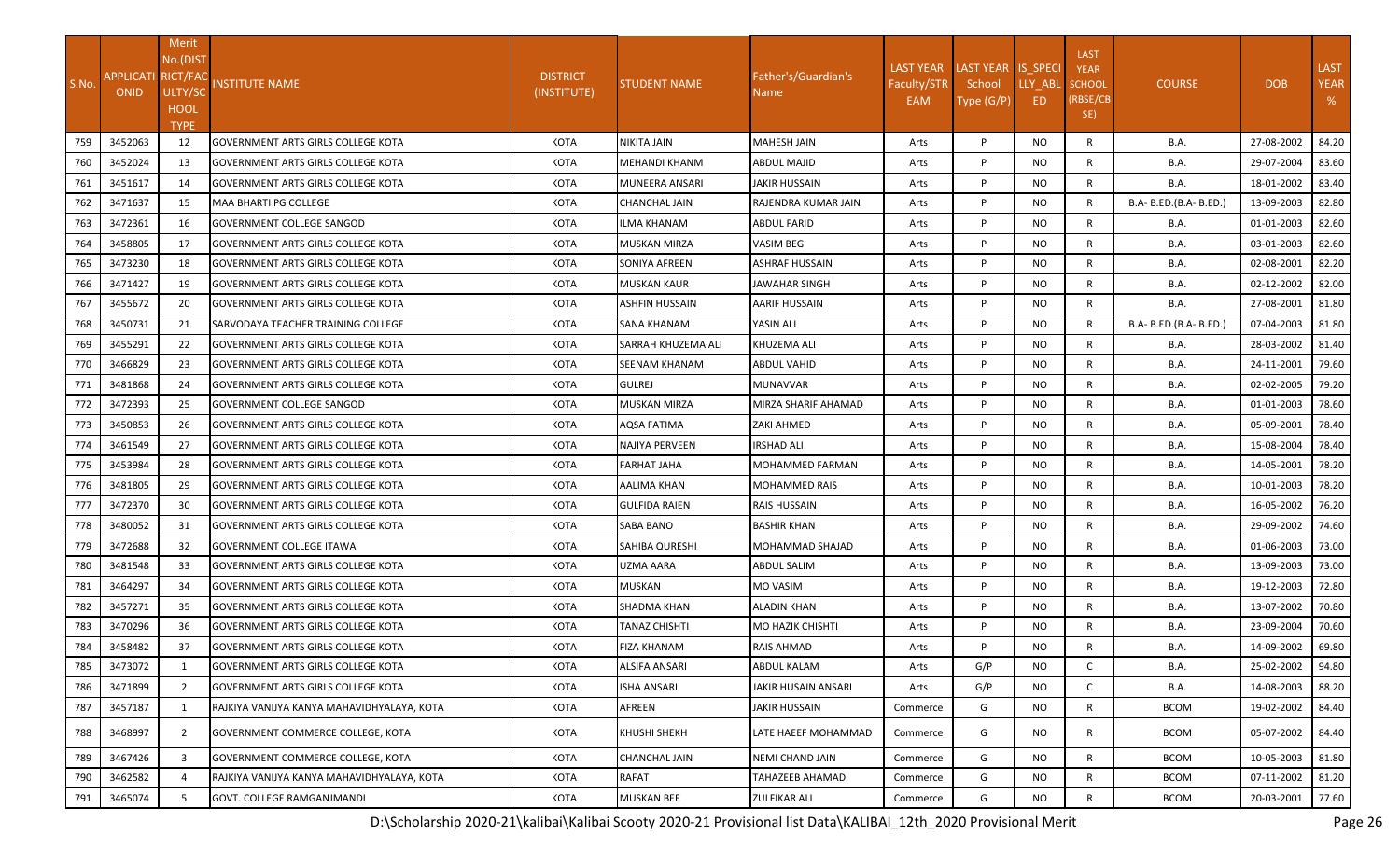|       |                                 | <b>Merit</b>               |                                                                    |                                |                       |                                    |                  |                    |           |                            |                            |            |             |
|-------|---------------------------------|----------------------------|--------------------------------------------------------------------|--------------------------------|-----------------------|------------------------------------|------------------|--------------------|-----------|----------------------------|----------------------------|------------|-------------|
|       |                                 | No.(DIST                   |                                                                    |                                |                       |                                    | <b>LAST YEAR</b> | LAST YEAR IS SPECI |           | <b>LAST</b><br><b>YEAR</b> |                            |            | <b>LAST</b> |
| S.No. | <b>APPLICATI</b><br><b>ONID</b> | <b>RICT/FAC</b><br>ULTY/SC | <b>NSTITUTE NAME</b>                                               | <b>DISTRICT</b><br>(INSTITUTE) | STUDENT NAME          | Father's/Guardian's<br>Name        | Faculty/STR      | School             | LLY ABL   | <b>SCHOOL</b>              | <b>COURSE</b>              | <b>DOB</b> | <b>YEAR</b> |
|       |                                 | HOOL                       |                                                                    |                                |                       |                                    | EAM              | Type (G/P)         | ED.       | (RBSE/CB                   |                            |            | %           |
|       |                                 | <b>TYPE</b>                |                                                                    |                                |                       |                                    |                  |                    |           | SE)                        |                            |            |             |
| 792   | 3448825                         |                            | RAJKIYA VANIJYA KANYA MAHAVIDHYALAYA, KOTA                         | <b>KOTA</b>                    | TARANNUM QADARI       | <b>MOHD HANIF</b>                  | Commerce         | P                  | NO.       | R                          | <b>BCOM</b>                | 06-04-2002 | 92.40       |
| 793   | 3461693                         | $\overline{2}$             | RAJKIYA VANIJYA KANYA MAHAVIDHYALAYA, KOTA                         | <b>KOTA</b>                    | KHUSHNUMA             | ABRAR ALI                          | Commerce         | P                  | NO.       | R                          | <b>BCOM</b>                | 01-01-2002 | 79.40       |
| 794   | 3473164                         | $\overline{3}$             | GOVERNMENT COMMERCE COLLEGE, KOTA                                  | <b>KOTA</b>                    | <b>ARCHITA JAIN</b>   | JAMBU KUMAR JAIN                   | Commerce         | P                  | NO.       | R                          | <b>BCOM</b>                | 05-09-2003 | 68.60       |
| 795   | 3463403                         |                            | RAJKIYA VANIJYA KANYA MAHAVIDHYALAYA, KOTA                         | KOTA                           | ADITI JAIN            | LALIT JAIN                         | Commerce         | G/P                | NO.       | C                          | <b>BCOM</b>                | 08-03-2002 | 89.20       |
| 796   | 3465934                         | 2                          | <b>GOVERNMENT COMMERCE COLLEGE, KOTA</b>                           | KOTA                           | MONAL JAIN            | <b>ASHOK JAIN</b>                  | Commerce         | G/P                | NO.       | C                          | <b>BCOM</b>                | 24-04-2002 | 87.00       |
| 797   | 3461503                         | -1                         | GOVERNMENT COLLEGE KOTA                                            | <b>KOTA</b>                    | ANJUM RAHBAR          | KHALIK HUSSAIN                     | Science          | G                  | NO.       | $\mathsf{R}$               | B.SC.                      | 01-07-2003 | 91.80       |
| 798   | 3453448                         | 2                          | AKLANK COLLEGE OF EDUCATION                                        | KOTA                           | NIDA ANSARI           | JALALUDDIN                         | Science          | G                  | NO.       | R                          | B.SC.- B.ED.(B.SC.- B.ED.) | 17-10-2003 | 87.20       |
| 799   | 3449830                         | 3                          | JANKI DEVI BAJAJ GOVT. GIRLS COLLEGE KOTA                          | KOTA                           | ALISHA                | YAKINUDDIN                         | Science          | G                  | NO.       | R                          | B.SC.                      | 26-05-2003 | 86.80       |
| 800   | 3461860                         | $\overline{a}$             | <b>GOVERNMENT COLLEGE KOTA</b>                                     | KOTA                           | <b>MUSKAN</b>         | ANWAR HUSSAIN                      | Science          | G                  | NO.       | $\mathsf{R}$               | B.SC.                      | 23-03-2002 | 86.60       |
| 801   | 3469586                         | $5\overline{2}$            | JANKI DEVI BAJAJ GOVT. GIRLS COLLEGE KOTA                          | <b>KOTA</b>                    | ALIFA KHATOON NAGORI  | <b>NASIR HUSSAIN NAGORI</b>        | Science          | G                  | NO.       | R                          | B.SC.                      | 11-06-2002 | 86.60       |
| 802   | 3462379                         | -6                         | <b>GOVERNMENT COLLEGE KOTA</b>                                     | KOTA                           | SHINAM BANO           | MOHAMMAD SHAKIL                    | Science          | G                  | <b>NO</b> | R                          | B.SC.                      | 01-01-2002 | 85.40       |
| 803   | 3463461                         |                            | JANKI DEVI BAJAJ GOVT. GIRLS COLLEGE KOTA                          | <b>KOTA</b>                    | <b>SHAHISTA</b>       | SHAHID HUSSAIN                     | Science          | G                  | NO.       | R                          | B.SC.                      | 04-08-2002 | 85.40       |
| 804   | 3471097                         | 8                          | <b>GOVERNMENT COLLEGE KOTA</b>                                     | KOTA                           | FAREEN BANO           | ABDUL LATIF                        | Science          | G                  | NO.       | R                          | B.SC.                      | 10-03-2004 | 84.60       |
| 805   | 3449910                         | 9                          | JANKI DEVI BAJAJ GOVT. GIRLS COLLEGE KOTA                          | KOTA                           | <b>KUMKUM JAIN</b>    | <b>MAHAVEER PRASAD JAIN</b>        | Science          | G                  | NO.       | R                          | B.SC.                      | 10-11-2003 | 84.40       |
| 806   | 3481108                         | 10                         | J L N DEGREE COLLEGE                                               | KOTA                           | RASHI JAIN            | <b>NIRANJAN KUMAR</b>              | Science          | G                  | NO.       | R                          | B.SC.- B.ED.(B.SC.- B.ED.) | 01-01-2005 | 82.20       |
| 807   | 3464368                         | 11                         | JANKI DEVI BAJAJ GOVT. GIRLS COLLEGE KOTA                          | KOTA                           | <b>SHIFA KHAN</b>     | ANIS AHAMAD KHAN                   | Science          | G                  | NO.       | R                          | B.SC.                      | 16-10-2002 | 81.60       |
| 808   | 3456895                         | 12                         | <b>GOVERNMENT ARTS GIRLS COLLEGE KOTA</b>                          | <b>KOTA</b>                    | KHUSHI                | YAKUB KHAN                         | Science          | G                  | NO.       | R                          | B.A.                       | 12-07-2003 | 80.40       |
| 809   | 3478403                         | 13                         | JANKI DEVI BAJAJ GOVT. GIRLS COLLEGE KOTA                          | <b>KOTA</b>                    | TULSI JAIN            | PRAMOD KUMAR JAIN                  | Science          | G                  | NO.       | R                          | B.A.                       | 31-03-2002 | 80.00       |
| 810   | 3470859                         | 14                         | JANKI DEVI BAJAJ GOVT. GIRLS COLLEGE KOTA                          | <b>KOTA</b>                    | ZOYA AFRIN            | ABDUL SALAM                        | Science          | G                  | NO.       | R                          | B.SC.                      | 01-01-2003 | 74.80       |
| 811   | 3465024                         | 15                         | JANKI DEVI BAJAJ GOVT. GIRLS COLLEGE KOTA                          | KOTA                           | MUSKAN                | NISAR MOHAMMAD                     | Science          | G                  | NO.       | R                          | B.SC.                      | 19-12-2004 | 72.60       |
| 812   | 3455152                         | 16                         | MAA BHARTI PG COLLEGE                                              | KOTA                           | <b>SAHIBA SANKHLA</b> | <b>SARFUDDIN</b>                   | Science          | G                  | NO.       | R                          | B.SC.                      | 10-05-2003 | 72.00       |
| 813   | 3467748                         |                            | GOVT.COLLAGE OF NURSING MAHARAV BHIMSING HOSPITAL<br>KOTA RAJSTHAN | KOTA                           | AAFRIN NISHA          | HAJI MOHAMMAD ALI<br><b>NILGAR</b> | Science          | P                  | NO.       | R                          | B.SC.                      | 27-12-2002 | 83.20       |
| 814   | 3469075                         | 2                          | JANKI DEVI BAJAJ GOVT. GIRLS COLLEGE KOTA                          | <b>KOTA</b>                    | <b>NAUSHEEN AARA</b>  | AASHIQ ALI                         | Science          | P                  | NO.       | R                          | B.SC.                      | 28-01-2003 | 79.00       |
| 815   | 3468204                         |                            | GOVERNMENT BANGUR COLLEGE, DIDWANA                                 | <b>NAGAUR</b>                  | SOFIA BANO            | HANIF KHAN                         | Arts             | G                  | NO.       | R                          | B.A.                       | 01-01-1999 | 90.60       |
| 816   | 3450035                         | 2                          | SBRM GOVT COLLEGE NAGAUR                                           | NAGAUR                         | <b>SUMAIYA PARVIN</b> | MOHAMMAD SIKANDAR                  | Arts             | G                  | <b>NO</b> | $\mathsf{R}$               | <b>B.A.</b>                | 26-12-2004 | 90.20       |
| 817   | 3467756                         | 3                          | <b>SBRM GOVT COLLEGE NAGAUR</b>                                    | NAGAUR                         | SHAHENOOR QUAZI       | MANJU ALI                          | Arts             | G                  | NO.       | R                          | <b>B.A.</b>                | 02-03-2002 | 89.80       |
| 818   | 3477425                         | $\overline{4}$             | GOVERNMENT GIRLS COLLEGE, NAGAUR                                   | NAGAUR                         | RAISA                 | <b>SALIM KHAN</b>                  | Arts             | G                  | NO.       | $\mathsf{R}$               | <b>B.A.</b>                | 01-04-2000 | 89.60       |
| 819   | 3471609                         | -5                         | IB R KHOKHAR MEMORIAL TEACHER TRAINING COLLEGE                     | NAGAUR                         | SONIYA KHAN           | <b>HASVEER KHAN</b>                | Arts             | G                  | NO.       | R                          | B.A- B.ED.(B.A- B.ED.)     | 02-05-2003 | 87.60       |
| 820   | 3459926                         | 6                          | AGARWAL GIRLS T T COLLEGE, MERTA CITY                              | NAGAUR                         | <b>FARIDA BANO</b>    | <b>SHARIF KHAN</b>                 | Arts             | G                  | NO.       | $\mathsf{R}$               | B.A- B.ED.(B.A- B.ED.)     | 13-04-2002 | 86.40       |
| 821   | 3466642                         | 7                          | ANJUMAN MAHAVIDYALAYA MAKRANA                                      | NAGAUR                         | SADIYA BANO           | <b>JAKIR HUSAIN</b>                | Arts             | G                  | NO.       | R                          | B.A- B.ED.(B.A- B.ED.)     | 24-07-2003 | 86.40       |
| 822   | 3452550                         |                            | <b>GOVERNMENT COLLEGE MAKRANA</b>                                  | NAGAUR                         | AFSANA                | SARAJUDIN                          | Arts             | G                  | <b>NO</b> | R                          | B.A.                       | 26-07-2002 | 86.00       |
| 823   | 3458031                         | 9                          | GOVERNMENT BANGUR COLLEGE, DIDWANA                                 | NAGAUR                         | TASLEEM               | AJEET                              | Arts             | G                  | NO.       | R                          | <b>B.A.</b>                | 04-07-2004 | 86.00       |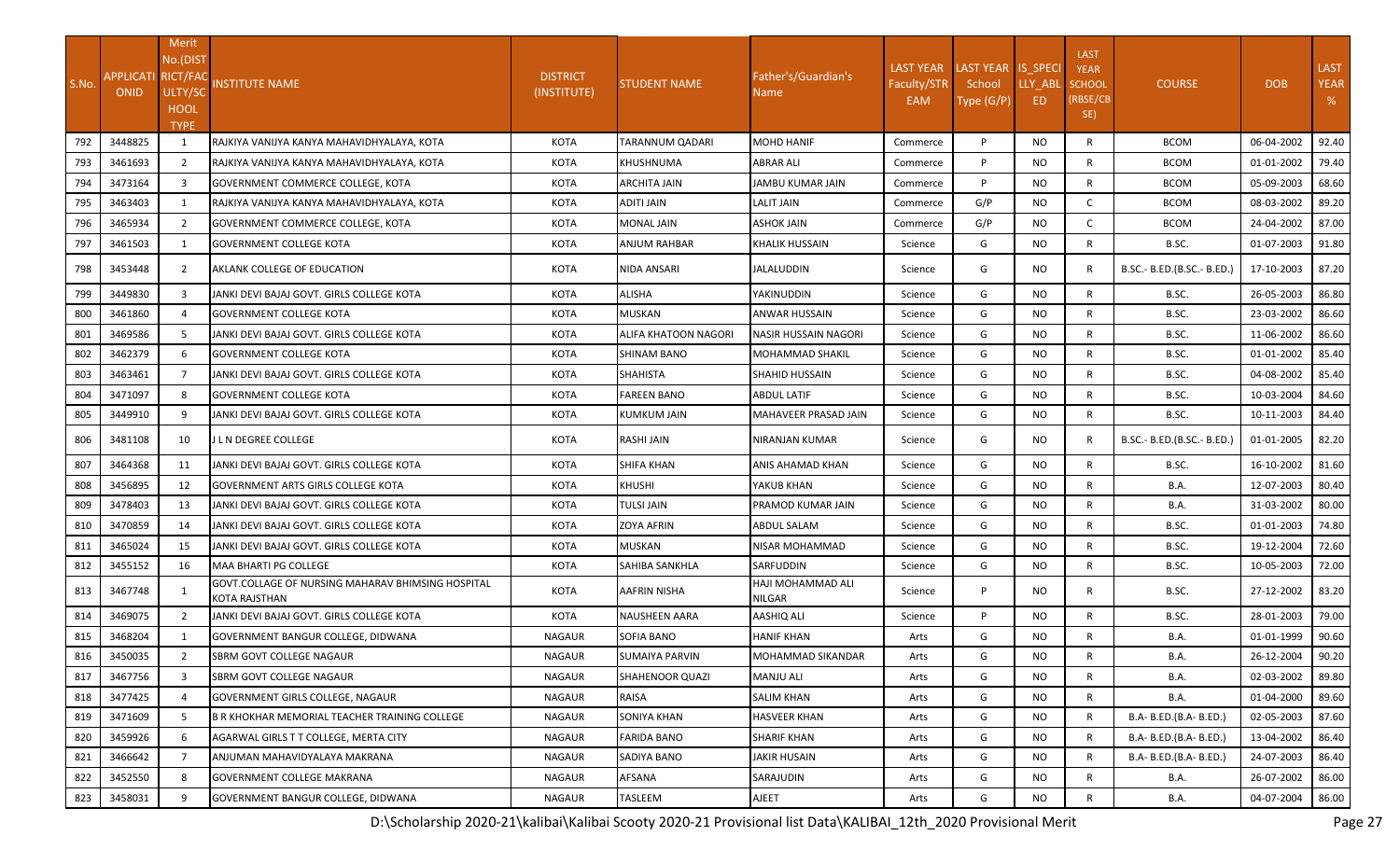|       |                                 | Merit                      |                                                                    |                                |                  |                             |                  |                    |           |                            |                        |            |             |
|-------|---------------------------------|----------------------------|--------------------------------------------------------------------|--------------------------------|------------------|-----------------------------|------------------|--------------------|-----------|----------------------------|------------------------|------------|-------------|
|       |                                 | No.(DIST                   |                                                                    |                                |                  |                             | <b>LAST YEAR</b> | LAST YEAR IS SPECI |           | <b>LAST</b><br><b>YEAR</b> |                        |            | <b>LAST</b> |
| S.No. | <b>APPLICATI</b><br><b>ONID</b> | <b>RICT/FAC</b><br>ULTY/SC | <b>NSTITUTE NAME</b>                                               | <b>DISTRICT</b><br>(INSTITUTE) | STUDENT NAME     | Father's/Guardian's<br>Name | Faculty/STR      | School             | LLY_ABL   | <b>SCHOOL</b>              | <b>COURSE</b>          | <b>DOB</b> | <b>YEAR</b> |
|       |                                 | HOOL                       |                                                                    |                                |                  |                             | EAM              | Type (G/P)         | ED.       | (RBSE/CB                   |                        |            | %           |
|       |                                 | <b>TYPE</b>                |                                                                    |                                |                  |                             |                  |                    |           | SE)                        |                        |            |             |
| 824   | 3453685                         | 10                         | GOVERNMENT BANGUR COLLEGE, DIDWANA                                 | NAGAUR                         | NAJRANA BANO     | <b>AJEET</b>                | Arts             | G                  | NO.       | R                          | B.A.                   | 07-08-2003 | 84.60       |
| 825   | 3452067                         | 11                         | GOVERNMENT BANGUR COLLEGE, DIDWANA                                 | NAGAUR                         | SALMA BANO       | ABDUL MAJID KHAN            | Arts             | G                  | NO.       | R                          | B.A.                   | 05-06-2000 | 84.00       |
| 826   | 3450002                         | 12                         | <b>SBRM GOVT COLLEGE NAGAUR</b>                                    | <b>NAGAUR</b>                  | SAYMA PRAVEEN    | MOHAMMAD SIKANDAR           | Arts             | G                  | NO.       | R                          | <b>B.A.</b>            | 25-11-2002 | 83.60       |
| 827   | 3469109                         | 13                         | SBRM GOVT COLLEGE NAGAUR                                           | NAGAUR                         | NAUSHIN GORI     | MOHAMMAD SHABIR             | Arts             | G                  | NO.       | R                          | B.A.                   | 01-01-2004 | 83.60       |
| 828   | 3481074                         | 14                         | GOVERNMENT BANGUR COLLEGE, DIDWANA                                 | NAGAUR                         | KOSAR            | SAIYED VAHID ALI            | Arts             | G                  | NO.       | R                          | B.A.                   | 15-06-2002 | 82.60       |
| 829   | 3468320                         | 15                         | GOVERNMENT BANGUR COLLEGE, DIDWANA                                 | NAGAUR                         | SABANA BANO      | RAMJAN KHAN                 | Arts             | G                  | NO.       | R                          | B.A.                   | 24-12-2001 | 81.80       |
| 830   | 3482181                         | 16                         | GOVERNMENT BANGUR COLLEGE, DIDWANA                                 | NAGAUR                         | MEHRAJ BANO      | <b>MURAD KHAN</b>           | Arts             | G                  | NO.       | R                          | <b>B.A.</b>            | 17-09-2002 | 79.00       |
| 831   | 3448961                         | 17                         | GOVERNMENT BANGUR COLLEGE, DIDWANA                                 | NAGAUR                         | AASHRIN ANSARI   | MOHAMMAD SHAMIM             | Arts             | G                  | NO.       | R                          | B.A.                   | 13-06-2002 | 78.20       |
| 832   | 3468282                         | 18                         | GOVT. COLLEGE PARBATSAR NAGAUR                                     | NAGAUR                         | HALIMA BANO      | <b>HALIM BEG</b>            | Arts             | G                  | <b>NO</b> | R                          | B.A.                   | 25-12-2001 | 78.00       |
| 833   | 3479726                         | 19                         | GOVERNMENT BANGUR COLLEGE, DIDWANA                                 | NAGAUR                         | IRAM KHAN        | <b>ASLAM KHAN</b>           | Arts             | G                  | NO.       | R                          | B.A.                   | 13-03-2002 | 75.60       |
| 834   | 3451616                         | 20                         | <b>GOVT COLLEGE MERTA CITY</b>                                     | NAGAUR                         | SHAHIN           | LAL MOHAMMAD                | Arts             | G                  | NO.       | R                          | B.A.                   | 05-07-2002 | 73.80       |
| 835   | 3482612                         | 21                         | GOVERNMENT BANGUR COLLEGE, DIDWANA                                 | <b>NAGAUR</b>                  | AFSANA           | <b>SUBRATI DEEN</b>         | Arts             | G                  | NO.       | R                          | B.A.                   | 17-07-2003 | 72.80       |
| 836   | 3480267                         | 22                         | RAJEEV GANDHI MAHAVIDHYALYA, MAULASAR                              | NAGAUR                         | FIRDOS BANO      | <b>RAJAK ALI</b>            | Arts             | G                  | NO.       | $\mathsf{R}$               | B.A.                   | 01-02-2004 | 71.40       |
| 837   | 3453976                         | 23                         | GOVERNMENT BANGUR COLLEGE, DIDWANA                                 | NAGAUR                         | TASLEEMA         | <b>AJIT KHAN</b>            | Arts             | G                  | NO.       | R                          | B.A.                   | 10-10-2001 | 70.60       |
| 838   | 3482636                         | 24                         | GOVERNMENT BANGUR COLLEGE, DIDWANA                                 | NAGAUR                         | MANISHA BANO     | <b>KHAN MO</b>              | Arts             | G                  | NO.       | R                          | B.A.                   | 21-10-2002 | 69.00       |
| 839   | 3473123                         | 25                         | GOVERNMENT COLLEGE MAKRANA                                         | NAGAUR                         | HUSNA BANO       | <b>HIMAYAT ALI</b>          | Arts             | G                  | <b>NO</b> | R                          | <b>B.A.</b>            | 15-11-2001 | 65.00       |
| 840   | 3472077                         | $\mathbf{1}$               | GOVERNMENT BANGUR COLLEGE, DIDWANA                                 | NAGAUR                         | SHABANA BANO     | MO HUSAIN KHAN              | Arts             | P                  | NO.       | R                          | <b>B.A.</b>            | 01-01-2003 | 92.20       |
| 841   | 3453153                         | $\overline{2}$             | GOVERNMENT COLLEGE MAKRANA                                         | NAGAUR                         | SONU BANO        | SHOUKAT ALI                 | Arts             | P                  | NO.       | R                          | B.A.                   | 22-06-2001 | 92.00       |
| 842   | 3483698                         | 3                          | GOVERNMENT BANGUR COLLEGE, DIDWANA                                 | NAGAUR                         | SHABNAM          | ALIM KHAN                   | Arts             | P                  | <b>NO</b> | R                          | B.A.                   | 27-06-2003 | 90.80       |
| 843   | 3473952                         |                            | APEX COLLEGE, MAKRANA                                              | NAGAUR                         | SIMRAN BANO      | ABDUL RAJAQ                 | Arts             | P                  | NO.       | R                          | B.A.                   | 18-12-2001 | 90.60       |
| 844   | 3465458                         | $\overline{5}$             | RAJEEV GANDHI MAHAVIDHYALYA, MAULASAR                              | NAGAUR                         | SLMA BANO        | AJIJ KHAN                   | Arts             | P                  | <b>NO</b> | R                          | B.A.                   | 01-03-2002 | 90.40       |
| 845   | 3470426                         |                            | SHREEMATI MOHARI DEVI TAPARIA BALIKA MAHAVIDYALAYA,<br>JASWANTGARH | NAGAUR                         | RESHMA BANO      | <b>MO RAFIK</b>             | Arts             | P                  | NO.       | R                          | B.A.                   | 17-08-2002 | 89.40       |
| 846   | 3473904                         |                            | APEX COLLEGE, MAKRANA                                              | NAGAUR                         | TARNNUM          | NIJAMUDDIN                  | Arts             | P                  | NO.       | R                          | <b>B.A.</b>            | 01-01-2002 | 87.80       |
| 847   | 3463816                         | 8                          | <b>GOVERNMENT COLLEGE NAWA</b>                                     | NAGAUR                         | MUSKAN KHAN      | ANWAR ALI KHAN              | Arts             | P                  | NO.       | R                          | <b>B.A.</b>            | 04-08-2003 | 87.80       |
| 848   | 3476979                         | 9                          | GURUKUL MAHAVIDYALAYA MOLASAR                                      | NAGAUR                         | ASAMA BANU       | MURAD KHAN                  | Arts             | P                  | NO.       | R                          | <b>B.A.</b>            | 22-08-2002 | 87.60       |
| 849   | 3467514                         | 10                         | GOVERNMENT BANGUR COLLEGE, DIDWANA                                 | NAGAUR                         | <b>BABY BANO</b> | AJEET KHAN                  | Arts             | P                  | <b>NO</b> | $\mathsf{R}$               | <b>B.A.</b>            | 10-11-2003 | 87.00       |
| 850   | 3483414                         | 11                         | VEER TEJA CO EDUCATION COLLEGE JAYAL                               | NAGAUR                         | RAJUL            | <b>SHKIL KHAN</b>           | Arts             | P                  | NO.       | R                          | B.A- B.ED.(B.A- B.ED.) | 02-03-2003 | 86.80       |
| 851   | 3466745                         | 12                         | <b>GOVERNMENT COLLEGE MAKRANA</b>                                  | NAGAUR                         | ANAYDA           | MOHAMMED AYUB               | Arts             | P                  | NO.       | R                          | B.A.                   | 01-05-2002 | 86.60       |
| 852   | 3450290                         | 13                         | <b>GOVT COLLEGE DEGANA</b>                                         | NAGAUR                         | ANISHA           | <b>BABU KHAN</b>            | Arts             | P                  | NO.       | R                          | <b>B.A.</b>            | 10-07-2003 | 86.40       |
| 853   | 3466799                         | 14                         | GOVERNMENT COLLEGE MAKRANA                                         | NAGAUR                         | SANIYA           | MOHAMMED AYUB               | Arts             | P                  | NO        | R                          | <b>B.A.</b>            | 12-05-2003 | 85.40       |
| 854   | 3469128                         | 15                         | <b>SBRM GOVT COLLEGE NAGAUR</b>                                    | NAGAUR                         | SUFIYA BANO      | <b>UMAR FARUK</b>           | Arts             | P                  | <b>NO</b> | $\mathsf{R}$               | B.A.                   | 20-07-2003 | 85.40       |
| 855   | 3480609                         | 16                         | RAJEEV GANDHI MAHAVIDHYALYA, MAULASAR                              | NAGAUR                         | YASMEEN BANO     | <b>NEK MOHAMMED KHAN</b>    | Arts             | P                  | <b>NO</b> | R                          | <b>B.A.</b>            | 21-05-2005 | 84.00       |
| 856   | 3470108                         | 17                         | TAGORE MAHAVIDHYALYA MOLASAR                                       | NAGAUR                         | ANISHA BANO      | FUL MOHMMAD KHAN            | Arts             | P                  | NO.       | R                          | <b>B.A.</b>            | 15-10-2003 | 83.20       |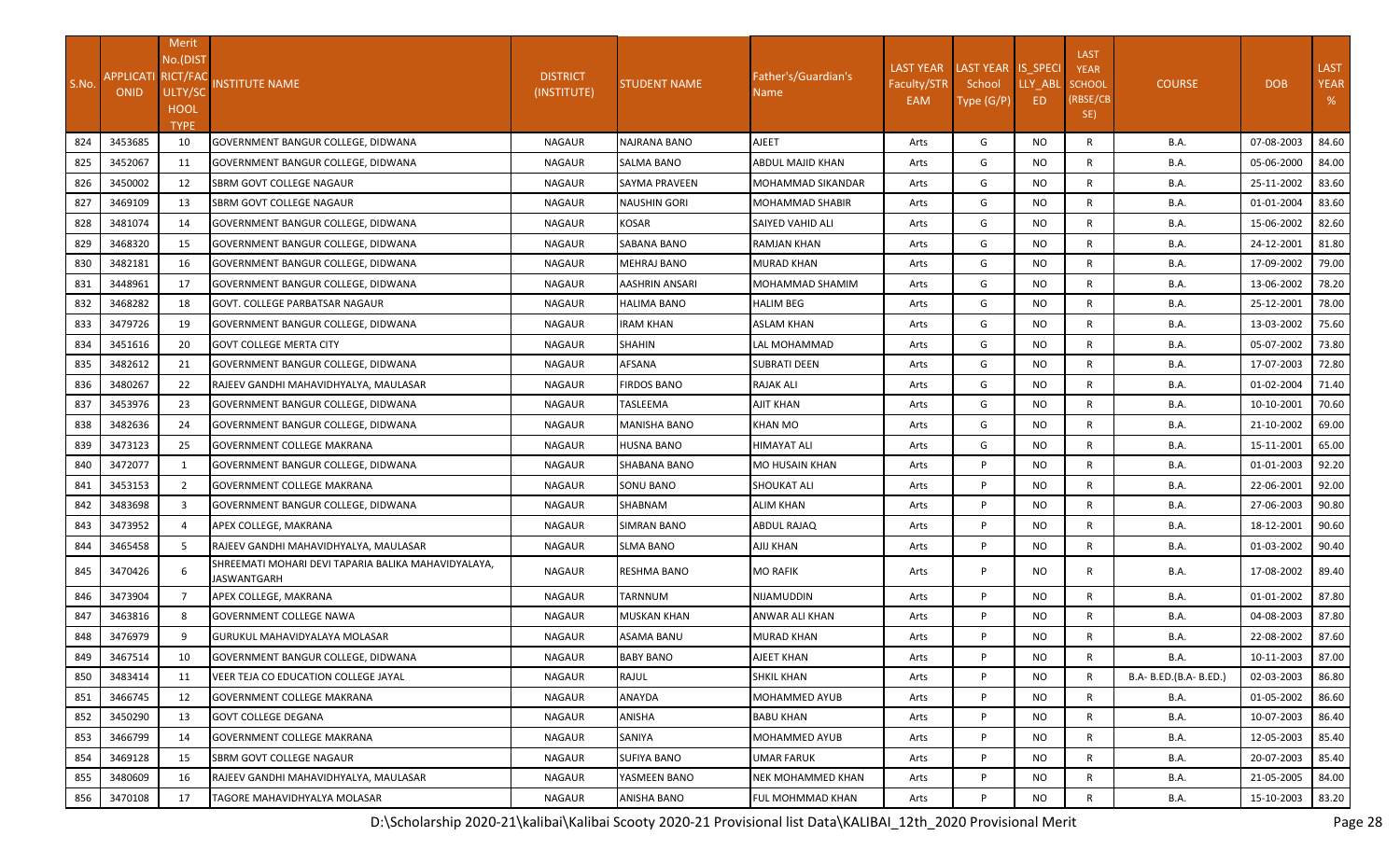|       |                    | Merit           |                                                                      |                 |                     |                         |                  |                    |           |                            |                            |            |             |
|-------|--------------------|-----------------|----------------------------------------------------------------------|-----------------|---------------------|-------------------------|------------------|--------------------|-----------|----------------------------|----------------------------|------------|-------------|
|       |                    | No.(DIST        |                                                                      |                 |                     |                         | <b>LAST YEAR</b> | LAST YEAR IS SPECI |           | <b>LAST</b><br><b>YEAR</b> |                            |            | <b>LAST</b> |
| S.No. | APPLICATI RICT/FAC |                 | <b>NSTITUTE NAME</b>                                                 | <b>DISTRICT</b> | STUDENT NAME        | Father's/Guardian's     | Faculty/STR      | School             | LLY ABL   | <b>SCHOOL</b>              | <b>COURSE</b>              | <b>DOB</b> | <b>YEAR</b> |
|       | <b>ONID</b>        | ULTY/SC<br>HOOL |                                                                      | (INSTITUTE)     |                     | Name                    | EAM              | Type (G/P)         | ED.       | (RBSE/CB                   |                            |            | %           |
|       |                    | <b>TYPE</b>     |                                                                      |                 |                     |                         |                  |                    |           | SE)                        |                            |            |             |
| 857   | 3483762            | 18              | GOVERNMENT BANGUR COLLEGE, DIDWANA                                   | NAGAUR          | YASMIN BANU         | <b>ASGAR KHAN</b>       | Arts             | P                  | NO.       | R                          | B.A.                       | 14-02-2003 | 82.00       |
| 858   | 3472154            | 19              | GOVERNMENT BANGUR COLLEGE, DIDWANA                                   | NAGAUR          | AFASANA BANO        | <b>SHAKUR KHAN</b>      | Arts             | P                  | NO.       | R                          | B.A.                       | 11-02-2002 | 81.20       |
| 859   | 3476876            | 20              | RAJEEV GANDHI MAHAVIDHYALYA, MAULASAR                                | <b>NAGAUR</b>   | SABIYA BANO         | YAKUB ALI KHAN          | Arts             | P                  | NO.       | R                          | B.A.                       | 17-08-2003 | 80.40       |
| 860   | 3448520            | 21              | <b>GAREEB NAWAZ COLLEGE</b>                                          | NAGAUR          | FARJANA BANO        | MOHAMMAD ALI KHAN       | Arts             | P                  | NO.       | R                          | <b>B.A.</b>                | 21-04-2000 | 79.80       |
| 861   | 3483594            | 22              | RAJEEV GANDHI MAHAVIDHYALYA, MAULASAR                                | NAGAUR          | NILOFAR BANO        | DAUD ALI KHAN           | Arts             | P                  | NO.       | R                          | B.A.                       | 26-01-2003 | 79.80       |
| 862   | 3454676            | 23              | <b>GOVERNMENT COLLEGE MAKRANA</b>                                    | NAGAUR          | RESHAMA             | <b>JAKIR</b>            | Arts             | P                  | NO.       | R                          | <b>B.A.</b>                | 20-09-1997 | 79.20       |
| 863   | 3471498            | 24              | ANJUMAN MAHAVIDYALAYA MAKRANA                                        | NAGAUR          | <b>RUBINA</b>       | <b>JAMEEL AHAMD</b>     | Arts             | P                  | NO.       | R                          | B.A.                       | 17-11-1999 | 78.20       |
| 864   | 3472639            | 25              | ANJUMAN MAHAVIDYALAYA MAKRANA                                        | NAGAUR          | SONIYA BANO         | MUNNA AHMAD GORI        | Arts             | P                  | <b>NO</b> | R                          | B.A.                       | 20-10-2001 | 77.20       |
| 865   | 3481637            | 26              | RAJEEV GANDHI MAHAVIDHYALYA, MAULASAR                                | NAGAUR          | JAHIDA BANO         | <b>FIROJ KHAN</b>       | Arts             | P                  | <b>NO</b> | R                          | <b>B.A.</b>                | 04-07-2002 | 76.60       |
| 866   | 3471373            | 27              | <b>GOVERNMENT COLLEGE MAKRANA</b>                                    | NAGAUR          | <b>SANA BANO</b>    | <b>IKRAM</b>            | Arts             | P                  | NO.       | R                          | B.A.                       | 13-11-1999 | 76.40       |
| 867   | 3477026            | 28              | BALDEV RAM MIRDHA COLLEGE OF SCIENCE DIDWANA                         | NAGAUR          | NILOFAR BANO        | MOHAMMAD JAKIR          | Arts             | P                  | NO.       | R                          | B.SC.                      | 26-12-2004 | 76.00       |
| 868   | 3481554            | 29              | BALDEV RAM MIRDHA COLLEGE OF SCIENCE DIDWANA                         | NAGAUR          | SABNAM KHAN         | MUMTAJ ALI KHAN         | Arts             | P                  | NO.       | $\mathsf{R}$               | B.SC.                      | 15-06-2001 | 75.20       |
| 869   | 3472111            | 30              | MAYUR COLLEGE, JHALRA ROAD, ANEKANT COLONY,<br>KUCHAMANCITY (NAGOUR) | NAGAUR          | <b>SIMRAN</b>       | <b>MOHMMAD SALIM</b>    | Arts             | P                  | NO.       | R                          | <b>B.A.</b>                | 27-06-2003 | 74.20       |
| 870   | 3481141            | 31              | RAJEEV GANDHI MAHAVIDHYALYA, MAULASAR                                | NAGAUR          | MADINA BANO         | <b>MANGU KHAN</b>       | Arts             | P                  | NO.       | R                          | B.A.                       | 01-01-1993 | 70.80       |
| 871   | 3471439            | 32              | ANJUMAN MAHAVIDYALAYA MAKRANA                                        | NAGAUR          | SIMRAN              | MOHAMMAD SAID           | Arts             | P                  | NO.       | $\mathsf{R}$               | B.A.                       | 01-01-2001 | 68.60       |
| 872   | 3479378            | $\mathbf{1}$    | SHAHEED BHAGAT SINGH COLLEGE NAWA CITY                               | NAGAUR          | SUMBUL              | <b>SHOKAT KHAN</b>      | Commerce         | G                  | <b>NO</b> | R                          | <b>BCOM</b>                | 27-01-2002 | 77.40       |
| 873   | 3479370            | $\overline{2}$  | <b>GOVERNMENT COLLEGE NAWA</b>                                       | NAGAUR          | SHAHNAJ             | <b>ISLAMMUDEEN TELI</b> | Commerce         | G                  | <b>NO</b> | $\mathsf{R}$               | <b>BCOM</b>                | 06-03-2001 | 77.20       |
| 874   | 3470427            | 1               | <b>GOVERNMENT COLLEGE MAKRANA</b>                                    | NAGAUR          | RAHAT BANO          | MOHAMMAD SHAMSHAD       | Commerce         | P                  | NO.       | R                          | B.A.                       | 10-10-2002 | 75.00       |
| 875   | 3471746            | 2               | SHREEMATI MOHARI DEVI TAPARIA BALIKA MAHAVIDYALAYA,<br>JASWANTGARH   | NAGAUR          | <b>NAZMEEN</b>      | MOHD IQBAL CHHIPA       | Commerce         | P                  | <b>NO</b> | R                          | <b>BCOM</b>                | 05-07-2003 | 73.40       |
| 876   | 3473011            | -1              | GOVERNMENT BANGUR COLLEGE, DIDWANA                                   | <b>NAGAUR</b>   | MUSKAN BANO KHILAJI | A GFFAR KHILAJI         | Science          | G                  | NO.       | $\mathsf{R}$               | B.SC.                      | 15-05-2001 | 77.80       |
| 877   | 3463842            | $\overline{2}$  | VEERTEJA MAHILA MAHAVIDHALAYA MARWAR MUNDWA                          | NAGAUR          | RESHMA              | <b>BHURE KHAN</b>       | Science          | G                  | NO.       | R                          | B.SC.                      | 01-01-2003 | 72.40       |
| 878   | 3479683            | 3               | SHREEMATI MOHARI DEVI TAPARIA BALIKA MAHAVIDYALAYA.<br>JASWANTGARH   | NAGAUR          | ZAHEEN BHATI        | MOHMMAD SHAKIL BHATI    | Science          | G                  | NO.       | R                          | B.SC.                      | 01-01-2002 | 68.60       |
| 879   | 3482639            | 4               | JAIN VISHVA BHARATI INSTITUTE                                        | NAGAUR          | KISMAT BANO         | MUNSHI KHAN MOYAL       | Science          | G                  | NO.       | R                          | B.SC.- B.ED.(B.SC.- B.ED.) | 01-02-2001 | 68.00       |
| 880   | 3482581            | 1               | MODERN MAHILA MAHAVIDHALAYA KUCHAMAN CITY                            | NAGAUR          | <b>AFIYA KHAN</b>   | MOHAMMAD YAKUB KHAN     | Science          | P                  | NO        | R                          | B.SC.                      | 11-08-2002 | 93.60       |
| 881   | 3469189            | $\overline{2}$  | SHAHEED BHAGAT SINGH COLLEGE NAWA CITY                               | NAGAUR          | RESHMA              | <b>HABIB ALI</b>        | Science          | P                  | NO.       | $\mathsf{R}$               | B.SC.                      | 01-01-2002 | 83.80       |
| 882   | 3480666            | 3               | RAJEEV GANDHI MAHAVIDHYALYA, MAULASAR                                | NAGAUR          | SHAHANAZ BANO       | <b>USMAN KHAN</b>       | Science          | P                  | NO.       | $\mathsf{R}$               | B.SC.                      | 21-08-2003 | 82.20       |
| 883   | 3473993            | $\overline{4}$  | <b>GOVT COLLEGE DEGANA</b>                                           | NAGAUR          | SHABANA BANO        | MOHAMMAD RAFEEK         | Science          | P                  | NO.       | $\mathsf{R}$               | B.SC.                      | 23-10-2004 | 81.60       |
| 884   | 3474186            | -5              | ANJUMAN MAHAVIDYALAYA MAKRANA                                        | NAGAUR          | NAZMEEN GAUHAR      | ABDUL QAYYUM            | Science          | P                  | NO.       | R                          | B.SC.- B.ED.(B.SC.- B.ED.) | 02-02-2003 | 78.20       |
| 885   | 3479741            | 6               | RAJEEV GANDHI MAHAVIDHYALYA, MAULASAR                                | NAGAUR          | NAJMA BANO          | <b>MUNSI KHAN</b>       | Science          | P                  | NO.       | R                          | B.SC.                      | 22-02-2002 | 75.00       |
| 886   | 3480488            |                 | RAJEEV GANDHI MAHAVIDHYALYA, MAULASAR                                | NAGAUR          | <b>MUSKAN BANO</b>  | <b>BUNDU KHAN</b>       | Science          | P                  | NO.       | $\mathsf{R}$               | B.SC.                      | 06-05-2004 | 73.20       |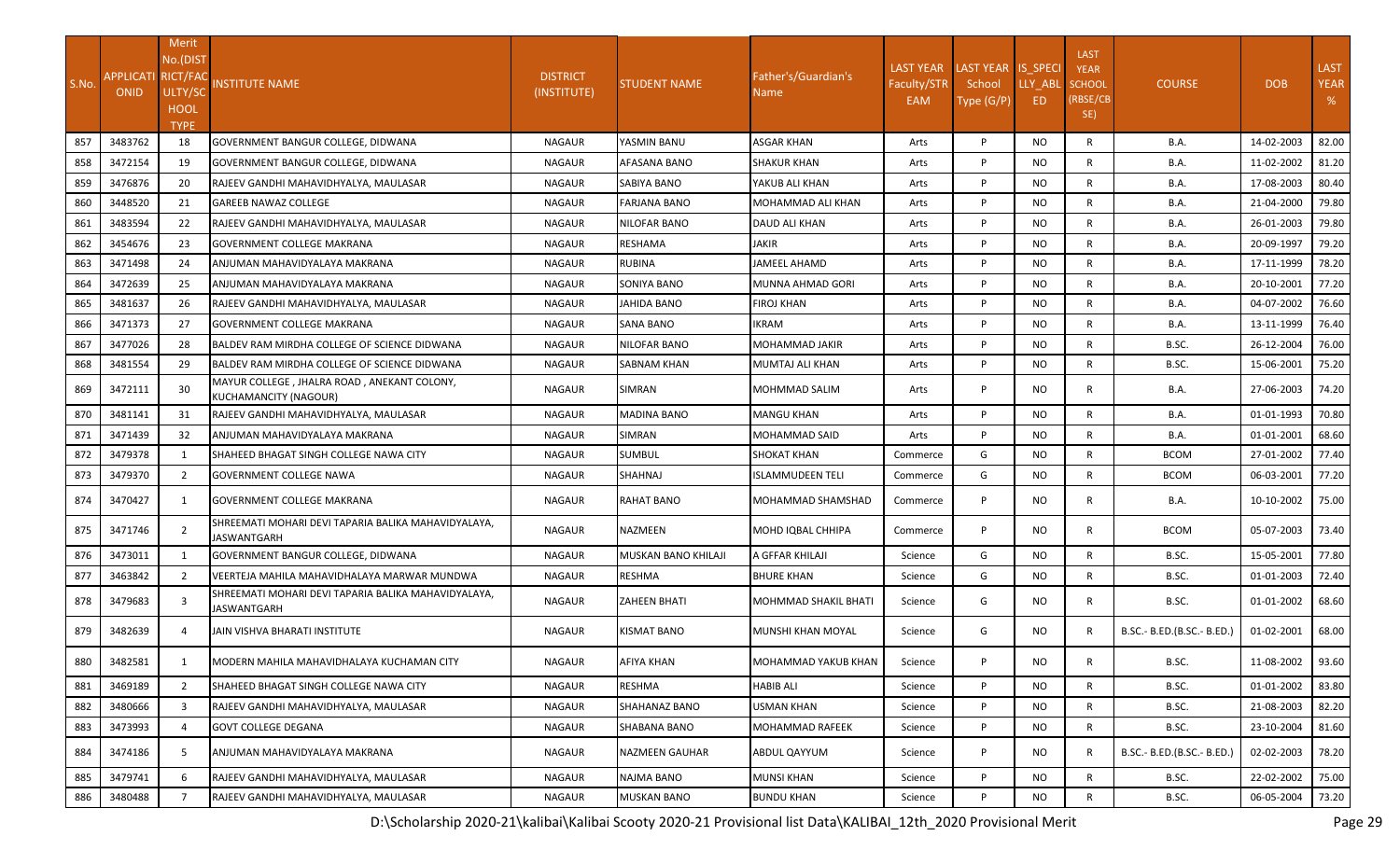| S.No. | APPLICATI RICT/FA(<br><b>ONID</b> | Merit<br>No.(DIST<br>ULTY/SC<br><b>HOOL</b><br><b>TYPE</b> | NSTITUTE NAME                                                  | <b>DISTRICT</b><br>(INSTITUTE) | STUDENT NAME        | Father's/Guardian's<br>Name | <b>LAST YEAR</b><br>Faculty/STR<br>EAM | LAST YEAR IS_SPECI<br>School<br>Type (G/P) | LLY ABL<br>ED. | <b>LAST</b><br><b>YEAR</b><br><b>SCHOOL</b><br>(RBSE/CB<br>SE) | <b>COURSE</b>              | <b>DOB</b> | <b>LAST</b><br><b>YEAR</b><br>% |
|-------|-----------------------------------|------------------------------------------------------------|----------------------------------------------------------------|--------------------------------|---------------------|-----------------------------|----------------------------------------|--------------------------------------------|----------------|----------------------------------------------------------------|----------------------------|------------|---------------------------------|
| 887   | 3482684                           | 8                                                          | SANTOSH MAHAVIDYALAYA                                          | <b>NAGAUR</b>                  | <b>BHURI BANO</b>   | SADIK MOHAMMAD              | Science                                | P                                          | <b>NO</b>      | $\mathsf{R}$                                                   | B.SC.                      | 01-01-2000 | 71.00                           |
| 888   | 3466045                           | 1                                                          | <b>GOVERNMENT COLLEGE JAITARAN - PALI</b>                      | PALI                           | SALMA SITARA        | HANIF                       | Arts                                   | G                                          | <b>NO</b>      | $\mathsf{R}$                                                   | B.A.                       | 20-06-1999 | 83.60                           |
| 889   | 3451681                           | 2                                                          | GOVERNEMENT BANGUR POST GRADUATE COLLEGE                       | PALI                           | ANJUMAN BANO        | MOHAMMAD YASIN              | Arts                                   | G                                          | <b>NO</b>      | $\mathsf{R}$                                                   | B.A.                       | 29-06-2002 | 83.60                           |
| 890   | 3451666                           | 3                                                          | <b>GOVERNEMENT BANGUR POST GRADUATE COLLEGE</b>                | PALI                           | JASMINE             | MOHAMMAD YASIN              | Arts                                   | G                                          | <b>NO</b>      | R                                                              | <b>B.A.</b>                | 22-04-2004 | 83.60                           |
| 891   | 3464826                           | 4                                                          | <b>GOVERNMENT COLLEGE JAITARAN - PALI</b>                      | PALI                           | UJAMA BANO          | NOORHASAN                   | Arts                                   | G                                          | <b>NO</b>      | R                                                              | B.A.                       | 01-01-2002 | 83.20                           |
| 892   | 3471710                           | 5                                                          | BHAGAT SINGH MAHAVIDHYALIYA JAITARAN                           | PALI                           | SAJIDA              | ALTAF MOHAMMAD              | Arts                                   | G                                          | NO.            | $\mathsf{R}$                                                   | B.A.                       | 20-10-2004 | 82.60                           |
| 893   | 3477585                           | 6                                                          | <b>GOVERNMENT COLLEGE RAIPUR(PALI)</b>                         | PALI                           | RUBINA BANU         | SHAKUR MOUHAMMAD            | Arts                                   | G                                          | <b>NO</b>      | $\mathsf{R}$                                                   | B.A.                       | 01-01-2003 | 80.60                           |
| 894   | 3455147                           | $\overline{7}$                                             | GOVERNMENT COLLEGE, SOJAT                                      | PALI                           | RABIYA BANO         | RAMJAN ALI                  | Arts                                   | G                                          | <b>NO</b>      | $\mathsf{R}$                                                   | B.A.                       | 01-01-2003 | 80.00                           |
| 895   | 3458335                           | 8                                                          | LEELA DEVI PARASMAL SANCHETI KANYA MAHAVIDYALAYA,<br>VIDYAWADI | PALI                           | ASHA BANO           | BABU KHA                    | Arts                                   | G                                          | NO.            | R                                                              | B.A- B.ED.(B.A- B.ED.)     | 15-08-2003 | 79.80                           |
| 896   | 3466877                           |                                                            | <b>GOVERNEMENT BANGUR POST GRADUATE COLLEGE</b>                | PALI                           | SHAGUFTA AKHATRI    | KALIM AKHATAR               | Arts                                   | P                                          | <b>NO</b>      | $\mathsf{R}$                                                   | <b>B.A.</b>                | 02-10-2003 | 96.00                           |
| 897   | 3461904                           | 2                                                          | GOVERNEMENT BANGUR POST GRADUATE COLLEGE                       | PALI                           | SAMRIN BANO         | KAMAR HUSAIN                | Arts                                   | P                                          | <b>NO</b>      | $\mathsf{R}$                                                   | B.A.                       | 01-01-2003 | 76.40                           |
| 898   | 3479324                           | 1                                                          | <b>SGPB GOVERNMENT GIRLS COLLEGE, PALI</b>                     | PALI                           | MUSKAN              | <b>MOINUDDIN</b>            | Commerce                               | G                                          | <b>NO</b>      | $\mathsf{R}$                                                   | B.A.                       | 24-01-2003 | 79.80                           |
| 899   | 3478825                           | 1                                                          | SGPB GOVERNMENT GIRLS COLLEGE, PALI                            | PALI                           | SHABNAM BANO        | ASPHAK ALI                  | Commerce                               | P                                          | <b>NO</b>      | R                                                              | <b>BCOM</b>                | 30-08-2004 | 81.20                           |
| 900   | 3479725                           | $\overline{2}$                                             | SGPB GOVERNMENT GIRLS COLLEGE, PALI                            | PALI                           | <b>RAKSHA</b>       | RAMESH BOHARA               | Commerce                               | P                                          | <b>NO</b>      | R                                                              | <b>BCOM</b>                | 21-11-2003 | 71.00                           |
| 901   | 3465175                           | 1                                                          | GOVERNMENT COLLEGE , SOJAT                                     | PALI                           | <b>HEENA BANO</b>   | GAFFAR KHAN                 | Science                                | G                                          | <b>NO</b>      | $\mathsf{R}$                                                   | B.SC.                      | 18-03-2003 | 75.20                           |
| 902   | 3472649                           | $\overline{2}$                                             | <b>GOVERNMENT COLLEGE SUMERPUR</b>                             | PALI                           | NAJRIN BANU         | MOHAMMAD IQBAL              | Science                                | G                                          | <b>NO</b>      | R                                                              | B.SC.                      | 01-01-2002 | 69.40                           |
| 903   | 3464954                           | 1                                                          | APC COLLEGE PRATAPGARH                                         | PRATAPGARH                     | ANJALI JAIN         | PAVAN KUMAR JAIN            | Arts                                   | G                                          | <b>NO</b>      | $\mathsf{R}$                                                   | B.A- B.ED.(B.A- B.ED.)     | 30-09-2004 | 90.80                           |
| 904   | 3482686                           | 1                                                          | MAHILA VIDYA MANDIR TEACHERS TRAINING COLLEGE<br>PRATAPGARH    | PRATAPGARH                     | NIDHI JAIN          | VIJAY JAIN                  | Arts                                   | P                                          | NO.            | R                                                              | BED                        | 01-01-2001 | 89.80                           |
| 905   | 3481985                           | 1                                                          | APC COLLEGE PRATAPGARH                                         | PRATAPGARH                     | SAKSHI DEWDA        | NAVEEN KUMAR JAIN           | Science                                | G                                          | <b>NO</b>      | R                                                              | B.SC.- B.ED.(B.SC.- B.ED.) | 04-08-2004 | 81.40                           |
| 906   | 3480656                           | $\overline{2}$                                             | GOVT. PG COLLEGE PRATAPGARH                                    | PRATAPGARH                     | SAAHIBA SHEKH       | MOHAMMAD ASHFAQ             | Science                                | G                                          | NO.            | R                                                              | B.SC.                      | 12-01-2003 | 68.80                           |
| 907   | 3461279                           | 1                                                          | SMBGOVTPGCOLLEGENATHDWARA                                      | RAJSAMAND                      | <b>RUHAB BANU</b>   | SABIR HUSEN                 | Arts                                   | G                                          | NO.            | R                                                              | <b>B.A.</b>                | 17-01-2003 | 84.00                           |
| 908   | 3464163                           | 2                                                          | SETH RANGLAL KOTHARI GOVERNMENT COLLEGE RAJSAMAND              | RAJSAMAND                      | AAISHA BANU PATHAN  | MOHAMMAD LATIF              | Arts                                   | G                                          | NO.            | R                                                              | B.A.                       | 13-02-2002 | 83.60                           |
| 909   | 3481661                           | $\overline{3}$                                             | <b>GOVT COLLEGE RAILMAGRA</b>                                  | RAJSAMAND                      | SURAIYA BANU        | KHALIL MOHD                 | Arts                                   | G                                          | <b>NO</b>      | R                                                              | B.A.                       | 29-11-2001 | 82.40                           |
| 910   | 3481973                           |                                                            | <b>GOVERTMENT COLLEGE DEOGARH</b>                              | RAJSAMAND                      | <b>NAMEERA BANU</b> | AYUB MOHAMMAD               | Arts                                   | G                                          | <b>NO</b>      | R                                                              | <b>B.A.</b>                | 01-01-2003 | 72.60                           |
| 911   | 3483496                           | 5                                                          | SETH RANGLAL KOTHARI GOVERNMENT COLLEGE RAJSAMAND              | RAJSAMAND                      | SONU BANU           | HABIB MOHAMMAD              | Arts                                   | G                                          | <b>NO</b>      | R                                                              | <b>B.A.</b>                | 01-01-2002 | 66.20                           |
| 912   | 3471720                           | 1                                                          | SHRINATHJI INSTITUTE OF BIOTECHNOLOGY & MANAGEMENT             | RAJSAMAND                      | SAKSHI JAIN         | SANJAY JAIN                 | Commerce                               | P                                          | <b>NO</b>      | R                                                              | BBA                        | 03-02-2003 | 75.00                           |
| 913   | 3473368                           | 1                                                          | SHRINATHJI INSTITUTE OF BIOTECHNOLOGY & MANAGEMENT             | RAJSAMAND                      | MUSKAN HINGER       | BHERU LAL HINGER            | Commerce                               | G/P                                        | NO.            | C                                                              | <b>BCOM</b>                | 26-03-2002 | 93.00                           |
| 914   | 3448548                           | 1                                                          | GOVT. GIRLS P.G. COLLEGE, SAWAI MADHOPUR                       | SAWAI MADHOPUR                 | YASMIN PARVEEN      | ISHARAK MOHAMMAD            | Arts                                   | G                                          | <b>NO</b>      | R                                                              | <b>B.A.</b>                | 12-03-2002 | 90.60                           |
| 915   | 3453646                           | $\overline{2}$                                             | GOVERNMENT P.G. COLLEGE SAWAIMADHOPUR                          | SAWAI MADHOPUR                 | RIZVANA BANO        | INSAR ALI                   | Arts                                   | G                                          | <b>NO</b>      | R                                                              | <b>B.A.</b>                | 03-07-2002 | 86.40                           |
| 916   | 3453604                           | $\overline{3}$                                             | GOVT. GIRLS P.G. COLLEGE, SAWAI MADHOPUR                       | SAWAI MADHOPUR                 | <b>SANOFAR BANO</b> | <b>IQBAL RANGREJ</b>        | Arts                                   | G                                          | <b>NO</b>      | $\mathsf{R}$                                                   | <b>B.A.</b>                | 17-07-2002 | 86.40                           |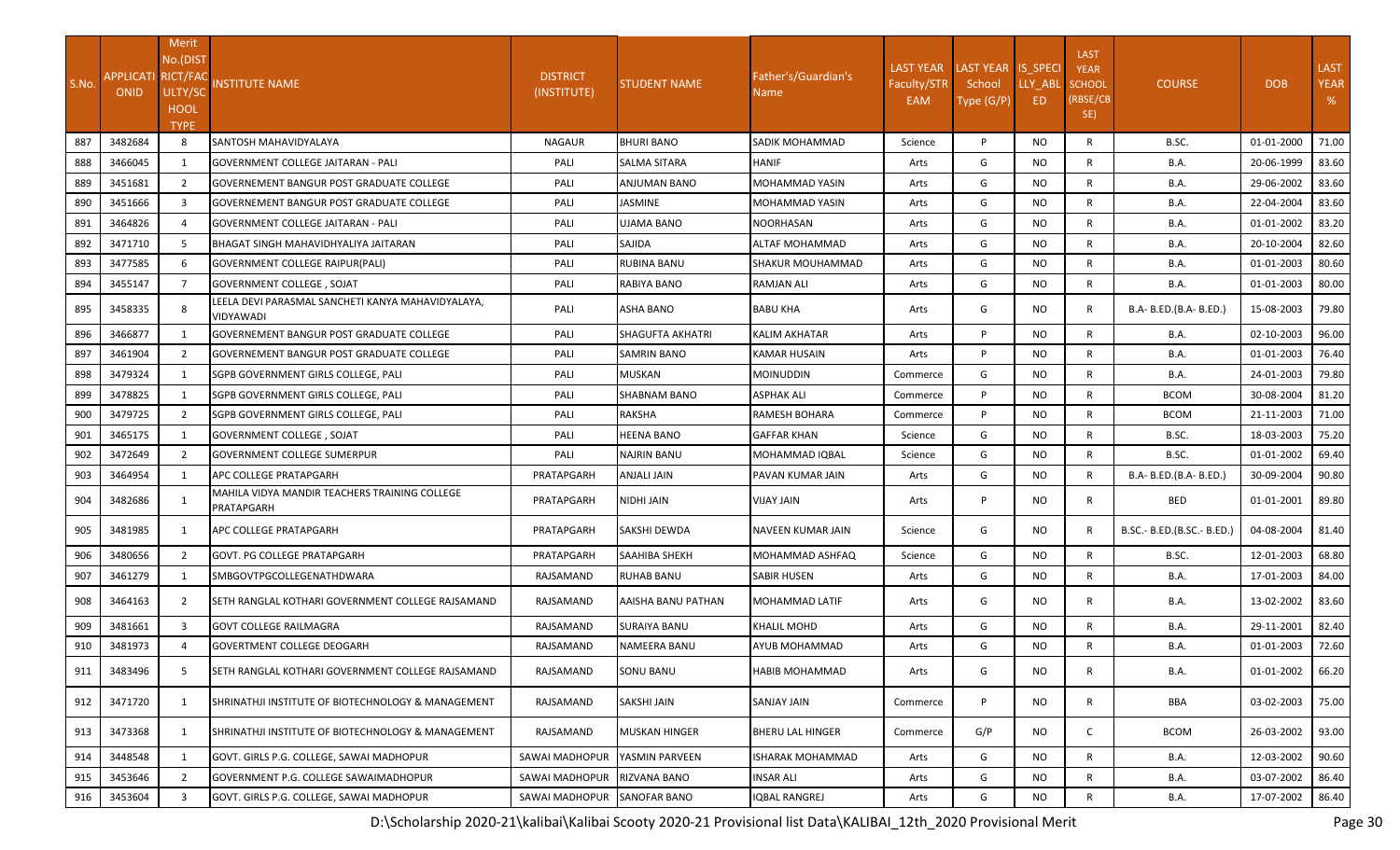|       |                    | Merit           |                                          |                               |                        |                         |                    |                    |         |                            |               |            |             |
|-------|--------------------|-----------------|------------------------------------------|-------------------------------|------------------------|-------------------------|--------------------|--------------------|---------|----------------------------|---------------|------------|-------------|
|       |                    | No.(DIST        |                                          |                               |                        |                         | <b>LAST YEAR</b>   | LAST YEAR IS SPECI |         | <b>LAST</b><br><b>YEAR</b> |               |            | <b>LAST</b> |
| S.No. | APPLICATI RICT/FAC |                 | NSTITUTE NAME                            | <b>DISTRICT</b>               | STUDENT NAME           | Father's/Guardian's     | <b>Faculty/STR</b> | School             | LLY_ABL | <b>SCHOOL</b>              | <b>COURSE</b> | <b>DOB</b> | <b>YEAR</b> |
|       | <b>ONID</b>        | ULTY/SC<br>HOOL |                                          | (INSTITUTE)                   |                        | Name                    | EAM                | Type (G/P)         | ED      | (RBSE/CB                   |               |            | %           |
|       |                    | <b>TYPE</b>     |                                          |                               |                        |                         |                    |                    |         | SE)                        |               |            |             |
| 917   | 3448948            |                 | GOVERNMENT P.G. COLLEGE SAWAIMADHOPUR    | SAWAI MADHOPUR SHABANA        |                        | ABDUL HAMID             | Arts               | G                  | NO.     | R                          | B.A.          | 12-06-2000 | 81.40       |
| 918   | 3471042            | -5              | GOVT. GIRLS P.G. COLLEGE, SAWAI MADHOPUR | SAWAI MADHOPUR                | <b>MAFIYA BANO</b>     | ABDUL MAJID             | Arts               | G                  | NO.     | R                          | B.A.          | 15-04-2002 | 80.40       |
| 919   | 3461676            | 6               | GOVT. GIRLS P.G. COLLEGE, SAWAI MADHOPUR | SAWAI MADHOPUR                | <b>AYSHA BANO</b>      | MOHAMMAD YUNUS          | Arts               | G                  | NO.     | R                          | <b>B.A.</b>   | 14-08-2003 | 79.40       |
| 920   | 3480379            | 7               | GOVERNMENT COLLEGE MALARNA DUNGAR        | SAWAI MADHOPUR RUBI BANO      |                        | ASHRAF KHAN             | Arts               | G                  | NO.     | R                          | B.A.          | 01-07-2005 | 78.00       |
| 921   | 3461916            | 8               | GOVT. GIRLS P.G. COLLEGE, SAWAI MADHOPUR | SAWAI MADHOPUR SHAHIN         |                        | <b>ABDUL MALIK</b>      | Arts               | G                  | NO.     | R                          | <b>B.A.</b>   | 05-08-2001 | 77.80       |
| 922   | 3458590            | 9               | GOVT. GIRLS P.G. COLLEGE, SAWAI MADHOPUR | SAWAI MADHOPUR   MUSKAN BANO  |                        | IKRAMUDDIN              | Arts               | G                  | NO.     | R                          | <b>B.A.</b>   | 17-09-2001 | 77.60       |
| 923   | 3457886            | 10              | GOVERNMENT P.G. COLLEGE SAWAIMADHOPUR    | SAWAI MADHOPUR                | <b>AAFREEN PARVEEN</b> | IKBAL                   | Arts               | G                  | NO.     | R                          | <b>B.A.</b>   | 25-07-2002 | 76.80       |
| 924   | 3469057            | 11              | GUSHMESHWAR MAHAVIDYALAYA, SHIWAR        | SAWAI MADHOPUR                | <b>GUNNAR BANO</b>     | RAMJAN ALI              | Arts               | G                  | NO.     | R                          | <b>B.A.</b>   | 08-06-2000 | 76.40       |
| 925   | 3464724            | 12              | SOGANI MAHILA MAHAVIDYALAYA RAWASA-BONLI | SAWAI MADHOPUR                | <b>ARIBA BANO</b>      | VASID ALI               | Arts               | G                  | NO.     | R                          | <b>B.A.</b>   | 05-05-2003 | 76.20       |
| 926   | 3481440            | 13              | GOVERNMENT P.G. COLLEGE SAWAIMADHOPUR    | SAWAI MADHOPUR                | <b>SANA BANO</b>       | <b>NASIR HUSAIN</b>     | Arts               | G                  | NO.     | R                          | <b>B.A.</b>   | 16-02-2003 | 75.40       |
| 927   | 3456019            | 14              | <b>ARAVALI COLLEGE</b>                   | SAWAI MADHOPUR INAJMA TELI    |                        | <b>JUMMA KHAN</b>       | Arts               | G                  | NO.     | R                          | <b>B.A.</b>   | 04-04-2001 | 73.40       |
| 928   | 3482282            | 15              | GOVERNMENT COLLEGE.KHANDAR               | SAWAI MADHOPUR SAHIBA BANO    |                        | <b>NEFIS KHAN</b>       | Arts               | G                  | NO.     | R                          | <b>B.A.</b>   | 17-10-2003 | 73.40       |
| 929   | 3463365            | 16              | SHREE POONIRAM MEMORIAL COLLAGE BHADOTI  | SAWAI MADHOPUR   MEVIS BANO   |                        | SAJID KHAN              | Arts               | G                  | NO.     | $\mathsf{R}$               | <b>B.A.</b>   | 01-01-1982 | 72.80       |
| 930   | 3471849            | 17              | <b>GOVT COLLEGE GANGAPUR CITY</b>        | SAWAI MADHOPUR SHAKILA BANO   |                        | <b>AAVID ALI</b>        | Arts               | G                  | NO.     | R                          | <b>B.A.</b>   | 08-05-2002 | 72.60       |
| 931   | 3482338            | 18              | GOVERNMENT COLLEGE, KHANDAR              | SAWAI MADHOPUR FIZA BANO      |                        | MUBARAK                 | Arts               | G                  | NO.     | R                          | <b>B.A.</b>   | 07-01-2002 | 72.40       |
| 932   | 3477504            | 19              | GOVERNMENT COLLEGE MALARNA DUNGAR        | SAWAI MADHOPUR                | <b>SOFIYA BANO</b>     | ASHFAQ BAIG             | Arts               | G                  | NO.     | R                          | <b>B.A.</b>   | 09-01-2004 | 72.40       |
| 933   | 3459618            | 20              | GOVERNMENT COLLEGE MALARNA DUNGAR        | SAWAI MADHOPUR SUMAYYA BANO   |                        | <b>NURDDIN KHAN</b>     | Arts               | G                  | NO.     | R                          | <b>B.A.</b>   | 01-01-2001 | 71.40       |
| 934   | 3472461            | 21              | <b>GOVERNMENT COLLEGE BONLI</b>          | SAWAI MADHOPUR                | JOYA KHAN              | RAFIK KHAN              | Arts               | G                  | NO.     | R                          | <b>B.A.</b>   | 05-08-2002 | 70.20       |
| 935   | 3480322            | 22              | SORABH COLLEGE OF TEACHER TRAINING       | SAWAI MADHOPUR FIZA           |                        | MUKHTAR AHMAD           | Arts               | G                  | NO.     | R                          | B.A.          | 07-01-2002 | 69.60       |
| 936   | 3483612            | 23              | GUSHMESHWAR MAHAVIDYALAYA, SHIWAR        | SAWAI MADHOPUR SHURUTI JAIN   |                        | GHANSHYAM JAIN          | Arts               | G                  | NO.     | R                          | B.A.          | 03-03-2003 | 69.20       |
| 937   | 3470289            | 24              | <b>GOVT COLLEGE GANGAPUR CITY</b>        | SAWAI MADHOPUR                | <b>AISHA</b>           | <b>MUKHTYAR KHAN</b>    | Arts               | G                  | NO.     | R                          | <b>B.A.</b>   | 02-09-2002 | 68.40       |
| 938   | 3462120            | 25              | GOVT. GIRLS P.G. COLLEGE, SAWAI MADHOPUR | SAWAI MADHOPUR                | <b>SHABANA BANO</b>    | MOHAMMED YUSUF          | Arts               | G                  | NO.     | R                          | B.A.          | 29-04-2003 | 67.80       |
| 939   | 3462575            | 26              | SHREE POONIRAM MEMORIAL COLLAGE BHADOTI  | SAWAI MADHOPUR ALMA           |                        | AKHTAR KHAN             | Arts               | G                  | NO.     | R                          | B.A.          | 01-01-2003 | 65.60       |
| 940   | 3455907            | -1              | GOVT. GIRLS P.G. COLLEGE, SAWAI MADHOPUR | SAWAI MADHOPUR JINAT PARVEEN  |                        | MOHAMMAD FARUK          | Arts               | P                  | NO.     | R                          | B.A.          | 01-01-2001 | 92.20       |
| 941   | 3463672            | $\overline{2}$  | NEERAJ MEMORIAL COLLEGE                  | SAWAI MADHOPUR NIDA FATIMA    |                        | AMJAD KHAN              | Arts               | P                  | NO.     | R                          | B.A.          | 01-01-2003 | 91.00       |
| 942   | 3477289            | -3              | SORABH COLLEGE OF TEACHER TRAINING       | SAWAI MADHOPUR RADHIKA MITTAL |                        | VIJENDRA KUMAR MITTAL   | Arts               | P                  | NO.     | R                          | B.A.          | 30-08-2002 | 90.80       |
| 943   | 3469283            | $\overline{4}$  | GOVERNMENT P.G. COLLEGE SAWAIMADHOPUR    | SAWAI MADHOPUR                | <b>TANU JAIN</b>       | ANIL KUMAR JAIN         | Arts               | P                  | NO.     | R                          | B.A.          | 15-09-2002 | 88.00       |
| 944   | 3463309            | 5               | GOVT. GIRLS P.G. COLLEGE. SAWAI MADHOPUR | SAWAI MADHOPUR                | <b>ALFIYA BANO</b>     | <b>GULAM RASOOL</b>     | Arts               | P                  | NO.     | $\mathsf{R}$               | <b>B.A.</b>   | 13-05-2002 | 87.60       |
| 945   | 3461649            | 6               | <b>CREATIVE GIRLS COLLEGE</b>            | SAWAI MADHOPUR HINA BANO      |                        | <b>SULEMAN KHAN</b>     | Arts               | P                  | NO.     | $\mathsf{R}$               | <b>B.A.</b>   | 01-04-2003 | 87.40       |
| 946   | 3467125            |                 | GOVERNMENT COLLEGE, KHANDAR              | SAWAI MADHOPUR                | <b>BHUMIKA JAIN</b>    | <b>BHARAT KUMAR JAI</b> | Arts               | P                  | NO.     | R                          | <b>B.A.</b>   | 02-01-2005 | 84.40       |
| 947   | 3464507            | 8               | <b>CREATIVE GIRLS COLLEGE</b>            | SAWAI MADHOPUR MUSKAN BANO    |                        | <b>MAJIT KHA</b>        | Arts               | P                  | NO.     | $\mathsf{R}$               | B.A.          | 07-09-2003 | 84.20       |
| 948   | 3455029            | -9              | GOVT. GIRLS P.G. COLLEGE, SAWAI MADHOPUR | SAWAI MADHOPUR SHAGUFTA BANO  |                        | RAFIK MOHAMMAD          | Arts               | P                  | NO.     | $\mathsf{R}$               | <b>B.A.</b>   | 15-07-2002 | 82.60       |
| 949   | 3464748            | 10              | BHAGWATI PG COLLEGE, GANGAPUR CITY       | SAWAI MADHOPUR ANAM           |                        | <b>AMJAD KHAN</b>       | Arts               | P                  | NO.     | R                          | <b>B.A.</b>   | 14-06-2003 | 82.00       |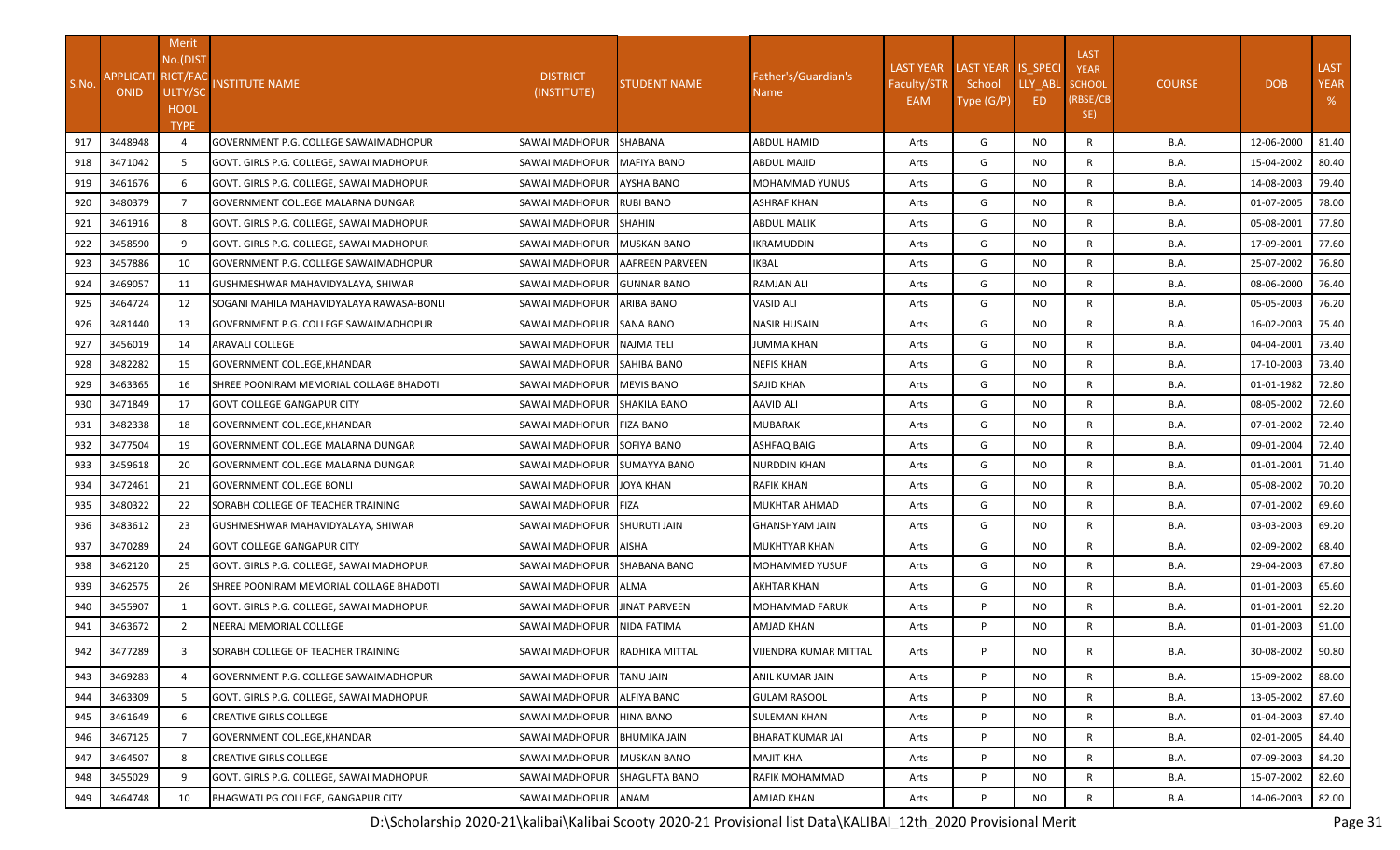|       |                                   | Merit          |                                                                    |                                 |                                   |                                  |                  |                    |           |                            |                            |            |             |
|-------|-----------------------------------|----------------|--------------------------------------------------------------------|---------------------------------|-----------------------------------|----------------------------------|------------------|--------------------|-----------|----------------------------|----------------------------|------------|-------------|
|       |                                   | No.(DIST       |                                                                    |                                 |                                   |                                  | <b>LAST YEAR</b> | LAST YEAR IS SPECI |           | <b>LAST</b><br><b>YEAR</b> |                            |            | <b>LAST</b> |
| S.No. | APPLICATI RICT/FAC<br><b>ONID</b> | ULTY/SC        | NSTITUTE NAME                                                      | <b>DISTRICT</b>                 | <b>STUDENT NAME</b>               | Father's/Guardian's              | Faculty/STR      | School             | LLY ABL   | <b>SCHOOL</b>              | <b>COURSE</b>              | <b>DOB</b> | <b>YEAR</b> |
|       |                                   | HOOL           |                                                                    | (INSTITUTE)                     |                                   | Name                             | EAM              | Type (G/P)         | ED        | (RBSE/CB                   |                            |            | %           |
|       |                                   | <b>TYPE</b>    |                                                                    |                                 |                                   |                                  |                  |                    |           | SE)                        |                            |            |             |
| 950   | 3454333                           | 11             | AGRAWAL KANYA MAHAVIDHALAYA                                        | SAWAI MADHOPUR RUKSAR BANO      |                                   | <b>AKHTAR HUSAIN</b>             | Arts             | P                  | NO.       | R                          | B.A.                       | 13-04-2004 | 80.40       |
| 951   | 3461426                           | 12             | AGRAWAL KANYA MAHAVIDHALAYA                                        | SAWAI MADHOPUR                  | <b>BASKAR BANO</b>                | <b>SAVIR AHMED</b>               | Arts             | P                  | NO.       | R                          | B.A.                       | 05-07-2003 | 78.80       |
| 952   | 3471571                           | 13             | GOVT. GIRLS P.G. COLLEGE, SAWAI MADHOPUR                           | SAWAI MADHOPUR                  | <b>SAHIBA</b>                     | <b>SAEED KHAN</b>                | Arts             | P                  | NO.       | R                          | <b>B.A.</b>                | 08-12-2004 | 78.80       |
| 953   | 3457734                           | 14             | GOVERNMENT P.G. COLLEGE SAWAIMADHOPUR                              | SAWAI MADHOPUR   DILSHANA GADDI |                                   | SARAUDDIN KHAN                   | Arts             | P                  | NO.       | R                          | B.A.                       | 08-04-2003 | 78.60       |
| 954   | 3473234                           | 15             | <b>GOVT COLLEGE GANGAPUR CITY</b>                                  | SAWAI MADHOPUR   HEENA BANO     |                                   | <b>BABUDDIN</b>                  | Arts             | P                  | NO.       | R                          | <b>B.A.</b>                | 19-04-2005 | 78.60       |
| 955   | 3483407                           | 16             | BHAGWATI PG COLLEGE, GANGAPUR CITY                                 | SAWAI MADHOPUR                  | <b>RONAK BANO</b>                 | ABDUL SATTAR KHAN                | Arts             | P                  | NO.       | R                          | B.A.                       | 10-09-2004 | 78.20       |
| 956   | 3468288                           | 17             | JAMVAY GIRLS COLLEGE                                               | SAWAI MADHOPUR                  | RANI                              | <b>SAID KHAN</b>                 | Arts             | P                  | NO.       | R                          | B.A- B.ED.(B.A- B.ED.)     | 01-04-2002 | 77.80       |
| 957   | 3482292                           | 18             | GOVERNMENT COLLEGE MALARNA DUNGAR                                  | SAWAI MADHOPUR                  | <b>SAIMA BANO</b>                 | <b>SALAM LUHAR</b>               | Arts             | P                  | NO.       | R                          | B.A.                       | 15-12-2004 | 77.80       |
| 958   | 3479153                           | 19             | GOVERNMENT P.G. COLLEGE SAWAIMADHOPUR                              | SAWAI MADHOPUR                  | PRIYANSHI JAIN                    | NARESH CHAND JAIN                | Arts             | P                  | <b>NO</b> | R                          | B.A.                       | 30-06-2002 | 77.40       |
| 959   | 3465013                           | 20             | SHREE POONIRAM MEMORIAL COLLAGE BHADOTI                            | SAWAI MADHOPUR                  | NARGISH PARVEEN                   | <b>ZAFAR ALI</b>                 | Arts             | P                  | NO.       | R                          | <b>B.A.</b>                | 30-01-2003 | 77.00       |
| 960   | 3480616                           | 21             | TAGORE COLLEGE, BONLI                                              | SAWAI MADHOPUR                  | <b>GULISTA</b>                    | MOH INAM ANSAREE                 | Arts             | P                  | NO.       | R                          | B.A.                       | 10-06-2001 | 76.80       |
| 961   | 3464409                           | 22             | <b>CREATIVE GIRLS COLLEGE</b>                                      | SAWAI MADHOPUR                  | <b>TASLIM BANO</b>                | <b>MAJIT KHA</b>                 | Arts             | P                  | NO.       | $\mathsf{R}$               | B.A.                       | 12-06-2002 | 76.40       |
| 962   | 3456840                           | 23             | SARASWATI MAHILA TEACHER TRAINING COLLEGE SAWAI<br><b>MADHOPUR</b> | SAWAI MADHOPUR ASRINA BANO      |                                   | <b>MUBARAK KHAN</b>              | Arts             | P                  | NO.       | R                          | B.A- B.ED.(B.A- B.ED.)     | 01-02-2000 | 75.20       |
| 963   | 3479642                           | 24             | AGRAWAL KANYA MAHAVIDHALAYA                                        | SAWAI MADHOPUR                  | <b>NISHAD</b>                     | AKARM                            | Arts             | P                  | NO.       | R                          | B.A.                       | 31-12-2002 | 74.60       |
| 964   | 3483627                           | 25             | BHAGWATI PG COLLEGE, GANGAPUR CITY                                 | SAWAI MADHOPUR                  | <b>IILMA BANO</b>                 | <b>MOHAMAD ARIF</b>              | Arts             | P                  | NO.       | R                          | B.A.                       | 15-11-2004 | 74.60       |
| 965   | 3469922                           | 26             | <b>CREATIVE GIRLS COLLEGE</b>                                      | SAWAI MADHOPUR                  | <b>MUSKAN BANO</b>                | <b>SABUDDIN KHAN</b>             | Arts             | P                  | NO.       | R                          | B.A.                       | 01-01-2004 | 74.00       |
| 966   | 3472322                           | 27             | GOVERNMENT COLLEGE MALARNA DUNGAR                                  | SAWAI MADHOPUR                  | MALKA E SABA                      | ABDUL KALAM                      | Arts             | P                  | <b>NO</b> | $\mathsf{R}$               | <b>B.A.</b>                | 08-05-2003 | 73.40       |
| 967   | 3483334                           | 28             | GOVERNMENT COLLEGE MALARNA DUNGAR                                  |                                 | SAWAI MADHOPUR AL MISVAAH KHAANAM | <b>JUNER KHAN</b>                | Arts             | P                  | NO.       | R                          | B.A.                       | 04-03-2003 | 73.00       |
| 968   | 3477170                           | 29             | GOVERNMENT P.G. COLLEGE SAWAIMADHOPUR                              | SAWAI MADHOPUR                  | REHNUMA BANO QURESHI              | MOHAMMAD SADIQ<br><b>QURESHI</b> | Arts             | P                  | NO.       | R                          | B.A.                       | 13-03-2002 | 72.00       |
| 969   | 3470119                           | 30             | GOVERNMENT COLLEGE MALARNA DUNGAR                                  | SAWAI MADHOPUR                  | <b>ARSHI FATMA</b>                | <b>RAFIK AHMED</b>               | Arts             | P                  | NO.       | R                          | B.A.                       | 10-12-2003 | 71.40       |
| 970   | 3467229                           | 31             | GOVERNMENT P.G. COLLEGE SAWAIMADHOPUR                              | SAWAI MADHOPUR                  | NABIYA AKHTAR                     | MOIN UDDIN                       | Arts             | P                  | NO.       | R                          | <b>B.A.</b>                | 09-08-2001 | 68.60       |
| 971   | 3480588                           | 32             | GOVERNMENT COLLEGE MALARNA DUNGAR                                  | SAWAI MADHOPUR   DILSANA BANO   |                                   | <b>GULAM RASUL</b>               | Arts             | P                  | NO.       | R                          | B.A.                       | 01-01-2003 | 67.80       |
| 972   | 3483588                           | 33             | BHAGWATI KANYA MAHAVIDYALAYA, GANGAPUR CITY                        | SAWAI MADHOPUR RASIDA BANO      |                                   | ABDUL SATTAR KHAN                | Arts             | P                  | YES       | R                          | B.A.                       | 12-09-2002 | 67.60       |
| 973   | 3457883                           | $\mathbf{1}$   | <b>CREATIVE GIRLS COLLEGE</b>                                      | SAWAI MADHOPUR                  | RIDHIMA JAIN                      | NARENDRA KUMAR                   | Commerce         | P                  | NO.       | R                          | <b>BCOM</b>                | 05-08-2002 | 87.60       |
| 974   | 3472712                           |                | GOVERNMENT P.G. COLLEGE SAWAIMADHOPUR                              | SAWAI MADHOPUR SAKSHI JAIN      |                                   | PARAS MAL JAIN                   | Science          | G                  | NO.       | R                          | B.SC.                      | 31-03-2002 | 80.00       |
| 975   | 3472380                           | 2              | GOVERNMENT P.G. COLLEGE SAWAIMADHOPUR                              | SAWAI MADHOPUR JAINAB FATMA     |                                   | <b>NASIR ANSARI</b>              | Science          | G                  | NO.       | $\mathsf{R}$               | B.SC.                      | 18-11-2001 | 65.00       |
| 976   | 3467559                           | 1              | THAKUR MADAN SINGH COLLEGE                                         | SAWAI MADHOPUR RIMZHIM JAIN     |                                   | AVANTA KUMAR JAIN                | Science          | P                  | NO.       | R                          | B.SC.- B.ED.(B.SC.- B.ED.) | 19-03-2003 | 90.60       |
| 977   | 3467035                           | $\overline{2}$ | GOVERNMENT P.G. COLLEGE SAWAIMADHOPUR                              | SAWAI MADHOPUR SALONI           |                                   | DINESH KUMAR JAIN                | Science          | P                  | NO.       | R                          | B.SC.                      | 08-07-2003 | 83.60       |
| 978   | 3467148                           | $\overline{3}$ | GOVERNMENT P.G. COLLEGE SAWAIMADHOPUR                              | SAWAI MADHOPUR                  | <b>RIMJHIM JAIN</b>               | PANKAJ KUMAR JAIN                | Science          | P                  | NO.       | R                          | B.SC.                      | 15-08-2003 | 83.00       |
| 979   | 3473576                           | $\overline{4}$ | GOVERNMENT P.G. COLLEGE SAWAIMADHOPUR                              | SAWAI MADHOPUR SHEIKH ALEEN     |                                   | <b>WASIM AKHTAR</b>              | Science          | P                  | NO.       | $\mathsf{R}$               | B.SC.                      | 19-12-2002 | 82.40       |
| 980   | 3478846                           | 5              | <b>GOVT COLLEGE GANGAPUR CITY</b>                                  | SAWAI MADHOPUR BUSHRA FIRDOS    |                                   | MOHAMMED MANSOOR<br>ALAM         | Science          | P                  | NO.       | R                          | B.SC.                      | 20-09-2001 | 82.00       |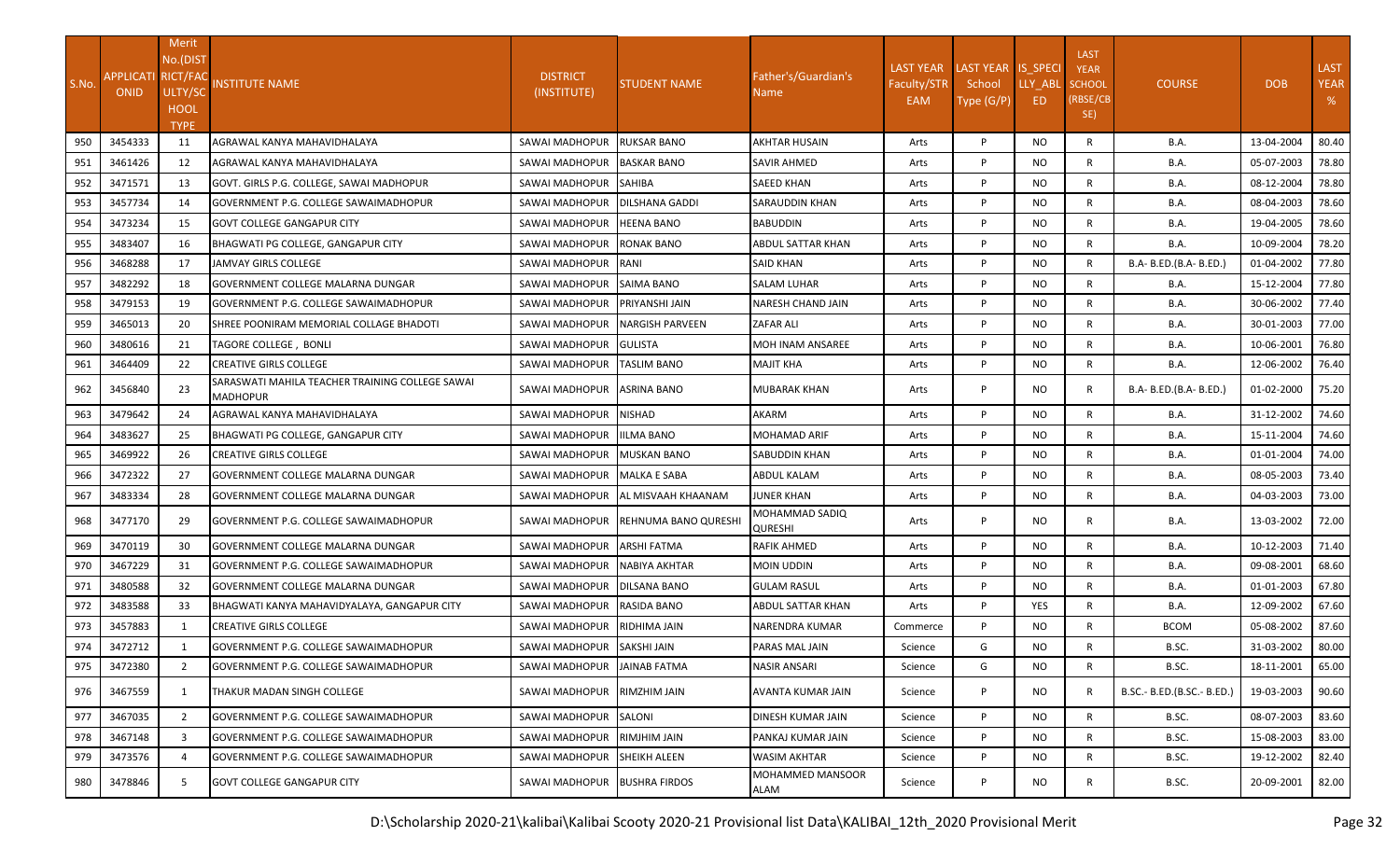| S.No. | APPLICATI RICT/FA(<br><b>ONID</b> | Merit<br>No.(DIST<br>ULTY/SC<br><b>HOOL</b><br><b>TYPE</b> | NSTITUTE NAME                                                      | <b>DISTRICT</b><br>(INSTITUTE) | <b>STUDENT NAME</b>  | Father's/Guardian's<br>Name | <b>LAST YEAR</b><br>Faculty/STR<br>EAM | LAST YEAR IS_SPECI<br>School<br>Type (G/P) | LLY ABL<br>ED. | <b>LAST</b><br><b>YEAR</b><br><b>SCHOOL</b><br>(RBSE/CB<br>SE) | <b>COURSE</b>              | <b>DOB</b> | <b>LAST</b><br><b>YEAR</b><br>% |
|-------|-----------------------------------|------------------------------------------------------------|--------------------------------------------------------------------|--------------------------------|----------------------|-----------------------------|----------------------------------------|--------------------------------------------|----------------|----------------------------------------------------------------|----------------------------|------------|---------------------------------|
| 981   | 3460817                           | 6                                                          | <b>GOVT COLLEGE GANGAPUR CITY</b>                                  | SAWAI MADHOPUR                 | ADITI JAIN           | SUNIL KUMAR JAIN            | Science                                | P                                          | <b>NO</b>      | R                                                              | B.SC.                      | 16-01-2003 | 80.60                           |
| 982   | 3480349                           | $\overline{7}$                                             | SARASWATI MAHILA TEACHER TRAINING COLLEGE SAWAI<br><b>MADHOPUR</b> | SAWAI MADHOPUR                 | ARBINA BANO          | SALIM KHAN                  | Science                                | P                                          | NO.            | R                                                              | B.SC.- B.ED.(B.SC.- B.ED.) | 15-07-2002 | 74.60                           |
| 983   | 3483343                           | 8                                                          | RADHAKRISHNAN TEACHERS TRAINING COLLEGE                            | SAWAI MADHOPUR RUQAYYA BANO    |                      | ZAKIR HUSAIN                | Science                                | P                                          | <b>NO</b>      | R                                                              | B.SC.- B.ED.(B.SC.- B.ED.) | 27-04-2002 | 73.00                           |
| 984   | 3472763                           | 9                                                          | <b>GOVT COLLEGE GANGAPUR CITY</b>                                  | SAWAI MADHOPUR                 | <b>RUKHSAR BANO</b>  | <b>JAKIR</b>                | Science                                | P                                          | <b>NO</b>      | $\mathsf{R}$                                                   | B.SC.                      | 01-01-2003 | 72.60                           |
| 985   | 3472425                           | 1                                                          | <b>GOVERNMENT COLLEGE FATEHPUR</b>                                 | <b>SIKAR</b>                   | <b>ASMIN</b>         | KANVAR ALI KHAN             | Arts                                   | G                                          | NO.            | $\mathsf{R}$                                                   | <b>B.A.</b>                | 01-01-2003 | 92.20                           |
| 986   | 3464001                           | 2                                                          | BABA VISHAWAMBHAR DAS GOVT GIRLS COLLEGE HOD<br>(KHANDELA)         | <b>SIKAR</b>                   | SHABNAM BANO         | QAYAMUDDIN QURESHI          | Arts                                   | G                                          | NO.            | R                                                              | <b>B.A.</b>                | 16-04-2003 | 87.60                           |
| 987   | 3450738                           | 3                                                          | BABA VISHAWAMBHAR DAS GOVT GIRLS COLLEGE HOD<br>(KHANDELA)         | <b>SIKAR</b>                   | <b>TABBSUM SHEKH</b> | NIJAMUDDIN SHEKH            | Arts                                   | G                                          | <b>NO</b>      | R                                                              | <b>B.A.</b>                | 07-10-2003 | 85.00                           |
| 988   | 3477021                           | $\Delta$                                                   | GOVERNMENT COLLEGE LAXMANGARH                                      | <b>SIKAR</b>                   | <b>RUKSAR BANO</b>   | <b>MO HARUN</b>             | Arts                                   | G                                          | <b>NO</b>      | R                                                              | <b>B.A.</b>                | 05-02-1999 | 81.00                           |
| 989   | 3477156                           | 5                                                          | GOVERNMENT COLLEGE LAXMANGARH                                      | <b>SIKAR</b>                   | ARSHIYA BANO         | ADRISH KHAN                 | Arts                                   | G                                          | <b>NO</b>      | R                                                              | <b>B.A.</b>                | 26-05-2003 | 80.40                           |
| 990   | 3477080                           | 6                                                          | GOVERNMENT COLLEGE LAXMANGARH                                      | <b>SIKAR</b>                   | NAGAMA KAJI          | MUJASIM                     | Arts                                   | G                                          | <b>NO</b>      | $\mathsf{R}$                                                   | <b>B.A.</b>                | 01-01-2001 | 80.20                           |
| 991   | 3471341                           | $\overline{7}$                                             | VIVEKANANDA COLLEGE KHOOR SIKAR                                    | <b>SIKAR</b>                   | SABINA BANO          | KARIM BAKS                  | Arts                                   | G                                          | <b>NO</b>      | $\mathsf{R}$                                                   | <b>B.A.</b>                | 15-09-2002 | 77.60                           |
| 992   | 3473431                           | 8                                                          | GOVERNMENT COLLEGE LAXMANGARH                                      | <b>SIKAR</b>                   | <b>SAMIRA BANO</b>   | SALAMUDIN RANGREJ           | Arts                                   | G                                          | <b>NO</b>      | $\mathsf{R}$                                                   | <b>B.A.</b>                | 01-01-2003 | 76.40                           |
| 993   | 3470712                           | 9                                                          | S.K. GOVT. GIRLS COLLEGE, SIKAR                                    | <b>SIKAR</b>                   | SANIYA GOURI         | MOHD YAKUB GOURI            | Arts                                   | G                                          | <b>NO</b>      | $\mathsf{R}$                                                   | <b>B.A.</b>                | 24-11-2003 | 68.60                           |
| 994   | 3480508                           | 1                                                          | BABA KHINWADAS PG COLLEGE SANGALIA                                 | <b>SIKAR</b>                   | SHAHIN TANVEER       | JAKIR HUSSAIN KHAN          | Arts                                   | P                                          | <b>NO</b>      | R                                                              | <b>B.A.</b>                | 25-06-2002 | 82.60                           |
| 995   | 3471723                           | $\overline{2}$                                             | <b>ISLAMIA COLLEGE SIKAR</b>                                       | <b>SIKAR</b>                   | <b>MUSKAN BANO</b>   | MAKSOOD ALI                 | Arts                                   | P                                          | <b>NO</b>      | R                                                              | <b>B.A.</b>                | 10-09-2004 | 80.40                           |
| 996   | 3470941                           | $\overline{3}$                                             | ISLAMIA COLLEGE SIKAR                                              | <b>SIKAR</b>                   | AFREEN BANO          | MOHAMMED FAROOQ             | Arts                                   | P                                          | <b>NO</b>      | R                                                              | <b>B.A.</b>                | 04-11-2003 | 80.20                           |
| 997   | 3473735                           | 4                                                          | GOVT. KAMLA MODI GIRLS COLLEGE NEEMKATHANA                         | <b>SIKAR</b>                   | <b>SHAMEEM BANO</b>  | YAKUB KHAN                  | Arts                                   | P                                          | <b>NO</b>      | R                                                              | <b>B.A.</b>                | 22-09-2001 | 79.80                           |
| 998   | 3481393                           | 5                                                          | BABA NARSINGH DAS MAHILA T.T. COLLEGE, NECHHWA(SIKAR)              | <b>SIKAR</b>                   | NAJAMA BANO          | <b>MANNU KHAN</b>           | Arts                                   | P                                          | <b>NO</b>      | R                                                              | <b>BED</b>                 | 03-11-2002 | 75.60                           |
| 999   | 3453885                           | 6                                                          | GOVERNMENT ARTS COLLEGE, SIKAR                                     | <b>SIKAR</b>                   | <b>MUSKAN BANO</b>   | ABBAS KHAN                  | Arts                                   | P                                          | <b>NO</b>      | $\mathsf{R}$                                                   | <b>B.A.</b>                | 27-09-2003 | 73.80                           |
| 1000  | 3477562                           | 7                                                          | SHRI KRISHNA SATSANG BALIKA MAHAVIDYALAYAA                         | <b>SIKAR</b>                   | <b>MUSKAN PATHAN</b> | MOHAMMED FARID<br>PATHAN    | Arts                                   | P                                          | <b>NO</b>      | R                                                              | <b>B.A.</b>                | 30-06-2003 | 71.00                           |
| 1001  | 3473658                           | 8                                                          | SARASWATI MAHAVIDHYALAYA NEEM KA THANA                             | <b>SIKAR</b>                   | ATIKA BANO           | <b>MAHMUD KURESHI</b>       | Arts                                   | P                                          | <b>NO</b>      | $\mathsf{R}$                                                   | <b>B.A.</b>                | 01-01-2003 | 67.00                           |
| 1002  | 3477843                           | 1                                                          | S.K. GOVT. GIRLS COLLEGE, SIKAR                                    | <b>SIKAR</b>                   | <b>MUSKAN TELI</b>   | KHAJUDEEN                   | Science                                | G                                          | <b>NO</b>      | $\mathsf{R}$                                                   | B.SC.                      | 29-07-2003 | 87.40                           |
| 1003  | 3455270                           | $\overline{2}$                                             | S.N.K.P. GOVT. COLLEGE.NEEMKATHANA                                 | <b>SIKAR</b>                   | HASEENA BANO         | KALU KHAN                   | Science                                | G                                          | <b>NO</b>      | R                                                              | B.SC.                      | 03-05-2004 | 81.00                           |
| 1004  | 3477282                           | $\mathbf{a}$                                               | VEDANTA P.G. GIRLS COLLEGE, RINGUS                                 | <b>SIKAR</b>                   | NAJIYA BANU          | MOHAMMAD FARUKH             | Science                                | G                                          | <b>NO</b>      | $\mathsf{R}$                                                   | B.SC.                      | 12-06-2002 | 74.80                           |
| 1005  | 3450730                           |                                                            | VEDANTA P.G. GIRLS COLLEGE, RINGUS                                 | <b>SIKAR</b>                   | RUKSHAR BANO         | SHOKUAT MANAYAR             | Science                                | G                                          | NO.            | R                                                              | B.SC.                      | 03-02-2003 | 68.00                           |
| 1006  | 3483278                           | 5 <sup>5</sup>                                             | BABA KHINWADAS PG COLLEGE SANGALIA                                 | <b>SIKAR</b>                   | MUSKAN               | AKBAR HUSAIN                | Science                                | G                                          | <b>NO</b>      | R                                                              | B.SC.                      | 02-09-2004 | 67.20                           |
| 1007  | 3483467                           | 1                                                          | SHRI KRISHNA SATSANG BALIKA MAHAVIDYALAYAA                         | <b>SIKAR</b>                   | RUMANA BANO          | MOHAMMED FAROOQ JATU        | Science                                | P                                          | NO.            | R                                                              | B.SC.                      | 25-07-2001 | 74.20                           |
| 1008  | 3471960                           | $\overline{2}$                                             | VINAYAK GIRLS COLLEGE FATEHPUR SHEKHAWATI SIKAR                    | <b>SIKAR</b>                   | FARHEEN              | MOHAMMED SALIM              | Science                                | P                                          | <b>NO</b>      | R                                                              | B.SC.                      | 05-10-2002 | 70.80                           |
| 1009  | 3468124                           | 3                                                          | PRINCE ACADEMY OF HIGHER EDUCATION KANYA<br>COLLEGE, SIKAR         | <b>SIKAR</b>                   | TARNNUM              | AAKIL HUSSAIN               | Science                                | P                                          | NO.            | R                                                              | B.SC.                      | 13-08-2002 | 69.40                           |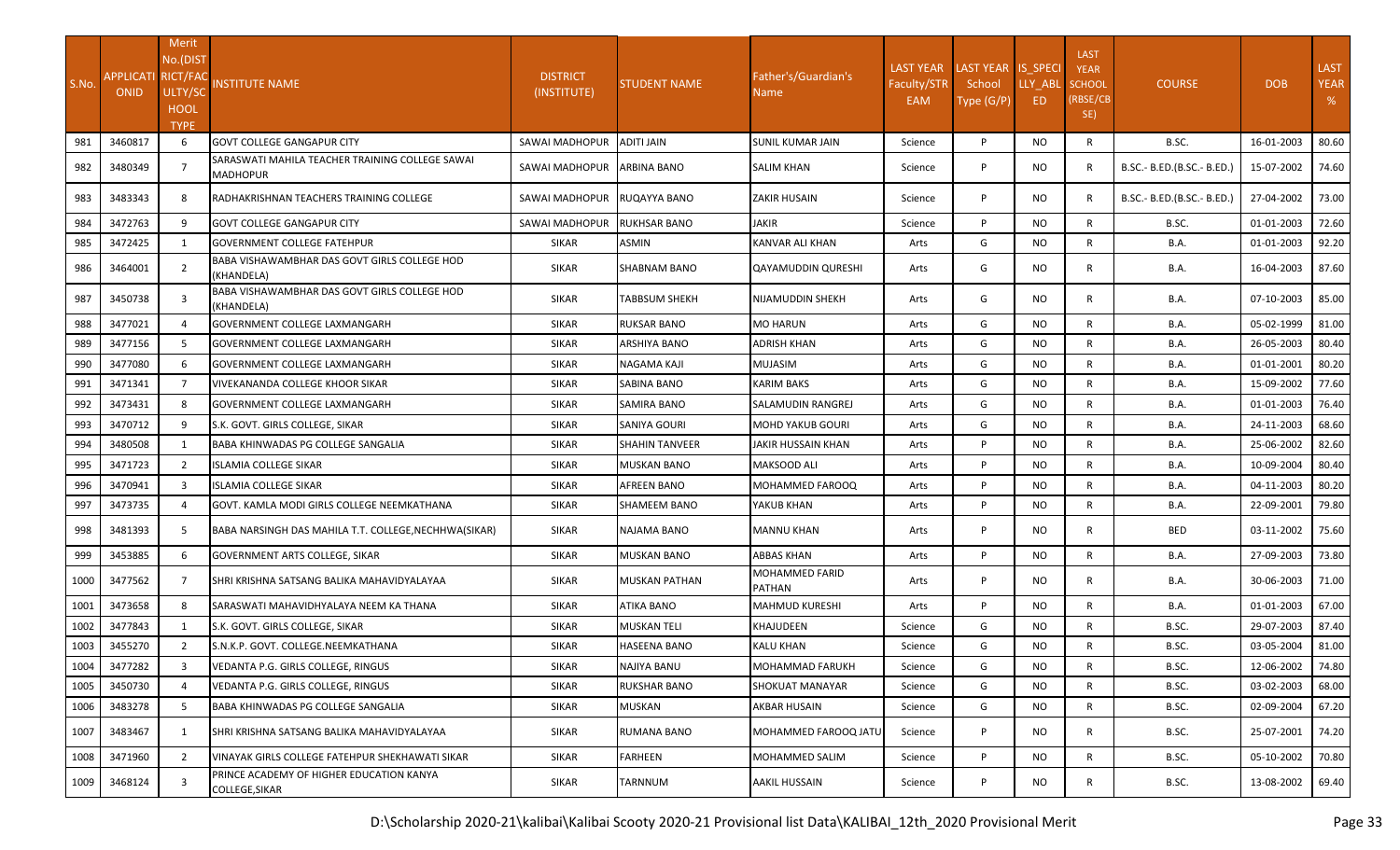| S.No. | APPLICATI RICT/FAC<br><b>ONID</b> | Merit<br>No.(DIST<br>ULTY/SC<br><b>HOOL</b><br><b>TYPE</b> | INSTITUTE NAME                                                            | <b>DISTRICT</b><br>(INSTITUTE) | <b>STUDENT NAME</b>   | Father's/Guardian's<br>Name       | <b>LAST YEAR</b><br>Faculty/STR<br>EAM | LAST YEAR IS_SPECI<br>School<br>Type (G/P) | LLY ABL<br>ED | <b>LAST</b><br><b>YEAR</b><br><b>SCHOOL</b><br>(RBSE/CB<br>SE) | <b>COURSE</b>          | <b>DOB</b>       | <b>LAST</b><br><b>YEAR</b><br>% |
|-------|-----------------------------------|------------------------------------------------------------|---------------------------------------------------------------------------|--------------------------------|-----------------------|-----------------------------------|----------------------------------------|--------------------------------------------|---------------|----------------------------------------------------------------|------------------------|------------------|---------------------------------|
| 1010  | 3471375                           | 1                                                          | <b>GOVT. COLLEGE SIROHI</b>                                               | <b>SIROHI</b>                  | SUFIYA SIDDIK         | FIROZ AHMAD                       | Arts                                   | G                                          | NO.           | $\mathsf{R}$                                                   | B.A.                   | 26-01-2005       | 72.20                           |
| 1011  | 3465675                           | 1                                                          | <b>GOVT. COLLEGE SIROHI</b>                                               | <b>SIROHI</b>                  | SUJAAN BANU           | FIRAOJ KHAN<br>MOLANA MERAJ AHMAD | Commerce                               | G                                          | <b>NO</b>     | $\mathsf{R}$                                                   | <b>BCOM</b>            | 24-11-2003       | 86.40                           |
| 1012  | 3472488                           | 1                                                          | SETH MANGAL CHAND CHOUDHARY GOVT. COLLEGE ABUROAD                         | <b>SIROHI</b>                  | HUMERA FATMA          | ASHRAFI                           | Commerce                               | P                                          | NO.           | R                                                              | <b>BCOM</b>            | 29-12-2001       | 86.80                           |
| 1013  | 3473516                           | 1                                                          | S.M.P.B.J. GOVERNMENT COLLEGE SHEOGANJ (SIROHI)                           | <b>SIROHI</b>                  | AARJU BANU            | FARID KHAN                        | Science                                | D                                          | NO.           | $\mathsf{R}$                                                   | B.A.                   | 04-05-2002       | 75.20                           |
| 1014  | 3467513                           | $\mathbf{1}$                                               | SURATGARH B.ED.COLLEGE, SURATGARH                                         | SRI GANGANAGAR                 | SIMRANDEEP KOUR       | SUKHDEV SINGH                     | Arts                                   | G                                          | <b>NO</b>     | $\mathsf{R}$                                                   | <b>BED</b>             | 03-03-2003       | 92.20                           |
| 1015  | 3467544                           | 2                                                          | SURATGARH B.ED.COLLEGE, SURATGARH                                         | SRI GANGANAGAR                 | <b>AMANDEEP KOUR</b>  | SUKHDEV SINGH                     | Arts                                   | G                                          | NO.           | R                                                              | <b>BED</b>             | 01-01-2003       | 91.00                           |
| 1016  | 3462232                           |                                                            | DR BHIM RAO AMBEDKAR GOVERNMENT COLLEGE SRI<br>GANGANAGAR                 | SRI GANGANAGAR                 | <b>HARPREET KAUR</b>  | JEET SINGH                        | Arts                                   | G                                          | NO.           | R                                                              | <b>B.A.</b>            | 01-01-2005       | 91.00                           |
| 1017  | 3478487                           |                                                            | SHAH SATNAM JI GIRLS COLLEGE                                              | SRI GANGANAGAR                 | <b>MANPREET KAUR</b>  | NIRMAL SINGH                      | Arts                                   | G                                          | NO.           | R                                                              | <b>B.A.</b>            | 06-12-2002       | 89.00                           |
| 1018  | 3468488                           | 5                                                          | <b>IGOVT COLLEGE SURATGARH</b>                                            | SRI GANGANAGAR                 | <b>HARPRIT KOUR</b>   | SUKHPAL SINGH                     | Arts                                   | G                                          | NO.           | R                                                              | <b>B.A.</b>            | 01-01-2004       | 89.00                           |
| 1019  | 3470627                           | 6                                                          | TAPOVAN COLLEGE OF SPECIAL EDUCATION AND RESEARCH                         | SRI GANGANAGAR                 | <b>SEEMA RANI</b>     | MAHENDER PAL SINGH                | Arts                                   | G                                          | NO.           | R                                                              | <b>BED</b>             | 14-03-2002       | 88.60                           |
| 1020  | 3464899                           | $\overline{7}$                                             | CH. BALLURAM GODARA GOVT. GIRLS COLLEGE                                   | SRI GANGANAGAR                 | AMANJYOT KAUR         | NEELA SINGH                       | Arts                                   | G                                          | NO.           | $\mathsf{R}$                                                   | B.A.                   | 20-12-2002       | 87.00                           |
| 1021  | 3463709                           | 8                                                          | <b>GOVT COLLEGE SRI KARANPUR</b>                                          | SRI GANGANAGAR                 | <b>AMARJOT KAUR</b>   | SUKHPAL SINGH                     | Arts                                   | G                                          | NO.           | $\mathsf{R}$                                                   | B.A.                   | 25-01-2004       | 85.80                           |
| 1022  | 3473447                           | 9                                                          | PATEL CO-EDUCATION TEACHER TRAINING COLLEGE                               | SRI GANGANAGAR                 | JASPREET KOUR         | PARMJEET SINGH                    | Arts                                   | G                                          | NO.           | R                                                              | B.A- B.ED.(B.A- B.ED.) | 07-02-2002       | 84.80                           |
| 1023  | 3452963                           | 10                                                         | CH. BALLURAM GODARA GOVT. GIRLS COLLEGE                                   | SRI GANGANAGAR                 | SAMANDEEP KAUR        | TARSAM SINGH                      | Arts                                   | G                                          | NO.           | $\mathsf{R}$                                                   | B.A.                   | 01-01-2003       | 83.80                           |
| 1024  | 3457646                           | 11                                                         | CH. BALLURAM GODARA GOVT. GIRLS COLLEGE                                   | SRI GANGANAGAR                 | <b>GURVINDER KAUR</b> | AMRITPAL SINGH                    | Arts                                   | G                                          | NO.           | $\mathsf{R}$                                                   | B.A.                   | 23-08-2001       | 83.20                           |
| 1025  | 3470849                           | 12                                                         | DR BHIM RAO AMBEDKAR GOVERNMENT COLLEGE SRI<br>GANGANAGAR                 | SRI GANGANAGAR                 | ANITA                 | CHARANJEET SINGH                  | Arts                                   | G                                          | NO.           | R                                                              | <b>B.A.</b>            | 06-01-2003       | 83.00                           |
| 1026  | 3472682                           | 13                                                         | CH. MOTA RAM MEEL MEMORIAL (PG) COLLEGE 74 LNP<br>PADAMPUR SRI GANGANAGAR | SRI GANGANAGAR                 | RAMANDEEP KAUR        | GURJEET SINGH                     | Arts                                   | G                                          | NO.           | R                                                              | <b>B.A.</b>            | 01-01-2003       | 82.00                           |
| 1027  | 3451908                           | 14                                                         | CH. BALLURAM GODARA GOVT. GIRLS COLLEGE                                   | SRI GANGANAGAR                 | KOMALPREET            | SUKHDEV SINGH                     | Arts                                   | G                                          | NO.           | R                                                              | <b>B.A.</b>            | 18-02-2004       | 81.40                           |
| 1028  | 3463834                           | 15                                                         | RAJKEEYA MAHILA MAHAVIDYALAYA SADULSHAHAR<br>(SRIGANGANAGAR)              | SRI GANGANAGAR                 | RAJANDEEP             | VEERA SINGH                       | Arts                                   | G                                          | NO.           | R                                                              | <b>B.A.</b>            | 25-02-2002       | 81.20                           |
| 1029  | 3461602                           | 16                                                         | CH. BALLURAM GODARA GOVT. GIRLS COLLEGE                                   | SRI GANGANAGAR                 | <b>AMRITDEEP KAUR</b> | JOGA SINGH                        | Arts                                   | G                                          | NO.           | R                                                              | B.SC.                  | 01-01-2002       | 79.80                           |
| 1030  | 3468286                           | 17                                                         | DR BHIM RAO AMBEDKAR GOVERNMENT COLLEGE SRI<br>GANGANAGAR                 | SRI GANGANAGAR                 | JAGDIP                | <b>MEJAR SINGH</b>                | Arts                                   | G                                          | NO.           | R                                                              | <b>B.A.</b>            | 06-08-2002       | 79.00                           |
| 1031  | 3473455                           | 18                                                         | CH. BALLURAM GODARA GOVT. GIRLS COLLEGE                                   | SRI GANGANAGAR                 | <b>MANJEET KAUR</b>   | <b>INDER SINGH</b>                | Arts                                   | G                                          | NO.           | R                                                              | B.A.                   | 01-01-2001       | 78.80                           |
|       | 1032 3462440                      | 19                                                         | RAJKEEYA MAHILA MAHAVIDYALAYA SADULSHAHAR<br>(SRIGANGANAGAR)              | SRI GANGANAGAR                 | JASHANPREET KAUR      | AMRIT PAL SINGH                   | Arts                                   | G                                          | NO            | R                                                              | <b>B.A.</b>            | 29-10-2003 78.60 |                                 |
| 1033  | 3480692                           | 20                                                         | CH. BALLURAM GODARA GOVT. GIRLS COLLEGE                                   | SRI GANGANAGAR                 | SUMANDEEP             | JASVEER SINGH                     | Arts                                   | G                                          | NO.           | $\mathsf{R}$                                                   | B.A.                   | 13-09-2001       | 77.60                           |
| 1034  | 3463480                           | 21                                                         | RAJKEEYA MAHILA MAHAVIDYALAYA SADULSHAHAR<br>(SRIGANGANAGAR)              | SRI GANGANAGAR                 | RAJVEER KOUR          | <b>BUTA SINGH</b>                 | Arts                                   | G                                          | NO.           | R                                                              | B.A.                   | 03-02-2002       | 76.80                           |
| 1035  | 3468971                           | 22                                                         | CH. BALLURAM GODARA GOVT. GIRLS COLLEGE                                   | SRI GANGANAGAR                 | SAMANDEEP KAUR        | JASWINDER KAUR                    | Arts                                   | G                                          | NO.           | R                                                              | B.A.                   | 15-12-2003       | 76.40                           |
| 1036  | 3483089                           | 23                                                         | M.D. (P.G.) GIRLS COLLEGE, RAISINGHNAGAR                                  | SRI GANGANAGAR                 | RAMANPREET KAUR       | <b>SUBA SINGH</b>                 | Arts                                   | G                                          | NO.           | R                                                              | <b>B.A.</b>            | 01-01-2002       | 76.20                           |
| 1037  | 3469258                           | 24                                                         | CH. BALLURAM GODARA GOVT. GIRLS COLLEGE                                   | SRI GANGANAGAR                 | NRANDR KOUR           | MANGA SINGH                       | Arts                                   | G                                          | NO            | R                                                              | B.A.                   | 10-07-2002       | 76.20                           |
| 1038  | 3467172                           | 25                                                         | <b>GOVT COLLEGE SURATGARH</b>                                             | SRI GANGANAGAR                 | KAMALJEET KOUR        | <b>JITU SINGH</b>                 | Arts                                   | G                                          | <b>NO</b>     | $\mathsf{R}$                                                   | B.A.                   | 04-06-2003       | 75.40                           |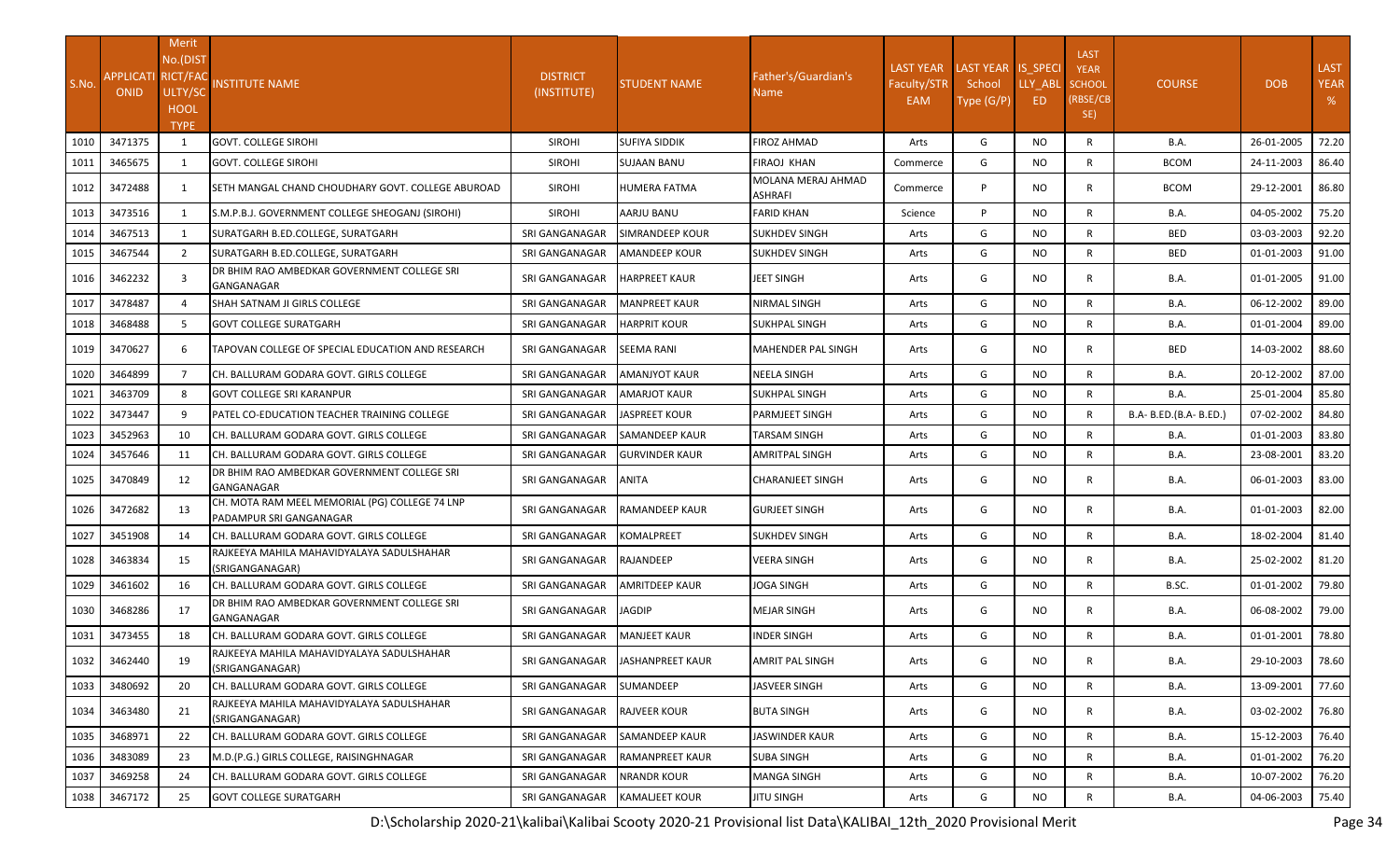| S.No. | APPLICATI RICT/FAC<br><b>ONID</b> | Merit<br>No.(DIST<br>ULTY/SC<br><b>HOOL</b><br><b>TYPE</b> | <b>INSTITUTE NAME</b>                                        | <b>DISTRICT</b><br>(INSTITUTE) | <b>STUDENT NAME</b>   | Father's/Guardian's<br>Name | <b>LAST YEAR</b><br>Faculty/STR<br><b>EAM</b> | LAST YEAR IS SPECI<br>School<br>Type (G/P) | LLY ABL<br>ED. | <b>LAST</b><br><b>YEAR</b><br>SCHOOL<br>(RBSE/CB<br>SE) | <b>COURSE</b>          | <b>DOB</b> | <b>LAST</b><br><b>YEAR</b><br>% |
|-------|-----------------------------------|------------------------------------------------------------|--------------------------------------------------------------|--------------------------------|-----------------------|-----------------------------|-----------------------------------------------|--------------------------------------------|----------------|---------------------------------------------------------|------------------------|------------|---------------------------------|
| 1039  | 3479047                           | 26                                                         | CH. BALLURAM GODARA GOVT. GIRLS COLLEGE                      | SRI GANGANAGAR                 | KHUSHDEEP KAUR        | TRILOCHAN SINGH             | Arts                                          | G                                          | <b>NO</b>      | $\mathsf{R}$                                            | B.A.                   | 29-11-2002 | 73.60                           |
| 1040  | 3480938                           | 27                                                         | RAJKEEYA MAHILA MAHAVIDYALAYA SADULSHAHAR<br>SRIGANGANAGAR)  | SRI GANGANAGAR                 | ARASHDEEP KAUR        | JASVEER SINGH               | Arts                                          | G                                          | NO.            | R                                                       | B.A.                   | 10-03-2003 | 70.20                           |
| 1041  | 3479080                           | 28                                                         | RAJKEEYA MAHILA MAHAVIDYALAYA SADULSHAHAR<br>(SRIGANGANAGAR) | SRI GANGANAGAR                 | <b>HARPREET KAUR</b>  | <b>JAGTAR SINGH</b>         | Arts                                          | G                                          | NO.            | R                                                       | B.A.                   | 30-01-2003 | 68.40                           |
| 1042  | 3478148                           | 1                                                          | HKM PG COLLEGE, GHARSANA SRI GANGANAGAR                      | SRI GANGANAGAR                 | PUNAM                 | RAJENDER SINGH              | Arts                                          | P                                          | <b>NO</b>      | $\mathsf{R}$                                            | B.A.                   | 25-08-2002 | 91.40                           |
| 1043  | 3449244                           | $\overline{2}$                                             | <b>SURATGARHPGCOLLEGE</b>                                    | SRI GANGANAGAR                 | NAVDEEP KAUR          | GURBANT SINGH               | Arts                                          | P                                          | NO.            | R                                                       | B.A- B.ED.(B.A- B.ED.) | 08-06-2003 | 91.40                           |
| 1044  | 3457124                           | $\overline{3}$                                             | MAA SARASWATI CO EDUCATION COLLEGE                           | SRI GANGANAGAR                 | <b>DIMPAL</b>         | VIRAPAL SINGH               | Arts                                          | P                                          | NO.            | $\mathsf{R}$                                            | B.A.                   | 11-04-2005 | 91.40                           |
| 1045  | 3480723                           | 4                                                          | SHRI TRIMURTI DEGREE COLLEGE NEW MANDI GHARSANA              | SRI GANGANAGAR                 | HARPREET KOUR         | <b>BALTEJ SINGH</b>         | Arts                                          | P                                          | NO.            | R                                                       | B.A.                   | 13-03-2002 | 91.20                           |
| 1046  | 3463833                           | 5                                                          | DADA PAMMA RAM GIRLS P.G. COLLEGE                            | SRI GANGANAGAR                 | NAVNIT KAUR           | HARNEK SINGH                | Arts                                          | P                                          | NO.            | $\mathsf{R}$                                            | B.A.                   | 27-07-2002 | 90.20                           |
| 1047  | 3480166                           | 6                                                          | ISETH SUSHIL KUMAR BIHANI S.D. SHIKSHA MAHAVIDYALYA          | SRI GANGANAGAR                 | HARSIMRAT KAUR        | <b>GURMEET SINGH</b>        | Arts                                          | P                                          | NO.            | R                                                       | B.A- B.ED.(B.A- B.ED.) | 26-08-2003 | 89.40                           |
| 1048  | 3466824                           | $\overline{7}$                                             | SETH BIHARI LAL CHHABRA GOVT COLLEGE ANUPGARH                | SRI GANGANAGAR                 | MHAKDEEP KOUR         | VEERPAL SINGH               | Arts                                          | P                                          | NO.            | $\mathsf{R}$                                            | B.A.                   | 05-04-2004 | 89.00                           |
| 1049  | 3473000                           | 8                                                          | <b>GOVT COLLEGE SURATGARH</b>                                | SRI GANGANAGAR                 | ANJANA                | IASWANT SINGH               | Arts                                          | P                                          | NO.            | $\mathsf{R}$                                            | B.A.                   | 03-06-2003 | 86.20                           |
| 1050  | 3482343                           | 9                                                          | <b>GOVT COLLEGE SURATGARH</b>                                | SRI GANGANAGAR                 | MEENA BEE             | NAWAZ KHAN                  | Arts                                          | P                                          | <b>NO</b>      | $\mathsf{R}$                                            | B.A.                   | 05-05-2002 | 85.80                           |
| 1051  | 3466337                           | 10                                                         | <b>GOVT COLLEGE SURATGARH</b>                                | SRI GANGANAGAR                 | HARMAN PREET KOUR     | <b>GURPREET SINGH</b>       | Arts                                          | P                                          | <b>NO</b>      | $\mathsf{R}$                                            | B.A.                   | 29-08-2001 | 85.00                           |
| 1052  | 3480794                           | 11                                                         | RAJKEEYA MAHILA MAHAVIDYALAYA SADULSHAHAR<br>SRIGANGANAGAR)  | SRI GANGANAGAR                 | AMANDEEP KAUR         | IQBAL SINGH                 | Arts                                          | P                                          | NO.            | R                                                       | B.A.                   | 15-02-2003 | 84.00                           |
| 1053  | 3471922                           | 12                                                         | ISRI GURU NANAK GIRLS PG COLLEGE SRI GANGANAGAR              | SRI GANGANAGAR                 | HARMANDEEP KOUR       | <b>MANVEER SINGH</b>        | Arts                                          | P                                          | NO.            | R                                                       | B.A.                   | 26-01-2003 | 83.60                           |
| 1054  | 3482263                           | 13                                                         | CH. BALLURAM GODARA GOVT. GIRLS COLLEGE                      | SRI GANGANAGAR                 | UME ABIHA             | <b>MAHIR RAZA</b>           | Arts                                          | P                                          | <b>NO</b>      | $\mathsf{R}$                                            | B.A.                   | 01-01-2003 | 83.00                           |
| 1055  | 3458521                           | 14                                                         | <b>MAA SARASWATI CO EDUCATION COLLEGE</b>                    | SRI GANGANAGAR                 | JASHANPREET KAUR      | <b>AVTAR SINGH</b>          | Arts                                          | P                                          | <b>NO</b>      | $\mathsf{R}$                                            | <b>B.A.</b>            | 25-10-2002 | 82.20                           |
| 1056  | 3472871                           | 15                                                         | SRI GURU NANAK GIRLS PG COLLEGE SRI GANGANAGAR               | SRI GANGANAGAR                 | <b>ANTPREET KOUR</b>  | AJAYB SINGH                 | Arts                                          | P                                          | <b>NO</b>      | $\mathsf{R}$                                            | B.A.                   | 05-02-2001 | 81.80                           |
| 1057  | 3477290                           | 16                                                         | MATA GUJRI KHALSA TEACHER TRAINING COLLEGE                   | SRI GANGANAGAR                 | KHUSHMEET KOUR        | SAROOP SINGH                | Arts                                          | P                                          | NO.            | $\mathsf{R}$                                            | B.A- B.ED.(B.A- B.ED.) | 09-04-2003 | 81.60                           |
| 1058  | 3470750                           | 17                                                         | SHRI J.B. DEGREE MAHAVIDHYALY, RAWLA MANDI                   | SRI GANGANAGAR                 | PRIYANKA              | MEJAR SINGH                 | Arts                                          | P                                          | NO.            | $\mathsf{R}$                                            | B.A.                   | 10-05-2002 | 81.40                           |
| 1059  | 3476879                           | 18                                                         | <b>GOVT COLLEGE SURATGARH</b>                                | SRI GANGANAGAR                 | MAHROON BANO          | AKBAR KHAN                  | Arts                                          | P                                          | <b>NO</b>      | $\mathsf{R}$                                            | <b>B.A.</b>            | 01-01-2003 | 81.20                           |
| 1060  | 3482466                           | 19                                                         | CH. BALLURAM GODARA GOVT. GIRLS COLLEGE                      | SRI GANGANAGAR                 | RAMANDEEP KAUR        | <b>KULVINDER SINGH</b>      | Arts                                          | P                                          | <b>NO</b>      | $\mathsf{R}$                                            | B.A.                   | 12-07-2002 | 79.20                           |
| 1061  | 3469117                           | 20                                                         | SHRI RAM COLLEGE 17 RB RAISINGHNAGAR                         | SRI GANGANAGAR                 | LAVVEER KOUR          | JAGTAAR SINGH               | Arts                                          | P                                          | NO.            | R                                                       | B.A- B.ED.(B.A- B.ED.) | 28-02-2002 | 77.40                           |
| 1062  | 3450348                           | 21                                                         | SANT SRI PRANNATH PARANMI COLLEGE PADAMPUR                   | SRI GANGANAGAR ARSHDEEP KAUR   |                       | <b>HARBANT SINGH</b>        | Arts                                          | P                                          | <b>NO</b>      | $\mathsf{R}$                                            | B.A- B.ED.(B.A- B.ED.) | 16-12-2002 | 70.60                           |
| 1063  | 3465601                           | 1                                                          | <b>GOVT COLLEGE SURATGARH</b>                                | SRI GANGANAGAR                 | RABIYA                | YAKUB KHAN                  | Commerce                                      | P                                          | NO.            | R                                                       | <b>BCOM</b>            | 23-12-2002 | 77.20                           |
| 1064  | 3470368                           | 1                                                          | ISRI GURU NANAK GIRLS PG COLLEGE SRI GANGANAGAR              | SRI GANGANAGAR                 | RAJPREET KAUR         | <b>GURPAVITR SINGH</b>      | Science                                       | G                                          | NO.            | $\mathsf{R}$                                            | B.SC.                  | 17-09-2002 | 78.20                           |
| 1065  | 3469678                           | $\overline{2}$                                             | CH. BALLURAM GODARA GOVT. GIRLS COLLEGE                      | SRI GANGANAGAR                 | KHUSHPREET KAUR       | SALVINDER SINGH             | Science                                       | G                                          | NO.            | R                                                       | B.SC.                  | 31-05-2003 | 77.40                           |
| 1066  | 3479896                           | 1                                                          | SGN KHALSA PG COLLEGE SRI GANGANAGAR                         | SRI GANGANAGAR                 | LAKSHDEEP KOUR        | LAXMAN SINGH                | Science                                       | P                                          | <b>NO</b>      | R                                                       | B.SC.                  | 24-01-2002 | 89.40                           |
| 1067  | 3483230                           | $\overline{2}$                                             | SGN KHALSA PG COLLEGE SRI GANGANAGAR                         | SRI GANGANAGAR                 | <b>RAMANDEEP KAUR</b> | <b>UDHAM SINGH</b>          | Science                                       | P                                          | <b>NO</b>      | $\mathsf{R}$                                            | B.SC.                  | 06-01-2003 | 86.60                           |
| 1068  | 3481500                           | $\overline{3}$                                             | <b>GOVT COLLEGE SURATGARH</b>                                | SRI GANGANAGAR                 | PARBHDEEP KOUR        | AMANDEEP SINGH              | Science                                       | P                                          | <b>NO</b>      | R                                                       | <b>B.A.</b>            | 15-01-2004 | 81.20                           |
| 1069  | 3474170                           |                                                            | SHRI AATM VALLABH JAIN GIRLS COLLEGE                         | SRI GANGANAGAR                 | KOMAL                 | <b>RAJENDER SINGH</b>       | Science                                       | P                                          | NO.            | R                                                       | B.SC.                  | 24-03-2003 | 76.60                           |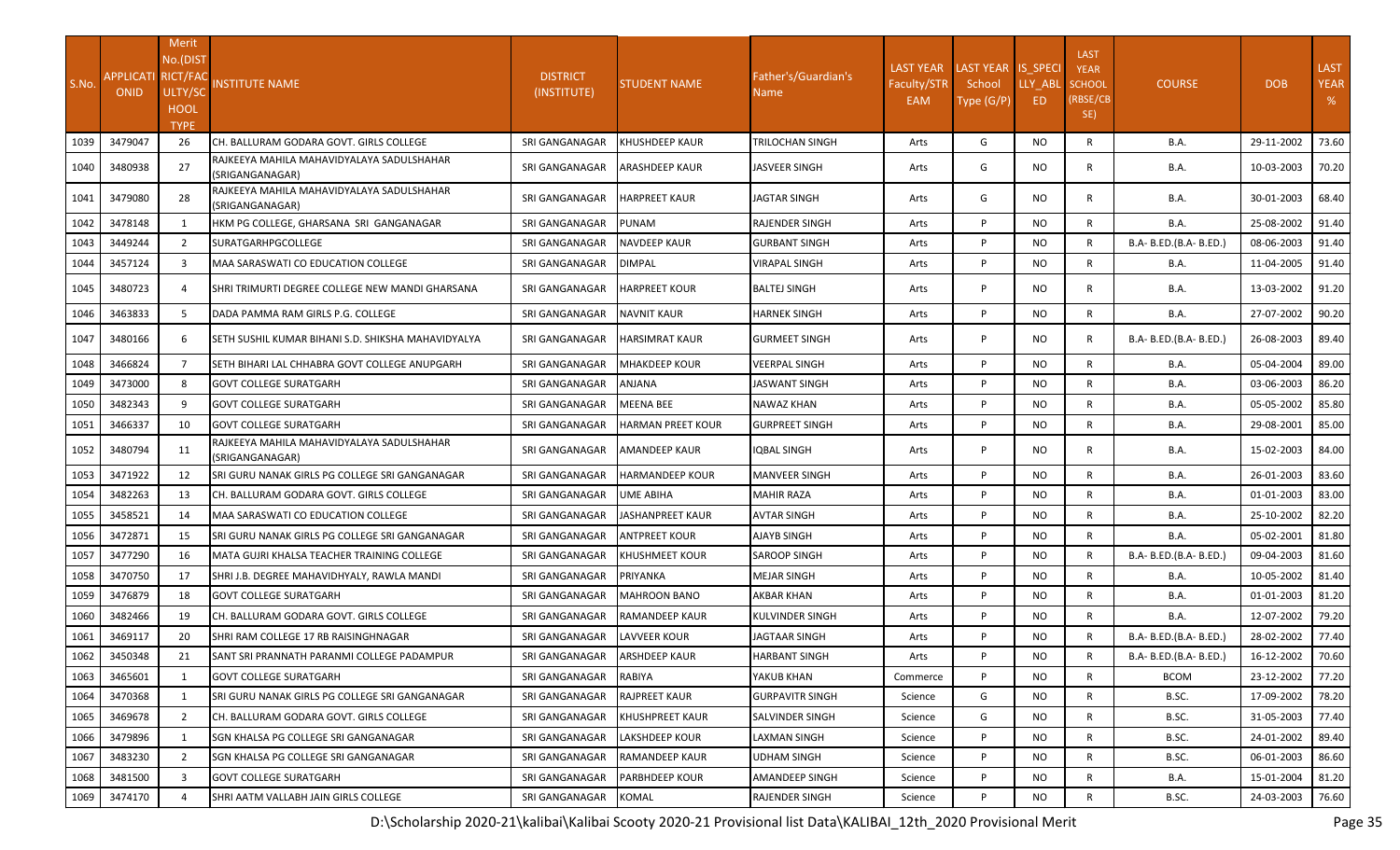|       | APPLICATI RICT/FAC | <b>Merit</b><br>No.(DIST              |                                                 | <b>DISTRICT</b> |                           | Father's/Guardian's     | <b>LAST YEAR</b>   | LAST YEAR IS_SPECI   |                | <b>LAST</b><br><b>YEAR</b>       |                            |                  | LAST        |
|-------|--------------------|---------------------------------------|-------------------------------------------------|-----------------|---------------------------|-------------------------|--------------------|----------------------|----------------|----------------------------------|----------------------------|------------------|-------------|
| S.No. | <b>ONID</b>        | ULTY/SC<br><b>HOOL</b><br><b>TYPE</b> | NSTITUTE NAME                                   | (INSTITUTE)     | <b>STUDENT NAME</b>       | Name                    | Faculty/STR<br>EAM | School<br>Type (G/P) | LLY_ABL<br>ED. | <b>SCHOOL</b><br>(RBSE/CB<br>SE) | <b>COURSE</b>              | DOB              | <b>YEAR</b> |
| 1070  | 3481221            |                                       | ISRI GURU NANAK GIRLS PG COLLEGE SRI GANGANAGAR | SRI GANGANAGAR  | <b>RAMANDEEP KAUR</b>     | <b>BEERA SINGH</b>      | Science            | P                    | NO.            | R                                | B.SC.- B.ED.(B.SC.- B.ED.) | 14-06-2003       | 75.60       |
| 1071  | 3468167            | 1                                     | <b>GOVERNMENT COLLEGE MALPURA</b>               | <b>TONK</b>     | <b>SHAHINA BANO</b>       | SHAKUR MOHAMMAD         | Arts               | G                    | NO.            | $\mathsf{R}$                     | <b>B.A.</b>                | 01-01-2002       | 90.40       |
| 1072  | 3459879            | 2                                     | LAXMI BAI MAHILA MAHAVIDHYALAYA BA BED BSC BED  | <b>TONK</b>     | <b>MUSKAN BANO</b>        | MOHAMMAD ALI            | Arts               | G                    | NO.            | $\mathsf{R}$                     | B.A- B.ED.(B.A- B.ED.)     | 09-02-2000       | 89.80       |
| 1073  | 3458639            | 3                                     | SHIV MAHAVIDYALAYA, SAROLI MOD, TONK            | <b>TONK</b>     | <b>GUNJAN KUMARI JAIN</b> | <b>SUSHIL JAIN</b>      | Arts               | G                    | NO.            | $\mathsf{R}$                     | B.A- B.ED.(B.A- B.ED.)     | 01-01-2003       | 89.80       |
| 1074  | 3461936            |                                       | LAXMI BAI MAHILA MAHAVIDHYALAYA BA BED BSC BED  | <b>TONK</b>     | <b>TANEESHA BANO</b>      | MOHAMMAD ALI            | Arts               | G                    | <b>NO</b>      | $\mathsf{R}$                     | B.A- B.ED.(B.A- B.ED.)     | 06-07-2002       | 87.60       |
| 1075  | 3451719            | .5                                    | GOVT.P.G.COLLEGE, TONK (RAJ.)                   | TONK            | <b>RUBINA</b>             | MOHAMMAD ISLAM          | Arts               | G                    | NO.            | $\mathsf{R}$                     | B.A.                       | 02-11-2004       | 87.60       |
| 1076  | 3448110            | -6                                    | GOVT.P.G.COLLEGE, TONK (RAJ.)                   | TONK            | SAYMA MUMTAZ              | MOHAMMAD SALIM          | Arts               | G                    | NO.            | $\mathsf{R}$                     | B.A.                       | 01-01-2003       | 86.80       |
| 1077  | 3450831            | $\mathcal{L}$                         | <b>GOVT COLLEGE TODARAISINGH</b>                | <b>TONK</b>     | ANJUMAN                   | AHMAD HUSAIN            | Arts               | G                    | NO.            | $\mathsf{R}$                     | B.A.                       | 01-02-2003       | 86.20       |
| 1078  | 3454080            | 8                                     | GOVT.P.G.COLLEGE, TONK (RAJ.)                   | TONK            | <b>MUSKAN BANO</b>        | YUSUF KHAN              | Arts               | G                    | NO.            | $\mathsf{R}$                     | B.A.                       | 14-11-2002       | 85.20       |
| 1079  | 3463922            | $\mathbf{q}$                          | GOVT.P.G.COLLEGE, TONK (RAJ.)                   | <b>TONK</b>     | <b>RESHMA BANO</b>        | AJEEJ KHAN              | Arts               | G                    | NO             | $\mathsf{R}$                     | B.A.                       | 01-01-2001       | 84.60       |
| 1080  | 3466842            | 10                                    | MAHARANA PRATAP P.G.COLLEGE, UNIARA, TONK       | <b>TONK</b>     | <b>SANA AFROZ</b>         | ABDUL SATTAR            | Arts               | G                    | <b>NO</b>      | $\mathsf{R}$                     | B.A.                       | 01-01-2003       | 84.40       |
| 1081  | 3456385            | 11                                    | GOVT.P.G.COLLEGE, TONK (RAJ.)                   | <b>TONK</b>     | <b>ROSHAN AARA</b>        | <b>FAKRUDDIN</b>        | Arts               | G                    | NO             | $\mathsf{R}$                     | B.A.                       | 28-09-2002       | 82.80       |
| 1082  | 3466596            | 12                                    | <b>GOVERNMENT COLLEGE MALPURA</b>               | <b>TONK</b>     | SHABANA BANO              | AAMIN                   | Arts               | G                    | NO.            | $\mathsf{R}$                     | B.A.                       | 01-01-2004       | 82.80       |
| 1083  | 3470350            | 13                                    | SAINT SOLDIER MAHILA T.T. COLLEGE, TONK         | TONK            | <b>MUNMUN JAIN</b>        | SANJAY KUMAR JAIN       | Arts               | G                    | NO.            | $\mathsf{R}$                     | B.A- B.ED.(B.A- B.ED.)     | 17-10-2003       | 82.60       |
| 1084  | 3455063            | 14                                    | <b>MOTHERLAND CARRIER COLLEGE TONK</b>          | TONK            | <b>NOUSHEEN BANO</b>      | IQBAL AHMAD             | Arts               | G                    | NO.            | R                                | B.A.                       | 25-08-2002       | 82.00       |
| 1085  | 3471128            | 15                                    | <b>GOVT. GIRLS COLLEGE, PEEPLU</b>              | <b>TONK</b>     | <b>MUSKAN</b>             | <b>ALTAF</b>            | Arts               | G                    | NO.            | $\mathsf{R}$                     | B.A.                       | 01-01-2004       | 81.80       |
| 1086  | 3464427            | 16                                    | <b>GOVERNMENT COLLEGE MALPURA</b>               | TONK            | <b>RUCHIKA JAIN</b>       | <b>NAND KISHOR JAIN</b> | Arts               | G                    | NO             | $\mathsf{R}$                     | B.A.                       | 04-07-2004       | 81.80       |
| 1087  | 3464483            | 17                                    | <b>GOVERNMENT COLLEGE MALPURA</b>               | <b>TONK</b>     | <b>RIYA KUMARI</b>        | VINOD KUMAR JAIN        | Arts               | G                    | NO.            | $\mathsf{R}$                     | B.A.                       | 16-02-2005       | 81.20       |
| 1088  | 3463806            | 18                                    | GOVT.P.G.COLLEGE, TONK (RAJ.)                   | <b>TONK</b>     | <b>NARGIS PARVEEN</b>     | ABDUL AZIZ              | Arts               | G                    | NO.            | $\mathsf{R}$                     | B.A.                       | 01-01-2002       | 81.00       |
| 1089  | 3468661            | 19                                    | RANI LAXMI BAI KANYA MAHAVIDHYALAYA NEWAI       | TONK            | <b>JOYA BANO</b>          | MOHAMMAD SHAFI          | Arts               | G                    | NO.            | $\mathsf{R}$                     | B.A.                       | 24-04-2004       | 80.60       |
| 1090  | 3479658            | 20                                    | GOVT. GIRLS COLLEGE, PEEPLU                     | <b>TONK</b>     | <b>SALMA BANO</b>         | IKBAL                   | Arts               | G                    | NO.            | $\mathsf{R}$                     | B.A.                       | 03-02-2004       | 80.00       |
| 1091  | 3456903            | 21                                    | GOVT.P.G.COLLEGE, TONK (RAJ.)                   | TONK            | <b>FOZIYA</b>             | MO IFTEKHAR             | Arts               | G                    | NO.            | $\mathsf{R}$                     | B.A.                       | 01-01-2005       | 79.60       |
| 1092  | 3457308            | 22                                    | <b>GOVERNMENT COLLEGE MALPURA</b>               | <b>TONK</b>     | <b>ANKITA JAIN</b>        | <b>OMPRAKASH JAIN</b>   | Arts               | G                    | NO.            | $\mathsf{R}$                     | B.A.                       | 07-06-2002       | 74.60       |
| 1093  | 3481906            | 23                                    | SANSKAAR COLLEGE OF GRADUATION, PEEPLU          | <b>TONK</b>     | <b>HINA</b>               | <b>NAJEER LUHAR</b>     | Arts               | G                    | <b>NO</b>      | $\mathsf{R}$                     | B.A.                       | 10-07-2002       | 74.60       |
| 1094  | 3464040            | 24                                    | RAJEEV GANDHI PG COLLEGE KOOKAR                 | <b>TONK</b>     | <b>RAVINA</b>             | PEER MOHAMMAD           | Arts               | G                    | NO.            | $\mathsf{R}$                     | B.A.                       | 20-01-2005       | 74.40       |
|       | 1095 3478144       | 25                                    | SANSKAAR COLLEGE OF GRADUATION, PEEPLU          | <b>TONK</b>     | <b>BILKISH BANO</b>       | <b>BABU KHAN</b>        | Arts               | G                    | $NO$           | $\mathsf{R}$                     | <b>B.A.</b>                | 17-01-2001 73.80 |             |
| 1096  | 3481422            | 26                                    | DR. AMBEDKAR COLLEGE TONK                       | TONK            | <b>RANI BI</b>            | AKBAR ALI               | Arts               | G                    | NO.            | R                                | <b>B.A.</b>                | 29-11-2000       | 73.60       |
| 1097  | 3455122            | 27                                    | GOVT.P.G.COLLEGE, TONK (RAJ.)                   | <b>TONK</b>     | <b>SUFIYA</b>             | WAHID MOHAMMAD          | Arts               | G                    | NO.            | R                                | <b>B.A.</b>                | 01-01-2002       | 72.40       |
| 1098  | 3477434            | 28                                    | MAHARANA PRATAP P.G.COLLEGE, UNIARA, TONK       | <b>TONK</b>     | <b>MAHIN KHAN</b>         | <b>NAVED KHAN</b>       | Arts               | G                    | NO.            | R                                | <b>B.A.</b>                | 01-01-2003       | 72.00       |
| 1099  | 3456128            | 29                                    | GOVT.P.G.COLLEGE, TONK (RAJ.)                   | <b>TONK</b>     | RANI                      | <b>TOFIQ</b>            | Arts               | G                    | <b>NO</b>      | $\mathsf{R}$                     | B.A.                       | 14-03-2003       | 68.40       |
| 1100  | 3472831            | 30                                    | SHIV MAHAVIDYALAYA, SAROLI MOD, TONK            | <b>TONK</b>     | JINAT AMAN                | <b>MOINUDDIN</b>        | Arts               | G                    | <b>NO</b>      | R                                | B.A.                       | 01-01-2002       | 65.80       |
| 1101  | 3482845            | 31                                    | SHIVAJI MAHAVIDHYALAYA TONK                     | TONK            | <b>SUMERA KHANAM</b>      | MOHAMMAD KHALID         | Arts               | G                    | NO.            | R                                | <b>B.A.</b>                | 04-02-2000       | 65.60       |
| 1102  | 3471500            | 1                                     | LAXMI BAI MAHILA MAHAVIDHYALAYA BA BED BSC BED  | TONK            | <b>MEGHA JAIN</b>         | PARAS CHAND JAIN        | Arts               | P                    | NO.            | $\mathsf{R}$                     | B.A- B.ED.(B.A- B.ED.)     | 08-06-2003       | 92.80       |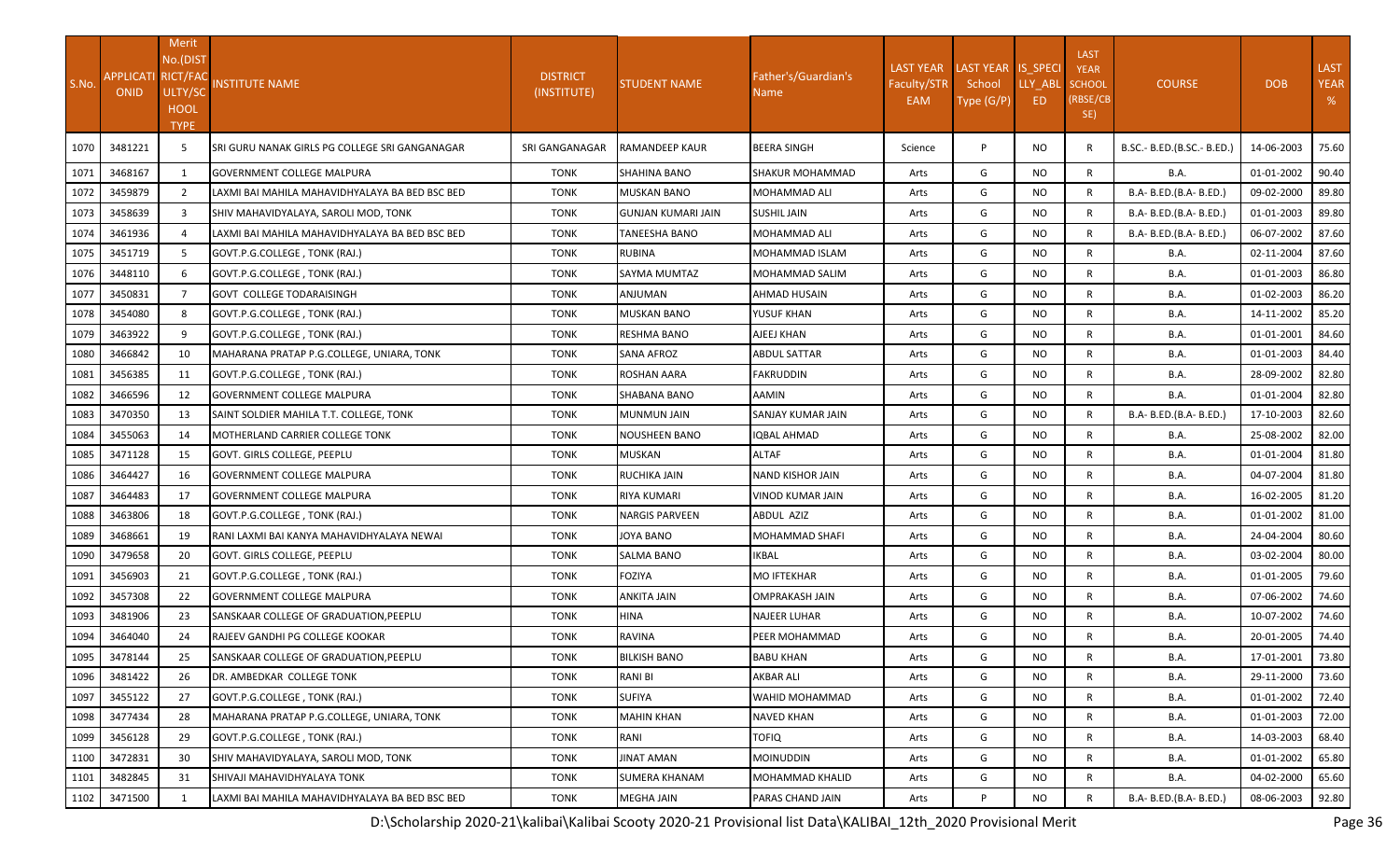| S.No. | <b>APPLICATI RICT/FAO</b><br><b>ONID</b> | Merit<br>No.(DIST<br>ULTY/SC<br><b>HOOL</b><br><b>TYPE</b> | NSTITUTE NAME                                  | <b>DISTRICT</b><br>(INSTITUTE) | <b>STUDENT NAME</b>  | Father's/Guardian's<br>Name | <b>LAST YEAR</b><br>Faculty/STR<br>EAM | LAST YEAR IS_SPECI<br>School<br>Type (G/P) | LLY ABL<br>ED. | <b>LAST</b><br><b>YEAR</b><br><b>SCHOOL</b><br>(RBSE/CB<br>SE) | <b>COURSE</b>          | <b>DOB</b> | <b>LAST</b><br><b>YEAR</b><br>% |
|-------|------------------------------------------|------------------------------------------------------------|------------------------------------------------|--------------------------------|----------------------|-----------------------------|----------------------------------------|--------------------------------------------|----------------|----------------------------------------------------------------|------------------------|------------|---------------------------------|
| 1103  | 3459187                                  | $\overline{2}$                                             | SANSKAAR TEACHER TRAINING COLLEGE PEEPLOO      | <b>TONK</b>                    | PAYAL JAIN           | SURESH KUMAR JAIN           | Arts                                   | P                                          | <b>NO</b>      | $\mathsf{R}$                                                   | B.A- B.ED.(B.A- B.ED.) | 26-08-2003 | 90.00                           |
| 1104  | 3482624                                  | $\overline{3}$                                             | <b>BANASTHALI VIDYAPITH</b>                    | <b>TONK</b>                    | KAMINI JAIN          | VIMAL KUMAR JAIN            | Arts                                   | P                                          | <b>NO</b>      | $\mathsf{R}$                                                   | <b>B.A.</b>            | 28-03-2004 | 90.00                           |
| 1105  | 3447801                                  | Δ                                                          | NOBLE COLLEGE                                  | <b>TONK</b>                    | HADIQA ARSHAD        | ABDUL RAHMAN                | Arts                                   | P                                          | <b>NO</b>      | $\mathsf{R}$                                                   | <b>B.A.</b>            | 12-12-2005 | 89.20                           |
| 1106  | 3470272                                  | 5                                                          | SANSKAAR TEACHER TRAINING COLLEGE PEEPLOO      | <b>TONK</b>                    | SHALU                | RAJENDRA KUMAR              | Arts                                   | P                                          | <b>NO</b>      | R                                                              | B.A- B.ED.(B.A- B.ED.) | 01-01-2002 | 88.60                           |
| 1107  | 3461782                                  | 6                                                          | SAINT SOLDIER MAHILA MAHAVIDYALAYA, TONK       | <b>TONK</b>                    | SANIYA               | SAZID MIYA                  | Arts                                   | P                                          | <b>NO</b>      | $\mathsf{R}$                                                   | B.A.                   | 05-12-2003 | 87.00                           |
| 1108  | 3467377                                  | $\overline{7}$                                             | PANNADHAY COLLEGE TONK                         | <b>TONK</b>                    | KHUSHNUMA            | HASAN KHAN                  | Arts                                   | P                                          | NO.            | $\mathsf{R}$                                                   | B.A- B.ED.(B.A- B.ED.) | 15-06-2002 | 85.40                           |
| 1109  | 3455214                                  | 8                                                          | GOVT.P.G.COLLEGE, TONK (RAJ.)                  | <b>TONK</b>                    | AFRIN AFREEDI        | ABDUL ALIM                  | Arts                                   | P                                          | <b>NO</b>      | $\mathsf{R}$                                                   | B.A.                   | 01-01-2004 | 84.60                           |
| 1110  | 3477406                                  | 9                                                          | LAXMI BAI MAHILA MAHAVIDHYALAYA BA BED BSC BED | <b>TONK</b>                    | <b>DIVYA</b>         | NEMICHAND                   | Arts                                   | P                                          | <b>NO</b>      | $\mathsf{R}$                                                   | B.A- B.ED.(B.A- B.ED.) | 05-01-2003 | 83.40                           |
| 1111  | 3463795                                  | 10                                                         | SAINT SOLDIER MAHILA MAHAVIDYALAYA, TONK       | <b>TONK</b>                    | KHALIQUNNISA         | ABDUL BASIT KHAN            | Arts                                   | P                                          | <b>NO</b>      | $\mathsf{R}$                                                   | <b>B.A.</b>            | 05-01-2002 | 83.20                           |
| 1112  | 3451125                                  | 11                                                         | GOVT.P.G.COLLEGE, TONK (RAJ.)                  | <b>TONK</b>                    | AYASHA               | AMED MIYA                   | Arts                                   | P                                          | <b>NO</b>      | $\mathsf{R}$                                                   | <b>B.A.</b>            | 08-08-2002 | 82.60                           |
| 1113  | 3468658                                  | 12                                                         | SAINT SOLDIER MAHILA MAHAVIDYALAYA, TONK       | <b>TONK</b>                    | CHINAY JAIN          | RAJKMAR JAIN                | Arts                                   | P                                          | <b>NO</b>      | $\mathsf{R}$                                                   | B.A.                   | 01-01-2003 | 81.40                           |
| 1114  | 3467846                                  | 13                                                         | SAINT SOLDIER MAHILA MAHAVIDYALAYA, TONK       | <b>TONK</b>                    | <b>NIKITA</b>        | NEMICHAND                   | Arts                                   | P                                          | <b>NO</b>      | $\mathsf{R}$                                                   | B.A- B.ED.(B.A- B.ED.) | 06-07-2004 | 80.20                           |
| 1115  | 3476783                                  | 14                                                         | RAJEEV GANDHI PG COLLEGE KOOKAR                | <b>TONK</b>                    | MUSKAN BANU          | ASHFAQUE AHMED              | Arts                                   | P                                          | NO.            | $\mathsf{R}$                                                   | B.A.                   | 15-03-2001 | 79.80                           |
| 1116  | 3471674                                  | 15                                                         | MAHARSHI KASHYAP MAHAVIDYALAYA DOONI           | <b>TONK</b>                    | AALIYA               | DILFRIYAD                   | Arts                                   | P                                          | <b>NO</b>      | $\mathsf{R}$                                                   | <b>B.A.</b>            | 05-10-2003 | 79.80                           |
| 1117  | 3468534                                  | 16                                                         | GOVT.P.G.COLLEGE, TONK (RAJ.)                  | <b>TONK</b>                    | FATMA TUZ ZAHRA      | MOHAMMAD UMAIR KHAN         | Arts                                   | P                                          | <b>NO</b>      | R                                                              | <b>B.A.</b>            | 04-07-1999 | 79.60                           |
| 1118  | 3478732                                  | 17                                                         | TAGORE MAHAVIDAYALA                            | <b>TONK</b>                    | UQBA KHAN            | MOHD ARIF                   | Arts                                   | P                                          | <b>NO</b>      | R                                                              | <b>B.A.</b>            | 16-05-2003 | 79.20                           |
| 1119  | 3470177                                  | 18                                                         | GOVT.P.G.COLLEGE, TONK (RAJ.)                  | <b>TONK</b>                    | REEMAS PARVEEN       | KHALIL MIYAN                | Arts                                   | P                                          | <b>NO</b>      | $\mathsf{R}$                                                   | <b>B.A.</b>            | 01-01-2005 | 79.20                           |
| 1120  | 3467600                                  | 19                                                         | GOVT.P.G.COLLEGE , TONK (RAJ.)                 | <b>TONK</b>                    | SWALEH               | MOHAMMED JAVED              | Arts                                   | P                                          | <b>NO</b>      | $\mathsf{R}$                                                   | <b>B.A.</b>            | 04-04-2002 | 79.00                           |
| 1121  | 3462960                                  | 20                                                         | DR. AMBEDKAR COLLEGE TONK                      | <b>TONK</b>                    | ALEEMUNNISA          | ABDUL MUQADDIM KHAN         | Arts                                   | P                                          | NO.            | R                                                              | B.A.                   | 20-07-2001 | 78.60                           |
| 1122  | 3469986                                  | 21                                                         | GOVT.P.G.COLLEGE, TONK (RAJ.)                  | <b>TONK</b>                    | AFROZ                | AALAM SHER                  | Arts                                   | P                                          | <b>NO</b>      | $\mathsf{R}$                                                   | <b>B.A.</b>            | 31-05-2001 | 78.40                           |
| 1123  | 3463380                                  | 22                                                         | GOVT.P.G.COLLEGE, TONK (RAJ.)                  | <b>TONK</b>                    | SYYEDA YUMNA         | SEYAD IRFAN ALI             | Arts                                   | P                                          | <b>NO</b>      | R                                                              | <b>B.A.</b>            | 01-01-2005 | 78.40                           |
| 1124  | 3477752                                  | 23                                                         | GOVT. GIRLS COLLEGE, PEEPLU                    | <b>TONK</b>                    | AFREEN BANO          | MEHMUD KHAN                 | Arts                                   | P                                          | <b>NO</b>      | R                                                              | <b>B.A.</b>            | 06-03-2004 | 78.00                           |
| 1125  | 3461731                                  | 24                                                         | GOVT.P.G.COLLEGE, TONK (RAJ.)                  | <b>TONK</b>                    | KHATIJA AKHTAR       | SALIM AKHTAR                | Arts                                   | P                                          | <b>NO</b>      | R                                                              | <b>B.A.</b>            | 01-01-2003 | 77.60                           |
| 1126  | 3467556                                  | 25                                                         | <b>GOVERNMENT COLLEGE DEOLI</b>                | <b>TONK</b>                    | DIYA JAIN            | DHARMCHAND                  | Arts                                   | P                                          | <b>NO</b>      | R                                                              | <b>B.A.</b>            | 29-04-2003 | 77.40                           |
| 1127  | 3470306                                  | 26                                                         | GOVT.P.G.COLLEGE, TONK (RAJ.)                  | <b>TONK</b>                    | ILMA BI              | <b>MOHD HANEEF</b>          | Arts                                   | P                                          | <b>NO</b>      | R                                                              | <b>B.A.</b>            | 11-07-2000 | 77.20                           |
| 1128  | 3471722                                  | 27                                                         | NEHRU PG COLLEGE TONK                          | <b>TONK</b>                    | <b>ISHA JAIN</b>     | SANJAY KUMAR JAIN           | Arts                                   | P                                          | <b>NO</b>      | R                                                              | <b>B.A.</b>            | 02-05-2003 | 76.80                           |
| 1129  | 3469637                                  | 28                                                         | DR. AMBEDKAR COLLEGE TONK                      | <b>TONK</b>                    | <b>ALIYA KHAN</b>    | MAZAHIR SALEEM KHAN         | Arts                                   | P                                          | <b>NO</b>      | R                                                              | <b>B.A.</b>            | 05-01-2001 | 76.20                           |
| 1130  | 3470683                                  | 29                                                         | GOVT.P.G.COLLEGE, TONK (RAJ.)                  | <b>TONK</b>                    | <b>FARHAT REHMAN</b> | FAZLUR REHMAN               | Arts                                   | P                                          | <b>NO</b>      | R                                                              | <b>B.A.</b>            | 27-06-2002 | 75.20                           |
| 1131  | 3483620                                  | 30                                                         | PANNADHAY COLLEGE TONK                         | <b>TONK</b>                    | JENAB NISHA          | MOHMMAD UMAR                | Arts                                   | P                                          | <b>NO</b>      | R                                                              | <b>B.A.</b>            | 01-01-2002 | 74.00                           |
| 1132  | 3463473                                  | 31                                                         | GOVT. COLLEGE, UNIARA                          | <b>TONK</b>                    | MUSKAN BANO          | ISHAK MOHAMMAD              | Arts                                   | P                                          | <b>NO</b>      | R                                                              | <b>B.A.</b>            | 15-03-2004 | 73.80                           |
| 1133  | 3481598                                  | 32                                                         | TAGORE MAHAVIDAYALA                            | <b>TONK</b>                    | IRAM NAZ             | KAREEM BAIG                 | Arts                                   | P                                          | <b>NO</b>      | $\mathsf{R}$                                                   | <b>B.A.</b>            | 01-01-2004 | 73.60                           |
| 1134  | 3470288                                  | 33                                                         | GOVT.P.G.COLLEGE, TONK (RAJ.)                  | <b>TONK</b>                    | HAFSA AZIZ           | WAHID HUSAIN                | Arts                                   | P                                          | <b>NO</b>      | $\mathsf{R}$                                                   | <b>B.A.</b>            | 01-02-2003 | 69.60                           |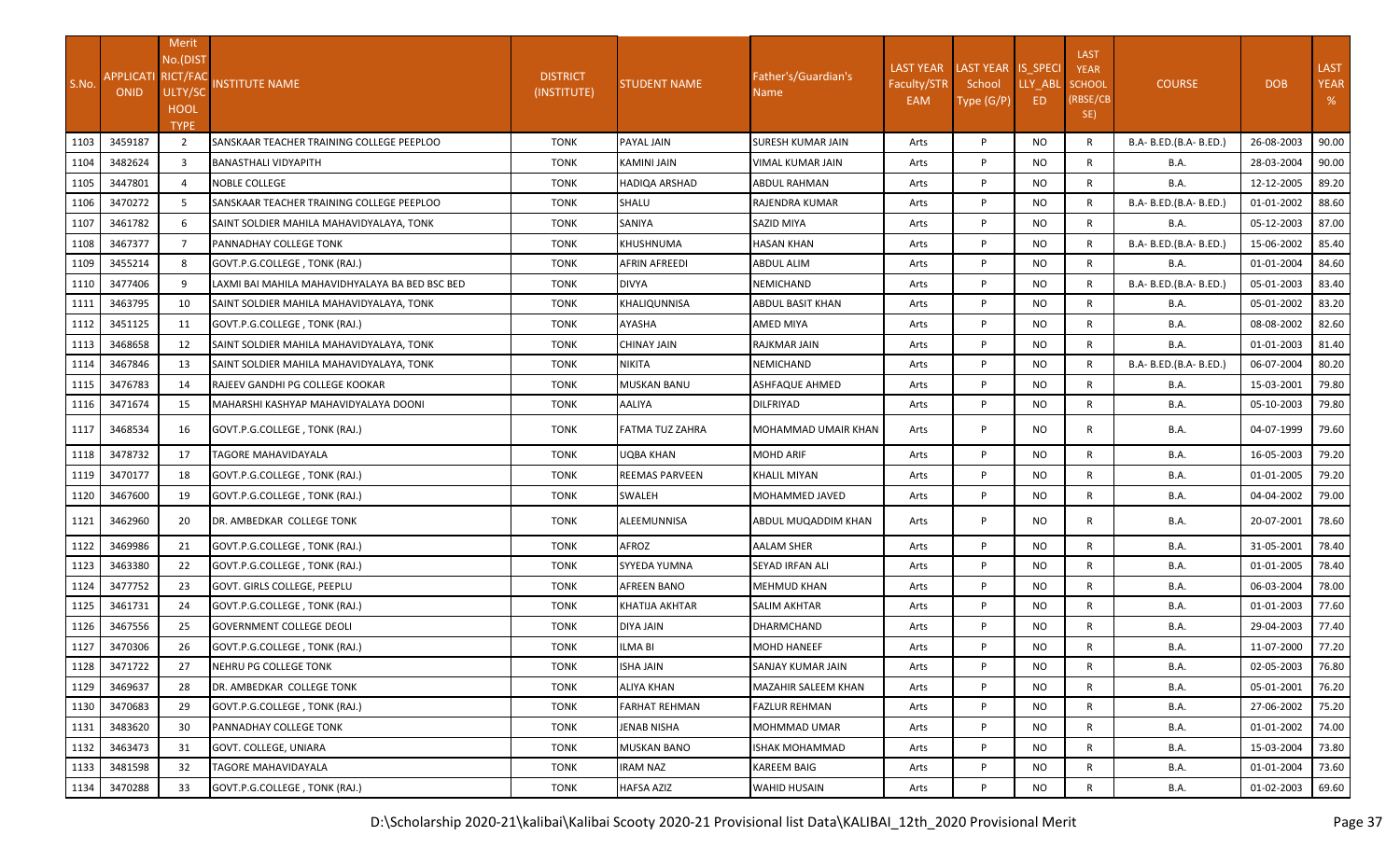| S.No. | APPLICATI RICT/FAC<br><b>ONID</b> | Merit<br>No.(DIST<br>ULTY/SC<br><b>HOOL</b><br><b>TYPE</b> | INSTITUTE NAME                                     | <b>DISTRICT</b><br>(INSTITUTE) | STUDENT NAME        | Father's/Guardian's<br>Name     | <b>LAST YEAR</b><br>Faculty/STR<br>EAM | LAST YEAR IS_SPECI<br>School<br>Type (G/P) | LLY_ABL<br>ED | <b>LAST</b><br><b>YEAR</b><br><b>SCHOOL</b><br>(RBSE/CB<br>SE) | <b>COURSE</b>              | <b>DOB</b> | <b>LAST</b><br><b>YEAR</b><br>% |
|-------|-----------------------------------|------------------------------------------------------------|----------------------------------------------------|--------------------------------|---------------------|---------------------------------|----------------------------------------|--------------------------------------------|---------------|----------------------------------------------------------------|----------------------------|------------|---------------------------------|
| 1135  | 3468626                           | 34                                                         | <b>DR. AMBEDKAR BA BED COLLEG TONK</b>             | <b>TONK</b>                    | ANAM FATIMA         | SHAQIL AHMED                    | Arts                                   | P                                          | <b>NO</b>     | $\mathsf{R}$                                                   | B.A- B.ED.(B.A- B.ED.)     | 08-01-2001 | 65.60                           |
| 1136  | 3480474                           | 1                                                          | <b>STAR INFOTECH COLLEGE</b>                       | <b>TONK</b>                    | ASHIYA KHAN         | SULTAN AHMED                    | Arts                                   | G/P                                        | <b>NO</b>     | $\mathsf{C}$                                                   | <b>BCA</b>                 | 18-05-2002 | 84.00                           |
| 1137  | 3467083                           | 1                                                          | SAINT SOLDIER MAHILA T.T. COLLEGE, TONK            | TONK                           | AKSHI JAIN          | MANOJ KUMAR JAIN                | Science                                | G                                          | NO.           | R                                                              | B.SC.- B.ED.(B.SC.- B.ED.) | 08-11-2003 | 89.60                           |
| 1138  | 3462784                           | 2                                                          | LAXMI BAI MAHILA MAHAVIDHYALAYA BA BED BSC BED     | <b>TONK</b>                    | SHANU JAIN          | GUMAN CHAND                     | Science                                | G                                          | NO.           | R                                                              | B.SC.- B.ED.(B.SC.- B.ED.) | 03-11-2002 | 84.00                           |
| 1139  | 3448822                           | $\overline{\mathbf{3}}$                                    | GOVT.P.G.COLLEGE, TONK (RAJ.)                      | <b>TONK</b>                    | NAZMEEN             | MO SALEEM                       | Science                                | G                                          | NO.           | R                                                              | B.SC.                      | 16-07-2003 | 82.60                           |
| 1140  | 3463605                           | 4                                                          | <b>PANNADHAY COLLEGE TONK</b>                      | <b>TONK</b>                    | DIVYA JAIN          | SURESH CHNAD LODA               | Science                                | G                                          | NO.           | R                                                              | B.SC.- B.ED.(B.SC.- B.ED.) | 17-08-2003 | 81.60                           |
| 1141  | 3473896                           | 5                                                          | MOTHERLAND CARRIER COLLEGE TONK                    | <b>TONK</b>                    | MAHVISH KHAN        | YUNUS KHAN                      | Science                                | G                                          | NO.           | $\mathsf{R}$                                                   | B.SC.                      | 17-05-2004 | 79.40                           |
| 1142  | 3462092                           | 6                                                          | GOVT.P.G.COLLEGE, TONK (RAJ.)                      | <b>TONK</b>                    | MUSKAN BANO         | NAFIS AHMED                     | Science                                | G                                          | <b>NO</b>     | $\mathsf{R}$                                                   | B.SC.                      | 27-04-2002 | 76.80                           |
| 1143  | 3454624                           | 7                                                          | <b>GOVERNMENT COLLEGE DEOLI</b>                    | <b>TONK</b>                    | NAINSI JAIN         | NAVAL KISHOAR JAIN              | Science                                | G                                          | <b>NO</b>     | $\mathsf{R}$                                                   | B.SC.                      | 25-12-2002 | 70.80                           |
| 1144  | 3467199                           | 8                                                          | SHIVAJI MAHAVIDHYALAYA TONK                        | <b>TONK</b>                    | KHUSHI JAIN         | NIHAL CHAND JAIN                | Science                                | G                                          | <b>NO</b>     | $\mathsf{R}$                                                   | B.SC.                      | 19-11-2002 | 69.20                           |
| 1145  | 3465973                           | 9                                                          | MAA BHARTI MAHAVIDYALAYA, TONK                     | <b>TONK</b>                    | FIZA SHIRANI        | MOHAMAD SHAHID                  | Science                                | G                                          | NO.           | $\mathsf{R}$                                                   | B.SC.                      | 29-07-2002 | 68.80                           |
| 1146  | 3471920                           | 10                                                         | <b>GOVT COLLEGE TODARAISINGH</b>                   | <b>TONK</b>                    | ALISHA ANAM         | ABDUL QAYYUM                    | Science                                | G                                          | NO.           | R                                                              | B.SC.                      | 02-11-2003 | 67.20                           |
| 1147  | 3472506                           | 1                                                          | MAHARANA PRATAP P.G.COLLEGE, UNIARA, TONK          | <b>TONK</b>                    | AKANKSHA JAIN       | KAMLESH KUMAR JAIN              | Science                                | P                                          | NO.           | R                                                              | B.SC.                      | 13-02-2003 | 93.40                           |
| 1148  | 3482656                           | $\overline{2}$                                             | NEHRU PG COLLEGE TONK                              | <b>TONK</b>                    | DIMPLE JAIN         | PAWAN KUMAR JAIN                | Science                                | P                                          | NO.           | $\mathsf{R}$                                                   | <b>B.A.</b>                | 18-08-2002 | 91.60                           |
| 1149  | 3452128                           | 3                                                          | GOVT.P.G.COLLEGE, TONK (RAJ.)                      | <b>TONK</b>                    | SHIREERN KHAN       | MUJEEB KHAN                     | Science                                | D                                          | <b>NO</b>     | $\mathsf{R}$                                                   | B.SC.                      | 22-09-2002 | 84.40                           |
| 1150  | 3450252                           |                                                            | RANI LAXMI BAI KANYA MAHAVIDHYALAYA NEWAI          | <b>TONK</b>                    | AMREEN BANO         | IMAMUDEEN                       | Science                                | P                                          | NO.           | $\mathsf{R}$                                                   | B.A.                       | 03-04-2003 | 77.60                           |
| 1151  | 3478026                           | 5.                                                         | SAINT SOLDIER MAHILA MAHAVIDYALAYA, TONK           | <b>TONK</b>                    | SHIBA LOHAR         | RAEES MOHAMMAD                  | Science                                | Þ                                          | <b>NO</b>     | $\mathsf{R}$                                                   | B.SC.                      | 01-02-2001 | 68.60                           |
| 1152  | 3476804                           | 6                                                          | LAXMI BAI MAHILA MAHAVIDHYALAYA BA BED BSC BED     | <b>TONK</b>                    | AKANSHA JAIN        | BINTU LAL JAIN                  | Science                                | p                                          | NO.           |                                                                | B.SC.- B.ED.(B.SC.- B.ED.) | 13-07-2004 | 68.00                           |
| 1153  | 3455383                           | $\overline{7}$                                             | GOVT.P.G.COLLEGE, TONK (RAJ.)                      | <b>TONK</b>                    | SHEHNAZ             | SALEEM MIYA                     | Science                                | Þ                                          | NO.           | R                                                              | B.SC.                      | 01-01-2000 | 66.80                           |
| 1154  | 3468238                           |                                                            | IDR. K. N. MODI INSTITUTE NEWAI                    | <b>TONK</b>                    | YASHFEEN ALI        | SHRAFAT ALI                     | Science                                | G/P                                        | NO.           | C                                                              | B.SC.                      | 15-12-2002 | 79.40                           |
| 1155  | 3478932                           |                                                            | GOVERNMENT MEERA GIRLS COLLEGE, UDAIPUR            | <b>UDAIPUR</b>                 | GULAFSA KHAN        | <b>BABAR KHAN</b>               | Arts                                   | G                                          | NO.           | R                                                              | <b>B.A.</b>                | 25-12-2001 | 92.00                           |
| 1156  | 3448434                           | 2                                                          | UNIVERSITY COLLEGE OF SOCIAL SCIENCES & HUMANITIES | <b>UDAIPUR</b>                 | NASREEN BANO PATHAN | LIYAKAT KHAN PATHAN             | Arts                                   | G                                          | NO.           | R                                                              | B.A.                       | 12-03-2002 | 90.80                           |
| 1157  | 3451682                           | 3                                                          | GOVERNMENT MEERA GIRLS COLLEGE, UDAIPUR            | <b>UDAIPUR</b>                 | KHUSHNUMA BANO      | MOHAMMED SAEED<br><b>SHEIKH</b> | Arts                                   | G                                          | NO.           | R                                                              | <b>B.A.</b>                | 01-01-2001 | 90.60                           |
|       | 1158 3449485                      |                                                            | MAHAVEER JAIN VIDHYALAYA SANSTHAN                  | <b>UDAIPUR</b>                 | KHUSHABU BANU       | KAMRUDDIN RANGREJ               | Arts                                   | G                                          | <b>NO</b>     | R                                                              | B.A- B.ED.(B.A- B.ED.)     | 23-09-2002 | 90.20                           |
| 1159  | 3452683                           | 5                                                          | <b>FACULTY OF MANAGEMENT STUDIES, UDAIPUR</b>      | <b>UDAIPUR</b>                 | SHIEKH NUSRAT BANO  | SHIEKH SHAHNAWAZ<br>AHMAD       | Arts                                   | G                                          | NO.           | R                                                              | BBA                        | 07-08-2002 | 89.00                           |
| 1160  | 3473046                           | 6                                                          | UNIVERSITY COLLEGE OF SOCIAL SCIENCES & HUMANITIES | <b>UDAIPUR</b>                 | <b>ASMA PARVEEN</b> | <b>ASRAR HUSSAIN</b>            | Arts                                   | G                                          | NO.           | R                                                              | <b>B.A.</b>                | 21-08-2001 | 88.60                           |
| 1161  | 3464482                           |                                                            | ARAVALI COLLEGE OF TEACHERS TRAINING               | <b>UDAIPUR</b>                 | KHUSHI CHAPLOT      | MADAN LAL                       | Arts                                   | G                                          | NO.           | R                                                              | B.A- B.ED.(B.A- B.ED.)     | 12-08-2004 | 88.00                           |
| 1162  | 3451756                           | 8                                                          | <b>GOVERNMENT COLLEGE, MAVLI</b>                   | <b>UDAIPUR</b>                 | AFREEN GADNIYA      | ABDUL RAJJAK                    | Arts                                   | G                                          | <b>NO</b>     | R                                                              | <b>B.A.</b>                | 04-07-2001 | 85.40                           |
| 1163  | 3466601                           | 9                                                          | GOVERNMENT MEERA GIRLS COLLEGE, UDAIPUR            | <b>UDAIPUR</b>                 | IKRA IRAM           | RAIS AHMED                      | Arts                                   | G                                          | <b>NO</b>     | $\mathsf{R}$                                                   | <b>B.A.</b>                | 13-06-2003 | 85.40                           |
| 1164  | 3449162                           | 10                                                         | GOVERNMENT MEERA GIRLS COLLEGE, UDAIPUR            | <b>UDAIPUR</b>                 | DARKSHA KHANAM      | MUSTAFA KHAN                    | Arts                                   | G                                          | <b>NO</b>     | $\mathsf{R}$                                                   | <b>B.A.</b>                | 10-11-2002 | 85.00                           |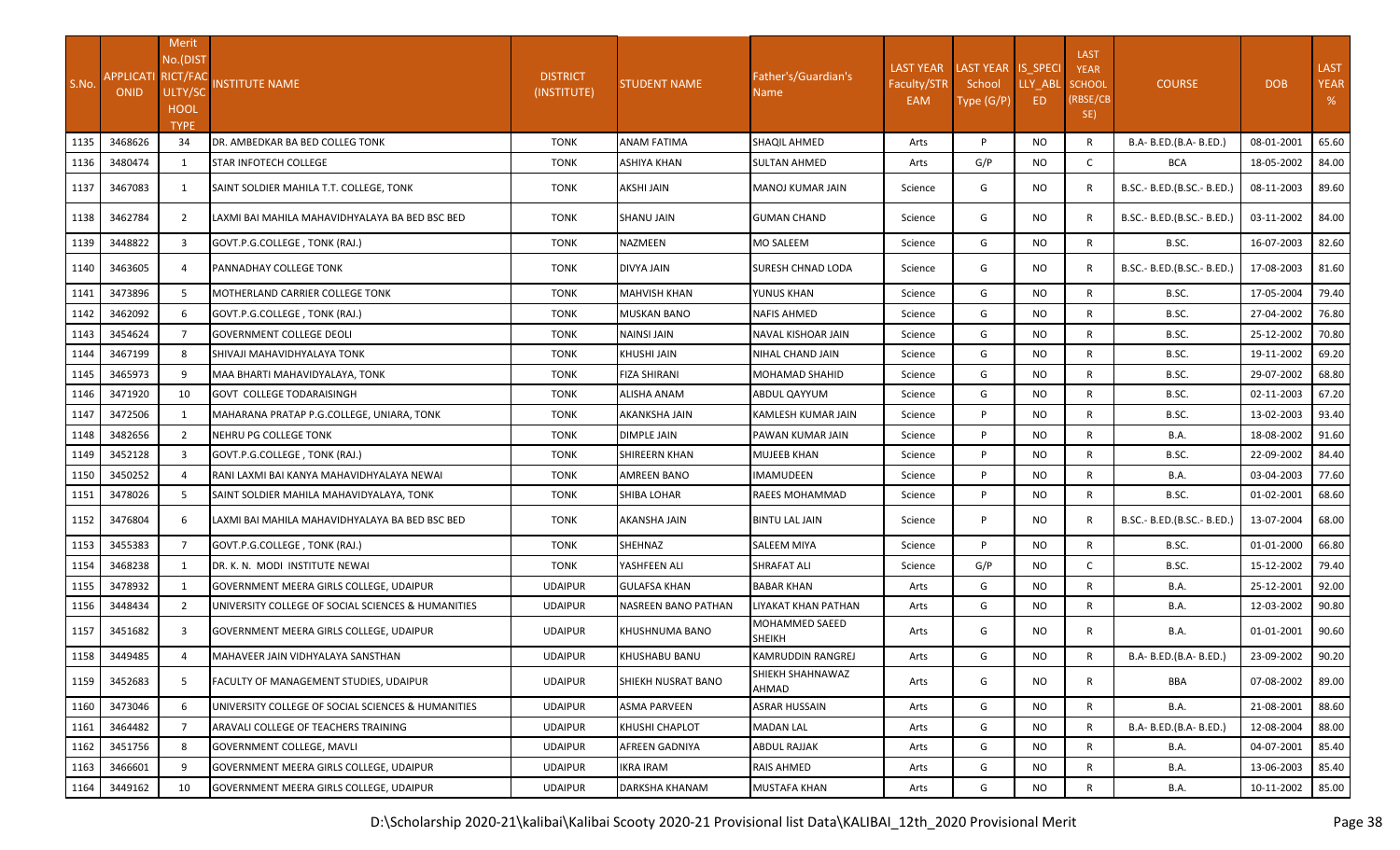| S.No.        | APPLICATI RICT/FAC<br><b>ONID</b> | <b>Merit</b><br>No.(DIST<br>ULTY/SC<br><b>HOOL</b><br><b>TYPE</b> | <b>NSTITUTE NAME</b>                                                  | <b>DISTRICT</b><br>(INSTITUTE)   | STUDENT NAME                          | Father's/Guardian's<br>Name                     | <b>LAST YEAR</b><br>Faculty/STR<br>EAM | LAST YEAR IS SPECI<br>School<br>Type (G/P) | LLY ABL<br>ED.  | <b>LAST</b><br><b>YEAR</b><br><b>SCHOOL</b><br>(RBSE/CB<br>SE) | <b>COURSE</b>          | <b>DOB</b>               | <b>LAST</b><br><b>YEAR</b><br>% |
|--------------|-----------------------------------|-------------------------------------------------------------------|-----------------------------------------------------------------------|----------------------------------|---------------------------------------|-------------------------------------------------|----------------------------------------|--------------------------------------------|-----------------|----------------------------------------------------------------|------------------------|--------------------------|---------------------------------|
| 1165         | 3470194                           | 11                                                                | MAHAVEER JAIN VIDHYALAYA SANSTHAN                                     | <b>UDAIPUR</b>                   | NAJMIN BANO                           | AYUP KHAN                                       | Arts                                   | G                                          | <b>NO</b>       | $\mathsf{R}$                                                   | B.A- B.ED.(B.A- B.ED.) | 22-11-2002               | 84.60                           |
| 1166         | 3450551                           | 12                                                                | GOVERNMENT MEERA GIRLS COLLEGE, UDAIPUR                               | <b>UDAIPUR</b>                   | DILNASHI                              | ILIYAS ALI                                      | Arts                                   | G                                          | <b>NO</b>       | $\mathsf{R}$                                                   | B.A.                   | 01-01-2002               | 83.80                           |
| 1167         | 3462394                           | 13                                                                | ASPIRE DEGREE COLLEGE, BEMLA                                          | <b>UDAIPUR</b>                   | MAHIMA                                | SANJAY KUMAR                                    | Arts                                   | G                                          | <b>NO</b>       | $\mathsf{R}$                                                   | B.A.                   | 17-06-2002               | 83.00                           |
| 1168         | 3464373                           | 14                                                                | <b>GOVT COLLEGE SARADA</b>                                            | <b>UDAIPUR</b>                   | AFRIN KHAN PATHAN                     | JAMIL KHAN PATHAN                               | Arts                                   | G                                          | <b>NO</b>       | R                                                              | <b>B.A.</b>            | 14-11-2003               | 81.40                           |
| 1169<br>1170 | 3460642<br>3466568                | 15<br>16                                                          | <b>GOVT COLLEGE SARADA</b><br>GOVERNMENT MEERA GIRLS COLLEGE, UDAIPUR | <b>UDAIPUR</b><br><b>UDAIPUR</b> | FIRDOS BANO<br><b>NOUSHEEN SHEIKH</b> | SHARIF MOHAMMAD<br><b>NOUSHAD AHEMAD SHEIKH</b> | Arts<br>Arts                           | G<br>G                                     | NO<br><b>NO</b> | R<br>R                                                         | B.A.<br><b>B.A.</b>    | 01-01-2001<br>30-07-2003 | 81.20<br>81.20                  |
|              | 3469578                           | 17                                                                | <b>GOVERNMENT MEERA GIRLS COLLEGE, UDAIPUR</b>                        | <b>UDAIPUR</b>                   | MALALA                                | <b>MOHMMAD ILIYAS</b>                           | Arts                                   | G                                          | <b>NO</b>       | R                                                              | B.A.                   | 20-12-2002               | 77.40                           |
| 1171<br>1172 | 3468234                           | 18                                                                | GOVERNMENT MEERA GIRLS COLLEGE, UDAIPUR                               | <b>UDAIPUR</b>                   | NAJNIN BANU                           | <b>IULFIKAR</b>                                 | Arts                                   | G                                          | NO              | R                                                              | B.A.                   | 25-12-2002               | 77.20                           |
| 1173         | 3470437                           | 19                                                                | GOVERNMENT MEERA GIRLS COLLEGE, UDAIPUR                               | <b>UDAIPUR</b>                   | SONU BANU                             | <b>TASWER HUSSAIN</b>                           | Arts                                   | G                                          | <b>NO</b>       | $\mathsf{R}$                                                   | B.A.                   | 15-04-2001               | 68.60                           |
| 1174         | 3469996                           | 20                                                                | GOVERNMENT MEERA GIRLS COLLEGE, UDAIPUR                               | <b>UDAIPUR</b>                   | BUSHRA BANO                           | <b>KBAL HUSSAIN</b>                             | Arts                                   | G                                          | <b>NO</b>       | $\mathsf{R}$                                                   | B.A.                   | 13-04-2002               | 68.40                           |
| 1175         | 3472348                           | 1                                                                 | GOVERNMENT MEERA GIRLS COLLEGE, UDAIPUR                               | <b>UDAIPUR</b>                   | SUHANA KHAN                           | MOHAMMAD FAREED<br>KHAN                         | Arts                                   | P                                          | NO.             | R                                                              | B.A.                   | 27-09-2001               | 90.20                           |
| 1176         | 3479141                           | 2                                                                 | GOVERNMENT MEERA GIRLS COLLEGE, UDAIPUR                               | <b>UDAIPUR</b>                   | RUZAIN DAYER                          | RASHID MOHAMMAD                                 | Arts                                   | P                                          | <b>NO</b>       | $\mathsf{R}$                                                   | B.A.                   | 23-06-2002               | 81.60                           |
| 1177         | 3478083                           | $\overline{\mathbf{3}}$                                           | GOVERNMENT MEERA GIRLS COLLEGE, UDAIPUR                               | <b>UDAIPUR</b>                   | SAHIMA KHILJI                         | IMTIYAZ KHAN                                    | Arts                                   | P                                          | <b>NO</b>       | $\mathsf{R}$                                                   | B.A.                   | 11-12-2001               | 77.80                           |
| 1178         | 3449547                           | 1                                                                 | DRONACHARYA COLLEGE BHINDAR                                           | <b>UDAIPUR</b>                   | UMME HANI INTALIWAL<br><b>BOHRA</b>   | <b>BAKIR INTALIWALA</b>                         | Commerce                               | P                                          | <b>NO</b>       | R                                                              | <b>BCOM</b>            | 25-02-2002               | 88.80                           |
| 1179         | 3480294                           | 2                                                                 | UNIVERSITY COLLEGE OF LAW                                             | <b>UDAIPUR</b>                   | BHUMIKA JAIN                          | LATE CHANDRA PRAKESH<br>JAIN                    | Commerce                               | P                                          | NO.             | R                                                              | B.A & LLB              | 15-09-2002               | 88.40                           |
| 1180         | 3480675                           | 1                                                                 | UNIVERSITY COLLEGE OF COMMERCE & MANAGEMENT STUDIES                   | <b>UDAIPUR</b>                   | SADAF RAZA                            | <b>MOHAMMAD SHARIF</b>                          | Commerce                               | G/P                                        | <b>NO</b>       | $\mathsf{C}$                                                   | <b>BCOM</b>            | 01-01-2002               | 86.20                           |
| 1181         | 3478797                           | $\overline{2}$                                                    | UNIVERSITY COLLEGE OF COMMERCE & MANAGEMENT STUDIES                   | <b>UDAIPUR</b>                   | JAHIN KHAN                            | ASHRAF KHAN                                     | Commerce                               | G/P                                        | NO.             | $\mathsf{C}$                                                   | <b>BCOM</b>            | 11-02-2002               | 78.60                           |
| 1182         | 3479459                           | $\overline{3}$                                                    | GOVERNMENT MEERA GIRLS COLLEGE, UDAIPUR                               | <b>UDAIPUR</b>                   | ALFIYA NAJ                            | <b>INAYAT KHAN</b>                              | Commerce                               | G/P                                        | <b>NO</b>       | C                                                              | <b>B.A.</b>            | 06-09-2002               | 75.60                           |
| 1183         | 3480084                           | 1                                                                 | UNIVERSITY COLLEGE OF SCIENCE, UDAIPUR                                | <b>UDAIPUR</b>                   | AVDHI JAIN                            | ARVIND                                          | Science                                | G                                          | <b>NO</b>       | R                                                              | B.SC.                  | 29-05-2003               | 94.80                           |
| 1184         | 3483653                           | $\overline{2}$                                                    | RAJASTHAN COLLEGE OF AGRICULTURE                                      | <b>UDAIPUR</b>                   | <b>DIYA SUKHLECHA</b>                 | ASHOK KUMAR SUKHLECHA                           | Science                                | G                                          | NO.             | R                                                              | B.SC.                  | 16-08-2003               | 88.40                           |
| 1185         | 3471805                           | $\overline{3}$                                                    | <b>DRONACHARYA COLLEGE BHINDAR</b>                                    | <b>UDAIPUR</b>                   | SUFIYA AKHTAR KURESHI                 | <b>JAKIR HUSSAIN</b>                            | Science                                | G                                          | <b>NO</b>       | $\mathsf{R}$                                                   | B.SC.                  | 13-02-2003               | 87.40                           |
| 1186         | 3464132                           |                                                                   | VARDHMAN MAHAVEER OPEN UNIVERSITY RC UDAIPUR                          | <b>UDAIPUR</b>                   | UNNATI                                | PRADEEP                                         | Science                                | G                                          | <b>NO</b>       | R                                                              | B.SC.                  | 10-02-2003               | 82.80                           |
| 1187         | 3473263                           | 5                                                                 | GOVT COLLEGE LASADIYA DIST UDAIPUR                                    | <b>UDAIPUR</b>                   | YASHIKA JAIN                          | <b>DEEPAK JAIN</b>                              | Science                                | G                                          | <b>NO</b>       | R                                                              | <b>B.A.</b>            | 01-12-2003               | 81.60                           |
| 1188         | 3451533                           | 6                                                                 | GOVERNMENT MEERA GIRLS COLLEGE, UDAIPUR                               | <b>UDAIPUR</b>                   | PRIYAL KANTHALIYA                     | SANJAY KUMAR<br>KANTHALIYA                      | Science                                | G                                          | NO.             | R                                                              | B.SC.                  | 19-02-2003               | 80.20                           |
| 1189         | 3463510                           | $\overline{7}$                                                    | VARDHMAN MAHAVEER OPEN UNIVERSITY RC UDAIPUR                          | <b>UDAIPUR</b>                   | SANIYA SHEIKH                         | ILIYAS SHEKH                                    | Science                                | G                                          | <b>NO</b>       | R                                                              | <b>B.A.</b>            | 06-12-2004               | 77.80                           |
| 1190         | 3481023                           | 8                                                                 | SANJEEVANI COLEGE OF NURSING                                          | <b>UDAIPUR</b>                   | NISHAD PARVEEN                        | TASALEEM AHAMAD                                 | Science                                | G                                          | NO              | R                                                              | B.SC.                  | 15-09-2003               | 74.00                           |
| 1191         | 3478745                           | 1                                                                 | UNIVERSITY COLLEGE OF SCIENCE, UDAIPUR                                | <b>UDAIPUR</b>                   | <b>FIZA</b>                           | <b>MUNNAWAR</b>                                 | Science                                | P                                          | <b>NO</b>       | $\mathsf{R}$                                                   | B.SC.                  | 14-08-2001               | 94.20                           |
| 1192         | 3477451                           | $\overline{2}$                                                    | <b>GOVT. COLLEGE OF NURSING MBGH</b>                                  | <b>UDAIPUR</b>                   | ZENIFER ABBASI                        | MOHAMMED VASEEM                                 | Science                                | P                                          | <b>NO</b>       | $\mathsf{R}$                                                   | B.SC.                  | 01-01-2002               | 92.60                           |
| 1193         | 3468481                           | $\overline{3}$                                                    | UNIVERSITY COLLEGE OF SCIENCE, UDAIPUR                                | <b>UDAIPUR</b>                   | <b>BALJEET KAUR SETHI</b>             | TEJENDRA SINGH SETHI                            | Science                                | P                                          | NO.             | $\mathsf{R}$                                                   | B.SC.                  | 03-07-2002               | 88.20                           |